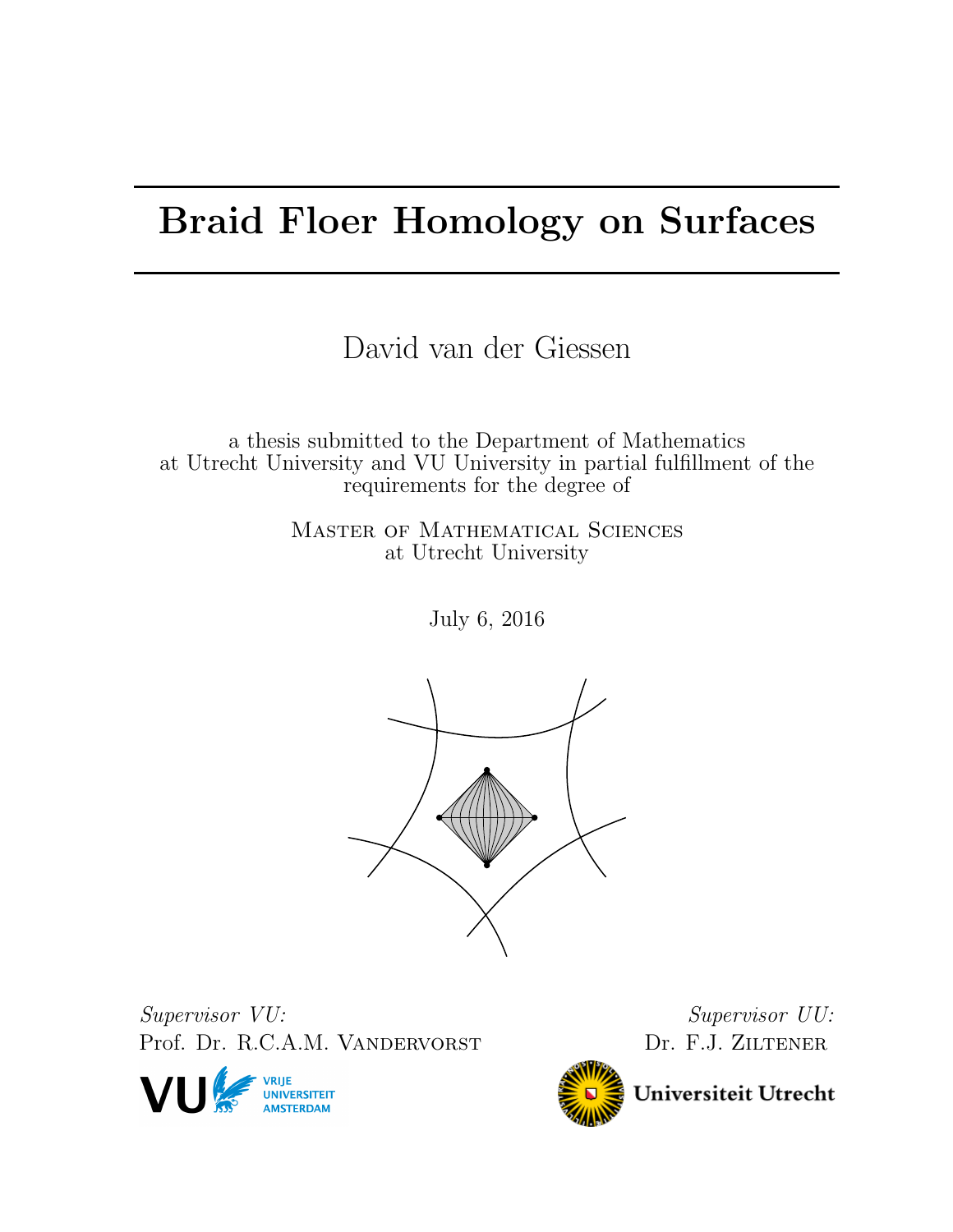#### Abstract

The Arnold Conjecture gives the existence of 1-periodic solutions of a nondegenerate Hamiltonian system on a compact symplectic manifold. This Conjecture is proved for aspherical manifolds with the use of Floer homology. After this proof, we continue with developing braid Floer homology on surfaces. We look at free and skeleton braids to define braid Floer homology. The skeleton braids are known solutions for the Hamiltonian. The free braids are unknown solutions. Braid Floer homology tells us when the skeleton forces new solutions. For a special class of skeleton and free braids on the torus, I define braid Floer homology completely.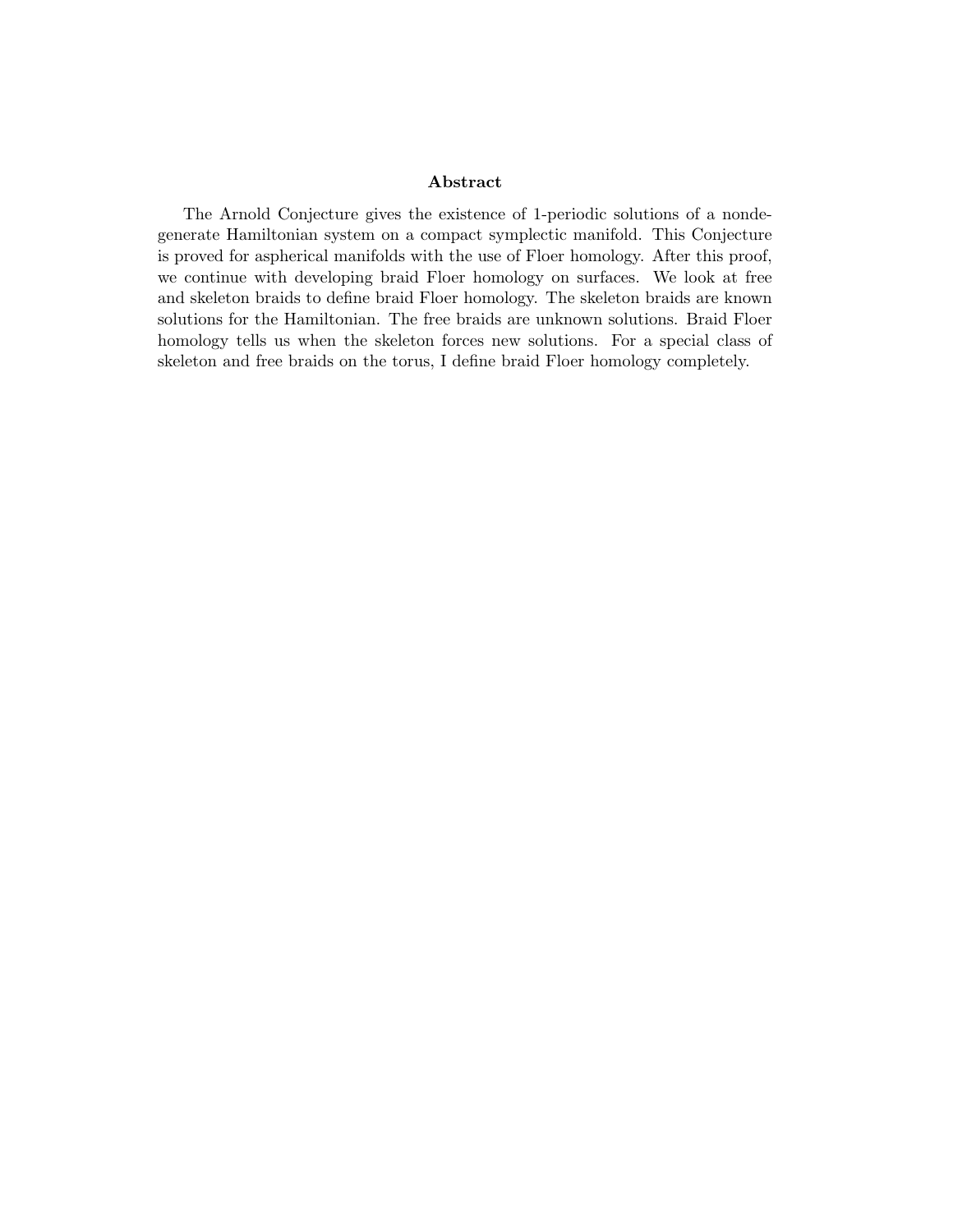### Preface

This Thesis focusses on the Arnold Conjecture and braid Floer homology on surfaces. The first part is an extended summary of the Book [\[AD14\]](#page-72-0). They use Floer homolgy to prove the Arnold Conjecture in its Morse homological form. The goal of my Thesis was to use this Floer homology to develop braid Floer homology on surfaces. This is a continuation of the Artical [\[BGVW15\]](#page-72-1) about braid Floer homology on a disk.

Rob Vandervorst, one of the authors of [\[BGVW15\]](#page-72-1), was my daily supervisor from the VU-University. Some special thanks to him about all the discussions we had about the understanding of Floer homology, proper braids and braid Floer homology on especially the torus.

This Thesis is done as a course on the VU University as partial fulfillment of the requirements of the degree *Master of Mathematical Sciences* at Utrecht University. Fabian Ziltener was my supervisor from the Utrecht University to make this collaboration possible. Also some special thanks to him, because of his advise about how to read new mathematical texts and how to organize a Thesis.

All 22 figures in my Thesis are made by me with the use of TikZ. Some of the figures are inspired from figures in  $[AD14]$  and  $[W6j07]$ .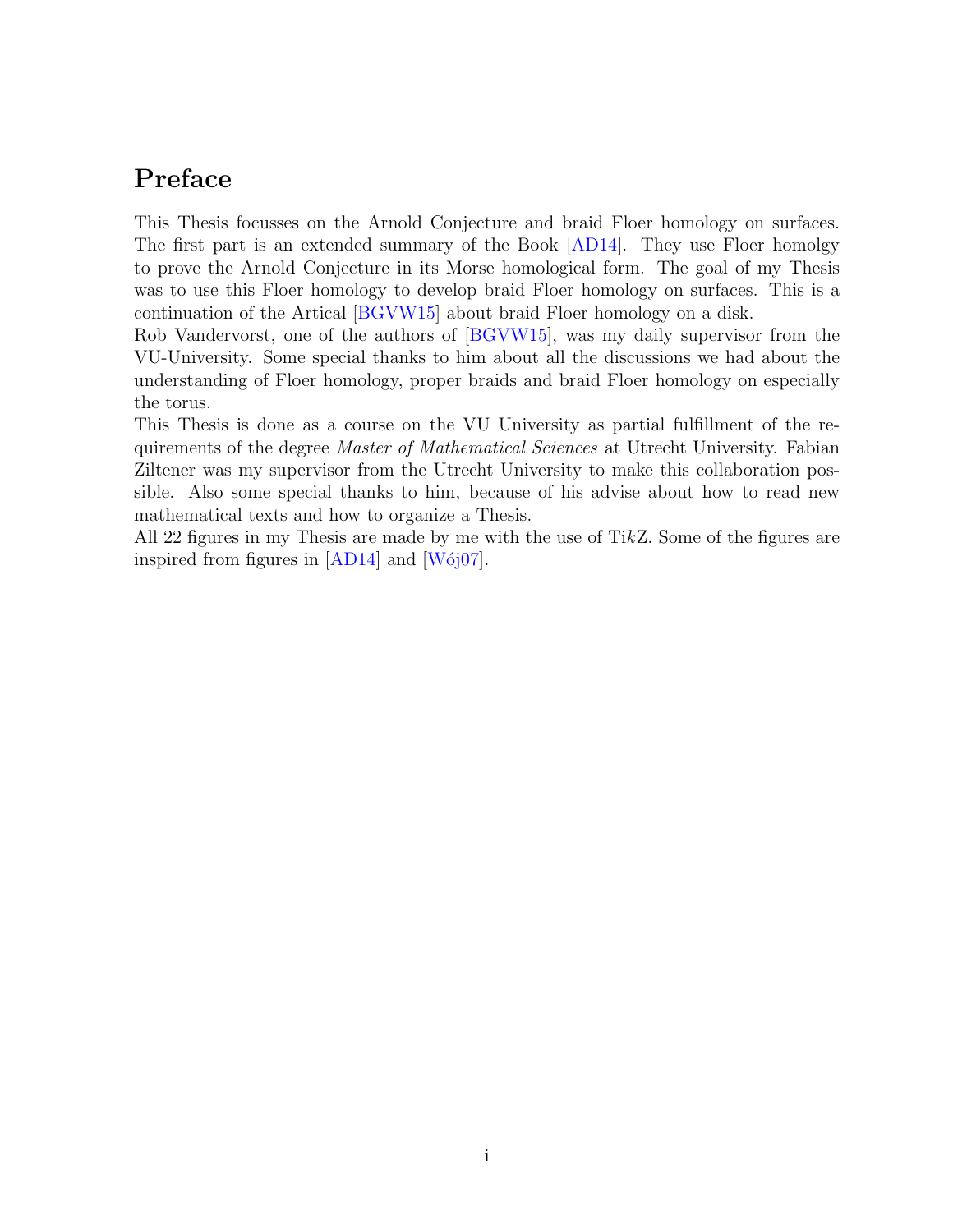## Contents

|                | Introduction                                                                                                                                                                                                                                                                                                 | $\mathbf 1$                      |
|----------------|--------------------------------------------------------------------------------------------------------------------------------------------------------------------------------------------------------------------------------------------------------------------------------------------------------------|----------------------------------|
| Ι              | Floer homology                                                                                                                                                                                                                                                                                               | 3                                |
| $\mathbf{1}$   | Basics of symplectic geometry                                                                                                                                                                                                                                                                                | 4                                |
| $\overline{2}$ | <b>Arnold Conjecture</b><br>2.1<br>2.2<br>Outline of the proof                                                                                                                                                                                                                                               | 8<br>8<br>9                      |
| 3              | <b>Action functional</b><br>3.1<br>3.2<br>Solutions of the Floer equation entering in the set of the set of the set of the set of the set of the set of the set of the set of the set of the set of the set of the set of the set of the set of the set of the set of th<br>3.3<br>3.4<br>Compactness<br>3.5 | 11<br>12<br>14<br>16<br>19<br>21 |
| 4              | The Maslov Index<br>4.1<br>First step<br>Second step $\ldots \ldots \ldots \ldots \ldots \ldots \ldots \ldots \ldots \ldots \ldots \ldots$<br>4.2<br>4.3                                                                                                                                                     | 22<br>22<br>22<br>24             |
| $\bf{5}$       | <b>Regularity property</b><br>5.1<br>5.2<br>5.3                                                                                                                                                                                                                                                              | 27<br>28<br>30<br>32             |
| 6              | Definition of the Floer complex<br>6.1<br>6.2                                                                                                                                                                                                                                                                | 34<br>36<br>38                   |
| 7              | Floer homology equals the Morse homology<br>7.1<br>7.2                                                                                                                                                                                                                                                       | 40<br>40<br>42                   |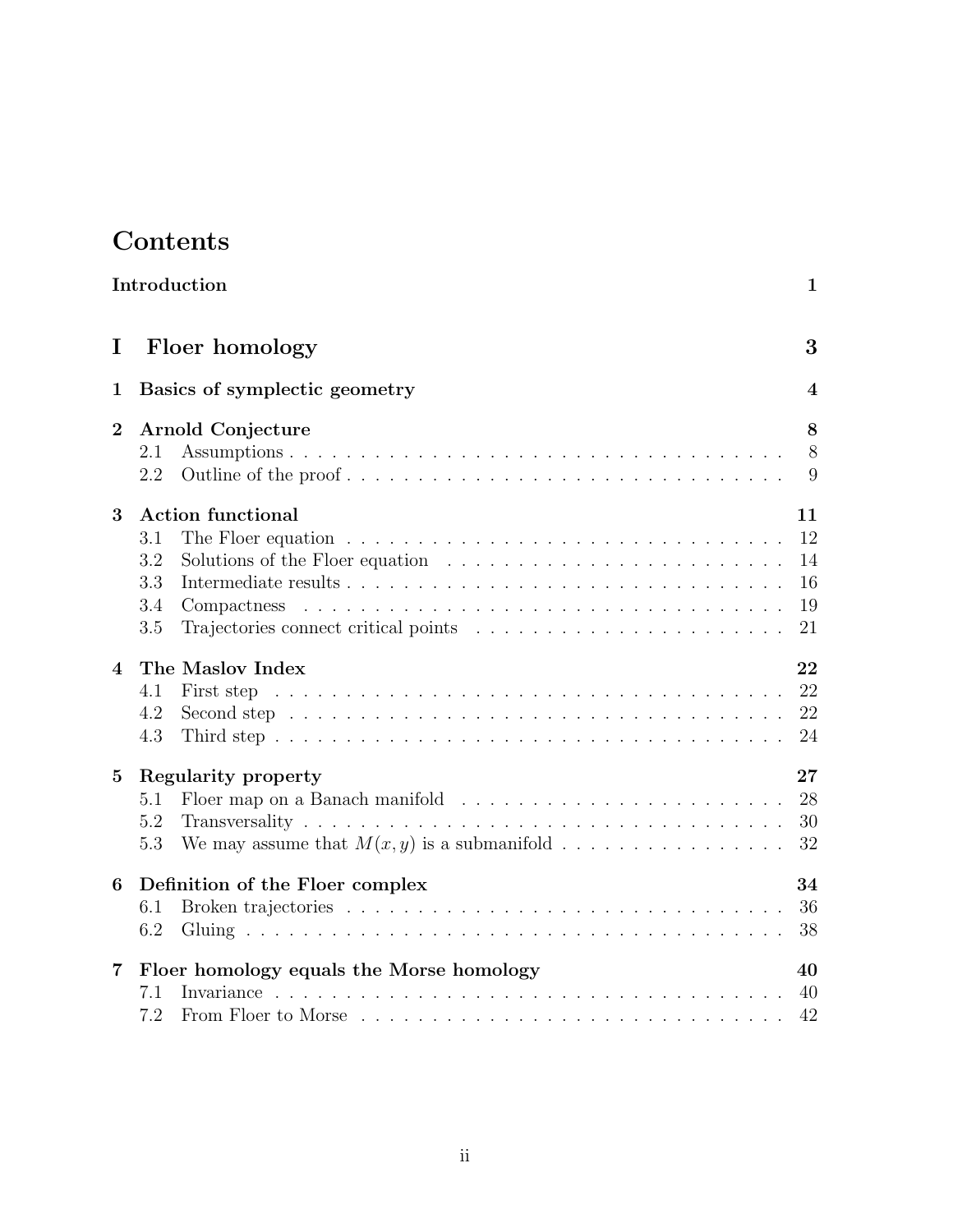| $\rm II$        | Braid Floer homology on surfaces                                                                                                         | 45                   |
|-----------------|------------------------------------------------------------------------------------------------------------------------------------------|----------------------|
| 8               | <b>Basics of braids</b><br>8.1<br>8.2<br>Braids as solutions of the Hamilton equation $\ldots \ldots \ldots \ldots \ldots \ldots$<br>8.3 | 46<br>46<br>47<br>48 |
| 9               | <b>Braid Floer homology</b>                                                                                                              | 50                   |
|                 | 9.1<br>9.2                                                                                                                               | 53                   |
|                 | 10 Monotonicity Principle                                                                                                                | 57                   |
|                 |                                                                                                                                          | 57                   |
| References      |                                                                                                                                          |                      |
| Index           |                                                                                                                                          |                      |
| List of Symbols |                                                                                                                                          |                      |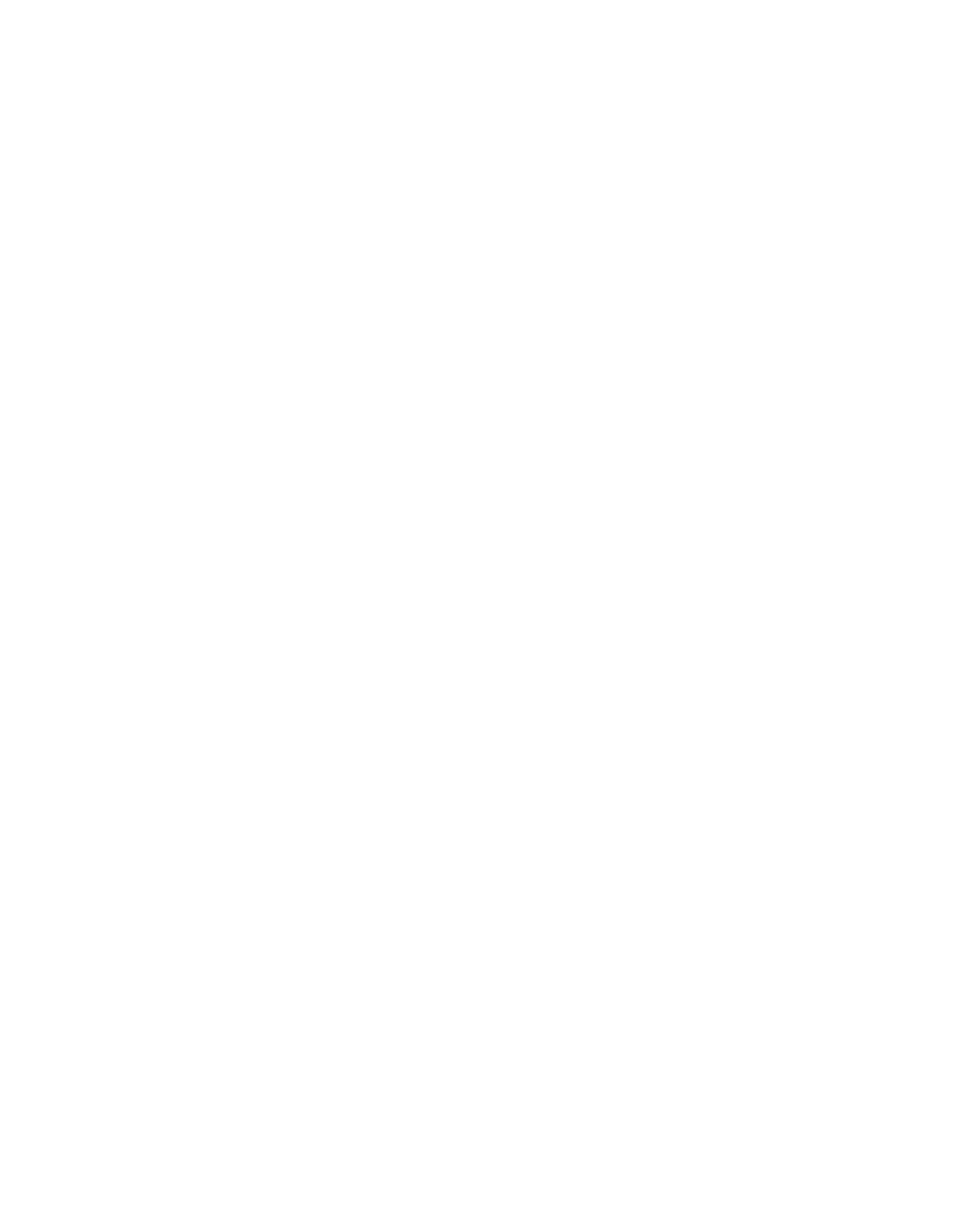### <span id="page-6-0"></span>Introduction

For a symplectic manifold with a Hamiltonian system on it, we are interested in the existence of periodic solutions. This interest comes from physics, solutions of a Hamiltonian system describe the mechanics of motions. The Arnold Conjecture provides an answer. The amount of 1-periodic solutions is greater or equal to the summation of the Betti numbers, see Conjecture 1.1 of [\[Sal99\]](#page-72-3). To be more precise,

**Arnold Conjecture.** Let  $(M, \omega)$  a compact symplectic manifold. If all the 1-periodic solutions of a time dependent Hamiltonian vector field  $X_t$  are nondegenerate, then the number of such solutions is greater or equal to

$$
\sum_{i=0}^{2n} b_i(M).
$$

Here denotes  $b_i(M)$  the i<sup>th</sup> Betti number of M.

Many mathematicians have contributed to the proof of the Arnold Conjecture. It started with Eliashberg for dimension 2 and then by Conley and Zender for the  $2n$ -tori. The breakthrough came with a series of papers from Floer. He developed an infinite dimensional approach to the Morse theory, the now so called Floer homology. With this homology he was able to prove the Arnold Conjecture for the monotone case. This was extended by Hofer and Salamon, by Fukaya and Ono and by Liu and Tian to the general case. I refer to the overview [\[Sal99\]](#page-72-3) by Salamon for a more precise list of contributions and references to these works.

The first Part of my Thesis is an extensive summary of Part II of the Book [\[AD14\]](#page-72-0). It is about the definition of Floer homology to prove a simplified version of the Arnold Conjecture. Namely, let M be a symplectic manifold such that the second homotopy group is trivial, then the amount of 1-periodic solutions is greater or equal to the summation of the Morse homotopy groups without taking orientation, see for a precise statement Theorem [2.1.](#page-13-2) A brief outline of the proof can be found in Subsection [2.2.](#page-14-0)

As stated above, Floer homology is an important tool to show this simplified version of the Arnold Conjecture. Floer homology is made of the periodic solutions we are looking for. It turns out to be equal to the Morse homology in some special case. Therefore, the Floer homology brings the periodic solutions and the Morse homology together. This allows us to prove this simplified version of the Arnold Conjecture.

After showing the Arnold Conjecture, the next question you could ask is

Question. If we already find some periodic solutions for a Hamiltonian system on a compact symplectic manifolds, will the topology of these solutions on the manifold forces more periodic solutions?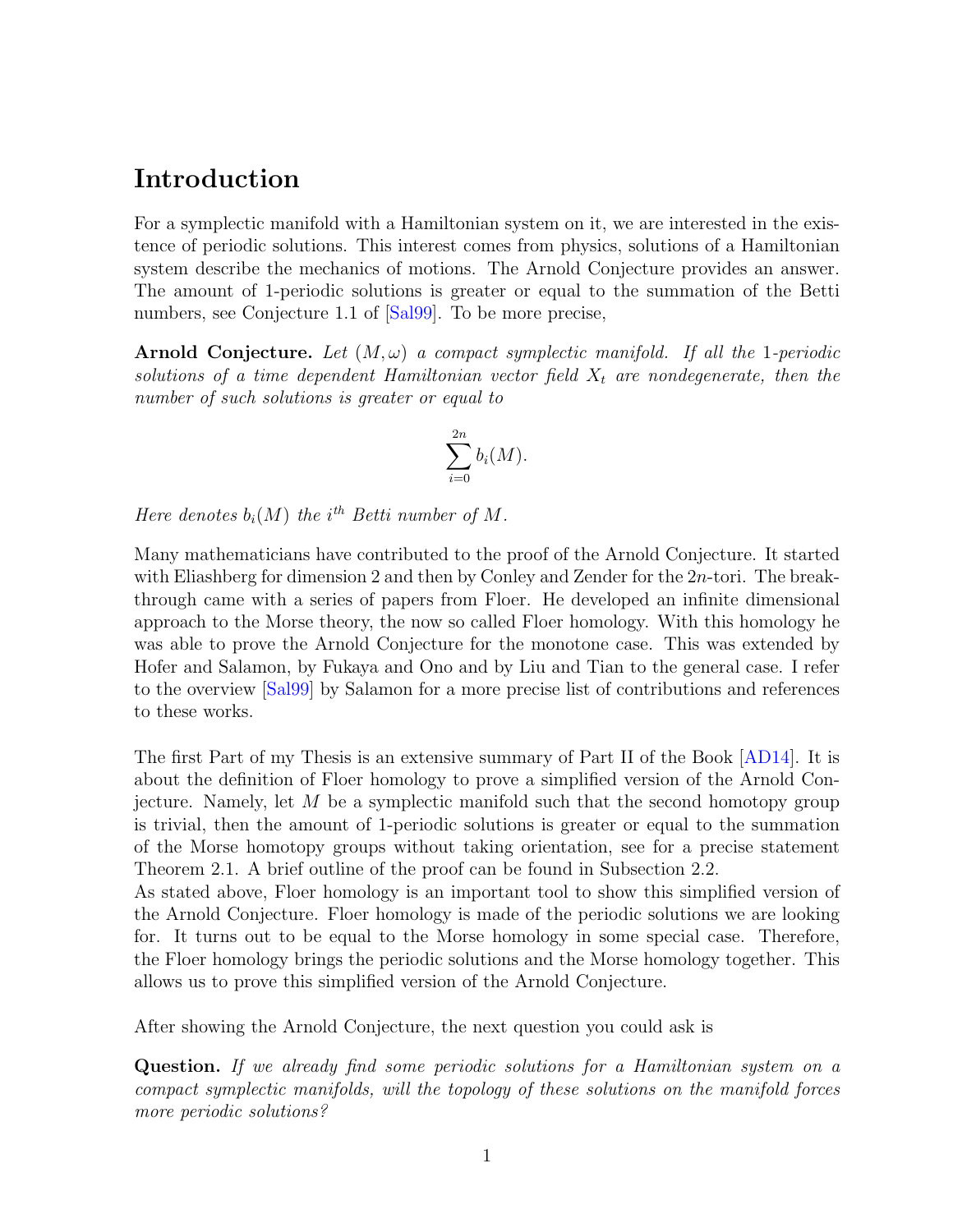The second Part of my Thesis is about developing a new kind of Floer homology to try to answer this question in the case of compact symplectic surfaces. The new kind of Floer homology is the braid Floer homology. Braid Floer homology on a disk is already developed in [\[BGVW15\]](#page-72-1).

The idea is to view the solutions that we already know, as a closed braid on the surface. This braid is called the skeleton braid. Now, we want to show if we can find more solutions. The possible new solutions form also a braid, this is called the free braid. Braid Floer homology is made from this free braids that are restricted by the skeleton braid. This restriction goes via an isolated invariant neighbourhood, just as a technique mentioned already by Floer in [\[Flo89\]](#page-72-4).

My thesis is a start of how to define the braid Floer homology on surfaces, but for a certain class of skeleton braids and free braids on the torus I define the braid Floer homology completely, see Theorem [10.9.](#page-70-1)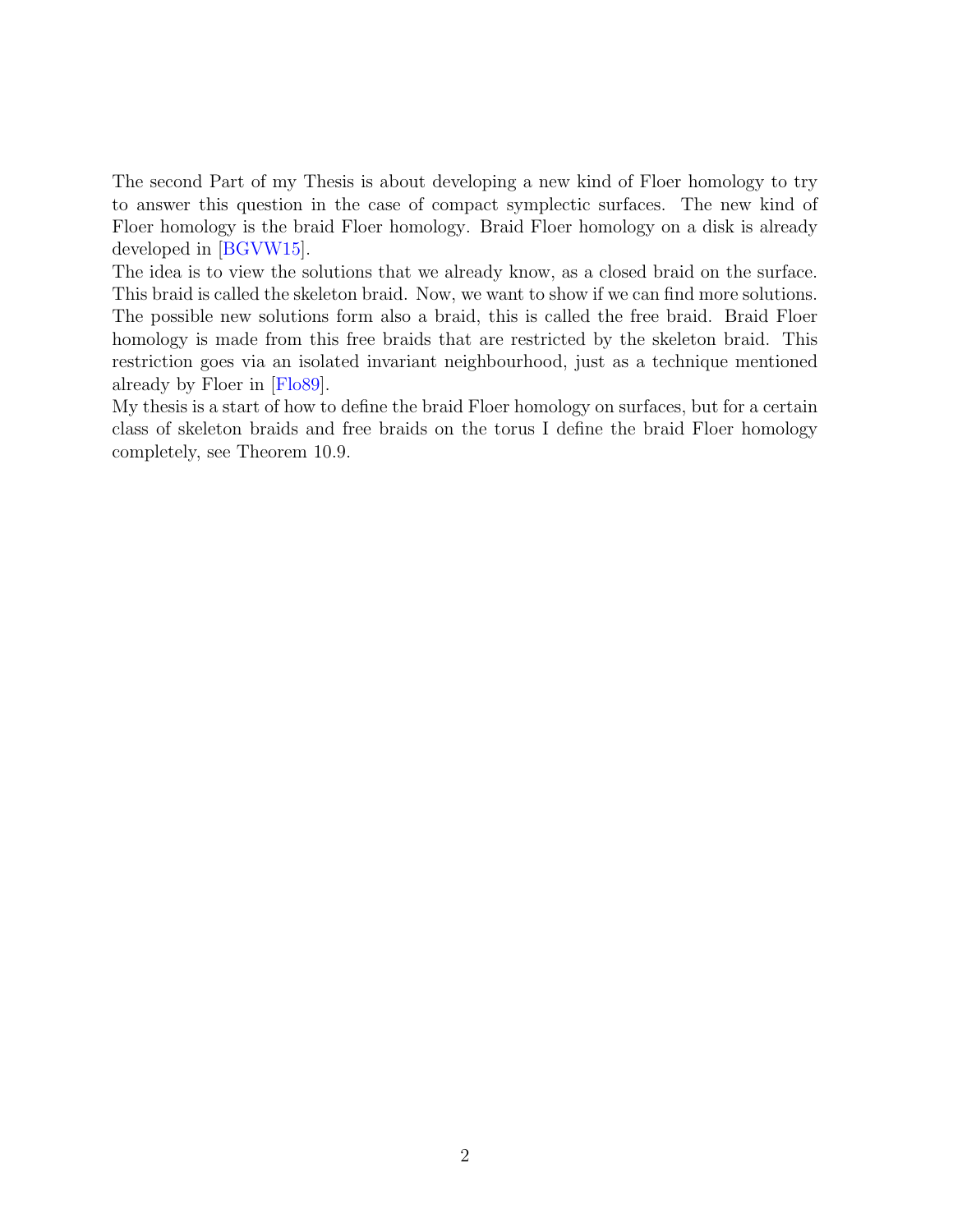<span id="page-8-0"></span>Part I Floer homology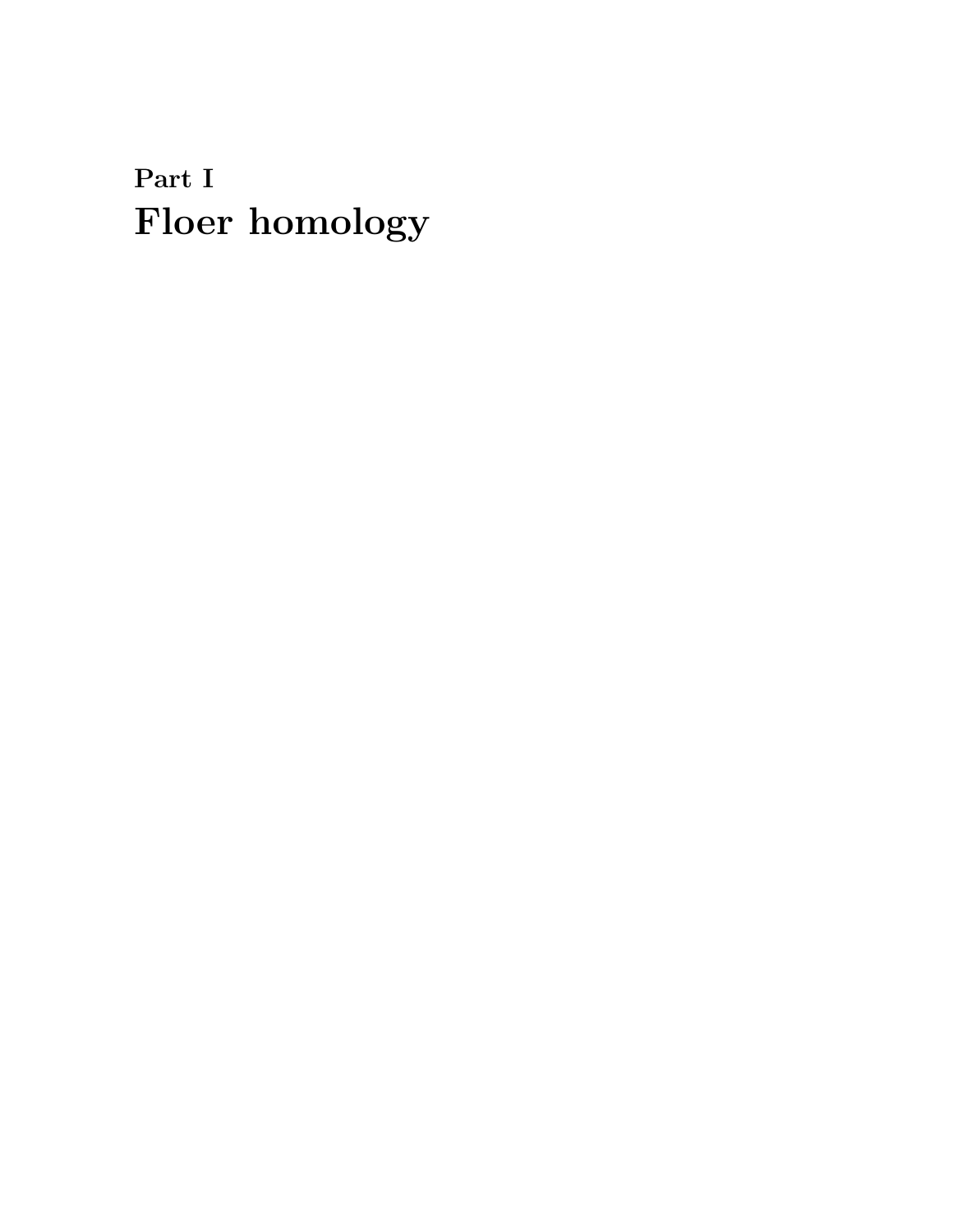### <span id="page-9-0"></span>1 Basics of symplectic geometry

Before going into Floer homology, I start with some basics of symplectic geometry.

**Definition 1.1.** Let M a manifold and  $T_xM$  the tangent space of M at the point x in M. A 2-form  $\omega$  on M assigns to each  $x \in M$  an alternating bilinear form  $\omega_x$  on the tangent space  $T_xM$  varying smoothly with x.

A 2-form is called nondegenerate if  $\omega_x$  is nondegenerate for all  $x \in M$ .

**Definition 1.2** (Symplectic manifold). Let M a manifold and  $\omega$  a nondegenerate closed 2-form, *i.e.*  $d\omega = 0$ , then the pair  $(M, \omega)$  is called a symplectic manifold. Such a form  $\omega$ is called a symplectic form. The notion of  $\omega$  is left from the notation if there can be no confusion about the symplectic form  $\omega$  we use.

**Remark 1.3.** Note that the dimension of a symplectic manifold  $(M,\omega)$  must be even, since the corresponding alternating form  $\omega_x$  on the tangent space  $T_xM$  cannot be nondegenerate if the tangent space has an odd dimension.

<span id="page-9-1"></span>**Lemma 1.4.** Let V a vector space of dimension 2n. An alternating bilinear form  $\omega$  is nondegenerate if and only if the n-fold exterior power is nonzero, which means:

$$
\omega^n = \omega \wedge \ldots \wedge \omega \neq 0
$$

Proof. For this proof I refer to Corollary 2.5 of [\[MS98\]](#page-72-5).

<span id="page-9-2"></span>**Corollary 1.5.** A symplectic manifold  $(M, \omega)$  is orientable.

*Proof.* The alternating bilinear form  $\omega_x$  is nonzero in each point x of M, since  $\omega_x^n \neq 0$  by Lemma [1.4.](#page-9-1) This implies that  $\omega$  is a volume form, hence M is orientable. П

Corollary 1.6. A 2-dimensional manifold is symplectic if and only if it is orientable.

Proof. We only need to prove that a 2-dimensional orientable manifold is symplectic, since the other implication follows from Corollary [1.5.](#page-9-2)

Let M be a 2-dimensional orientable manifold. Then M has a volume form, which is a 2-form  $\omega$  that is nonzero at every point x on the manifold, that is  $\omega_x \neq 0$  for all x in M. We also have that  $\omega_x$  is a 1-fold exterior power of the alternating bilinear form  $\omega_x$ . Now apply Lemma [1.4](#page-9-1) to  $\omega_x$ , so  $\omega_x$  is nondegenerate for all x in M. Hence  $\omega$  is a nondegenerate form on M. Now we conclude that  $(M, \omega)$  is a symplectic manifold, since every 2-form on a 2-dimensional manifold is closed.  $\Box$ 

Remark 1.7. For a manifold to be sympletic is a quiet restrictive demand. We already saw that it must be of an even dimension and that it needs to have an orientation. In dimension 2 it is enough to have an orientation to be symplectic, but this does not hold in higher dimensions. Even some basic spaces like the spheres  $S^{2n}$  do not admit a symplectic structure for  $n \geq 3$ . This follows from the fact that a compact manifold without boundary such that the second cohomology space is zero cannot have a symplectic structure, see page 8 of [\[MS98\]](#page-72-5).

 $\Box$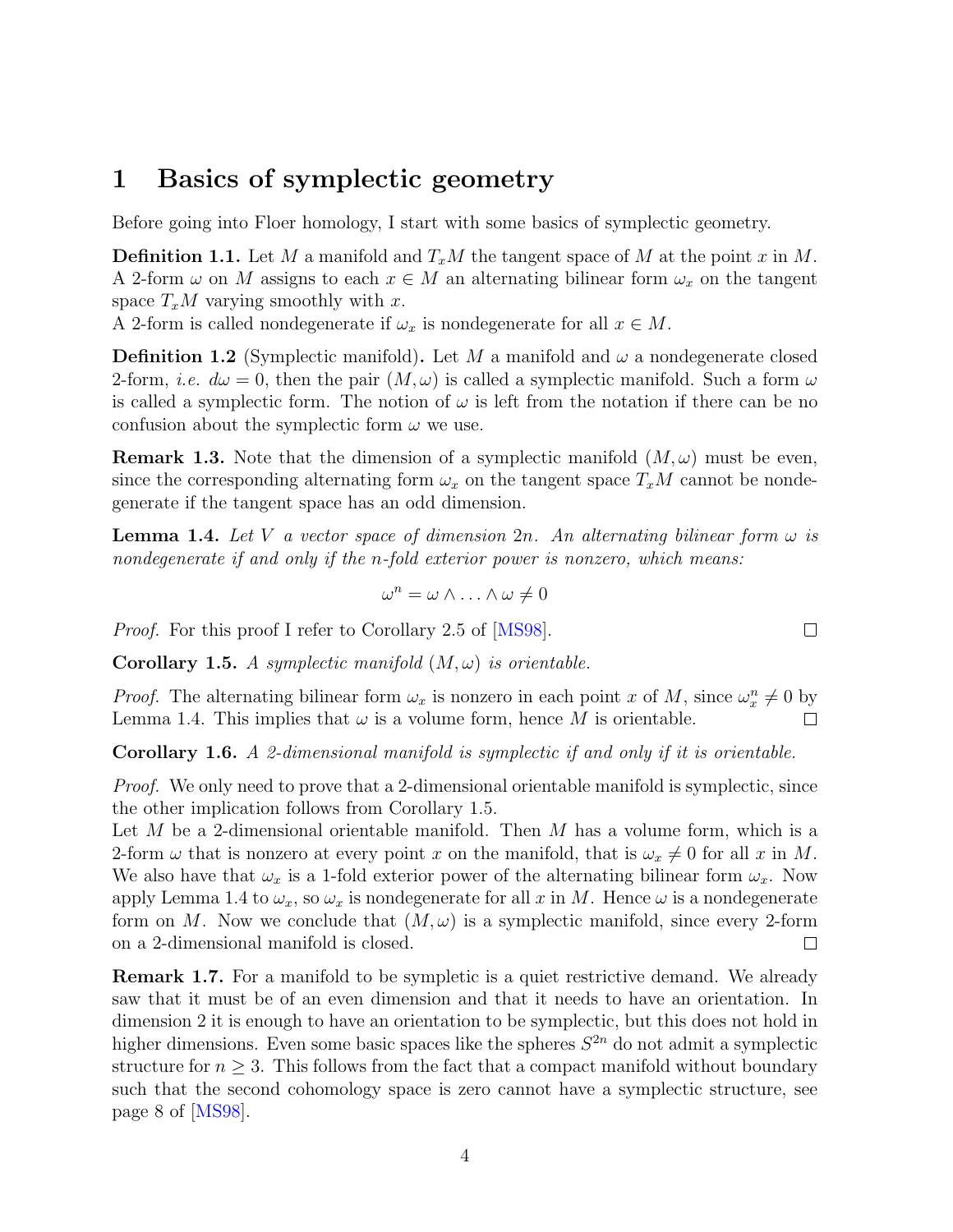**Definition 1.8.** Let  $\omega$  be a symplectic form on a vector space V. A complex structure J compatible with  $\omega$  is an endomorphism on V such that:

1) 
$$
J^2 = -\text{Id}
$$
.  
(J is a complex structure)

2) 
$$
\omega(Ju, Jv) = \omega(u, v)
$$
 for all  $u, v$  in  $V$ .  
( $J$  is symplectic)

3)  $q(u, v) := \omega(u, Jv)$  is an inner product for all  $u, v$  in V.

**Definition 1.9.** Let  $(M, \omega)$  a symplectic manifold. An almost complex structure on M, an endomorphism J on the tangent bundle TM such that  $J^2 = -Id$ , is compatible with  $\omega$  if the complex structure  $J_x$  in  $T_xM$  is compatible with  $\omega_x$  for all x in M.

**Proposition 1.10.** Every symplectic manifold  $(M, \omega)$  has an almost complex structure compatible with  $\omega$ .

 $\Box$ *Proof.* For this proof I refer to Proposition 4.1 Part (i) of [\[MS98\]](#page-72-5).

**Proposition 1.11.** The space  $\mathcal J$  of almost complex structures on M compatible with  $\omega$ is contractible.

 $\Box$ *Proof.* For this proof I refer to Proposition 5.5.6 of [\[AD14\]](#page-72-0).

**Definition 1.12** (Hamiltonian vector field). Let  $(M, \omega)$  a symplectic manifold. For a function  $H : M \to \mathbb{R}$  we define the Hamiltonian vector field  $X_H$  by the relation

$$
\omega_x(Y, X_H(x)) = (dH)_x(Y) \text{ for every } Y \in T_xM,
$$
\n(1.1)

this can also be written as

<span id="page-10-0"></span>
$$
i_{X_H}\omega = -dH.\tag{1.2}
$$

We define a time depended Hamiltonian vector field for a function  $H : M \times \mathbb{R} \to \mathbb{R}$  by  $X_t = X_{H_t}$  where  $H_t(x) = H(x, t)$ . The corresponding Hamiltonian equation

$$
\dot{x}(t) = X_t(x(t))
$$

is called the Hamiltonian system.

**Remark 1.13.** Relation [\(1.1\)](#page-10-0) together with the fact that  $\omega$  is nondegenerate gives that the Hamiltonian vector field  $X_H$  is 0 at x if and only if x is a critical point of H, *i.e.* 

$$
X_H(x) = 0 \iff (dH)_x = 0.
$$

Note also that since  $\omega$  is alternating, that the function H is constant on the trajectories of  $X_H$ , *i.e.*  $(dH)(X_H) = 0$ .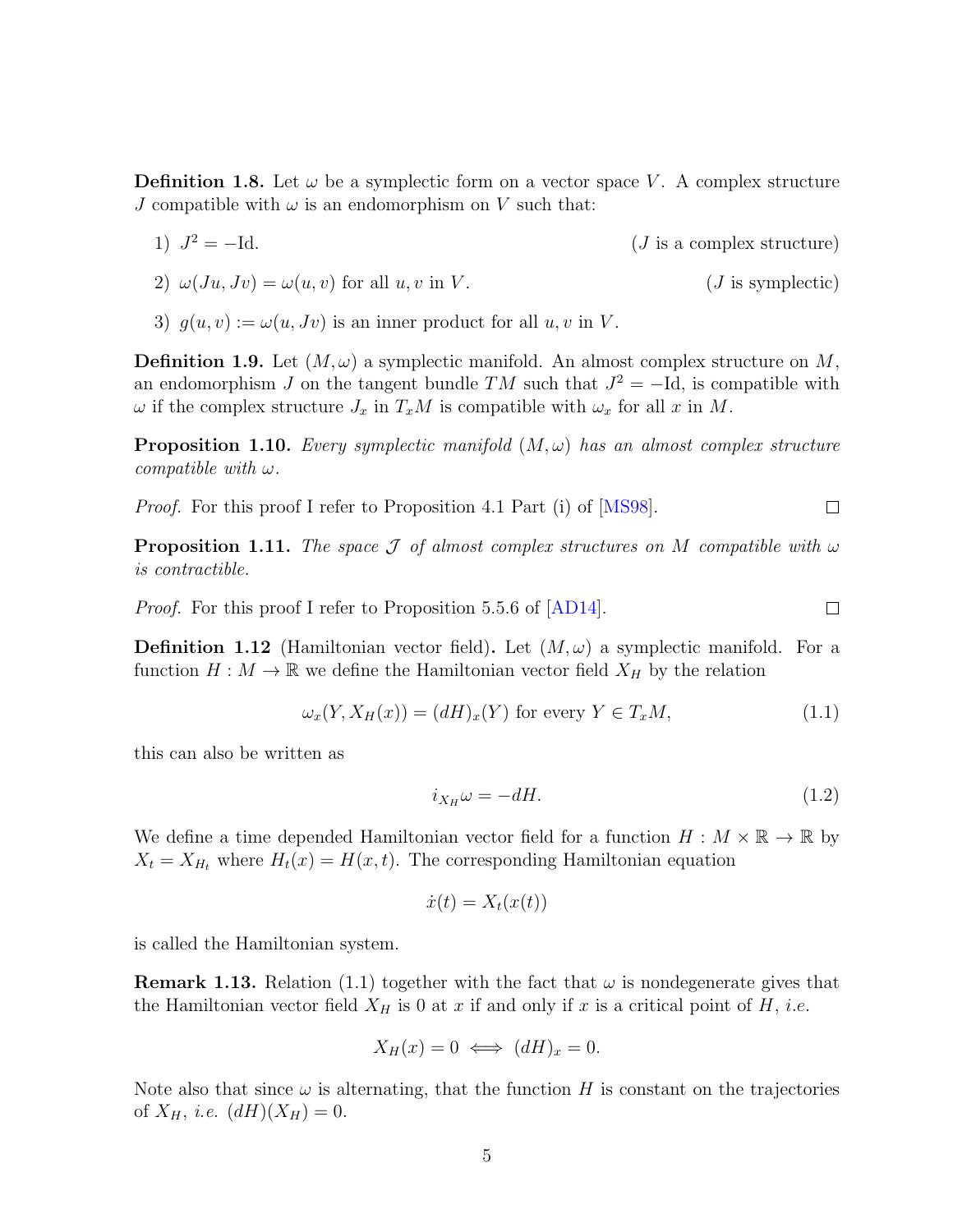**Remark 1.14.** We associate to a given almost complex structure  $J$  on a symplectic manifold  $(M, \omega)$  and a function  $H : M \to \mathbb{R}$  two vector fields. Namely, the Hamiltonian vector field  $X_H$  and the gradient vector field grad H. The last one is defined with respect to the Riemannian metric defined by  $g(X, Y) = \omega(X, JY)$  where X, Y are vector fields of M. We relate these vector fields in the following way:

$$
\omega(Y, X_H)) = (dH)(Y) = g(Y, \text{grad } H) = \omega(Y, J \text{ grad } H)
$$

for all vector fields Y of M. Hence,  $X_H = J \text{ grad } H$ , since  $\omega$  is nondegenerate.

<span id="page-11-2"></span>**Proposition 1.15.** The flow  $\varphi^t$  of a Hamiltonian vector field  $X_H$  preserves the symplectic form  $\omega$  for all time t.

*Proof.* We know that  $\varphi^{t+s} = \varphi^t \varphi^s$  for all times t and s, and that

$$
\left(\frac{d}{dt}(\varphi^t)^*\omega\right)_{t=0} = \mathcal{L}_{X_H}\omega = i_{X_H}(d\omega) + d(i_{X_H}\omega).
$$

Now follows that

$$
\frac{d}{dt}(\varphi^t)^*\omega = (\varphi^t)^*\mathcal{L}_{X_H}\omega
$$
  
=  $(\varphi^t)^*(d(i_{X_H}\omega))$   
=  $(\varphi^t)^*(-ddH) = 0.$ 

This implies that  $(\varphi^t)^*\omega$  is constant in t, so  $(\varphi^t)^*\omega = (\varphi^0)^*\omega = \mathrm{Id}^*\omega = \omega$  for all time t. The same statement and proof holds for a time dependent Hamiltonian vector field.  $\Box$ 

<span id="page-11-1"></span>**Definition 1.16.** A 1-periodic solution  $x$  of a time dependent Hamiltionian vector field  $X_t$ , *i.e.*  $\dot{x}(t) = X_t(x(t))$  such that  $\varphi^1(x) = x$ , is nondegenerate if

$$
\det(\mathrm{Id}-T_{x(0)}\varphi^1)\neq 0.
$$

Here is  $T_{x(0)}\varphi^1$  the differential of  $\varphi^1$  at the point  $x(1) = x(0)$ .

The next Proposition and Remark compare the definition of nondegenerate for a 1-periodic solution of a time independent Hamiltonian system  $\dot{x}(t) = X_H(x(t))$  with the definition of nondegenerate for a function  $H$ . This comparison is used to compare the Floer and Morse homology.

<span id="page-11-0"></span>**Proposition 1.17.** If x is a nondegenerate 1-periodic solution of a time independent Hamiltonian system  $H$ , then x is nondegenerate as a critical point of the function  $H$ .

*Proof.* Use local coordinates for x. Then we can define the gradient, the Jacobian and the Hessian at x, denoted by  $\nabla_x$ , Jac<sub>x</sub> and Hess<sub>x</sub> respectively.

Note that x is nondegenerate as 1-periodic solution of the Hamiltonian system  $H$  iff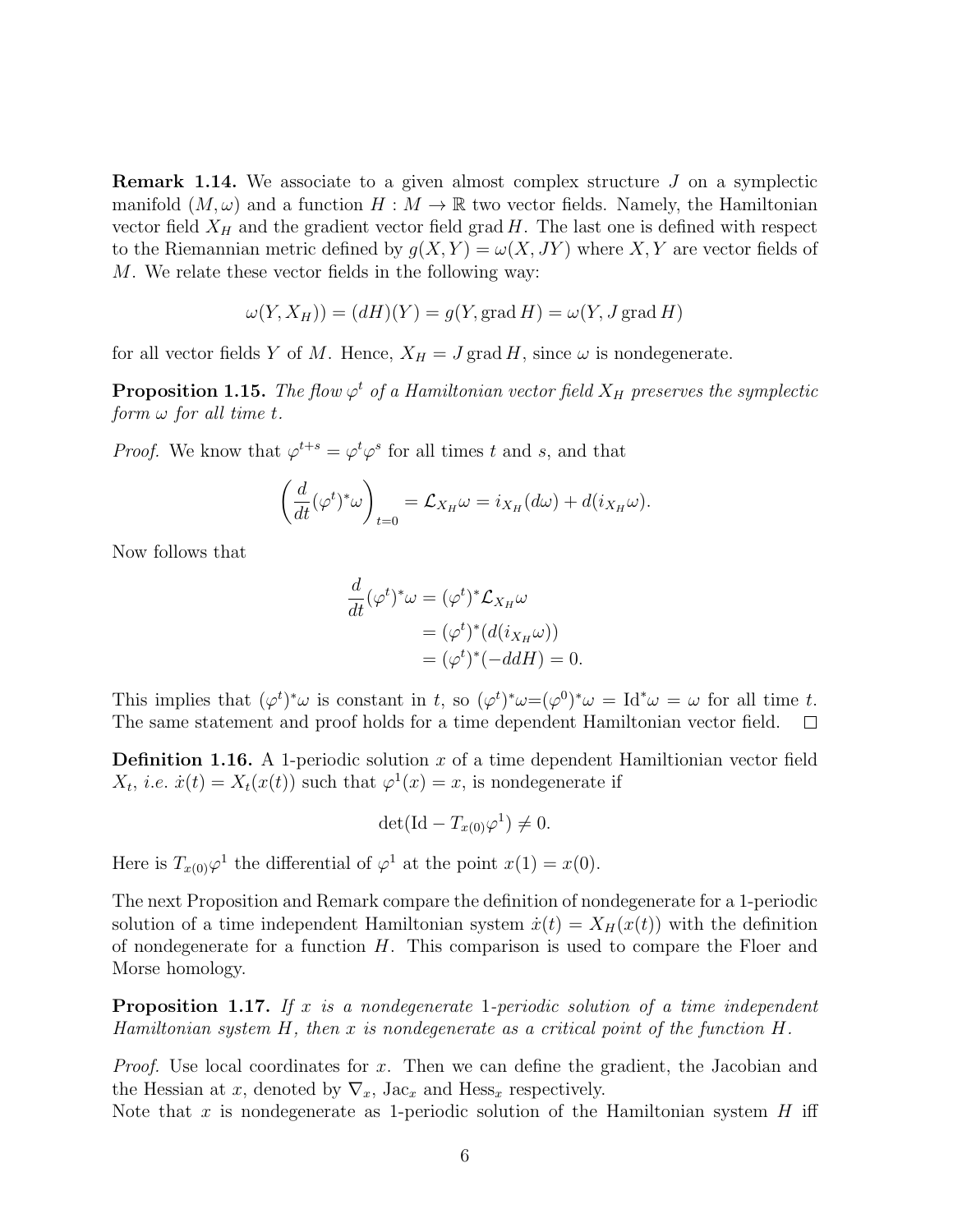Id – Jac<sub>x</sub>  $\varphi^1$  has eigenvalue 0. Also note, x is nondegenerate as critical point of the function H iff  $Hess_x H$  has eigenvalue 0, since x is nondegenerate for the function H if the determinant of the Hessian is 0.

If we can show that Id – Jac<sub>x</sub>  $\varphi^1$  has eigenvalue 0 implies that Hess<sub>x</sub> H has eigenvalue 0, then we are done.

In coordinates we have

$$
\frac{d}{dt}(\text{Jac}_x \varphi^t)_i = \frac{d}{dt} \frac{\partial \varphi^t}{\partial x_i} = \frac{\partial}{\partial x_i} \frac{d\varphi^t}{dt} = \frac{\partial}{\partial x_i} (X_H \circ \varphi^t) = \sum_j \frac{\partial X_H}{\partial x_j} \frac{\partial \varphi^t_j}{\partial x_i} = \nabla_x X_H \cdot \frac{\partial \varphi^t}{\partial x_i}
$$
\n
$$
= \nabla_x (-J_x \text{Jac}_x H) \cdot \frac{\partial \varphi^t}{\partial x_i} = (-J_x \nabla_x (\text{Jac}_x H)) \cdot \frac{\partial \varphi^t}{\partial x_i} = (-J_x \text{Hess}_x H) \cdot \frac{\partial \varphi^t}{\partial x_i}.
$$

This gives

$$
\frac{d}{dt}(\text{Jac}_x \varphi^t) = (-J_x \text{Hess}_x H) \cdot \frac{\partial \varphi^t}{\partial x},
$$

this implies

$$
Jac_x \varphi^t = e^{-tJ_x \text{Hess}_x H}.
$$

Therefore,

$$
\text{Id} - T_{x(0)}\varphi^1 = \text{Id} - \text{Jac}_x \varphi^1 = \text{Id} - e^{-J_x \text{Hess}_x H}
$$

since  $x = x(0)$ . From this we conclude that if  $Hess_x H$  has eigenvalue 0 then Id – Jac<sub>x</sub>  $\varphi^1$ has eigenvalue 0, this concludes the proof.  $\Box$ 

<span id="page-12-0"></span>Remark 1.18. Note that the inverse statement of Proposition [1.17](#page-11-0) does not hold necessarily, since for any eigenvalue in  $2\pi\mathbb{Z}$  of  $\text{Hess}_x H$  will give that Id – Jac<sub>x</sub>  $\varphi^1$  has eigenvalue 0. But if we choose H such that the norm of Hessian stays smaller than  $2\pi$ , the two nondegeneracies are equivalent. Note in particular that if the Hessian stays smaller than  $2\pi$ , the 1-periodic solutions of the Hamiltonian system are constant.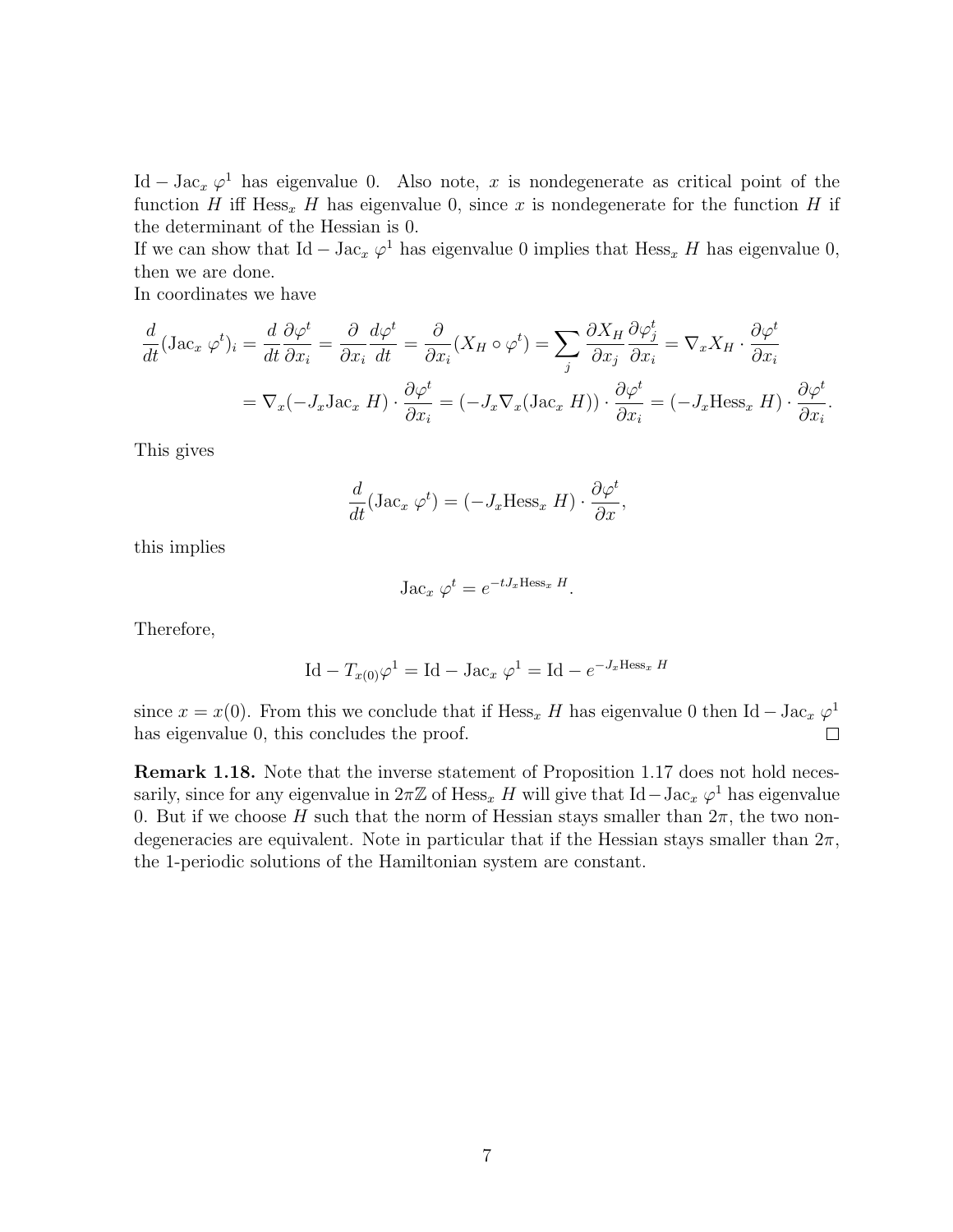### <span id="page-13-0"></span>2 Arnold Conjecture

The main Theorem of the first Part of my Thesis is the Arnold Conjecture for the nonoriented Morse homology case with an extra homotopy assumption on the symplectic manifold M. This is the following Theorem.

<span id="page-13-2"></span>**Theorem 2.1.** Let M a compact symplectic manifold such that the homotopy group  $\pi_2(M) = 0$ . If all the 1-periodic solutions of a time dependent Hamiltonian vector field  $X_t$  are nondegenerate, then the number of such solutions is greater or equal to

$$
\sum_i \dim HM_i(M;\mathbb{Z}/2).
$$

Here denotes  $HM_i(M;\mathbb{Z}/2)$  the i<sup>th</sup> Morse homology group of M without taking into account orientations.

This Theorem tells us that for such an  $M$ , there is such a 1-periodic solution if the Morse homology on  $M$  is nontrivial. The goal of this section is to discus some of the assumptions and to give an outline of the proof of the Theorem.

#### <span id="page-13-1"></span>2.1 Assumptions

Some remarks about the assumptions of Theorem [2.1](#page-13-2) are mentioned in this Subsection.

<span id="page-13-4"></span>**Remark 2.2.** The assumption of  $\pi_2(M) = 0$  in the Arnold Conjecture implies that every smooth map from the sphere to  $M, f: S^2 \to M$ , can be extended to a smooth map from the ball to M,  $h : B^3 \to M$ . Stoke's Theorem, see Theorem 16.11 in [\[Lee13\]](#page-72-6), gives us now that

<span id="page-13-3"></span>
$$
\int_{S^2} f^* \omega = \int_{B^3} h^* d\omega = 0,
$$
\n(2.1)

since  $\omega$  is closed. If Formula [2.1](#page-13-3) holds for every smooth map  $f: S^2 \to M$ , we call the symplectic manifold  $(M, \omega)$  aspherical.

<span id="page-13-5"></span>**Remark 2.3.** The assumption  $\pi_2(M) = 0$  does not only give that  $(M, \omega)$  is aspherical, but it gives us also a trivialization property.

Note that for every smooth map  $f: S^2 \to M$ , the image  $f(S^2)$  must be contractible, since  $\pi_2(M) = 0$ . Therefore  $f(S^2)$  is homotopic to a disk  $D^2$ . Note also that for every smooth map  $\psi : D^2 \to M$  the symplectic fiber bundle  $\psi^*TM$  can be trivialized, see Theorem 7.1.1 of [\[AD14\]](#page-72-0).

This trivialization for  $\varphi$  together with the fact that  $f(S^2)$  is homotopic to a disk  $D^2$ , gives that there exists a symplectic trivialization of the fiber bundle  $f^*TM$  for every smooth map  $f: S^2 \to M$ .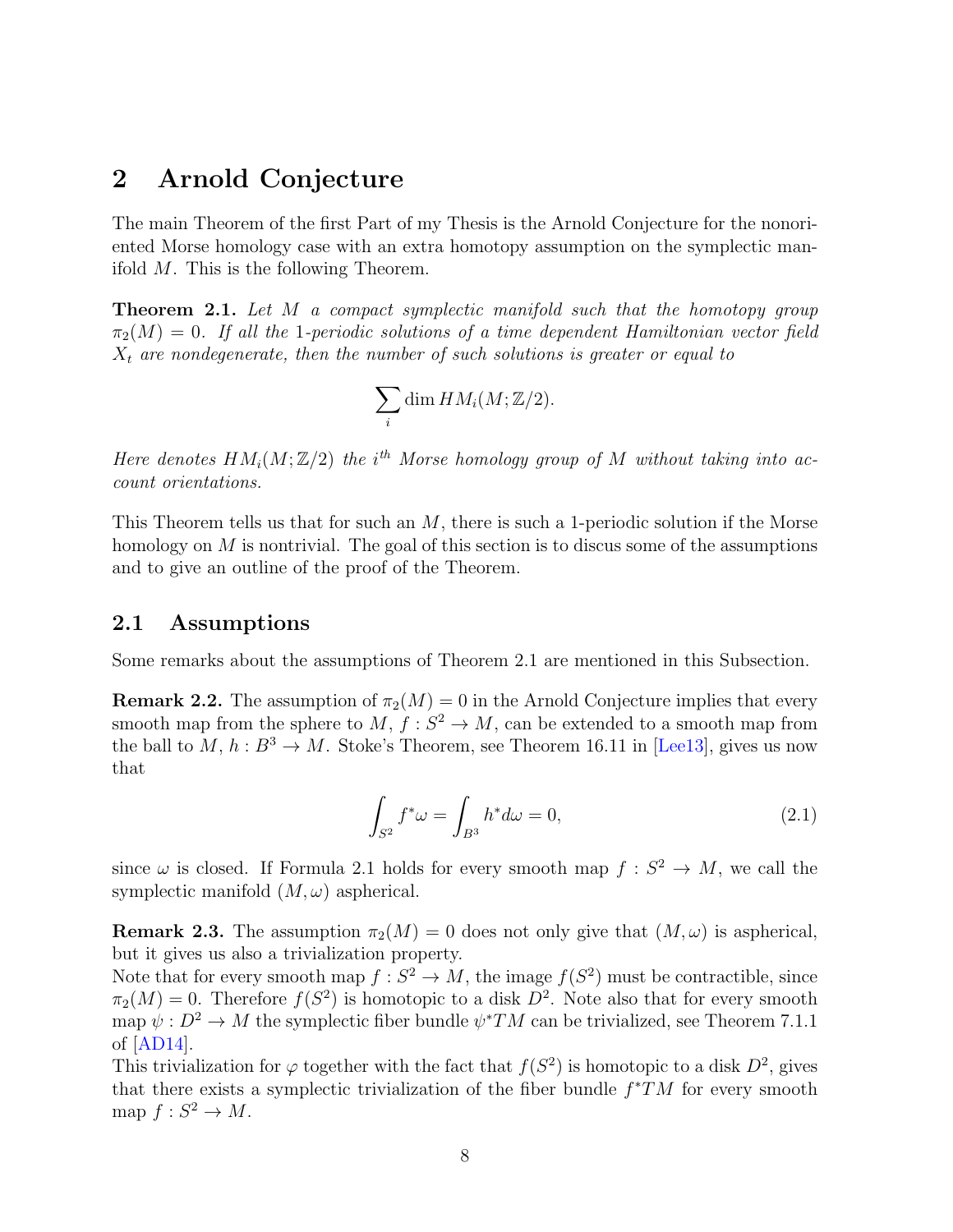If we assume both Remark [2.2](#page-13-4) and Remark [2.3](#page-13-5) instead of the assumption  $\pi_2(M) = 0$  in Theorem [2.1,](#page-13-2) we will see that the Theorem remains to be true.

**Remark 2.4.** We may assume that the Hamiltonian  $H_t$  that induces the Hamiltonian vector field  $X_t = X_{H_t}$  in Theorem [2.1](#page-13-2) is periodic. If  $\varphi^t : M \to M$  is a 1-periodic solution of  $\dot{\varphi}^t = X_t(\varphi^t)$ , then it is also a 1-periodic solution of

$$
\frac{d}{dt} \left( \varphi^{\alpha(t)} \right) = \frac{d\alpha}{dt} X_{H_{\alpha(t)}} \left( \varphi^{\alpha(t)} \right) = X_{\dot{\alpha}(t) H_{\alpha(t)}} \left( \varphi^{\alpha(t)} \right),
$$

where  $\alpha : [0,1] \to [0,1]$  is a smooth function that is zero near zero and one near one, because  $\varphi^{\alpha(1)} = \varphi^1$ . Note that  $\alpha$  is flat near zero and one, so  $\dot{\alpha}(0) = \dot{\alpha}(1) = 0$ , so  $K_t = \dot{\alpha}(t)H_{\alpha(t)}$  can be extended as a 1-periodic function of time. Hence, we found a 1-periodic Hamiltonian  $K_t$  such that  $X_{K_t}$  has precisely the same 1-periodic solutions as  $X_{H_t}$ .

#### <span id="page-14-0"></span>2.2 Outline of the proof

I give the outline of the proof of Theorem [2.1](#page-13-2) here. It is also an overview of the upcoming Sections until Part [II.](#page-50-0)

Proof of Theorem [2.1.](#page-13-2) The idea is to use 1-periodic solutions of a time dependent Hamiltonian vector field to define a homology which will be equal to the Morse homology. This will be the Floer homology. We denote the corresponding Hamiltonian by  $H$ . We will only use 1-periodic solutions that are contractible to define this homology. We can do this since we are looking for an inequality and not an equality in the Theorem.

To define the Floer homology we start with defining a functional, the so called action functional  $\mathcal{A}_H$  (Section [3\)](#page-16-0). The Action functional has this contractible 1-periodic solutions as critical points. Then we will use the trajectories of the negative gradient of the action functional to connect two critical points. These trajectories will be described as solutions of the Floer equation (Subsection [3.1\)](#page-17-0). We need to choose a compatible almost complex structure J on M to define this negative gradient.

We want to connect two critical point of the action functional with these trajectories. But not every trajectory will connect two critical points in general. However, we can define an energy for these trajectories. It turns out that the finite energy ones will be exactly all the trajectories that connects two critical points. To show this, we will need that the total space  $\mathcal M$  of finite energy solutions is compact (Subsection [3.2\)](#page-19-0).

To define the Floer homology we also need an index for the critical points of the action functional. This will be the Maslov index that is denoted by  $\mu$  (Section [4\)](#page-27-0).

Now define  $C_k(H)$  as the vector space over  $\mathbb{Z}/2$  generated by critical points with Maslov index k. Furthermore, for two critical points  $x, y$  that have a Maslov index difference of one, let  $n(x, y)$  denote the number modulo two of trajectories between these two critical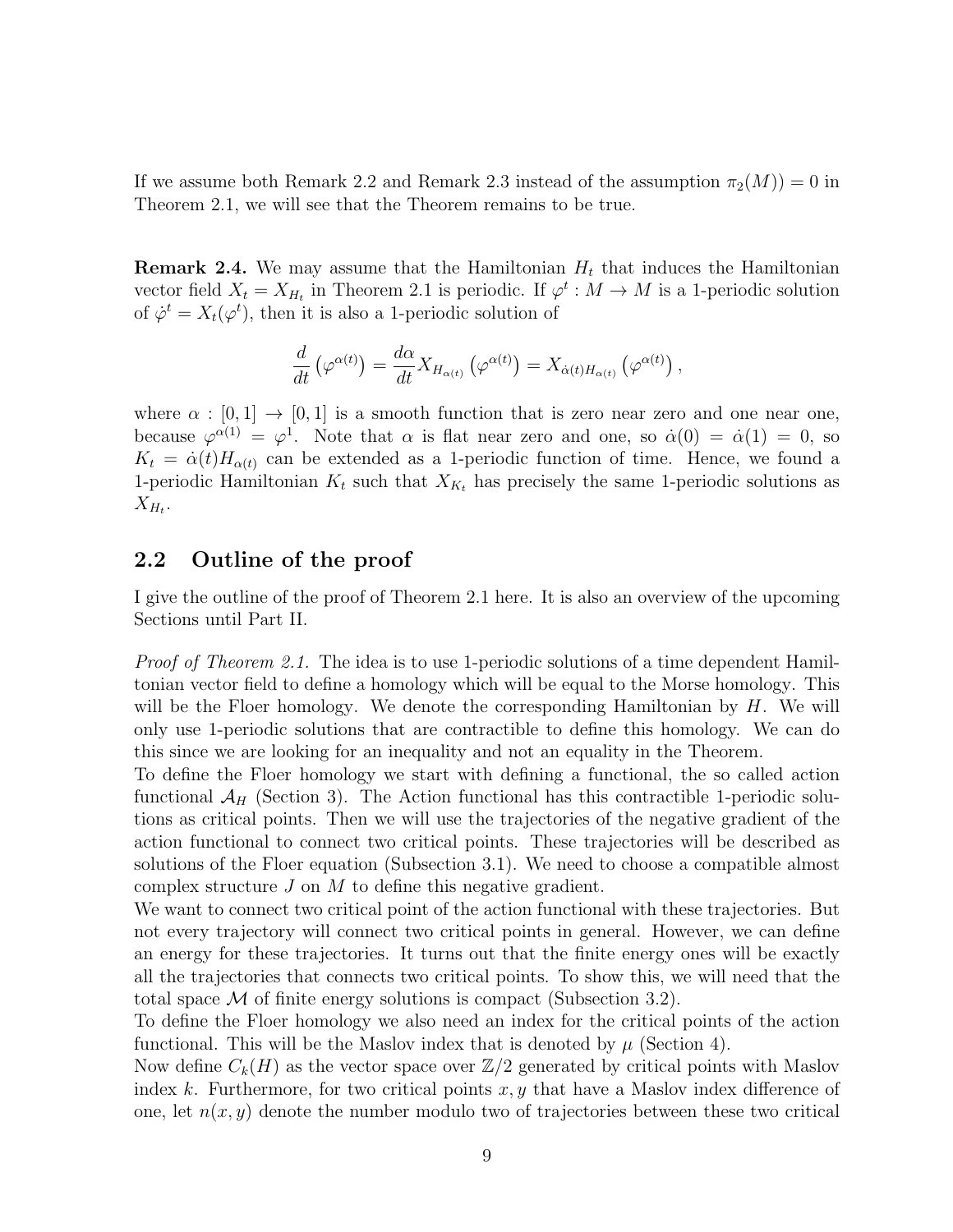points. Then we define the Floer complex via the following differential (Section [6\)](#page-39-0)

$$
\partial: C_k(H) \longrightarrow C_{k-1}(H), \quad \partial(x) = \sum_{\mu(y)=k-1} n(x, y)y.
$$

We need to prove that this differential is well defined and that  $\partial \circ \partial = 0$ . The differential is well defined if the total amount of critical points is finite and also if the amount of trajectories between two critical points with Maslov index difference one is finite.

That there are a finite amount of critical points is a direct consequence of the nondegeneracy assumption (Lemma [3.17\)](#page-23-0). But the other two statements are a lot harder to prove. To prove the other two statements, we start with slightly adjusting the Hamiltonian  $H$ . This will be done in such a way that the spaces  $\mathcal{M}(x, y)$  of solutions of the Floer equation between critical points  $x, y$  become manifolds. These manifolds will have dimension  $\mu(x) - \mu(y)$ , where  $\mu(x), \mu(y)$  denote the Maslov index of the points x, y respectively (Section [5\)](#page-32-0).

This adjustment is allowed because of a regularity property of the Floer equation. To show this regularity property we will use the Sard-Smale Theorem[\(5.16\)](#page-37-1), an infinite dimensional analogue of Sard's theorem.

There is a natural R action on the spaces  $\mathcal{M}(x, y)$ , denoted by  $\mathcal{L}(x, y) = \mathcal{M}(x, y)/\mathbb{R}$ . This action allows us to count the trajectories between two critical points with one index difference. The space  $\mathcal{L}(x, y)$  turns out to be a zero dimensional compact manifold if the index difference of x and y is one (Property  $(1)$  of Theorem [6.1\)](#page-39-2). Hence it consists of a finite amount of trajectories, so  $n(x, y)$  is well defined.

To conclude that  $\partial \circ \partial = 0$ , we need to study  $\mathcal{L}(x, z)$  where x and z have an index difference of two. We will see that  $\mathcal{L}(x, z)$  is a compact manifold with boundary of dimension one, such that the boundary is the union of broken trajectories (Property [\(2\)](#page-39-3) of Theorem [6.1\)](#page-39-2). Broken trajectories consists of multiple trajectories that are connected via critical points. We can conclude that  $\partial \circ \partial = 0$ , since every compact one dimensional manifold with boundary has an even amount of boundary points.

Now, we have a well defined chain complex depending on a Hamiltonian and on an almost complex structure  $J$  on  $M$ . The induced homology is independent of the Hamiltonian and the almost complex structure (Subsection [7.1\)](#page-45-1). This homology is the Floer homology.

In a particular situation, the Hamiltonian is independent of time and sufficiently small, we can define both the Floer and Morse homology. In this case we can prove that they are equal (Subsection [7.2\)](#page-47-0). Hence, the Floer and Morse homology are equal since they both do not depend on the Hamiltonian. This equality and the way how the Floer homology is constructed allows us to conclude the Theorem.  $\Box$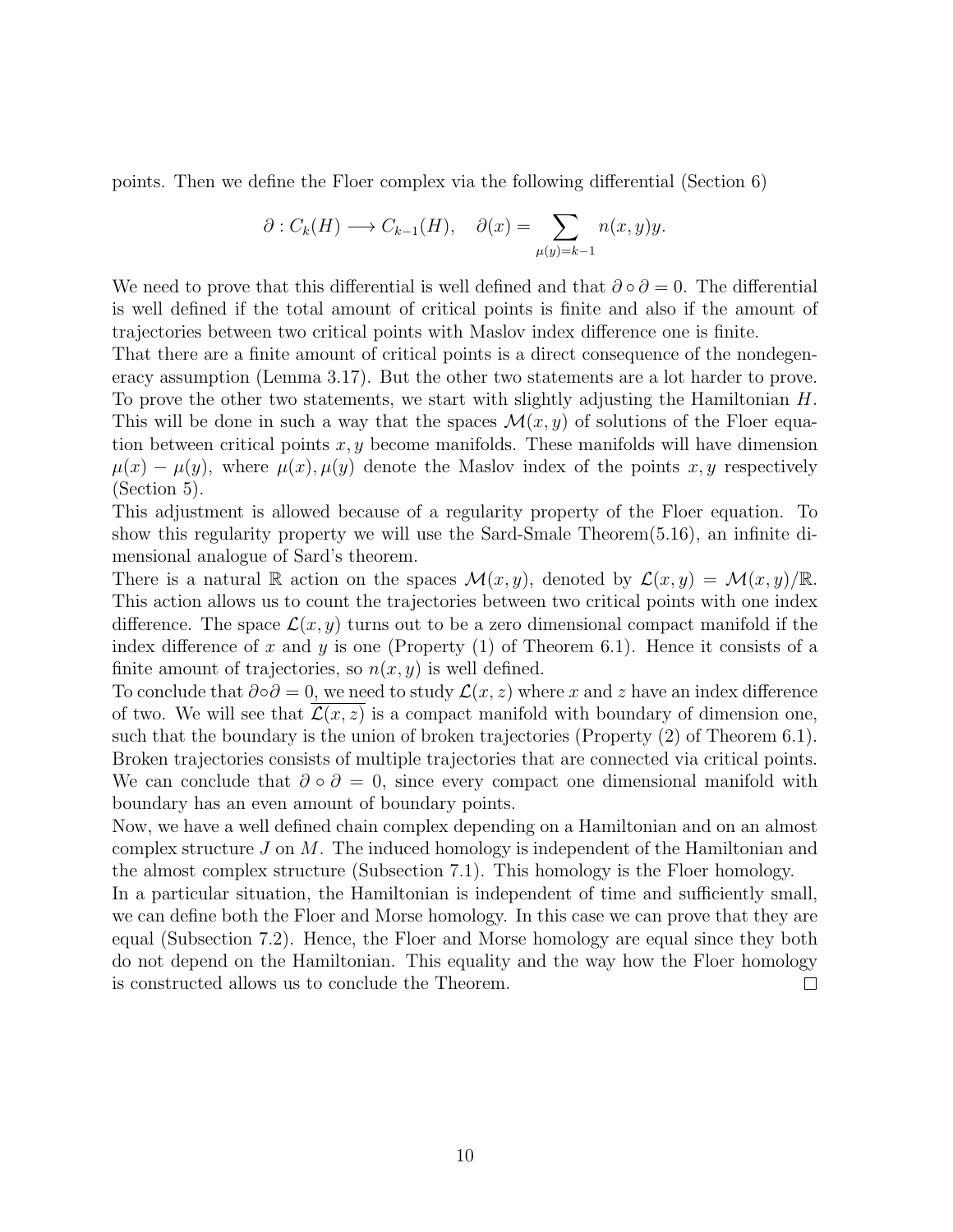### <span id="page-16-0"></span>3 Action functional

The 1-periodic solutions of the Hamiltonian system  $x(t) = X_t(x(t))$  can be described as the critical points of a functional. This is the action functional, which is defined on loops on the compact symplectic manifold  $M$ . The action functional plays the same role in Floer homology as the Morse function does in the Morse homology.

We want to solve the question, how to get a chain complex between solutions of the Hamiltonian system? This question is now, how to get a chain complex between critical points of the action functional? To make a chain complex, you need a map between different critical points. This is induced from trajectories between critical points in Section [6.](#page-39-0) These trajectories travel along the negative gradient of the action functional, this is described by the Floer equation. In this Section, we show that the trajectories with finite energy that move along the negative gradient of the action functional are trajectories between critical points.

**Definition 3.1** (Action functional). Let  $(M, \omega)$  a symplectic manifold and  $H_t$  a time dependent Hamiltonian that we assume to be periodic. To be periodic means  $H_{t+1}(x) =$  $H_t(x)$  for all time t. Define the action functional by

<span id="page-16-2"></span>
$$
\mathcal{A}_H(x) = -\int_D u^*\omega + \int_0^1 H_t(x(t))dt \qquad (3.1)
$$

for a contractible loop  $x : S^1 \to M$  with extension  $u : D \to M$ . This definition is well defined if it does not depend on the choice of an extension  $u$ . Let  $v$  be another extension. Glue u and v along their common boundary, the result of the gluing will be denoted by w, see Figure [1.](#page-16-1) Then we have by Remark [2.2](#page-13-4) that

$$
\int_D u^*\omega - \int_D v^*\omega = \int_{S^2} w^*\omega = 0.
$$

Hence the action functional does not depend on the choice of the extension u of the loop x.

<span id="page-16-1"></span>

Figure 1: A contractible loop x [left] in M with its extensions u and v  $[middle]$ . The extensions u and v form together a sphere w  $[right].$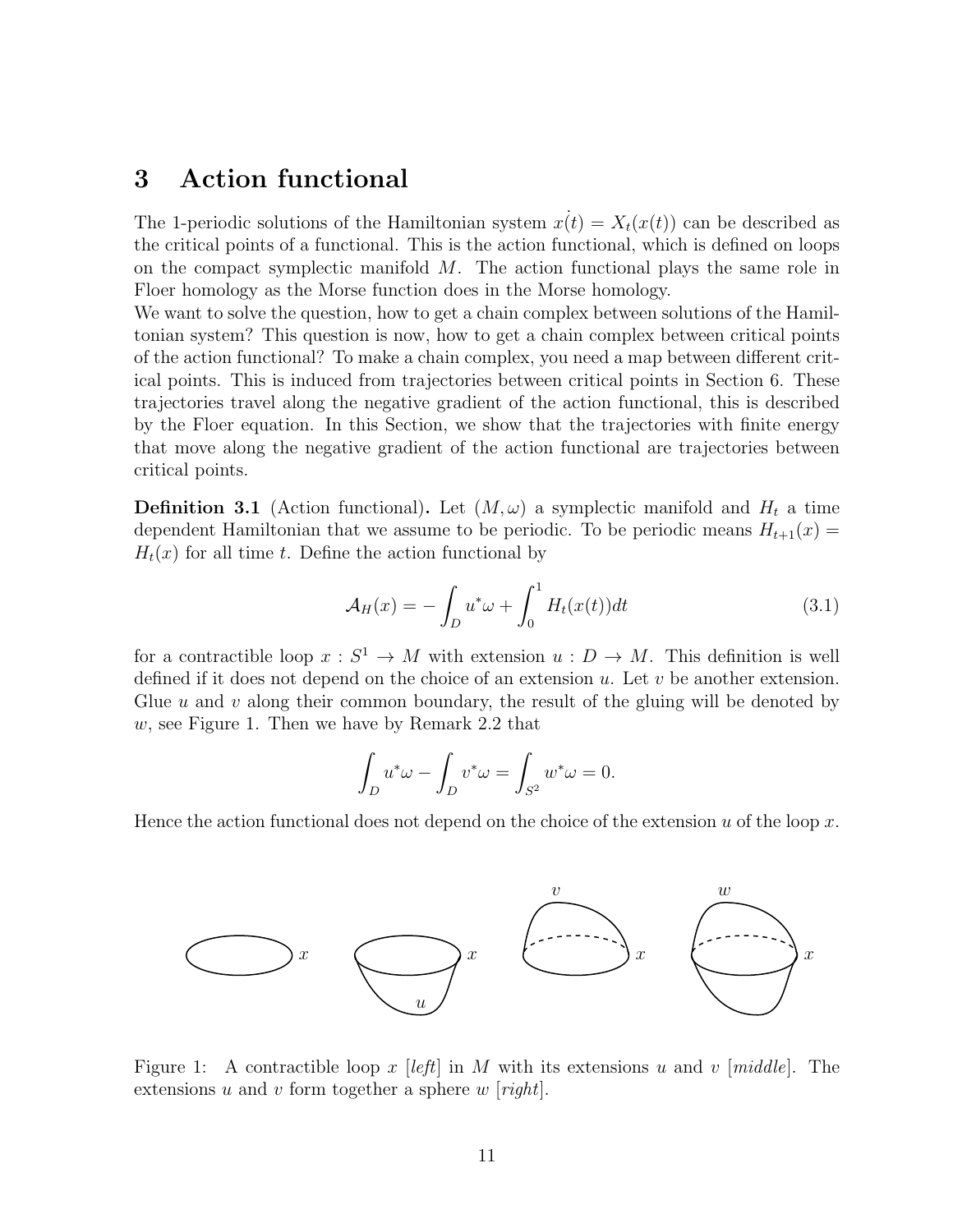<span id="page-17-2"></span>**Theorem 3.2.** A loop x is a critical point of the action functional  $A_H$  if and only if it is a periodic solution of the Hamiltonian system  $\dot{x}(t) = X_t(x(t)).$ 

*Proof.* A contractible loop x is a critical point of  $\mathcal{A}_H$  if the differential of  $\mathcal{A}_H$  is 0 at the point x. Let  $u : z \to u(z)$  be the extension of  $x : t \to x(t)$  from the definition of the action functional. Start with a computation of the differential for any vector field  $Y$ , see the proof of Theorem 6.3.3 of [\[AD14\]](#page-72-0) for more details. Split the differential in two parts, namely

$$
(d\mathcal{A}_H)_x(Y) = -\int_D u^*(\mathcal{L}_{Y(z)}\omega) + \int_0^1 (dH_t)_{x(t)}(Y(t)) dt.
$$

The first part gives

$$
-\int_{D} u^*(\mathcal{L}_{Y(z)}\omega) = -\int_{D} u^*(di_{Y(z)}\omega)
$$
 ( $\omega$  is closed)  
=  $-\int_{S_1} x^*(i_{Y(t)}\omega)$  (Stoke's Theorem)  
=  $-\int_0^1 \omega(Y(t), \dot{x}(t)) dt$ 

and the second part gives

$$
\int_0^1 (dH_t)_{x(t)}(Y(t)) dt = \int_0^1 \omega_{x(t)}(Y(t), X_t(x(t))) dt \qquad \text{(by definition of } X_t).
$$

Hence for any vector field  $Y$  we have

<span id="page-17-1"></span>
$$
(d\mathcal{A}_H)_x(Y) = \int_0^1 \omega(Y(t), X_t(x(t)) - \dot{x}(t))dt,
$$
\n(3.2)

so the differential of A is 0 if and only if  $\dot{x}(t) = X_t(x(t))$ , because of the nondegeneracy of  $\omega$ .  $\Box$ 

#### <span id="page-17-0"></span>3.1 The Floer equation

In this Subsection I will introduce the negative gradient of the action functional  $\mathcal{A}_H$  and the Floer equation. The solutions of the Floer equation are the trajectories of the negative gradient of the action functional.

We will study the trajectories of the negative gradient, because the trajectories are needed to define the differential of the Floer homology.

**Definition 3.3** (Gradient on the loop space). A compatible almost complex structure  $J$ on a symplectic manifold  $(M, \omega)$  defines a metric g on M. This metric induces a metric on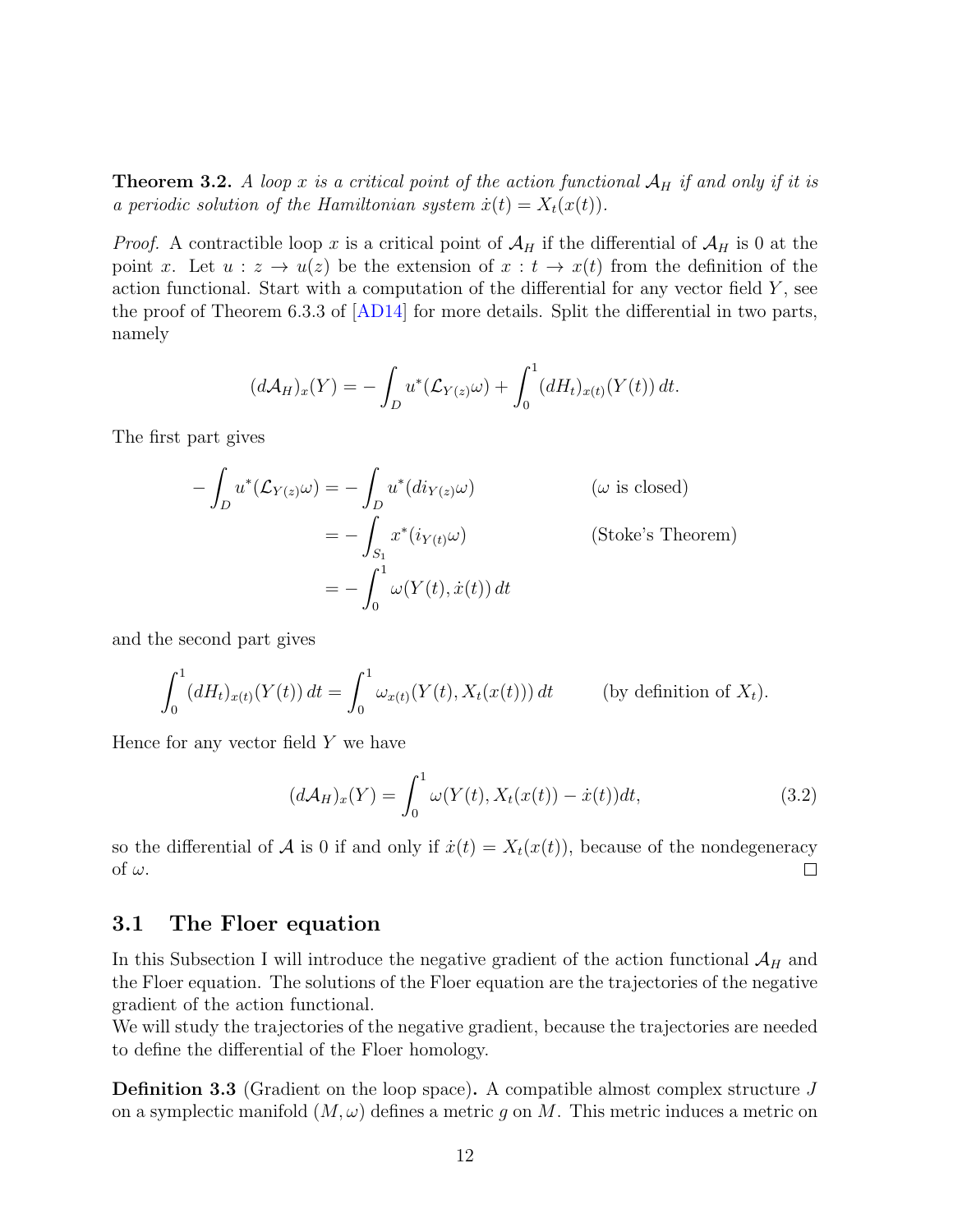the space of contractible loops  $\mathcal{L}M$  of M, namely for vector fields Y, Z along a contractible loop x in  $\mathcal{L}M$  we can define the metric at a loop x

$$
\langle Y, Z \rangle_x = \int_0^1 g_x(Y(t), Z(t)) dt.
$$

The gradient of a function  $f : \mathcal{L}M \to \mathbb{R}$  is defined via the relation

$$
\langle \operatorname{grad}_x f, Y \rangle_x = (df)_x(Y)
$$

**Remark 3.4.** If we apply the last definition on the action functional  $A_H : \mathcal{L}M \to \mathbb{R}$ , we get for a vector field Y defined along a loop x in  $\mathcal{L}M$  that

$$
(d\mathcal{A}_H)_x(Y) = \langle \text{grad}_x \mathcal{A}_H, Y \rangle_x
$$
  
=  $\int_0^1 g_{x(t)}((\text{grad}_{x(t)} \mathcal{A}_H)(t), Y(t))dt$   
=  $\int_0^1 \omega_{x(t)}((\text{grad}_{x(t)} \mathcal{A}_H)(t), JY(t))dt.$ 

Furthermore, Formula [3.2](#page-17-1) gives that

$$
(d\mathcal{A}_H)_x(Y) = \int_0^1 \omega_{x(t)}(J\dot{x}(t) - JX_t(x), JY)dt,
$$

since J is symplectic. Hence for the negative gradient  $\mathcal{X}_H$  we have

$$
-\mathcal{X}_H(t) := (\text{grad}_x \mathcal{A}_H)(t) = J_{x(t)} \dot{x}(t) - J_{x(t)} X_t(x) = J_{x(t)} \dot{x}(t) + \text{grad}_{x(t)} H_t(x_t), \quad (3.3)
$$

since  $\omega$  is nondegenerate. The last identity holds, because  $J^2 = -1$  and  $J$  grad  $H_t = X_t$ .

**Definition 3.5** (Floer equation). Let  $u : \mathbb{R} \to \mathcal{L}M : s \mapsto u(s, \cdot)$  be a path of contractible loops in  $M$ , see Figure [2.](#page-19-1)

Such a u is the trajectory of the negative gradient  $\mathcal{X}_H$  of the action functional  $\mathcal{A}_H$  if it is a solution of the following partial differential equation

<span id="page-18-0"></span>
$$
\frac{\partial u}{\partial s} + J(u)\frac{\partial u}{\partial t} + \text{grad}_u H_t(u) = 0,
$$
\n(3.4)

see Equation [3.3.](#page-18-0) This differential equation is called the Floer equation.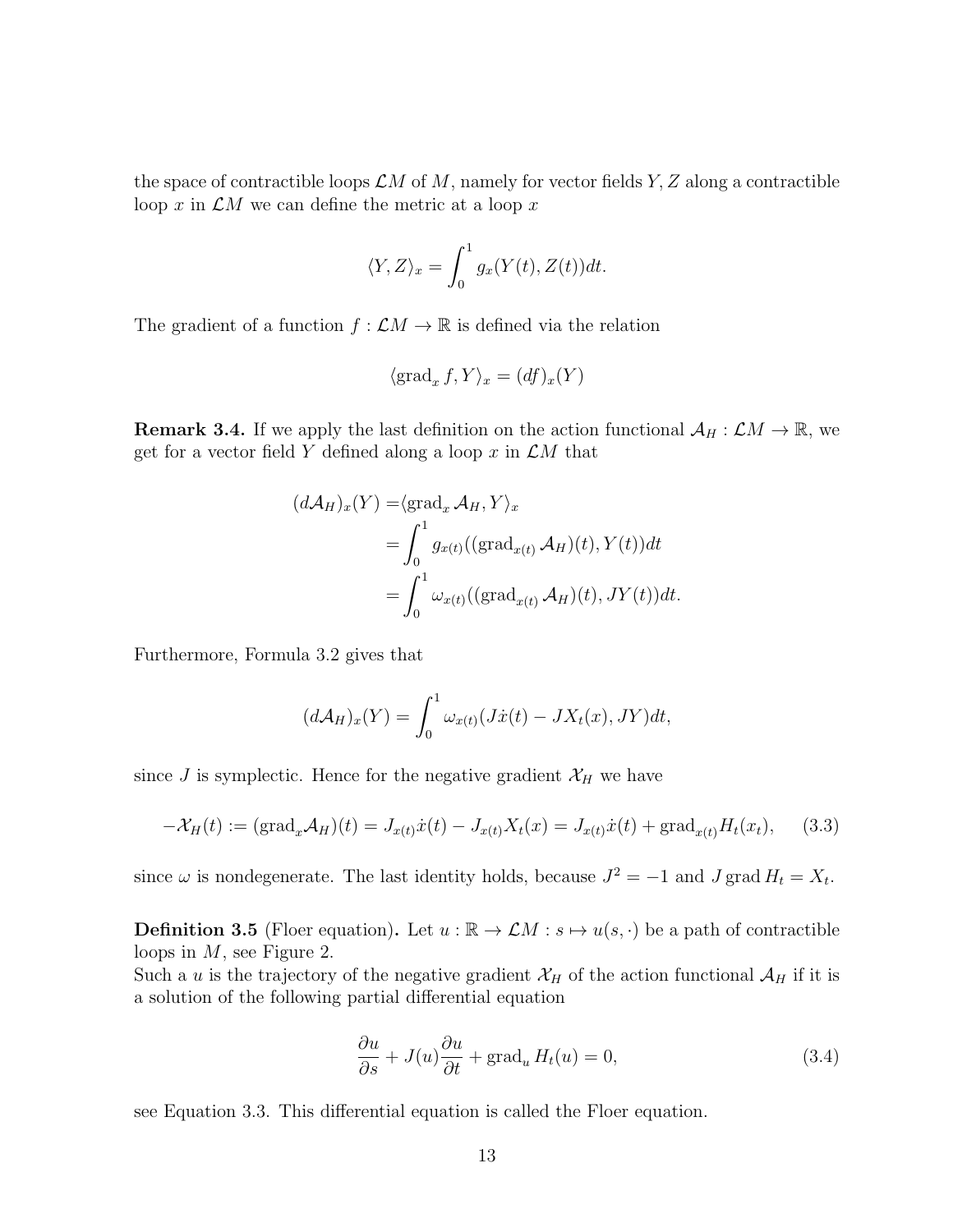<span id="page-19-1"></span>

Figure 2: Schematic shape of a trajectory u.

<span id="page-19-2"></span>Remark 3.6. There are two important special cases of the Floer equation. First, if the Hamiltonian  $H_t$  vanishes, then we get the Cauchy-Riemann equation

$$
\frac{\partial u}{\partial s} + J(u)\frac{\partial u}{\partial t} = 0.
$$

If this is the case,  $u$  is called  $J$ -holomorphic.

The other special case is when a solution  $u$  of the Floer equation does not depend on  $s$ . In this case the Floer equation can be rewritten as

$$
\dot{u} = X_t(u).
$$

Such a solution, a stationary trajectory of the negative gradient flow of the action functional  $\mathcal{A}_H$ , is thus a periodic solution of the Hamiltonian system of  $H_t$ . Theorem [3.2](#page-17-2) gives now that the solution is a critical point of the action functional.

#### <span id="page-19-0"></span>3.2 Solutions of the Floer equation

To define the differential of the Floer homology we are especially interested in smooth contractible solutions of the Floer equation with finite energy. I will show that such solutions connect two critical points of the action functional. The number of all such possible connections between critical points will be used to define the differential.

**Definition 3.7.** For a contractible periodic solution  $u$  of the Floer equation we define the energy as

$$
E(u) = \int_{-\infty}^{+\infty} ||\text{grad}_u \mathcal{A}_H||^2 ds.
$$
 (3.5)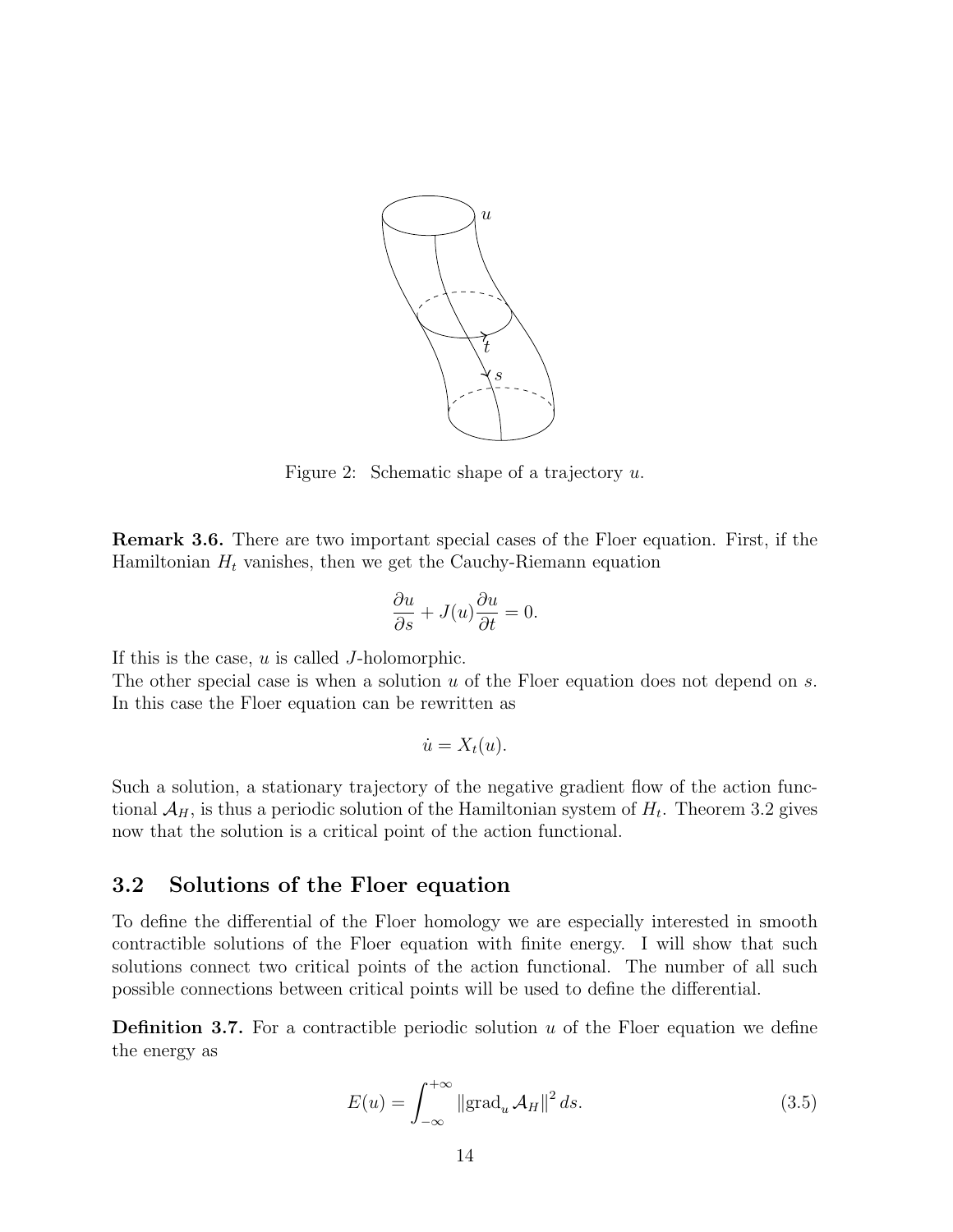**Definition 3.8.** A contractible periodic solution  $u$  of the Floer equation connects two critical points  $x$  and  $y$  of the action functional if

$$
\lim_{s \to -\infty} u(s, \cdot) = x \quad \text{and} \quad \lim_{s \to +\infty} u(s, \cdot) = y
$$

in  $\mathcal{C}^{\infty}(S^1; M)$ . The space of such solutions between x and y is denoted by  $\mathcal{M}(x, y)$ . Here denotes  $\mathcal{C}^{\infty}(S^1;M)$  the smooth maps from  $S^1$  to  $M\subset\mathbb{R}^m$  with the standard  $\mathcal{C}^{\infty}$ topology. M is viewed as embedded in  $\mathbb{R}^m$  for a large enough m, see the Whitney Embedding Theorem 6.15 of [\[Lee13\]](#page-72-6).

<span id="page-20-0"></span>**Lemma 3.9.** For u a contractible periodic solution of the Floer equation, the energy has the following three properties:

- (1) The energy  $E(u)$  is positive.
- (2)  $E(u)$  is zero if and only if u is a critical point of the action functional  $\mathcal{A}_H$ .
- <span id="page-20-1"></span>(3) If u connects two critical points x and y of  $A_H$ , then  $E(u) = A_H(x) - A_H(y)$ . Hence the energy is finite.

**Corollary 3.10.** Let x a critical point of the action functional  $A_H$ , then  $\mathcal{M}(x, x) = \{x\}$ .

Proof of Lemma [3.9.](#page-20-0) The first property follows directly from the definition of the energy. For the second property we notice first that

grad<sub>u</sub> 
$$
\mathcal{A}_H = J(u)\frac{\partial u}{\partial t} + \text{grad}_u H_t(u) = -\frac{\partial u}{\partial s},
$$

since  $u$  is a solution. Hence

$$
E(u) = \int_{-\infty}^{\infty} \left\| \frac{\partial u}{\partial s} \right\|^2 ds = \int_{\mathbb{R} \times S^1} \left| \frac{\partial u}{\partial s} \right|^2 ds dt, \tag{3.6}
$$

<span id="page-20-2"></span> $\Box$ 

so  $E(u)$  is zero if and only if u does not depend on s. Now we are in the second special case of Remark [3.6,](#page-19-2) which says that u is a critical point of the action functional  $\mathcal{A}_H$ . The last property follows from the identities

$$
\|\operatorname{grad}_u \mathcal{A}_H\|^2 = (d\mathcal{A}_H)_u(\operatorname{grad}_u \mathcal{A}_H) = -(d\mathcal{A}_H)_u \left(\frac{\partial u}{\partial s}\right) = -\frac{d}{ds} \mathcal{A}_H(u(s)).\tag{3.7}
$$

Another formula for the energy is thus

$$
E(u) = -\int_{-\infty}^{+\infty} \frac{d}{ds} \mathcal{A}_H(u(s))ds.
$$

Since u connects x and y we conclude  $E(u) = A_H(x) - A_H(y)$ .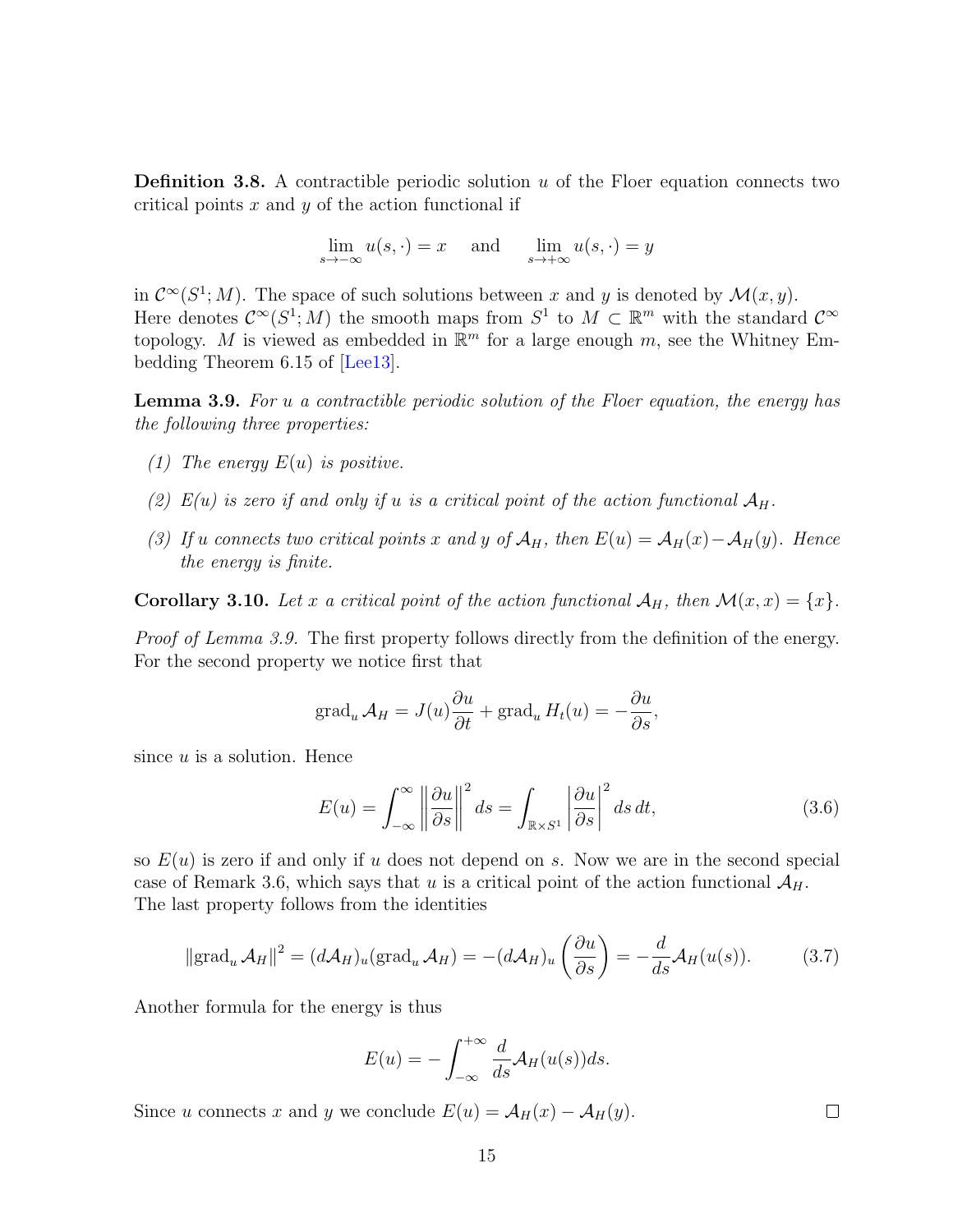Definition 3.11. Let us now define the total space of solutions of the Floer equation

 $\mathcal{M} = \{u : \mathbb{R} \times S^1 \longrightarrow M \mid u \text{ is a contractible solution of finite energy}\}.$ 

View the compact symplectic manifold M as being embedded in a space  $\mathbb{R}^m$  for a sufficiently large m. We use this embedding to define a topology on  $\mathcal M$ . This is the  $\mathcal{C}^{\infty}$  uniform convergence topology on the the compact sets of  $\mathbb{R} \times S^1$  for smooth maps from  $\mathbb{R} \times S^1$  to  $M \subset \mathbb{R}^m$ . The topology is denoted by  $\mathcal{C}^{\infty}_{\text{loc}}(\mathbb{R} \times S^1; M)$ . The topology  $\mathcal{C}^{\infty}_{\text{loc}}(\mathbb{R} \times S^1; M)$  is the topology we use on the space  $\mathcal{M}$ .

A crucial property to define Floer homology is that trajectories of the negative gradient of the action functional with finite energy connect critical points of the action functional. This is the following Theorem.

<span id="page-21-1"></span>**Theorem 3.12.** If all the periodic trajectories of  $X_t$  are nondegenerate, then for every  $u \in \mathcal{M}$  there are critical points x and y of the action functional  $\mathcal{A}_H$  such that u connects these two critical points, i.e.

$$
\lim_{s \to -\infty} u(s, \cdot) = x \quad \text{and} \quad \lim_{s \to +\infty} u(s, \cdot) = y
$$

in  $\mathcal{C}^{\infty}(S^1;M)$ . Moreover, we have

$$
\lim_{s \to \pm \infty} \frac{\partial u}{\partial s}(s, t) = 0
$$

uniform in t.

Proof. For the proof see Section [3.5.](#page-26-0)

**Corollary 3.13.** Theorem [3.12](#page-21-1) together with Item  $(3)$  of Lemma [3.9](#page-20-0) give that

$$
\mathcal{M}=\cup_{x,y\in\operatorname{Crit}(\mathcal{A}_H)}\mathcal{M}(x,y).
$$

Before we can show Theorem [3.12,](#page-21-1) we need the following important Theorem.

<span id="page-21-2"></span>**Theorem 3.14** (Gromov compactness). The space M is compact in  $C_{loc}^{\infty}(\mathbb{R} \times S^1; M)$ .

Proof. For the proof see Section [3.4.](#page-24-0)

#### <span id="page-21-0"></span>3.3 Intermediate results

Before we are able to prove Theorem [3.14](#page-21-2) and Theorem [3.12](#page-21-1) we need some more results. From now on, I will denote  $u(s, \cdot)$  with  $u_s$ .

<span id="page-21-3"></span>**Lemma 3.15.** Let  $u \in \mathcal{M}$ . There exists two critical points x and y of the action functional  $\mathcal{A}_H$  such that

$$
\lim_{s \to -\infty} A_H(u_s) = A_H(x) \quad \text{and} \quad \lim_{s \to +\infty} A_H(u_s) = A_H(y).
$$

 $\Box$ 

 $\Box$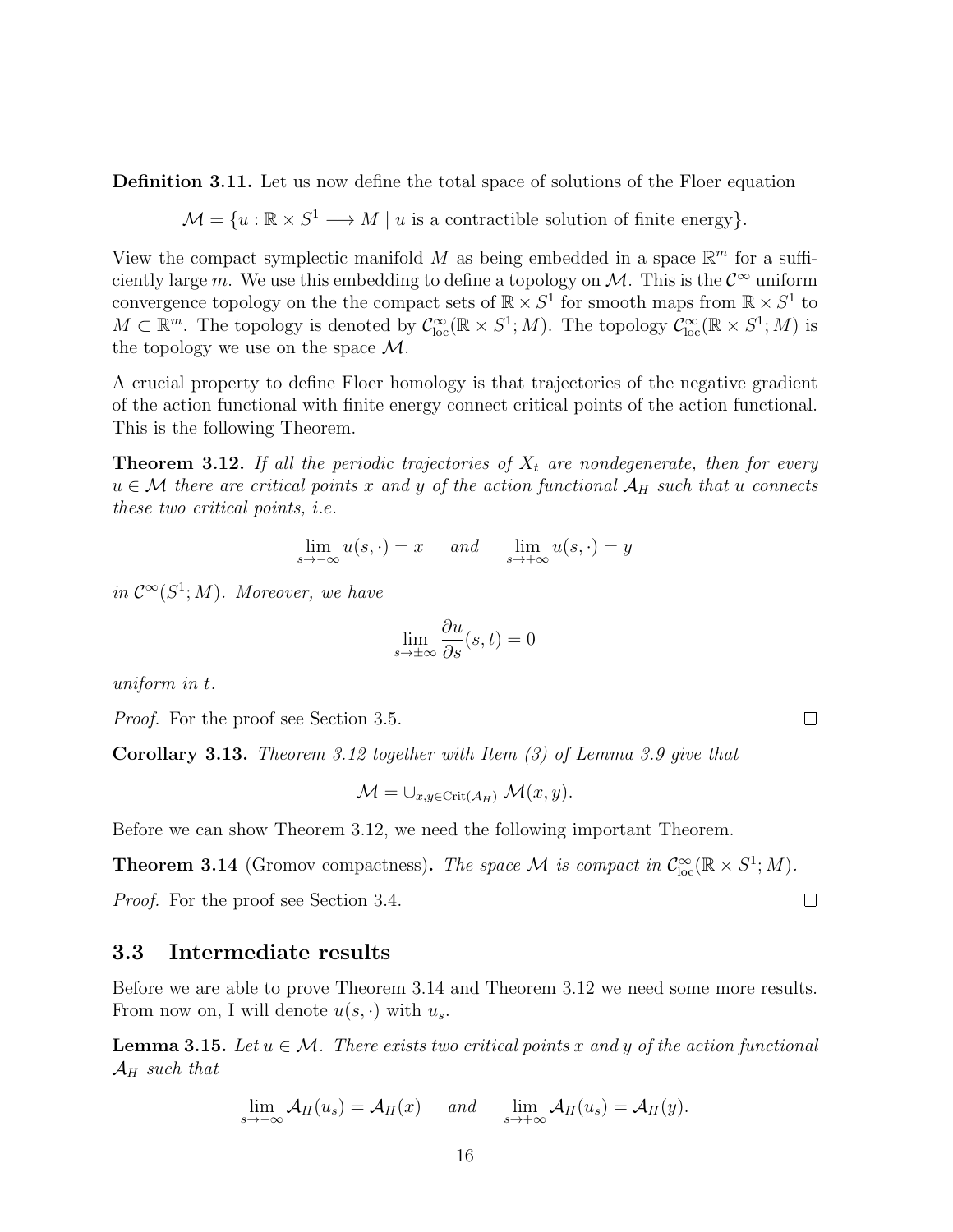Note that this Lemma does not yet contain the condition that all the periodic orbits of  $X_t$  needs to be nondegenerate. We also note that it is enough to show this Lemma only for the case  $s \to +\infty$ , because of symmetry.

*Proof.* The function  $s \mapsto A_H(u_s)$  is decreasing because of Formula [3.7.](#page-20-2) So it is enough to show that there is a critical point y of  $\mathcal{A}_H$  and a sequence  $s_k$  going to  $+\infty$  such that

$$
\lim_{k \to +\infty} \mathcal{A}_H(u_{s_k}) = \mathcal{A}_H(y).
$$

To show this, we split the proof in three steps.

- (1) There is a sequence  $s_k$  going to  $+\infty$  such that  $u_{s_k}$  goes to a limit y that is continuous, *i.e.*  $y \in \mathcal{C}^0$ .
- (2) y is a critical point of the action functional  $A_H$  and is smooth, *i.e.*  $y \in C^{\infty}$ .
- (3)  $\lim_{k \to +\infty} A_H(u_{s_k}) = A_H(y).$

I will only sketch the proofs of these three steps. More details can be found in the proof of Proposition 6.5.7 of [\[AD14\]](#page-72-0).

To prove the first step, create a sequence  $(s_k)_{k\in\mathbb{N}}$  in  $\mathbb R$  in such a way that  $(u_{s_k})_{k\in\mathbb{N}}$  will be an equi-continuous family of functions. To do this you need to use the finiteness of the energy of u and that M is compact. Then the compactness of M and the equi-continuous property allows us to use the Arzelà-Ascoli Theorem, see Theorem C.1.1 in  $[AD14]$ . Applying this Theorem on the sequence  $(u_{s_k})_{k \in \mathbb{N}}$  gives step one.

For the second step we start with to show that  $\dot{y} = X_t(y)$ . To show this, we look at the difference

$$
(y(t) - y(0)) - \int_0^t X_\tau(y(\tau))d\tau = \lim_{k \to \infty} \left( u_{s_k}(t) - u_{s_k}(0) - \int_0^t X_\tau(y(\tau))d\tau \right).
$$

The norm of this expression can be estimated to zero, so  $\dot{y} = X_t(y)$ .

The relation  $\dot{y} = X_t(y)$  implies now that y is differentiable, i.e.  $y \in C^1$ , because  $y \in C^0$ . Now we know  $y \in \mathcal{C}^1$ , hence  $y \in \mathcal{C}^2$ . In this way we conclude that  $y \in \mathcal{C}^{\infty}$ . This process is well known as bootstrapping. This completes the proof of the second step.

The difficulties of proving the third step are in the first integral of Definition [3.1,](#page-16-2) the definition of the action functional. For extensions  $\tilde{u}_{s_k}$  and  $\tilde{y}$  of  $u_{s_k}$  and y to the disk respectively, we want that

$$
\lim_{k \to \infty} \int_D \tilde{u}_{s_k}^* \omega = \int_D \tilde{y}^* \omega.
$$

If we assume that the form  $\omega$  is exact, *i.e.*  $\omega = d\lambda$ , then follows from a short computation that uses the first two steps, that the statement is true.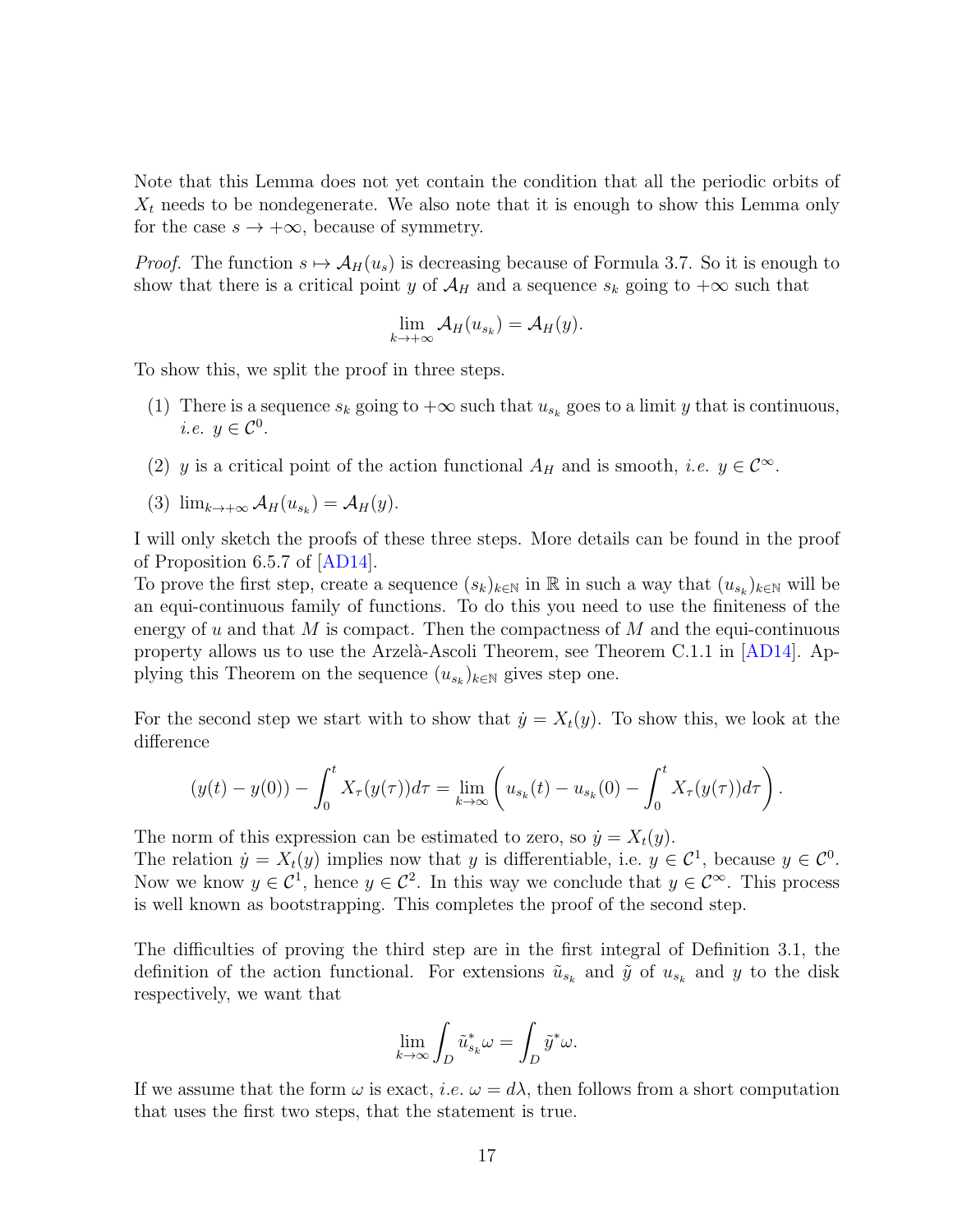The problem is that we cannot assume that  $\omega$  is exact. It is even worse, a symplectic form on a compact manifold cannot be exact. This follows from Lemma [1.4](#page-9-1) and Theorem 17.31 of [\[Lee13\]](#page-72-6).

However, we can still use this computation.  $y$  is contractible, so pick an open U around y such that it is diffeomorphic to an open ball. Then  $\omega$  is exact on U by Corrollary 17.15 (Local Exactness of Closed Forms) of [\[Lee13\]](#page-72-6).  $u_{s_k}$  goes to y, so for k large enough,  $u_{s_k}$ lies also in U. If we now choose the extensions  $\tilde{u}_{s_k}$  and  $\tilde{u}_y$  to be in U, the computation is valid. We may choose  $\tilde{u}_{s_k}$  and  $\tilde{u}_y$  in U, because the computation will not depend on the chosen extension, because of Remark [2.2.](#page-13-4)  $\Box$ 

**Lemma 3.16.** The set of critical points of the action functional  $A_H$  is compact.

*Proof.* Let  $(x_k)_{k\in\mathbb{N}}$  a sequence of critical points of the action functional. There exists a constant  $C > 0$  such that for all k we have  $|x^k| < C$ . This holds because of the image of  $x^k$  lies in M and M is compact. Furthermore,  $\dot{x}^k(t) = X_t(x^k(t))$ , so  $\dot{x}^k$  is for all k also uniformly bounded. Hence,  $x^k$  is equi-Lipschitz, and in particular equicontinuous. Now we can apply the Arzelà-Ascoli Theorem, Theorem C.1.1 in  $[AD14]$ , to conclude that there exists a subsequence of  $(x_k)_{k\in\mathbb{N}}$  that converges in the  $\mathcal{C}^1$  sense. By differentiating the equation  $\dot{x}^k(t) = X_t(x^k(t))$  multiple times, bootstrapping, we obtain the  $\mathcal{C}^{\infty}$  convergence.  $\Box$ 

<span id="page-23-0"></span>**Lemma 3.17.** If all the critical points of the action functional  $A_H$  are nondegenerate, then the amount of critical points is finite.

Proof. The critical points of the action functional can be described as the intersection of two submanifolds of the compact manifold  $M \times M$ . Both submanifolds have the same dimension as M, which is half the dimension of  $M \times M$ . The two submanifolds are

- (1) the diagonal  $\Delta = \{(x, x) | x \in M\}$
- (2) and the graph  $\{(x,\varphi^1(x)) \mid x \in M\}$  of the flow  $\varphi^1$  of  $X_t$  at time 1.

The nondegeneracy of the critical points, see Definition [1.16,](#page-11-1) gives that both submanifolds intersect transversal. Therefore, their intersection is a submanifold of dimension 0, see Theorem 6.30 of [\[Lee13\]](#page-72-6). Hence the amount of critical points is finite, since it is also compact by the Lemma above.  $\Box$ 

<span id="page-23-1"></span>**Corollary 3.18.** There exist a constant C such that for all  $u \in \mathcal{M}$  we have the following two estimates

$$
-C \le \mathcal{A}_H(u) \le C \quad and \quad 0 \le E(u) \le C
$$

*Proof.* Lemma [3.15](#page-21-3) and the fact that the function  $s \mapsto A_H(u_s)$  is decreasing imply  $\mathcal{A}_H(x) \leq \mathcal{A}_H(u) \leq \mathcal{A}_H(y)$  for x and y critical points of the action functional  $\mathcal{A}_H$ . Furthermore, Lemma [3.15](#page-21-3) and the same reasoning as in the third item of Lemma [3.9](#page-20-0) imply  $E(u) = A_H(x) - A_H(y)$  for x and y critical points of the action functional  $A_H$ . Combining these two results with Lemma [3.17,](#page-23-0) the amount of critical points is finite, proofs the Corollary. Here we must note that the first item of [3.9](#page-20-0) gives that the energy must be positive.  $\Box$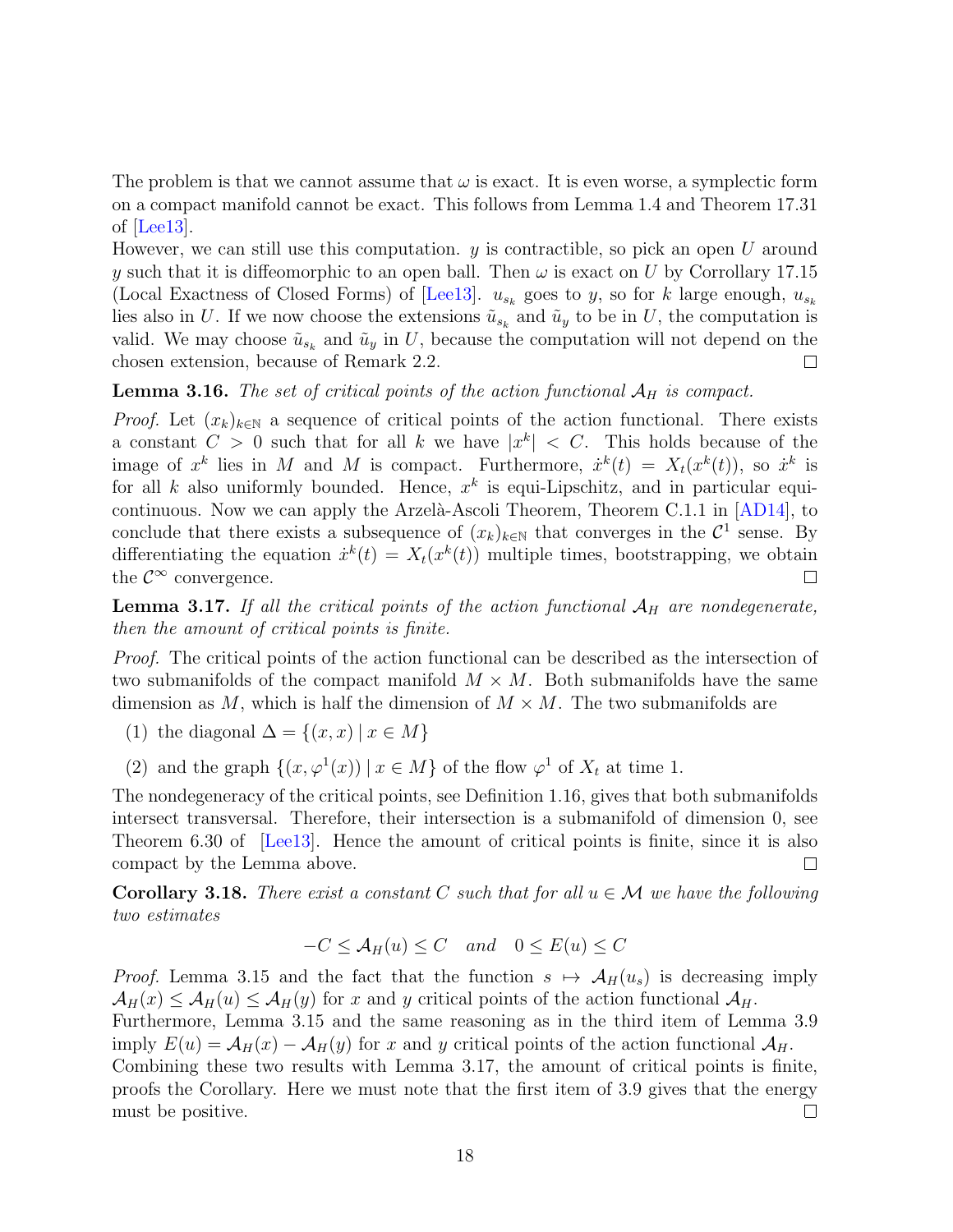#### <span id="page-24-0"></span>3.4 Compactness

The Gromov compactness, Theorem [3.14,](#page-21-2) is a consequence of the following Lemma. This Lemma is the core of the proof of the Theorem, but define first the following notation. Let  $B(x, r)$  be the ball centered at a point x with radius r.

<span id="page-24-1"></span>**Lemma 3.19.** Let M be a compact symplectic manifold such that  $\pi_2(M) = 0$ , then there exists a constant  $A > 0$  such that the norm of the gradient of u is bounded by A for all u in M and all  $(s, t)$  in  $\mathbb{R} \times S^1$ , i.e.

$$
\forall u \in \mathcal{M}, \forall (s, t) \in \mathbb{R} \times S^1, \|\operatorname{grad}_{(s,t)} u\| \leq A.
$$

Proof. The proof of this Lemma contains some long computations, so I will give here only a proof sketch. All the details can be found in the proof of Lemma 6.6.2 in [\[AD14\]](#page-72-0). We start with assuming that we have sequences  $(u_k)_{k\in\mathbb{N}}$  in  $\mathcal M$  and  $(s_k, t_k)_{k\in\mathbb{N}}$  in  $\mathbb{R}\times S^1$ such that

$$
\lim_{k \to \infty} ||\operatorname{grad}_{(s_k, t_k)} u_k|| = +\infty.
$$

The sequence  $(u_k)$  will be used to create a sequence  $(v_k)$  that does not diverge to  $+\infty$ . This sequence inherits a property that will give a contradiction with our assumption  $\pi_2(M) = 0$ , see Remark [2.1.](#page-13-3)

Before the definition of the sequence  $(v_k)$ , we make some assumptions on  $(u_k)$ . There exists a sequence  $(\varepsilon_k)$  of positive numbers that converges to 0 such that

$$
\lim_{k \to \infty} \varepsilon_k \left\| \text{grad}_{(s_k, t_k)} u_k \right\| = +\infty \quad \text{and}
$$
  

$$
\left\| \text{grad}_{(s,t)} u_k \right\| \le 2 \left\| \text{grad}_{(s_k, t_k)} u_k \right\| \quad \text{for } (s, t) \in B((s_k, t_k), \varepsilon_k).
$$

We can make this assumption because of the half maximum Lemma 6.6.3 in [\[AD14\]](#page-72-0). Now, define the sequence  $(v_k)$  by

$$
v_k(s,t) = u_k\left(\frac{(s,t)}{R_k} + (s_k, t_k)\right) \quad \text{where } R_k = ||\text{grad}_{(s,t)} u_k||.
$$

Note that  $||\text{grad}_{(0,0)} v_k|| = 1$ ,  $\varepsilon_k R_k \xrightarrow{(k \to \infty)} \infty$ , and  $||\text{grad}_{(s,t)} v_k|| \leq 2$  on  $B(0, \varepsilon_k R_k)$ .

Apply the Elliptic Regularity Lemma 12.1.1 of [\[AD14\]](#page-72-0). to conclude that there is a subsequence of  $(v_k)$  that converges to a v in  $\mathcal{C}^2_{loc}(\mathbb{R} \times S^1; M)$  such that

- (1)  $\|\text{grad}_{(0,0)} v\| = 1$ , hence v is nonconstant,
- (2)  $\left\| \text{grad}_{(s,t)} v \right\| \leq 2 \quad \text{ for all } (s,t) \in \mathbb{R},$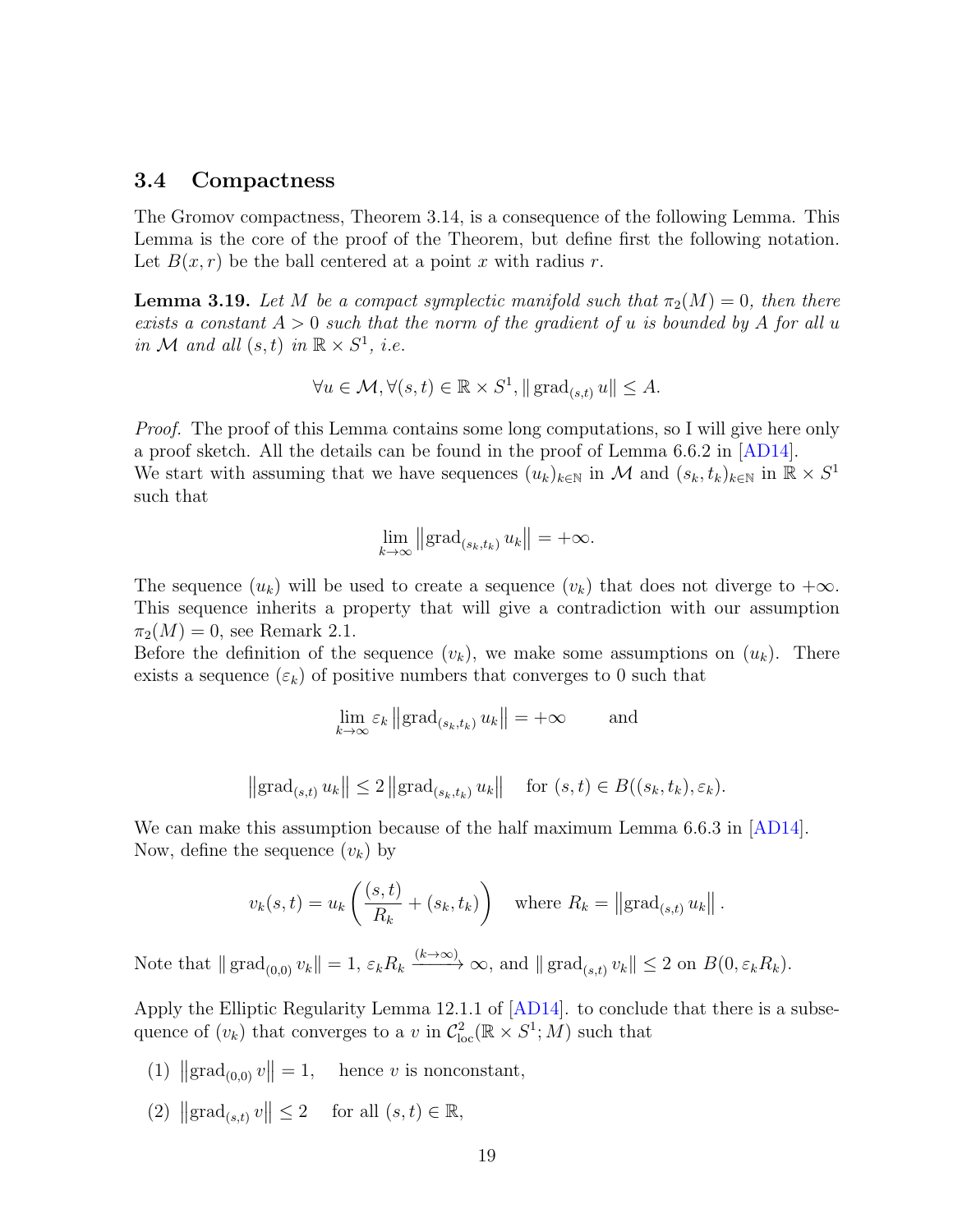(3)  $\frac{\partial v}{\partial s} + J(v)\frac{\partial v}{\partial t} = 0$ , hence v is *J*-holomorphic.

This three properties follow directly from the definition of the sequence  $(v_k)$  and the Elliptic Regularity Lemma, but we need more properties of  $v$  to run into a contradiction. An estimation of the energy of v on  $B(0, \varepsilon_k R_k)$  gives

$$
E(v) = \int_{B(o,\varepsilon_k R_k)} ||\text{grad } v_k||^2 dt ds = \int_{B(o,\varepsilon_k R_k)} \left\| \frac{\partial v_k}{\partial s} \right\|^2 + \left\| \frac{\partial v_k}{\partial t} \right\|^2 dt ds \le 4C,
$$

where C is the constant from Corollary [3.18.](#page-23-1) The ball  $B(0, \varepsilon_k R_k)$  goes in the limit to  $\mathbb{R} \times S^1$ , so v has a finite energy by Fatou's Lemma, see Theorem 9.11 of [\[Sch05\]](#page-72-7). This estimation implies also that the symplectic area of  $v$  is finite, since a computation of this area gives that

$$
\int_{\mathbb{R}\times S^1} v^*\omega = \int_{\mathbb{R}\times S^1} \left\| \frac{\partial v}{\partial t} \right\|^2 dt \, ds = \int_{\mathbb{R}\times S^1} \left\| \frac{\partial v}{\partial s} \right\|^2 + \left\| \frac{\partial v}{\partial t} \right\|^2 dt \, ds \le 4C.
$$

Note also that the area of  $v$  is nonzero, since  $v$  is nonconstant.

The last ingredient we need to get a contradiction is a sequence  $(r_k)$  going to  $\infty$  such that the length  $\ell$  of  $v(\partial B(0, r_k))$  converges to 0, *i.e.* the length of the image of the boundary of the disk  $B(0, r_k)$  converges to 0. To find such a sequence, you need to use the facts that  $v$  is J-holomorphic and the symplectic area of  $v$  is bounded. For the proof of this statement see Lemma 6.6.5 of [\[AD14\]](#page-72-0).

The length  $\ell(v(\partial B(0, r_k)))$  goes to 0 and  $\omega$  is a closed form, so there is a big enough k and a closed ball U such that  $v(\partial B(0, r_k)) \subset U$  and  $\omega = d\lambda$ , see Corollary 17.15 of [\[Lee13\]](#page-72-6). Let  $D_k$  be a disk in U such that  $\partial D_k = v(\partial B(0, r_k))$  and let  $S_k^2$  be the sphere  $D_k \cup v(B(0, r_k))$ in M. The assumption  $\pi^2(M) = 0$ , see Remark [2.1,](#page-13-3) gives now that

$$
0 = \int_{S_k^2} \omega = \int_{D_k} \omega + \int_{v(B_k)} \omega.
$$

Now we get a contradiction, since

$$
\int_{v(B_k)} \omega = \int_{B_k} v^* \omega \xrightarrow{(k \to \infty)} \int_{\mathbb{R} \times S^1} v^* \omega \neq 0 \quad \text{and}
$$

$$
\left| \int_{D_k} \omega \right| = \left| \int_{D_k} d\lambda \right| = \left| \int_{v(\partial B(0, r_k))} d\lambda \right| \le \ell(v(\partial B(0, r_k))) \sup_U ||\lambda|| \xrightarrow{(k \to \infty)} 0.
$$

The image  $v(B(0, r_k))$  is called a bubble in this contradiction argument. Namely, the surface  $v(B(0, r_k))$  increases like a bubble, since its area increases, but its boundary  $v(\partial B(0, r_k))$  decreases. This phenomenon of a bubble is thus not possible under the assumption of  $\pi^2(M) = 0$ .  $\Box$ 

<span id="page-25-0"></span>**Corollary 3.20.** Every sequence  $(u_n)_{n\in\mathbb{N}}$  in M has a subsequence that converges uniformely, as do its derivatives, to a limit that is therefore of class  $\mathcal{C}^{\infty}$ .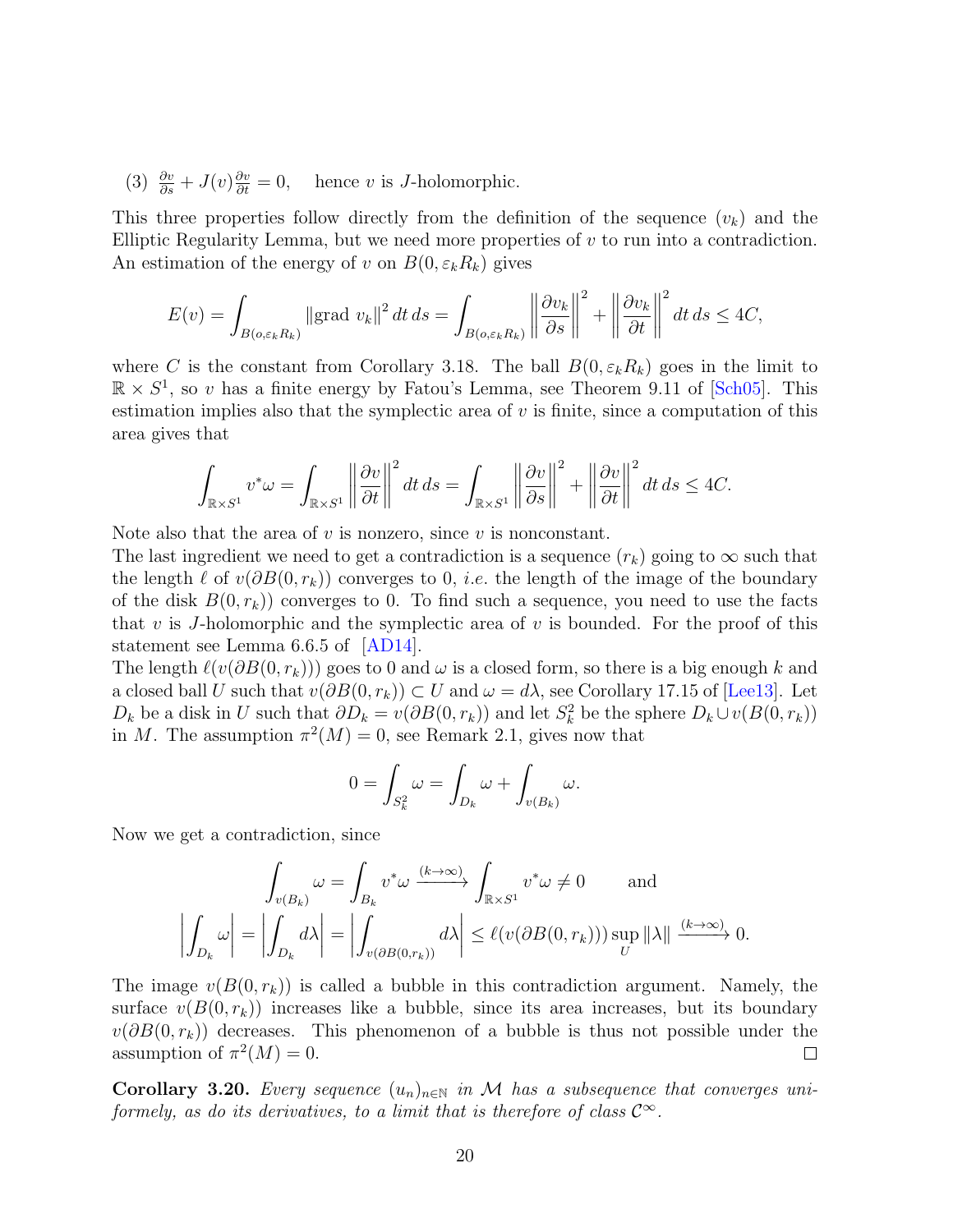Proof. Lemma [3.19](#page-24-1) together with the Elliptic Regularity Lemma 12.1.1. of [\[AD14\]](#page-72-0) give the result. Note that the energy on  $\mathcal M$  is bounded, see Corollary [3.18,](#page-23-1) so the limit stays in M.  $\Box$ 

Theorem [3.14](#page-21-2) is a direct consequence of this corollary.

#### <span id="page-26-0"></span>3.5 Trajectories connect critical points

I will give a proof sketch of Theorem [3.12](#page-21-1) in this Section. The proof starts with the following lemma.

<span id="page-26-1"></span>**Lemma 3.21.** Let  $u \in \mathcal{M}$  and  $(s_k)_{k \in \mathbb{N}}$  a sequence in  $\mathbb{R}$  going to  $+\infty$ . Then there exists a critical point y of the action functional  $A_H$  and a subsequence  $(s_{k'})_{k' \in \mathbb{N}}$  such that

$$
\lim_{k' \to \infty} u_{s_{k'}} = y.
$$

*Proof.* We want to use the compactness of M to extract a subsequence of  $(s_k)_{k\in\mathbb{N}}$  such that  $u_{s_k}$  converges to an element  $v \in \mathcal{M}$ . We need to be careful here, since  $u_{s_k} \notin \mathcal{M}$ , but  $u_{s_k} \in \mathcal{L}M$ .

We start with making a sequence in M out of the sequence  $(s_k)_{k\in\mathbb{N}}$  in R. To do this, we note that the additive group  $\mathbb R$  acts continuously on M from the right in the following way  $(u \cdot s)(s_0, t) = u(s + s_0, t)$ . Now we define a sequence in M out of the sequence  $(s_k)_{k \in \mathbb{N}}$ as  $(u \cdot s_k)_{k \in \mathbb{N}}$ . Theorem [3.14](#page-21-2) gives that M is compact, so there exists a subsequence  $(u \cdot s_{k'})_{k' \in \mathbb{N}}$  such that  $\lim_{k' \to \infty} u \cdot s_{k'}(s,t) = v(s,t)$  for some  $v \in \mathcal{M}$  and all s and t. For a fixed  $s_0$  we have now

$$
v_{s_0}(t) = \lim_{k' \to \infty} u \cdot s_{k'}(s_0, t) = \lim_{k' \to \infty} u_{s_{k'} + s_0}(t) = \lim_{k' \to \infty} u_{s_{k'}}(t).
$$

Now we are in the same situation as in the first step of the proof of Lemma [3.15.](#page-21-3) The second step of that proof tells us now that  $v_{s_0}$  is a critical point y of the action functional.  $\Box$ 

*Proof of Theorem [3.12.](#page-21-1)* It is enough to show only the case  $s \to +\infty$ , because of symmetry. Lemma [3.17](#page-23-0) gives that the amount of critical points of the action functional  $\mathcal{A}_H$  is finite. Therefore, we can choose disjoint open neighbourhoods  $U_y$  in  $\mathcal{L}M$  such that each of them contains one critical point y of the action functional. Define  $U = \bigcup_{y \in \text{Crit } A_H} U_y$ .

For all  $u \in \mathcal{M}$  there exists a big enough  $s_K$  such that  $u([s_K,\infty[\times S^1) \subset U$  by Lemma [3.21,](#page-26-1) hence  $u([s_K,\infty[\times S]) \cap U_y \neq \emptyset$  for some critical point y. We have even more, since  $u([s_K,\infty[\times S^1])$  must be connected, then follows that  $u([s_K,\infty[\times S^1]) \subset U_y$ . The conclusion is now  $\lim_{s\to+\infty}u_s=y$ .

Now we have the main statement of Theorem [3.12.](#page-21-1) The second part about  $\partial u/\partial s$  follows now easily. Corollary [3.20](#page-25-0) gives that  $\lim_{s\to\infty} \partial u_s/\partial t = \dot{y}$ . We also have that u is a solution of the Floer equation and y a critical point of  $\mathcal{A}_H$ , so

$$
\lim_{s \to +\infty} \frac{\partial u}{\partial s}(s, t) = -(J(\dot{y}) + \text{grad}_y H_t(y)) = -J(\dot{y} - X_t(y)) = 0.
$$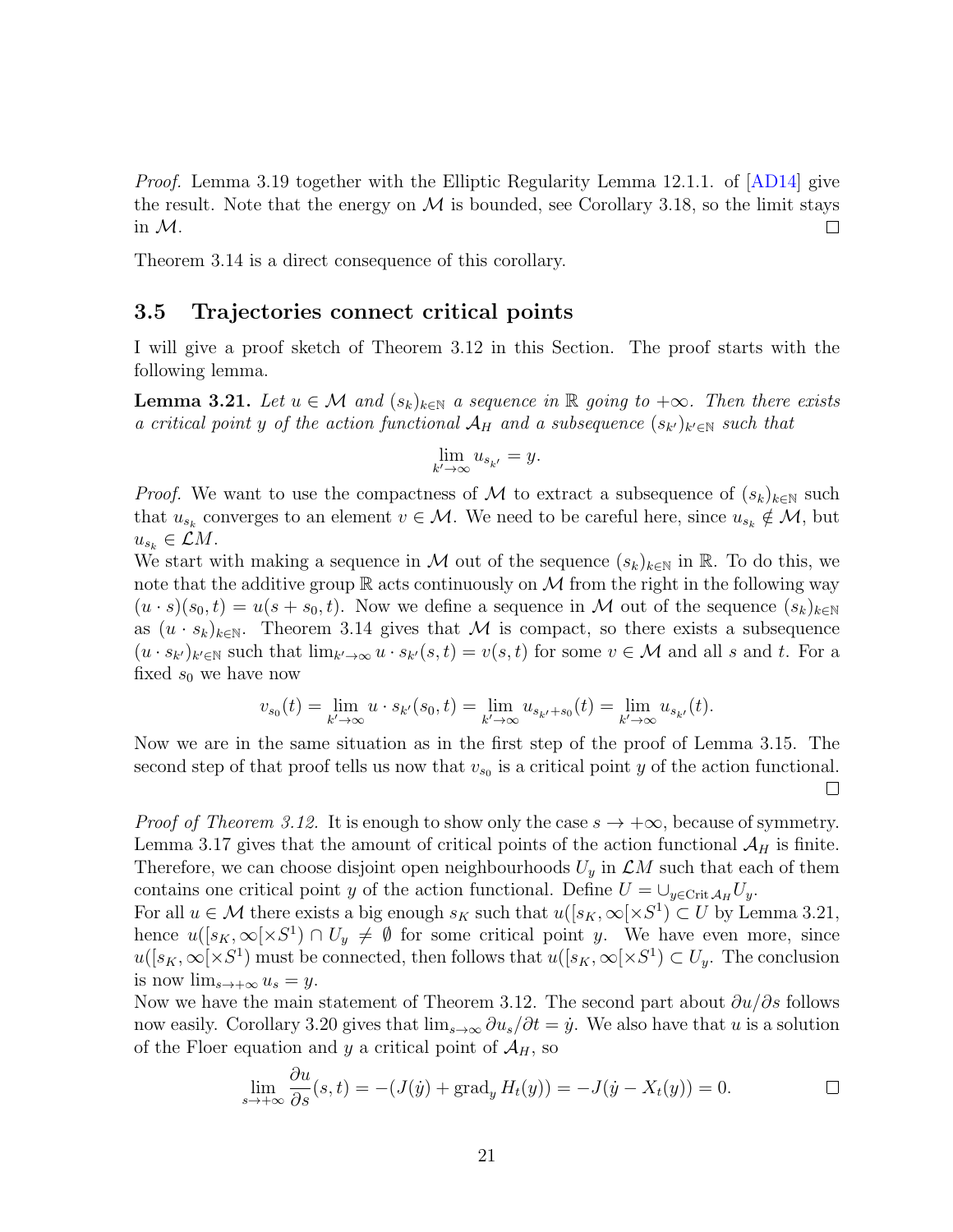### <span id="page-27-0"></span>4 The Maslov Index

To define the Floer homology, we need a chain complex. This chain complex can only be defined if we have an index for the critical points of the action functional, because these points will generate the vector spaces of the chain complex. This Section is about defining the Maslov index on critical points of the action functional. This index will be used to define the chain complex. Keep in mind that this critical points are precisely the 1-periodic contractible solutions of the Hamiltonian.

Let  $x$  a nondegenerate 1-periodic contractible solution. We will associate to  $x$  an integer in three steps.

- (1) Associate x with a path of symplectic matrices in the symplectic group  $Sp(2n)$ .
- (2) Associate the path of symplectic matrices with a path in the cicle  $S<sup>1</sup>$ .
- (3) Associate such a path in  $S<sup>1</sup>$  with an integer.

I will discuss these steps in the rest of the Section. Each step has his own Subsection.

#### <span id="page-27-1"></span>4.1 First step

For a nondegenerate 1-periodic contractible solution  $x$ , we will associate to it a path  $t \mapsto A(t)$  of symplectic matrices such that  $A(0) =$  Id and  $1 \notin \text{Spec } A(1)$ , where Spec  $A(1)$ denotes the spectrum of the matrix  $A(1)$ .

We begin with choosing a symplectic basis  $Z(0) = (Z_1(0), \ldots, Z_{2n}(0))$  of  $T_{x(0)}M$ . Let  $A(t)$ be the matrix of the linear map  $T_{x(0)}\varphi^t$  in the basis  $Z(0)$ . These matrices are symplectic for all  $t \in [0, 1]$ , since  $\varphi^t$  preserves the symplectic form  $\omega$ , see Propostion [1.15.](#page-11-2) We also have that  $1 \notin \text{Spec } A(1)$ , because x is assumed to be nondegenerate, see Definition [1.16.](#page-11-1) Now we have a path  $t \mapsto A(t)$  of symplectic matrices such that  $A(0) = \text{Id}$  and  $1 \notin \text{Spec } A(1)$ . To study this path even more, we define  $\text{Sp}(2n)^* = \{A \in \text{Sp}(2n) | \det(A - \text{Id}) \neq 0\}.$  $Sp(2n)^*$  is the space of symplectic matrices which do not have eigenvalue 1. We are looking at paths that start at the identity and finish in the space  $Sp(2n)^*$ . Therefore, define the space of paths  $S = \{A : [0, 1] \longrightarrow \text{Sp}(2n) \mid A(0) = \text{Id}, A(1) \in \text{Sp}(2n)^*\}.$ 

<span id="page-27-3"></span>**Lemma 4.1.** The path of matrices  $t \mapsto A(t)$  is unique in S up to homotopy in Sp(2n).

 $\Box$ 

Proof. See Subsection 7.1 of [\[AD14\]](#page-72-0), Remark [2.3](#page-13-5) is crucial in this proof.

#### <span id="page-27-2"></span>4.2 Second step

We will associate to a path  $t \mapsto A(t) \in \mathcal{S}$  from the first step a path  $\gamma : [0, 1] \to S^1$  such that  $\gamma(0) = 1$  and  $\gamma(1) = \pm 1$ . The main idea is to make the path  $t \mapsto A(t)$  of symplectic matrices longer and then apply to this longer path a certain map  $\rho : Sp(2n) \to S^1$  to obtain the path in  $S^1$ .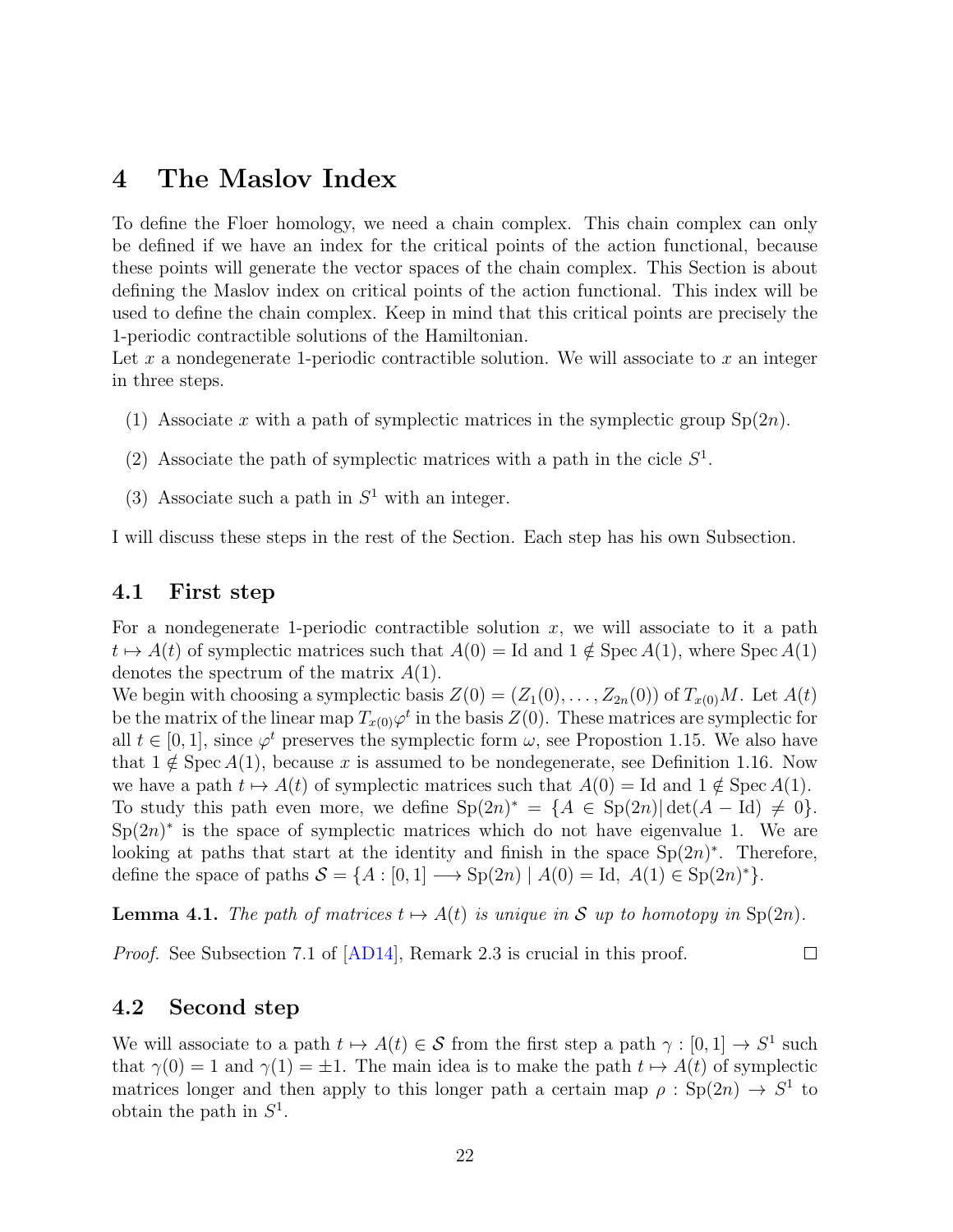The space  $Sp(2n)^*$  is the complement of the hypersurface  $\{A \in Sp(2n) \mid \det(A-\mathrm{Id})=0\}$ in Sp(2n). So it is clear that  $Sp(2n)^*$  cannot consists of one connected component and has thus at least two components. The next propositions tells us that  $\text{Sp}(2n)^{+} = \{A \in$  $\text{Sp}(2n)$  | det(A – Id) > 0} and  $\text{Sp}(2n)^{-} = \{A \in \text{Sp}(2n) | \det(A - \text{Id}) < 0\}$  are path connected, so  $Sp(2n)^*$  consists of two components.

**Proposition 4.2.** The spaces  $Sp(2n)^{\pm}$  are path connected.

Proof. See Proposition 7.1.4 of [\[AD14\]](#page-72-0).

With this Proposition we can make the paths  $t \mapsto A(t) \in S$  longer, such that it goes to

$$
W^{+} = -\text{Id or } W^{-} = \begin{pmatrix} 2 & 0 & 0 \\ 0 & 1/2 & 0 \\ 0 & -\text{Id} \end{pmatrix}.
$$

To be more precise, for a path  $\alpha_0 : t \mapsto A(t) \in S$  we have that  $A(1) \in Sp(2n)^*$ , so  $A(1) \in \text{Sp}(2n)^+$  or  $A(1) \in \text{Sp}(2n)^-$ . If  $A(1) \in \text{Sp}(2n)^+$ , choose a path  $\alpha_1$  from  $A(1)$  to  $W^+ \in Sp(2n)^+$ , but if  $A(1) \in Sp(2n)^-$ , choose a path  $\alpha_1$  from  $A(1)$  to  $W^- \in Sp(2n)^-$ . Now, let  $\alpha$  be the concatenation of the paths  $\alpha_0$  and  $\alpha_1$ .



Figure 3: Path of symplectic matrices.

<span id="page-28-0"></span>**Theorem 4.3.** There exist a continuous map  $\rho : Sp(2n) \to S^1$  for every  $n \in \mathbb{N}$  that satisfies the following properties:

(1) For  $A, T \in \text{Sp}(2n)$  we have  $\rho(TAT^{-1}) = \rho(A)$ .  $(Neutrality)$ 

(2) For 
$$
A \in \text{Sp}(2n)
$$
 and  $B \in \text{Sp}(2m)$  holds  $\rho \begin{pmatrix} A & 0 \\ 0 & B \end{pmatrix} = \rho(A)\rho(B)$ . (Product)

(3) For 
$$
A = \begin{pmatrix} X & -Y \\ Y & X \end{pmatrix} \in \text{Sp}(2n) \cap \text{O}(2n)
$$
, then  $\rho(A) = \text{det}_{\mathbb{C}}(X + iY)$ . (Determinant)

 $\Box$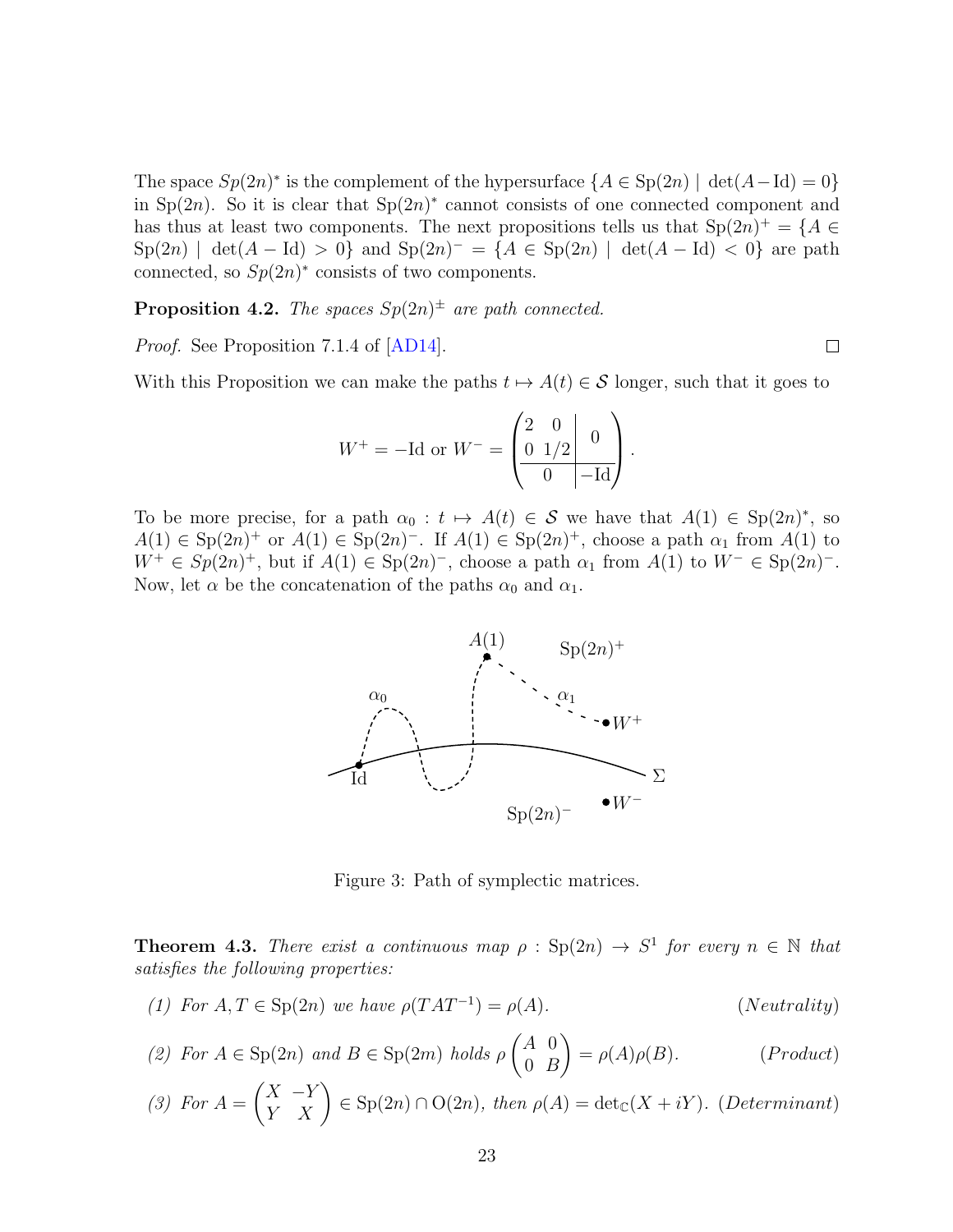- (4) For  $A \in \text{Sp}(2n)$ , if  $\text{Spec}(A) \subset \mathbb{R}$ , then  $\rho(A) = (-1)^{m/2}$ , , (Normalization) where m denotes the total multiplicity of negative eigenvalues.
- (5) For  $A \in \text{Sp}(2n)$ ,  $\rho(A^t) = \rho(A^{-1}) = \overline{\rho(A)}$ .

*Proof.* The construction of such a map  $\rho$  can be found in Subsection 7.3 of [\[AD14\]](#page-72-0). In the case  $A \in Sp(2n)$  has 2n distinct eigenvalues, the map will be

$$
\rho(A) = (-1)^{m/2} \prod_{\substack{\lambda \in \mathrm{Spec}(A) \cap S^1 \\ \mathrm{Im}(\lambda) > 0}} \lambda^{\mathrm{sign\;Im}\;\omega(\overline{X},X)},
$$

here denotes  $m$  the total multiplicity of real negative eigenvalues, and is  $X$  an eigenvector of the corresponding eigenvalue  $\lambda$ .  $\Box$ 

If we now apply the map  $\rho$  of this Theorem to the path  $\alpha$ , we get a path  $\gamma = \rho \circ \alpha$  in S<sup>1</sup>. Note that  $\alpha(0) = \text{Id}$  and  $\alpha(1) = W^{\pm}$ , so the fourth property of the map  $\rho$  gives that  $\gamma(0) = 1$  and  $\gamma(1) = \pm 1$ . Now we have completed the second step of defining the Maslov Index.

#### <span id="page-29-0"></span>4.3 Third step

To associate to the path  $\gamma : [0,1] \to S^1$  from the second step an integer, we will lift the path  $\gamma$  to R. The integer will be the difference between the end points of the lifted path divided by  $\pi$ . This integer is called the Maslov index of the nondegenerate 1-periodic contractible solution x. Before we can lift the path  $\gamma$ , we need to have the following Proposition.

<span id="page-29-1"></span>**Proposition 4.4.** The inclusions  $i^{\pm}$  of the spaces  $Sp(2n)^{\pm}$  into  $Sp(2n)^{*}$  induce zero homomorphisms on the fundamental groups.

This Proposition can be easily proved with the following Remark and Lemma.

<span id="page-29-2"></span>**Remark 4.5.** The third item of Theorem [4.3](#page-28-0) can also be stated as, the map  $\rho$  is an extension of the complex determinant map on the unitary group  $U(n)$ . This is because the intersection  $\text{Sp}(2n) \cap \text{O}(2n)$  consists of matrices

$$
\begin{pmatrix} X & -Y \\ Y & X \end{pmatrix} \in \text{GL}(2n; \mathbb{R}) \quad \text{with} \quad \begin{cases} X^t Y = Y^t X \\ X^t X + Y^t Y = \text{Id} \end{cases}
$$

and these conditions are equivalent to  $X + iY \in U(n)$ . In particular,  $\rho$  induces an isomorphism on the fundamental groups

$$
\rho_*: \pi_1(\mathrm{Sp}(2n)) \longrightarrow \pi_1(S^1) = \mathbb{Z}.
$$

This is because  $Sp(2n)$  retracts on  $U(n)$ , see Proposition 5.6.9 of [\[AD14\]](#page-72-0), and the determinant map  $\det_{\mathbb{C}} : U(n) \to S^1$  induces between the fundamental groups of  $U(n)$  and  $S^1$ an isomorphism, see Proposition 2.23 of [\[MS98\]](#page-72-5).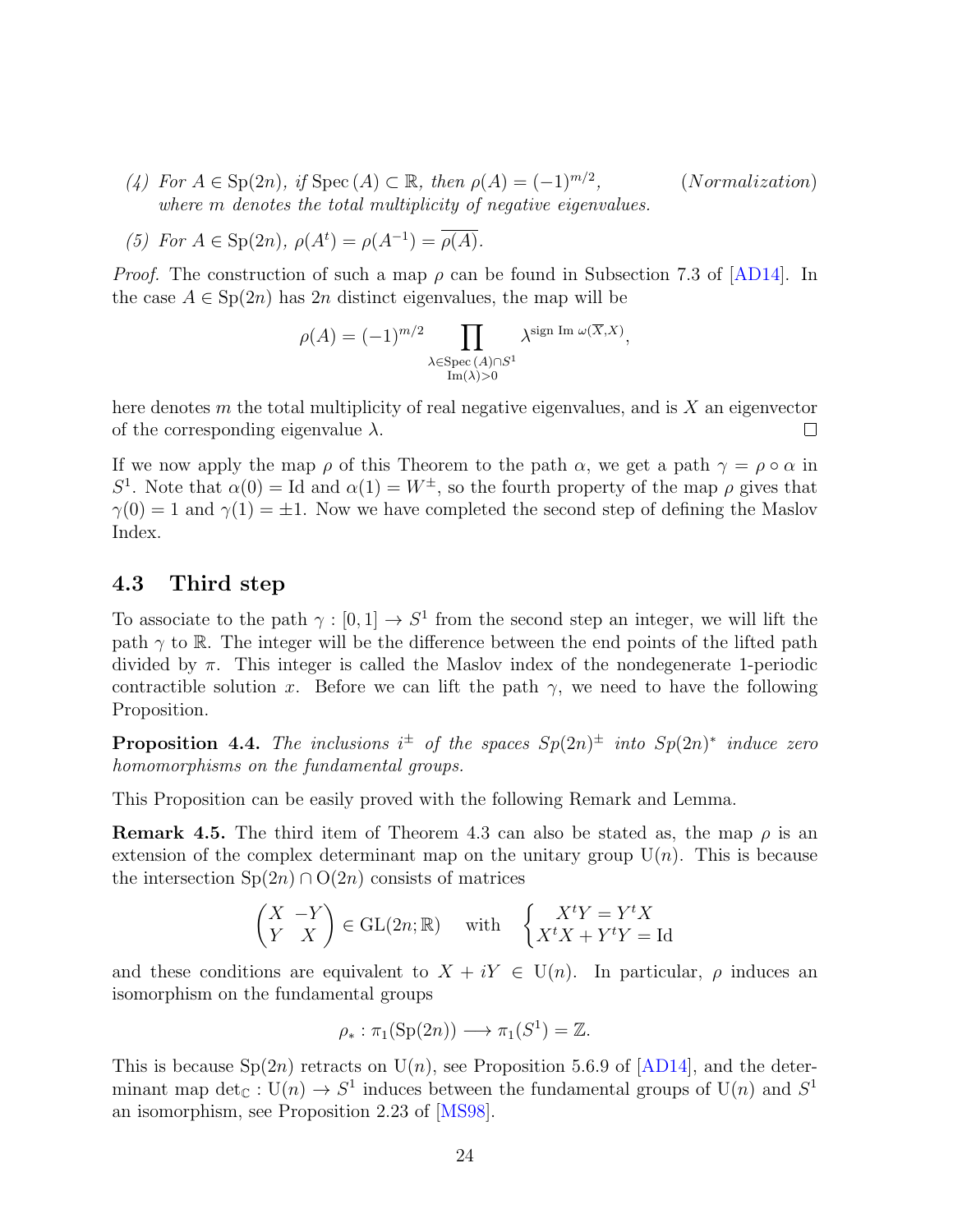<span id="page-30-0"></span>**Lemma 4.6.** There exist two continuous maps  $\rho^{\pm}$  :  $Sp(2n)^{\pm} \to \mathbb{R}$  such that the diagrams



commute.

*Proof.* This Lemma can be proven by using details of the construction of  $\rho$ . This is done in Subsection 7.3 of [\[AD14\]](#page-72-0).  $\Box$ 

*Proof of Proposition [4.4.](#page-29-1)* The homomorphism  $\exp_*$  between the fundamental groups of R and  $S^1$  induced by the exponential map  $\exp : \mathbb{R} \to S^1$  is the zero homomorphism. So Lemma [4.6](#page-30-0) gives that  $\rho_* \circ i_*^{\pm} = \exp_* \circ \rho_*^{\pm} = 0$ . Now follows that  $i_*^{\pm}$  are zero homomorphisms, since  $\rho_*$  is an isomorphism by Remark [4.5.](#page-29-2)  $\Box$ 

**Theorem 4.7** (Maslov index). Let x be a nondegenerate 1-periodic contractible solution. Associate via the first and second step to it a path  $\gamma : [0,1] \to S^1$ . Now choose a lift  $\beta$  of  $\gamma = \rho \circ \alpha$  such that the diagram



commutes. Then

$$
\mu(x) = \frac{\beta(0) - \beta(1)}{\pi}
$$

is well defined and is an integer.  $\mu$  is called the Maslov index.

*Proof.* To define the number  $\mu(x)$ , I made three choices.  $\mu(x)$  is well defined if it does not depend on these choices.

The first choice was the symplectic basis  $Z(0)$  of  $T_{x(0)}M$ . From this basis we defined the path  $\alpha_0 : t \mapsto A(t)$  in S. Lemma [4.1](#page-27-3) gives that this path  $\alpha_0$  is unique up to homotopy in Sp(2n). So if  $\mu(x)$  does only depend on the homotopy class of  $\alpha_0$ , then it does not depend on our choice of symplectic basis  $Z(0)$ . Before I will show this, I take a look at the second choice.

I choose a path  $\alpha_1$  from  $\alpha_0(1) = A(1)$  to  $W^+$  or  $W^-$  in  $\text{Sp}(2n)^+$  or respectively  $\text{Sp}(2n)^-$ . By Proposition [4.5](#page-29-2) follows that this path is unique up to homotopy in  $\text{Sp}(2n)$ . So the concatenation  $\alpha$  of the paths  $\alpha_0$  and  $\alpha_1$  is also unique up to homotopy in Sp(2n). So if  $\mu(x)$  does only depend on the homotopy class of  $\alpha$ , then it does not depend on our first two choices.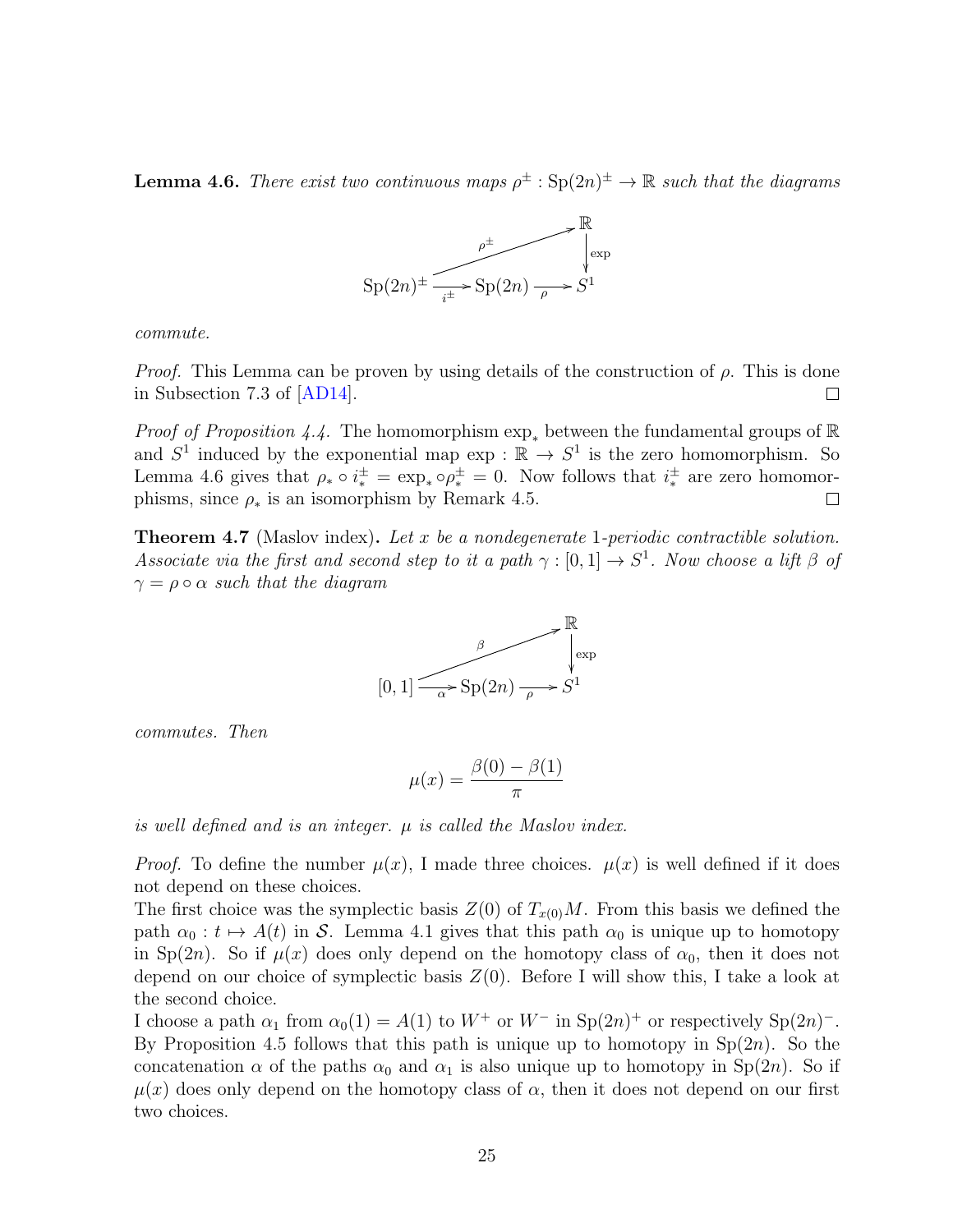Now we note that  $\rho_*$  is an isomorphism, so  $\gamma = \rho \circ \alpha$  is also unique up to homotopy in S<sup>1</sup>. Hence  $\mu(x) = \beta(0) - \beta(1)/\pi$  does not depend on the first two choices and the choice of lift  $\beta$ . Thus  $\mu(x)$  is well defined.

Furthermore, it is an integer, since  $\beta(\exp(0)) = \rho(\alpha(0)) = \rho(\text{Id}) = 1$  and  $\beta(\exp(1)) =$  $\rho(\alpha(1)) = \rho(W^{\pm}) = \pm 1.$  $\Box$ 

After defining the Maslov index, we need one more Proposition about the Maslov index to be able to compare the Morse and Floer homology in Subsection [7.2.](#page-47-0)

**Proposition 4.8.** If S is an invertible symmetric matrix with norm  $||S|| < 2\pi$  and if  $\alpha_0(t) = e^{-tJ_xS}$  with  $x \in M$ , then the Maslov index of this path is equal to the number of eigenvalues of S minus half the dimension of M.

 $\Box$ 

*Proof.* For this proof I refer to Proposition 7.2.1 of [\[AD14\]](#page-72-0).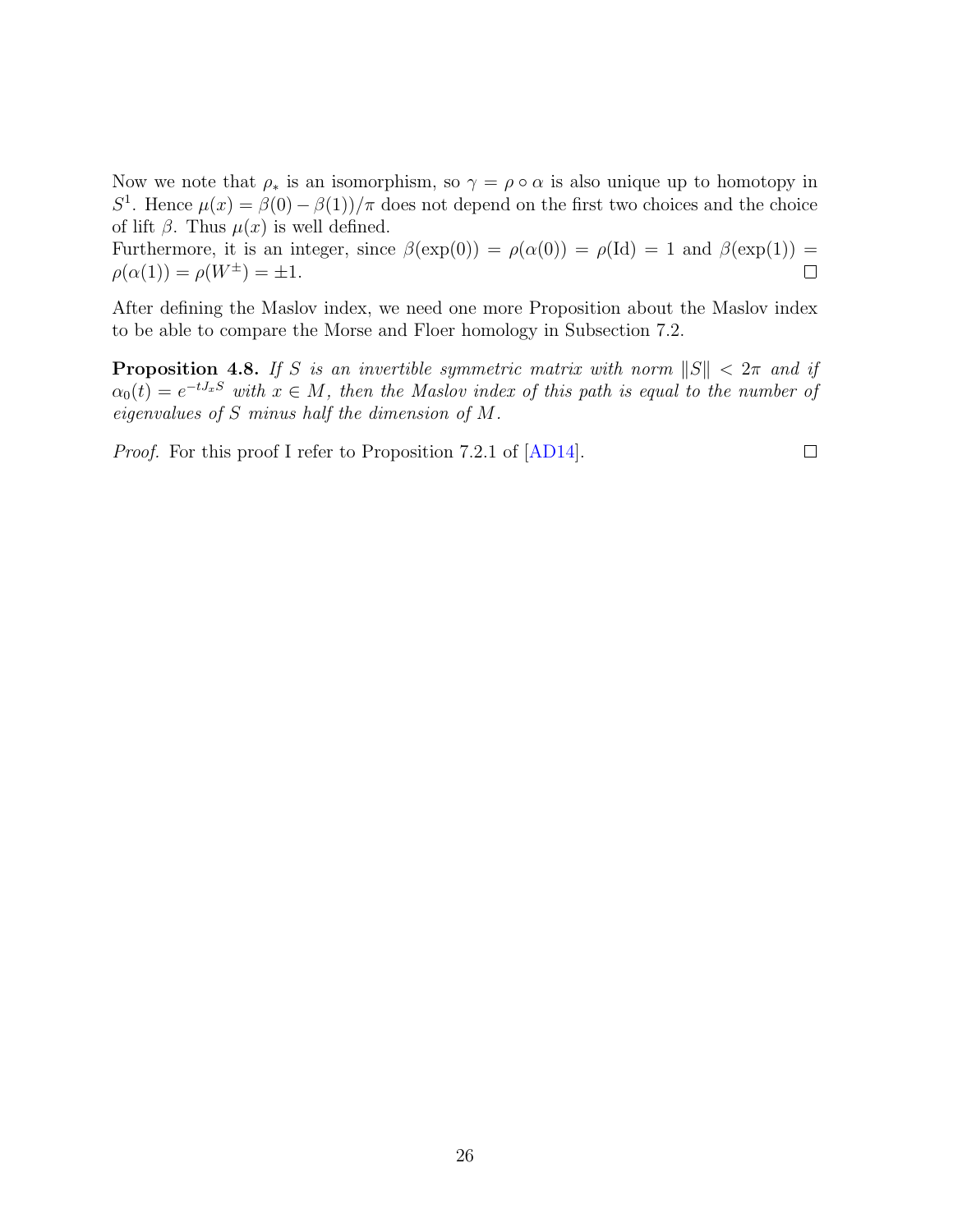### <span id="page-32-0"></span>5 Regularity property

The goal of this Section is to show that there is always a perturbation of the Hamiltonian H such that the space  $\mathcal{M}(x, y)$ , the space of solutions of the Floer equation that connects the orbits x and y, is a smooth submanifold of dimension  $\mu(x)-\mu(y)$ . This goal translates into the following Theorem.

<span id="page-32-1"></span>**Theorem 5.1.** For every nondegenerate Hamiltonian  $H_0$  on M there exists an  $h \in$  $\mathcal{C}_{\varepsilon}^{\infty}(H_0)$  such that

- (1)  $H = H_0 + h$  is nondegenerate and has the same 1-periodic solutions as  $H_0$ .
- (2) for every distinct pair of critical values x and y of the action functional  $A_{H_0}$  the space  $\mathcal{M}(x, y, H)$  is a submanifold of dimension  $\mu(x) - \mu(y)$ .

Such a Hamiltonian H is called regular.

The space  $\mathcal{C}_{\varepsilon}^{\infty}(H_0)$  denotes the perturbations of the Hamiltonian  $H_0$  and  $\mathcal{M}(x, y, H)$ denotes the space  $\mathcal{M}(x, y)$ . That  $\mathcal{M}(x, y)$  depends on H is important in this Section, therefore  $\mathcal{M}(x, y)$  is denoted by  $\mathcal{M}(x, y, H)$  in this Section.

The idea of how to show this Theorem, is to start with the space  $\mathcal{Z}(x, y, H)$  of solutions that connects the orbits x and y for all perturbations around H. Then define the projection

$$
\pi: \mathcal{Z}(x, y, H) \longrightarrow \mathcal{C}_{\varepsilon}^{\infty}(H),
$$

so  $\mathcal{M}(x, y, H) = \pi^{-1}(H)$ . Now follows that  $\mathcal{M}(x, y, H)$  is a submanifold if H is a regular value of  $\pi$ . This is precisely the case if H is regular, which needs to be shown.

The problem is that not every Hamiltonian H is regular value of  $\pi$ . That is why we need to look at perturbations of the Hamiltonian. The Sard-Smale Theorem will give us that there are enough Hamiltonians in  $\mathcal{C}_{\varepsilon}^{\infty}(H)$  to find a Hamiltonian that is a regular value of  $\pi$ , which is also close to the original Hamiltonian.

The Sard-Smale Theorem works only for Banach manifolds. Therefore, the whole proof of Theorem [5.1](#page-32-1) must be done in a Banach setting. This starts with defining a Banach manifold  $\mathcal{P}(x, y, H)$  that contains  $\mathcal{M}(x, y)$  and allows us to define a Floer map F on it. Also, the space of perturbations  $\mathcal{C}_{\varepsilon}^{\infty}(H)$  must be a Banach space. Then via a transversality argument we show that  $\mathcal{Z}(x, y, H)$  is a Banach submanifold of  $\mathcal{P}(x, y, H) \times C_{\varepsilon}^{\infty}(H)$ . This allow us to use the Sard-Smale Theorem to find enough Hamiltonians that are regular values of  $\pi$ .

The argument that  $\mathcal{M}(x, y, H)$  is a submanifold if H is a regular value of  $\pi$ , works in the Banach setting only if the derivative of  $\pi$  is a Fredholm operator. The Fredholm index of this derivative is  $\mu(x) - \mu(y)$ , therefore  $\mathcal{M}(x, y, H)$  becomes a submanifold of dimension  $\mu(x) - \mu(y).$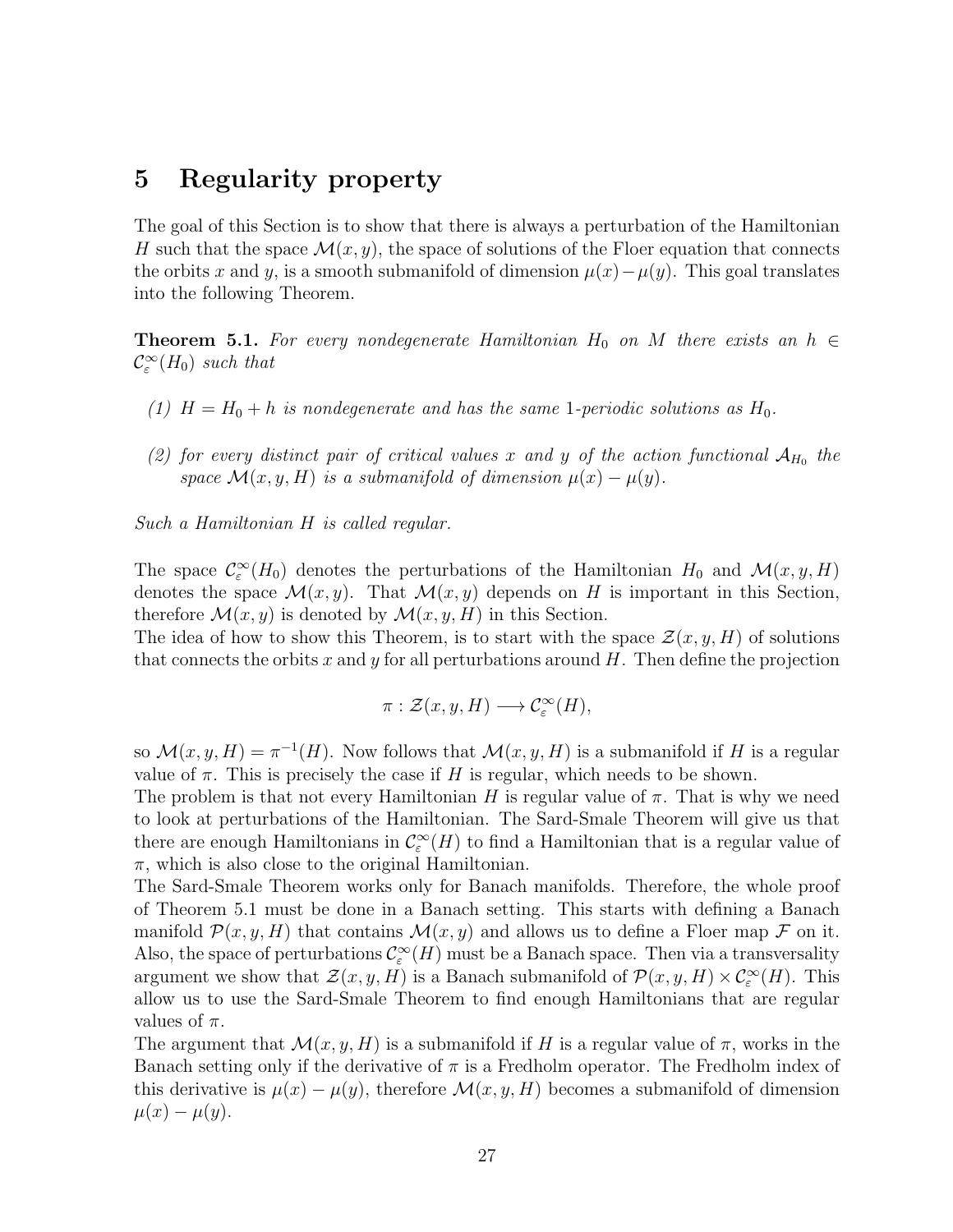#### <span id="page-33-0"></span>5.1 Floer map on a Banach manifold

We want to define a Banach manifold  $\mathcal{P}^{1,p}(x, y, H)$  that contains  $\mathcal{M}(x, y, H)$  such that the Floer equation for solutions between two critical points  $x$  and  $y$  of the action functional can be described via the Floer map

$$
\mathcal{F}: \mathcal{P}^{1,p}(x, y, H) \longrightarrow L^p(\mathbb{R} \times S^1; \mathbb{R}^m)
$$

$$
u \longmapsto \frac{\partial u}{\partial s} + J \frac{\partial u}{\partial t} + \text{grad}_u(H_t).
$$

Here denotes  $L^p(\mathbb{R} \times S^1; \mathbb{R}^m)$  the Lebesgue space with norm p. m is chosen in such a way that the manifold M can be embedded in  $\mathbb{R}^m$ . The manifold  $\mathcal{P}^{1,p}(x, y, H)$  will be local diffeomorphic to the Sobolev space  $W^{1,p}(\mathbb{R} \times S^1; \mathbb{R}^m)$ .

First we note that for a smooth map  $u : \mathbb{R} \times S^1 \to M : (s, t) \mapsto u(s, t)$  the variable s sits not in a compact space. This makes it unnatural to look at Sobolev spaces containing this  $u$ . Therefore we will look at maps  $u$  with the property

$$
\|\frac{\partial u}{\partial s}(s,t)\| \le K e^{-\delta|s|} \quad \text{and} \quad \|\frac{\partial u}{\partial t}(s,t) - X_H(u)\| \le K e^{-\delta|s|}
$$

for constants K and  $\delta$  depending on u. The space of such smooth maps that also connect two critical points x and y of the action functional  $\mathcal{A}_H$  is denoted by  $\mathcal{C}^{\infty}_{\searrow}(x, y, H)$ . Using the fact that  $\mathcal{M}(x, y, H)$  contains only elements with finite energy, the exponential decay Theorem, see Theorem 8.9.1 of [\[AD14\]](#page-72-0), gives us that  $\mathcal{M}(x, y, H) \subset \mathcal{C}^{\infty}_{\searrow}(x, y, H)$ .

**Definition 5.2.** Define for a map  $w \in C^{\infty}_{\searrow}(x, y, H)$  the space  $W^{1,p}(w^*TM)$ . The space containing all continuous maps  $Y : \mathbb{R} \times S^1 \to TM$  such that  $Y(s,t) \in T_{w(s,t)}M$  for all  $(s, t)$  and the composition of Y with the projection map  $pr_2$  on the second coordinate

$$
\mathbb{R} \times S^1 \xrightarrow{Y} TM \subset T\mathbb{R}^m = \mathbb{R}^m \times \mathbb{R}^m \xrightarrow{pr_2} \mathbb{R}^m
$$

is in  $W^{1,p}(\mathbb{R} \times S^1; \mathbb{R}^m)$ .

**Remark 5.3.** We need to pick  $p > 2$  if we want to assume that  $Y \in W^{1,p}(w^*TM)$  is continuous, see Theorem C.4.9 of [\[AD14\]](#page-72-0).

**Remark 5.4.** Recall that an integral curve  $\gamma : I = (-\varepsilon, \varepsilon) \to M$  of a smooth vector field V on the manifold M if

$$
\dot{\gamma}(t) = V_{\gamma(t)} \quad \text{for all } t \in I.
$$

An integrable curve is called complete if the domain  $I$  is  $\mathbb{R}$ . M is compact, so for every smooth vector field V and all points  $m \in M$  there exists a unique complete integrable curve  $\gamma$  such that  $\gamma(0) = m$ , see Theorem 9.12 and Corollary 9.17 of [\[Lee13\]](#page-72-6). Denote evaluation of  $\gamma$  in time  $t = 1$  by  $\exp_m V$ .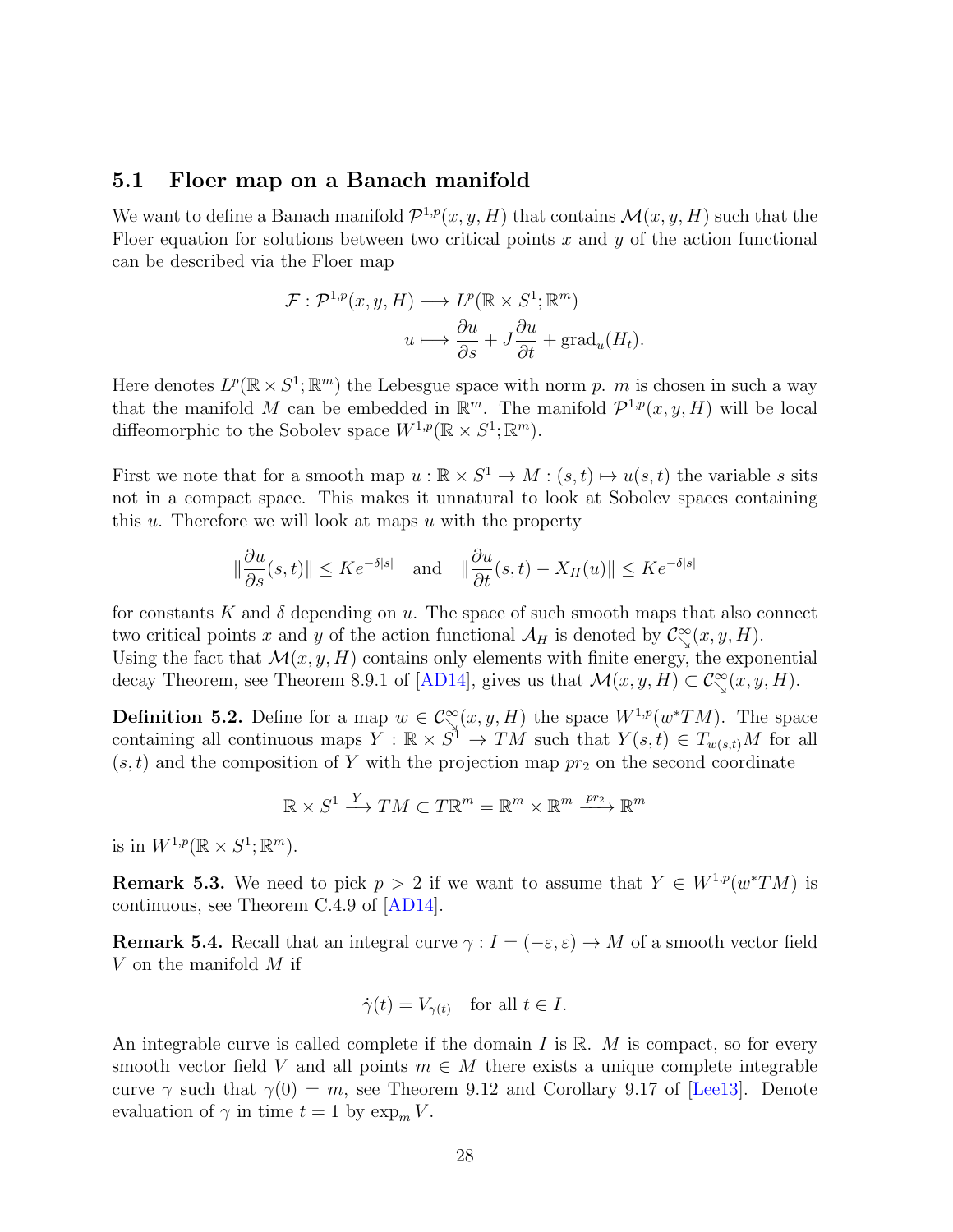**Definition 5.5.** For  $p > 2$  define  $\mathcal{P}^{1,p}(x, y, H)$  as the space that contains the maps of the form

$$
(s,t) \mapsto \exp_{w(s,t)} Y(s,t)
$$
 where  $Y \in W^{1,p}(w^*TM)$  and  $w \in C^\infty_\searrow(x,y,H)$ .

**Theorem 5.6.**  $\mathcal{P}^{1,p}(x,y,H)$  is a Banach manifold

Proof. The maps defined in the previous definition are local diffeomorphims and these diffeomorphims are transition maps from  $W^{1,p}(\mathbb{R} \times S^1; \mathbb{R}^m)$  to  $\mathcal{P}^{1,p}(x, y, H)$ , see Subsec-tion 8.2.d of [\[AD14\]](#page-72-0). These transitions maps form an atlas for  $\mathcal{P}^{1,p}(x,y,H)$ , so it is a Banach manifold.  $\Box$ 

**Remark 5.7.** The Banach manifold  $\mathcal{P}^{1,p}(x,y,H)$  is defined in such a way that  $\mathcal{C}^{\infty}_{\searrow}(x,y,H) \subset$  $\mathcal{P}^{1,p}(x,y,H)$ , therefore  $\mathcal{M}(x,y,H) \subset \mathcal{P}^{1,p}(x,y,H)$ .

Theorem 5.8. The Floer map

$$
\mathcal{F}: \mathcal{P}^{1,p}(x, y, H) \longrightarrow L^p(\mathbb{R} \times S^1; \mathbb{R}^m)
$$

$$
u \longmapsto \frac{\partial u}{\partial s} + J \frac{\partial u}{\partial t} + \text{grad}_u(H_t).
$$

is well defined.

Proof. The differential operators in the definition of the new Floer map are viewed as differential operators on distributions instead of operators on functions. Therefore, it is well defined if the image of  $\mathcal{P}^{1,p}(x,y,H)$  lies in  $L^p(\mathbb{R}\times S^1;\mathbb{R}^m)$ . The crucial part to show this is that for all  $u \in \mathcal{P}^{1,p}(x,y,H)$  it can be written as  $u = \exp_w(Y)$  with  $w \in \mathcal{C}^{\infty}_\searrow(x,y,H)$ instead of  $w \in C^{\infty}(x, y)$ , see subsection 13.3 of [\[AD14\]](#page-72-0). That the image of  $\mathcal{P}^{1, \hat{p}}(x, y, H)$ lands in  $L^p(\mathbb{R} \times S^1; \mathbb{R}^m) = W^{0,p}(\mathbb{R} \times S^1; \mathbb{R}^m)$  and not in  $W^{1,p}(\mathbb{R} \times S^1; \mathbb{R}^m)$  is a natural consequence of the fact that  $\mathcal F$  is a differential operator, so you expect to drop one Sobolev index.  $\Box$ 

**Definition 5.9.** A continuous linear operator  $L : E \to F$  between two Banach spaces  $E, F$  is called a Fredholm operator if its image is closed and both the kernel and cokernel are finite dimensional. This allows us to define the index of a Fredholm operator as the difference

Ind  $L = \dim \ker L - \dim \operatorname{coker} L$ .

Theorem 5.10. For every  $u \in \mathcal{M}(x, y, H)$ ,  $(d\mathcal{F})_u$  is a Fredholm operator of index  $\mu(x)$  –  $\mu(y)$ .

*Proof.* For this proof I refer to Theorem 8.1.5 of [\[AD14\]](#page-72-0).

 $\Box$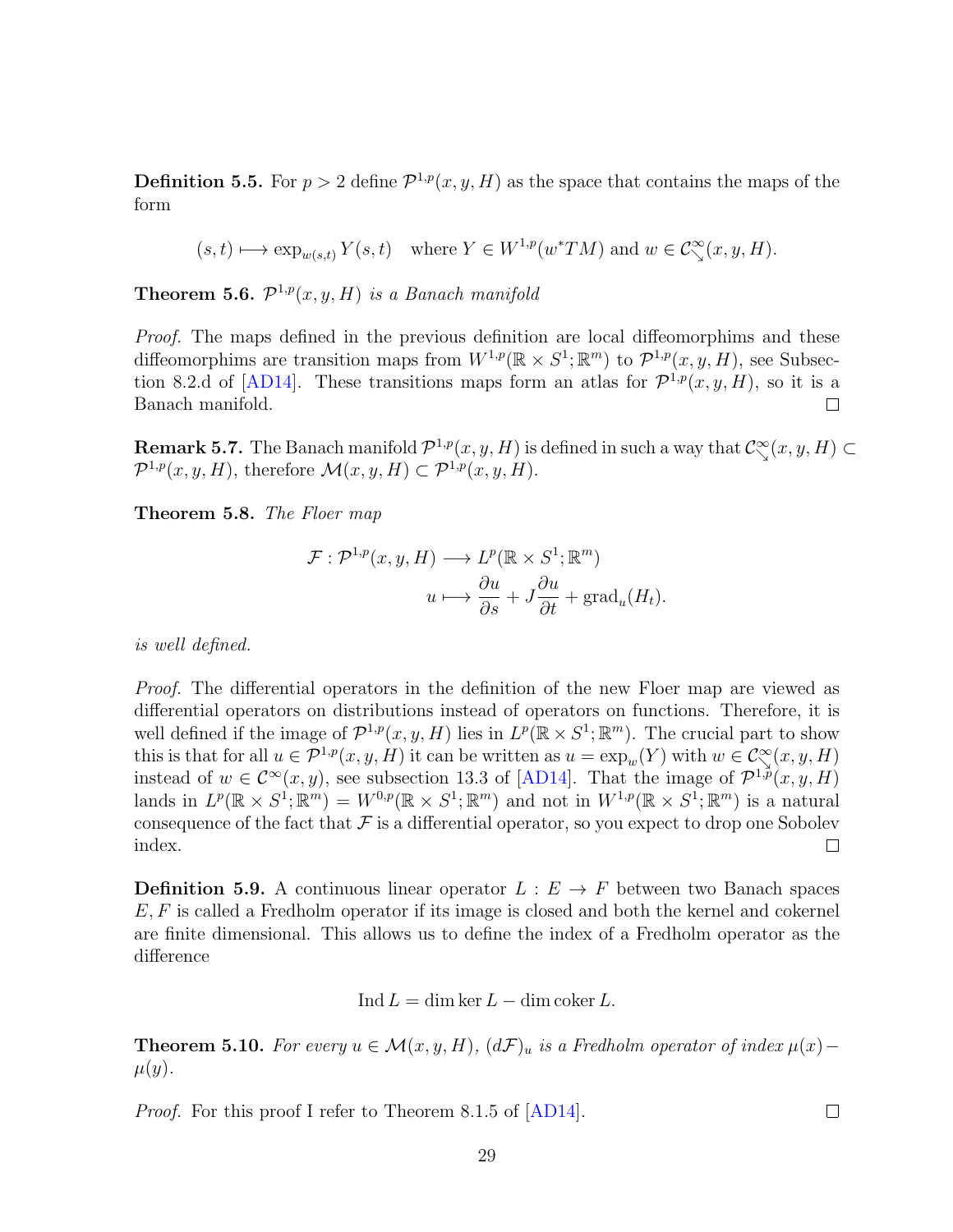#### <span id="page-35-0"></span>5.2 Transversality

The introduction of this Section starts about finding a perturbation of the Hamiltonian  $H_0$  such that the spaces  $M(x, y, H)$  become a submanifold. Therefore, we define a space of perturbations  $\mathcal{C}_{\varepsilon}^{\infty}(H)$ . After this definition, we use a transversality argument to conclude that the space  $\mathcal{Z}(x, y, H_0)$  of  $W^{1,p}$  solutions going from x to a distinct y for all perturbations of the Hamiltonian  $H_0$  is a Banach manifold, here are  $x, y$  critical points of the action functional  $A_{H_0}$ .

To define the space of perturbations, we use the following construction. Start with fixing a sequence  $\varepsilon = (\varepsilon_n)_n$  of positive real numbers. Define a norm

$$
||h||_{\varepsilon} = \sum_{k \leq 0} \varepsilon_k \sup_{(x,t) \in M \times S^1} |d^k h(x,t)|,
$$

where  $|d^k h(x,t)|$  denotes the maximum of  $|d^{\alpha}h(x,t)|$  over all multi-indices  $\alpha$  of length k. Define the space  $\mathcal{C}_{\varepsilon}^{\infty}$  as the  $\mathcal{C}^{\infty}$  functions on  $M \times S^1$  with finite norm  $\|\cdot\|_{\varepsilon}$ . The space  $\mathcal{C}_{\varepsilon}^{\infty}$  is a normed and complete vector space. This space has another nice property.

**Lemma 5.11.** There exists a sequence  $\varepsilon = (\varepsilon_n)_n$  of positive real numbers such that the space  $\mathcal{C}_{\varepsilon}^{\infty}$  lies dense in  $\mathcal{C}^{\infty}(M \times S^1)$  for the  $C^1$  topology. Moreover, the space  $\mathcal{C}_{\varepsilon}^{\infty}$  is seperable, i.e. it contains a countable dense subset.

*Proof.* For this proof I refer to Proposition 8.3.1 of [\[AD14\]](#page-72-0).

**Definition 5.12.** The space of Hamiltonian perturbations  $\mathcal{C}_{\varepsilon}^{\infty}(H)$  of a Hamiltonian  $H_0$ is defined as the subspace of  $\mathcal{C}_{\varepsilon}^{\infty}$  such that for  $h \in \mathcal{C}_{\varepsilon}^{\infty}(H)$  we have that  $h(x,t) = 0$  in a neighbourhood of the 1-periodic solutions of  $H_0$ .

**Lemma 5.13.** Let  $H_0$  be a Hamiltonian such that all 1-periodic solutions of the induced Hamiltonian system are nondegenerate. There exist a neighbourhood U around 0 in the space  $\mathcal{C}_{\varepsilon}^{\infty}(H_0)$  such that for  $h \in U$  we have that  $H = H_0 + h$  is nondegenerate and H has the same periodic solutions as  $H_0$ .

*Proof.* Let  $h \in \mathcal{C}_{\varepsilon}^{\infty}(H_0)$ , then the support of h sits around the periodic solutions of  $H_0$ . So all the periodic solutions of  $H_0$  are also periodic solutions for  $H = H_0 + h$ . Moreover, these periodic solutions remain to be nondegenerate.

If we take  $||h||_{\varepsilon}$  small enough then there will be no other periodic solutions of H then  $H_0$ already has, see [1.18.](#page-12-0)  $\Box$ 

**Definition 5.14.** Let x, y critical points of the action functional  $A_{H_0}$ . Define the space

 $\mathcal{Z}(x, y, H_0) = \{(u, H = H_0 + h) | h \in C_c^{\infty}(H_0) \text{ and } u \text{ a } W^{1,p} \text{ solution between } x \text{ and } y\}.$ 

**Theorem 5.15.** The space  $\mathcal{Z}(x, y, H_0)$  of  $W^{1,p}$  solutions going from x to a distinct y for all perturbations of the Hamiltonian  $H_0$  is a Banach submanifold of  $\mathcal{P}^{1,p}(x,y,H_0) \times$  $\mathcal{C}_{\varepsilon}^{\infty}(H_0).$ 

 $\Box$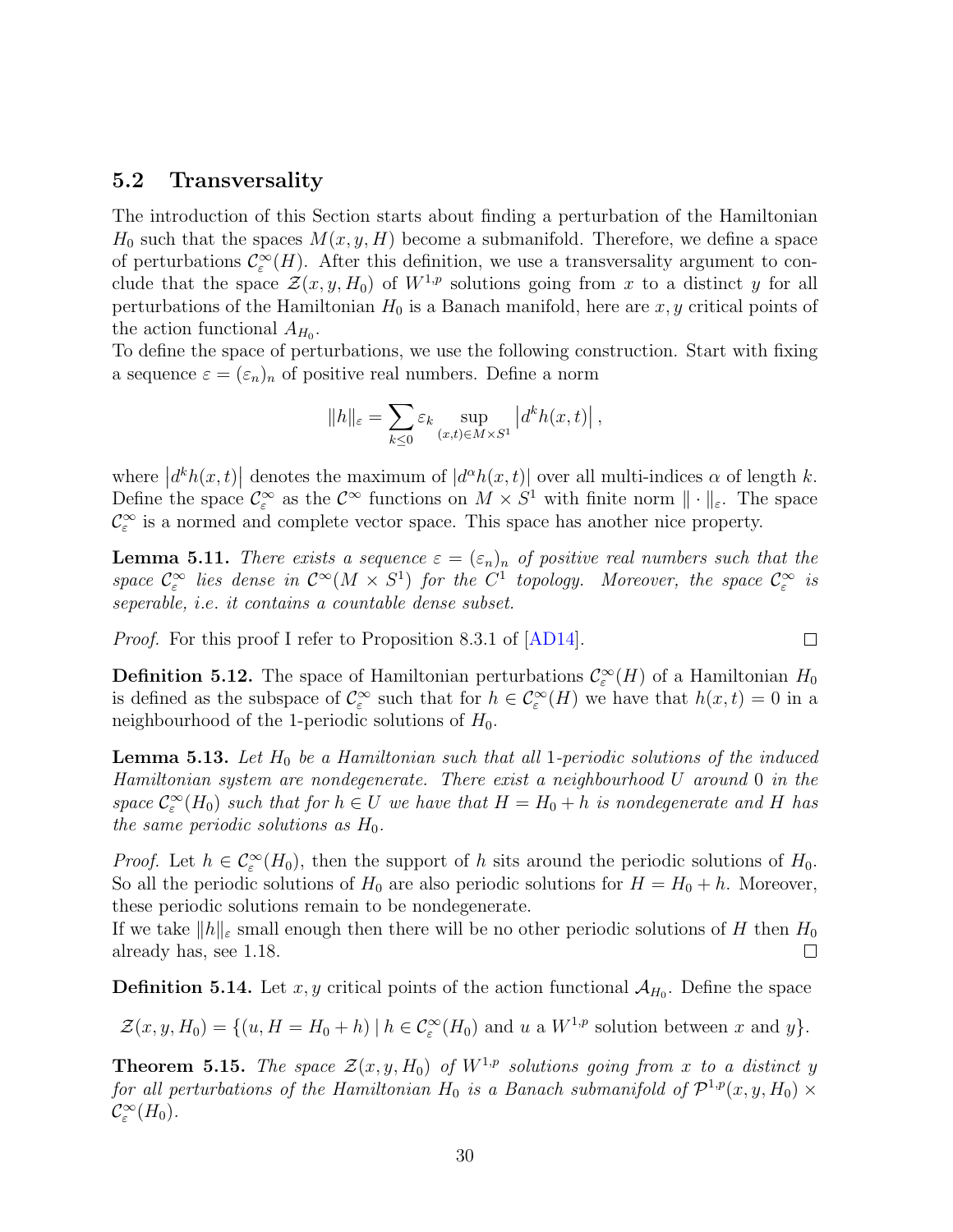*Proof.* To show that  $\mathcal{Z}(x, y, H_0)$  is a manifold we use a transversality argument. Describe  $\mathcal{Z}(x, y, H_0)$  as the set of zeros of a section of a fiber bundle. To do this, define for  $u \in \mathcal{P}^{1,p}(x,y)$  and  $h \in \mathcal{C}_{\varepsilon}^{\infty}(H_0)$  the space

$$
\mathcal{E} = \{ (u, h, Y) | Y \in L^p(u^*TM) \},
$$

here is  $L^p(u^*TM)$  defined in an analogous way as  $W^{1,p}(u^*TM)$ . Define now the fiber bundle as

$$
\mathcal{E} \longrightarrow \mathcal{P}^{1,p}(x, y, H_0) \times \mathcal{C}_{\varepsilon}^{\infty}(H_0)
$$
  
(*u, h, Y*)  $\longmapsto$  (*u, h*).

Note that  $\mathcal{C}_{\varepsilon}^{\infty}(H_0)$  is closed in  $\mathcal{C}_{\varepsilon}^{\infty}(H_0)$ , therefore it is a Banach space. We also have that  $\mathcal{P}^{1,p}(x,y,H_0)$  is a Banach manifold by Theorem [5.6,](#page-34-0) so  $\mathcal{P}^{1,p}(x,y,H_0) \times \mathcal{C}_{\varepsilon}^{\infty}(H_0)$  is a Banach manifold.

The section that has the zero set  $\mathcal{Z}(x, y, H_0)$  is given by

$$
\sigma: \mathcal{P}^{1,p}(x,y,H_0) \times C_{\varepsilon}^{\infty}(H_0) \longrightarrow \mathcal{E}
$$
  

$$
(u,h) \longmapsto \left(u,h, \frac{\partial u}{\partial s} + J(u)\frac{\partial u}{\partial t} + \text{grad}_u(H_0 + h)\right).
$$

The section is well defined because of Theorem [5.8](#page-34-1) and the definition of  $L^p(u^*TM)$ . Theorem 8.1.4 of [\[AD14\]](#page-72-0) gives now that the linearised map  $(d\sigma)_{(u,h)}$  composed with the projection on the fiber is surjective when  $\sigma(u, h) = 0$  and admits a continuous right inverse. To prove the surjectivity, you need that the Floer map is Fredholm. Now we say that the section  $\sigma$  has the transversality property. This transversality property gives that the zero set  $\sigma^{-1}(0)$ , which is equal to  $\mathcal{Z}(x, y, H_0)$ , is a Banach manifold, see Theorem 8.1.3 of [\[AD14\]](#page-72-0).  $\Box$ 



Figure 4:  $\mathcal{Z}(x, y)$  as transverse intersection of the section  $\sigma$  and the zero section  $\mathcal{P}^{1,p}(x,y) \times \mathcal{C}_{\varepsilon}^{\infty}(H)$  in the fiber bundle  $\mathcal{E}.$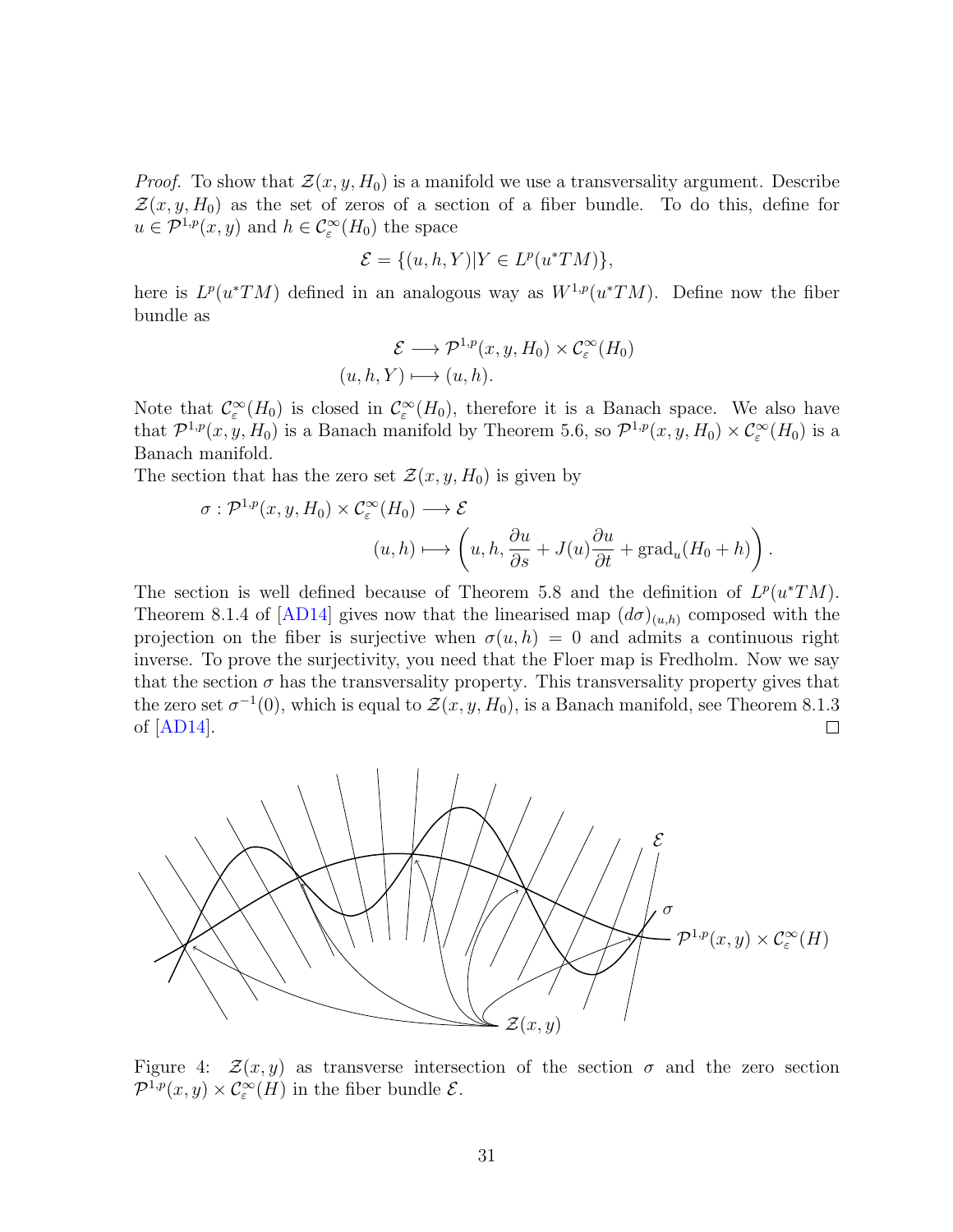#### 5.3 We may assume that  $M(x, y)$  is a submanifold

Define the projection

$$
\pi : \mathcal{Z}(x, y) \longrightarrow \mathcal{C}_{\varepsilon}^{\infty}(H_0)
$$

$$
(u, H_0 + h) \longmapsto h
$$

We want to conclude that there are a lot of regular values  $h \in C^{\infty}_{\varepsilon}(H_0)$ , so we apply the Sard-Smale Theorem, see [\[Sma65\]](#page-72-1).

<span id="page-37-0"></span>**Theorem 5.16** (Sard-Smale). Let E and F be two seperable Banach spaces. If for U an open set in E the map  $f: U \to F$  is a smooth Fredholm map, then the set of regular values of f is a countable intersection of dense open subsets.

This Theorem can also be used if  $E$  is a Banach manifold, since  $f$  is defined local on an open U in E. To apply this Theorem on the map  $\pi$  above, we need that  $\pi$  is a Fredholm map.

<span id="page-37-1"></span>**Lemma 5.17.** The map  $\pi$  is Fredholm.

*Proof.* Use that the tangent map of the Floer map  $\mathcal F$  is a Fredholm operator to conclude the same for  $\pi$ , for the proof I refer to the beginning of Subsection 8.5.c. of [\[AD14\]](#page-72-0).  $\Box$ 

The last ingredient to prove the main Theorem of this Section is the following Lemma,.

<span id="page-37-2"></span>**Lemma 5.18.** The regular values h of  $\pi$  are exactly the  $h \in C_{\varepsilon}^{\infty}(H_0)$  such that  $(d\mathcal{F})_u$  is surjective for every  $u \in \mathcal{M}(x, y, H_0 + h)$ .

Proof. For this proof I refer to Lemma 8.5.9. of [\[AD14\]](#page-72-0).

 $\Box$ 

Now we are able to prove the main theorem of this Section.

*Proof of Theorem [5.1.](#page-32-0)* Apply the Sard-Smale Theorem [5.16](#page-37-0) on  $\pi = \pi_{x,y}$  for all the distinct pairs x and y of critical values of the action functional  $\mathcal{A}_{H_0}$ . The amount of critical values is finite because of [3.17,](#page-23-0) so we have a finite intersection of a countable intersections of dense open sets of regular values for all maps  $\pi_{x,y}$ . Hence this set is a countable intersection of opens, then by Baires Theorem we conclude that this set is dense in  $\mathcal{C}_{\varepsilon}^{\infty}(H_0)$ . Denote this set by  $\pi_{reg}$ .

Denote by U the open subset U defined in Lemma [5.13.](#page-35-0) Since  $\pi_{reg}$  is dense and U is open, we have that  $U \cap \pi_{reg} \neq \emptyset$ . Take  $h \in U \cap \pi_{reg}$ , then  $H = H_0 + h$  fulfills the first property of the Theorem and h is a regular value of  $\pi_{x,y}$  for all distinct pairs of critical values x and y of the action functional  $\mathcal{A}_{H_0}$ .

Fix now an x and an y. h is a regular value for  $\pi_{x,y}$ , so  $\pi_{x,y}^{-1}(h)$  is a submanifold with dimension equal to its Fredholm index, see Theorem C.2.13. of [\[AD14\]](#page-72-0). Regular value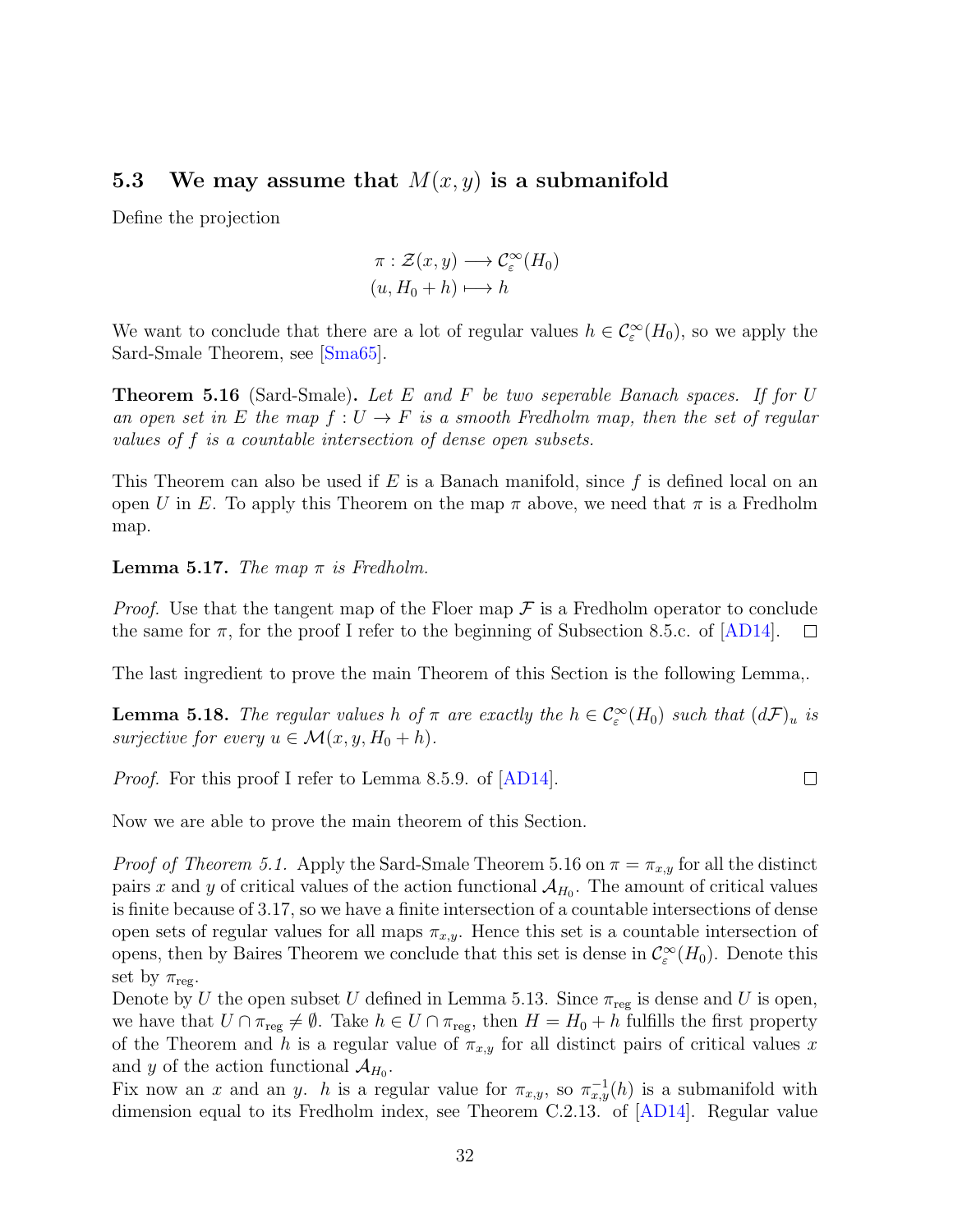means that the tangent map of  $\pi_{x,y}$  is surjective, so the cokernel of  $(d\pi_{x,y})_{(u,H)}$  is 0. Now we obtain

$$
Ind(d\pi_{x,y})_{(u,H)} = dim ker(d\pi_{x,y})_{(u,H)}
$$
  
= dim ker $(d\mathcal{F})_u$  (Lemma 5.17)  
= Ind $(d\mathcal{F})_u$  (Lemma 5.18)  
=  $\mu(x) - \mu(y)$  (Theorem 5.10)

If we now show that  $\pi_{x,y}^{-1}(h) = \mathcal{M}(x,y,H)$  we are done. By the Elliptic Regularity Proposition 12.1.4 of [\[AD14\]](#page-72-0) we have  $\pi_{x,y}^{-1}(h) \subset \mathcal{M}(x,y,H)$ . This Proposition works only for  $p > 2$ , since then the space  $W^{1,p}(\mathbb{R} \times S^1; M)$  consist of continuous maps, see Remark [5.3.](#page-33-0) The other direction follows by Remark [5.7,](#page-34-3) since  $\mathcal{M}(x, y, H) \subset \mathcal{P}(x, y) \subset$  $\pi_{x,y}^{-1}(h)$ . This concludes the Theorem.  $\Box$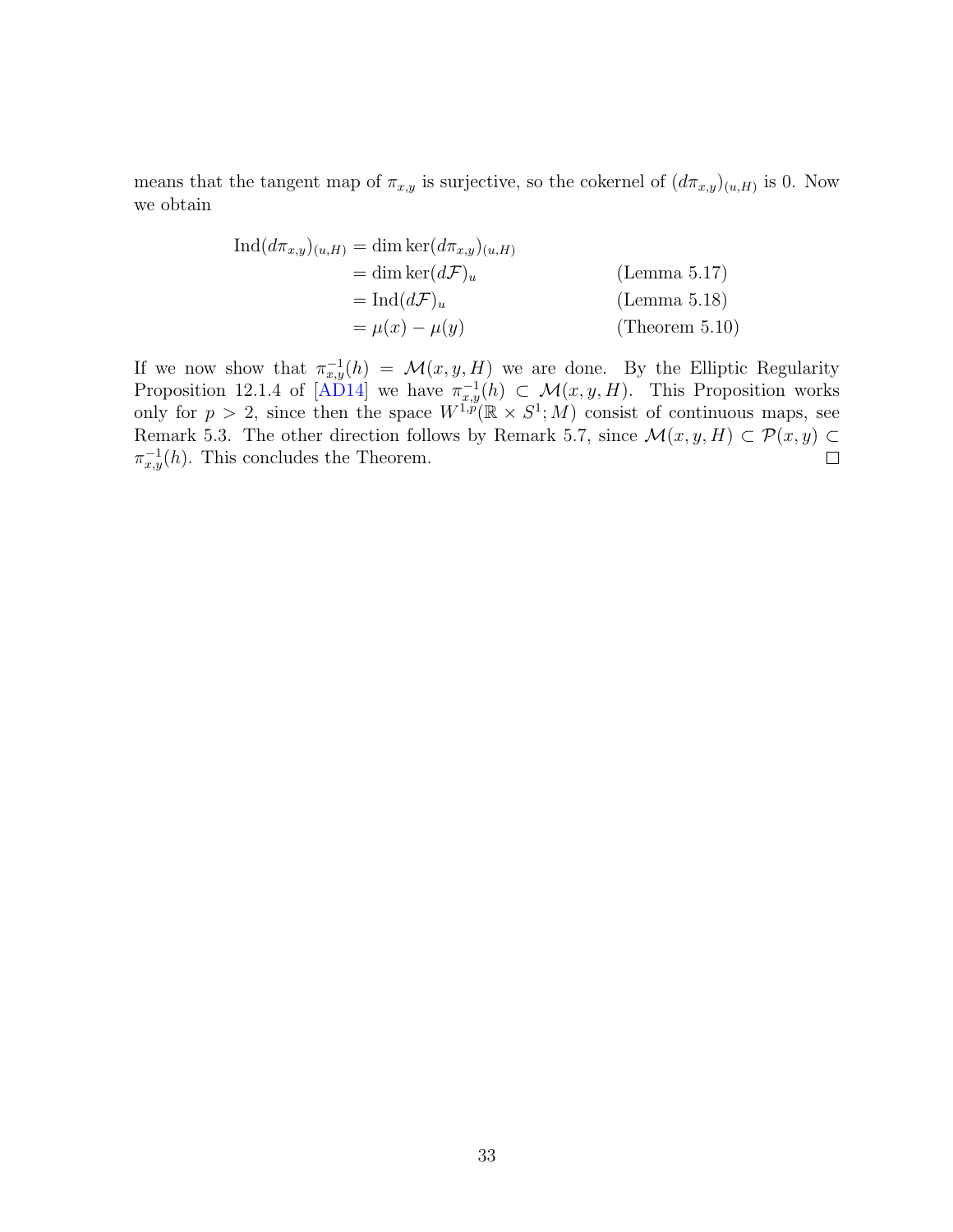## <span id="page-39-4"></span>6 Definition of the Floer complex

To define a chain complex for the Floer homology for a regular Hamiltonian, we must look at the trajectory spaces  $\mathcal{L}(x, y) = \mathcal{M}(x, y)/\mathbb{R}$ . This quotient is induced by the right action explained in the proof of Lemma [3.21,](#page-26-0) denote the corresponding quotient map by  $\pi$ . We need two properties of the trajectory spaces  $\mathcal{L}(x, y)$ , namely,

<span id="page-39-0"></span>**Theorem 6.1** (Two properties of the trajectory spaces). Let  $x, y, z$  critical points of the action functional  $A_H$ .

- <span id="page-39-1"></span>(1) If  $\mu(x) - \mu(y) = 1$ , then  $\mathcal{L}(x, y)$  is a compact manifold of dimension 0.
- <span id="page-39-2"></span>(2) If  $\mu(x) - \mu(z) = 2$ , then  $\mathcal{L}(x, z)$  is a manifold of dimension 1 such that the closure  $\overline{\mathcal{L}(x,z)}$  is a compact manifold with boundary

$$
\partial \mathcal{L}(x, z) = \bigcup_{\mu(x) - \mu(y) = 1} \mathcal{L}(x, y) \times \mathcal{L}(y, z).
$$

The precise definition of  $\mathcal{L}(x, y) \times \mathcal{L}(y, z)$  will be made clear in Theorem [6.3.](#page-40-0) The definition in words is that an element of  $\mathcal{L}(x, y) \times \mathcal{L}(y, z)$  consists of two trajectories such that the first one connects the critical points x and y, and the second one connects y and z. Such a space is called the space of broken trajectories between x and z via y.

The first property gives that  $\mathcal{L}(x, y)$  consists only of a finite amount of trajectories. Therefore, the definition  $n(x, y) = #\mathcal{L}(x, y) \mod 2$  is well defined if  $\mu(x) - \mu(y) = 1$ . Since we already have shown that the total amount of critical points of the action functional is finite, Lemma [3.17,](#page-23-0) we can define the differential

$$
\partial_k : C_k(H) \longrightarrow C_{k-1}(H), \quad \partial_k(x) = \sum_{\mu(y)=k-1} n(x, y)y,
$$

where  $C_k(H)$  denotes the the vector space over  $\mathbb{Z}/2$  generated by the critical points with Maslov index k. This differential induces the Floer complex. That it is really a differential needs still to be shown. It is a differential if

$$
\partial \circ \partial(x) = \sum_{\substack{\mu(y) - \mu(x) = 1 \\ \mu(z) - \mu(x) = 2}} n(x, y) n(y, z) z = 0.
$$

The second property gives that  $\overline{\mathcal{L}(x, z)}$  consists of a union of a finite amount of lines and circles, the boundary of such a manifold is always even, this allows us to prove  $\partial \circ \partial = 0$ . See Subsection [6.2](#page-43-0) for the details about how the second property implies  $\partial \circ \partial = 0$ . The first step we must take to conclude both properties of Theorem [6.1](#page-39-0) is to show that  $\mathcal{L}(x, y)$  is a manifold.

<span id="page-39-3"></span>**Theorem 6.2.** Let x, y two distinct critical points of the action functional  $A_H$  where H is is regular. The trajectory space  $\mathcal{L}(x, y)$  between x and y is then a manifold of dimension  $\mu(x) - \mu(y) - 1.$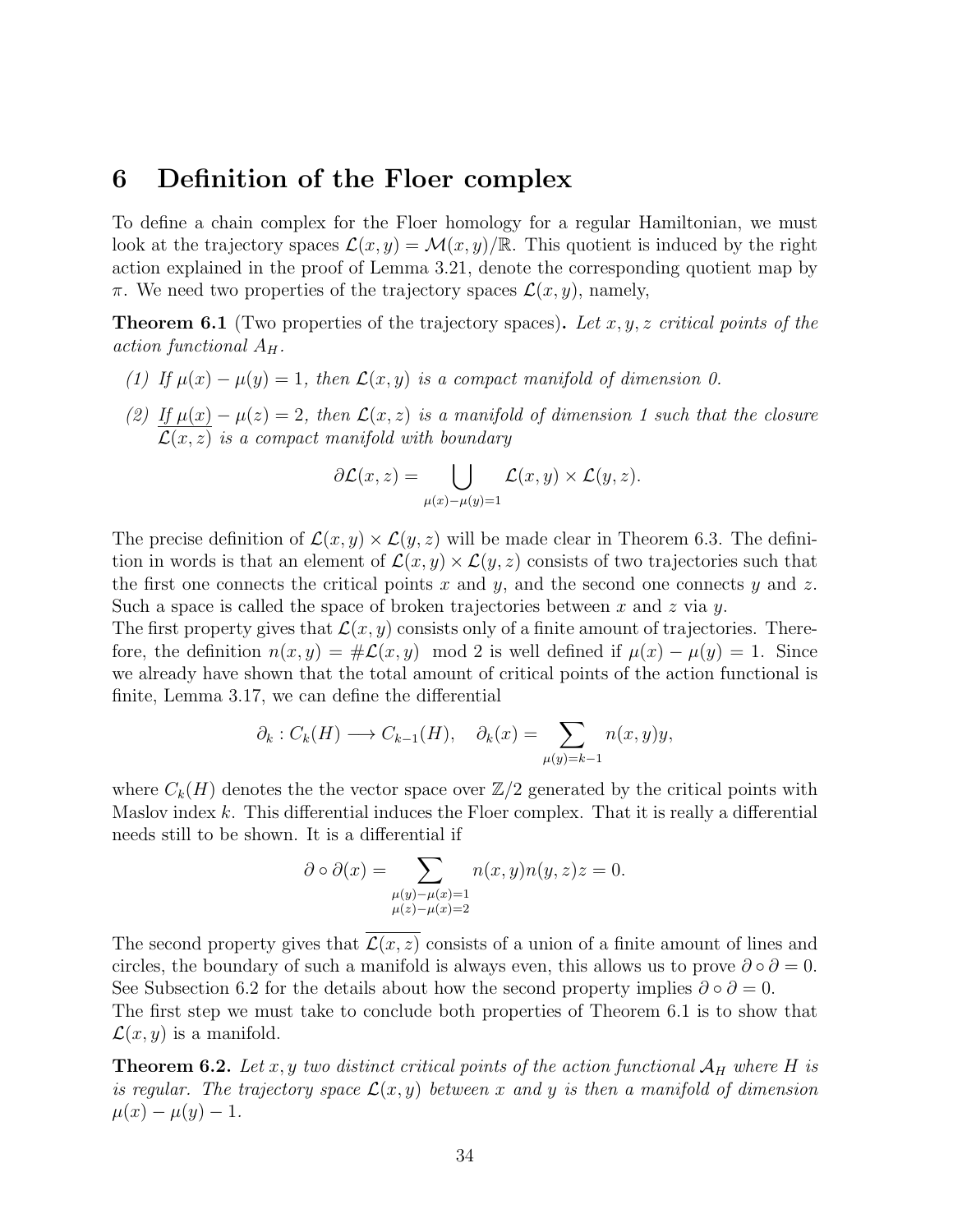*Proof.* Theorem [5.1](#page-32-0) gives that  $\mathcal{M}(x, y)$  is manifold of dimension  $\mu(x) - \mu(y)$ . Since  $\mathcal{L}(x, y) = \mathcal{M}(x, y)/\mathbb{R}$  is a quotient space, it is a manifold of dimension  $\mu(x) - \mu(y) - 1$ if R acts smoothly, freely and properly on  $M(x, y)$ , see Theorem 21.10 of [\[Lee13\]](#page-72-2). To conclude that the action is indeed free, see Remark 9.1.6 of [\[AD14\]](#page-72-0).  $\Box$ 

To prove the two properties of [6.1,](#page-39-0) we also need the following Theorem. It shows that the space  $\mathcal{L}(x, y)$  of broken trajectories is compact.

<span id="page-40-0"></span>**Theorem 6.3.** Let x, y be two critical points of the action functional  $A_H$ . Then for every sequence  $(u_n)$  in  $\mathcal{M}(x, y)$ , there exists a subsequence of  $(u_n)$ , also denoted by  $(u_n)$  and critical points  $x = x_0, x_1, \ldots, x_l, x_{l+1} = y$  such that

$$
\lim_{n\to\infty}\widetilde{u}_n\in\mathcal{L}(x_0,x_1)\times\mathcal{L}(x_1,x_2)\times\cdots\times\mathcal{L}(x_l,x_{l+1}),\text{ where }\widetilde{u}_n=\pi\circ u_n\in\mathcal{L}(x,y),
$$

*i.e.* there exist sequences  $(s_n^k)$  for  $0 \leq k \leq l$  and  $u^k \in \mathcal{M}(x_k, x_{k+1})$  such that for all  $k = 0, \ldots, l$  we have

$$
\lim_{n \to \infty} u_n \cdot s_n^k = u^k.
$$

Moreover, the limits are unique.

Proof. The proof is given in Subsection [6.1.](#page-41-0)

**Corollary 6.4.** For two critical points x and y of the action functional  $A_H$ , the space  $\mathcal{L}(x, y)$  is compact.

Now we are able to prove Property [\(1\)](#page-39-1) of Theorem [6.1,](#page-39-0) but we need the following Theorem to conclude also Property [\(2\).](#page-39-2)

<span id="page-40-2"></span>**Theorem 6.5** (Gluing). Let x, y and z be critical points of the action functional  $A_H$ , such that  $\mu(x) = \mu(y) + 1 = \mu(z) + 2$ . We have then for  $(u, v) \in \mathcal{M}(x, y) \times \mathcal{M}(y, z)$ representing trajectories  $(\widetilde{u}, \widetilde{v}) \in \mathcal{L}(x, y) \times \mathcal{L}(y, z)$  that:

(1) For some  $\rho_0$  There exists a differentiable map  $\psi : [\rho_0, +\infty] \to \mathcal{M}(x, z)$  such that

$$
\widetilde{\psi} = \pi \circ \psi : [\rho_0, +\infty[ \longrightarrow \mathcal{L}(x, z)]
$$

is an embedding satisfying

$$
\lim_{\rho \to +\infty} \widetilde{\psi}(\rho) = (\widetilde{u}, \widetilde{v}) \in \overline{\mathcal{L}}(x, z).
$$

<span id="page-40-1"></span>(2) Every sequence  $(\ell_n)$  in  $\mathcal{L}(x, z)$  that converges to  $(\widetilde{u}, \widetilde{v})$  must lie in the image of  $\widetilde{\psi}$ for n large enough.

*Proof.* For this proof I refer to Theorem 9.2.3 of [\[AD14\]](#page-72-0).

 $\Box$ 

 $\Box$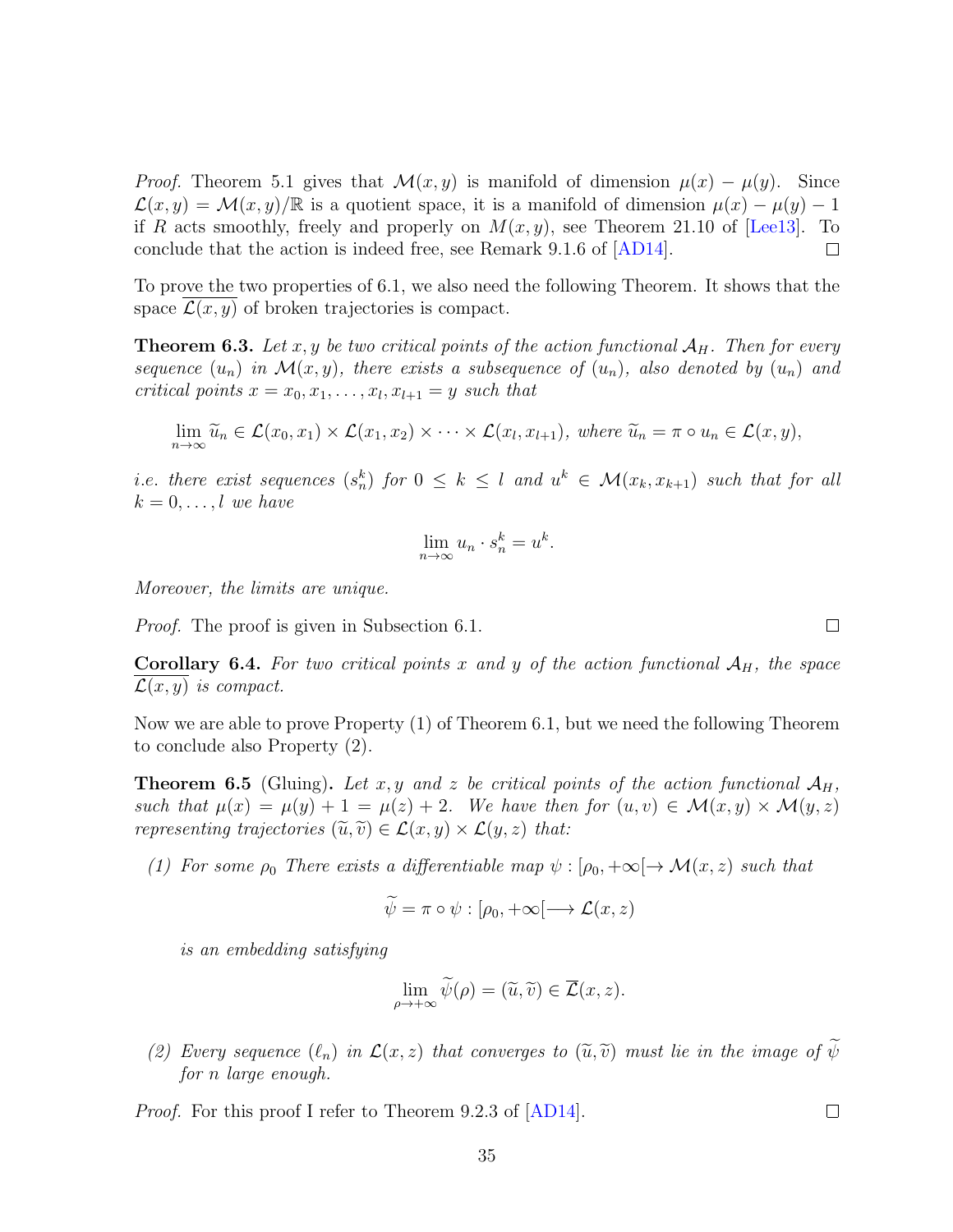Now we have all the tools to prove Theorem [6.1.](#page-39-0)

*Proof of Theorem [6.1.](#page-39-0)* Theorem [6.2](#page-39-3) gives that  $\mathcal{L}(x, y)$  and  $\mathcal{L}(x, z)$  are a manifold and the above corollary gives that  $\mathcal{L}(x, y)$  and  $\mathcal{L}(x, z)$  are compact.

Note for Property [\(1\)](#page-39-1) that the manifold  $\mathcal{L}(x, y)$  has dimension 0. For a discrete manifold holds  $\mathcal{L}(x, y) = \mathcal{L}(x, y)$ , hence  $\mathcal{L}(x, y)$  is a compact manifold of dimension 0.

To show Property [\(2\),](#page-39-2) we are only left with the statement that  $\mathcal{L}(x, z)$  is a manifold with boundary. This statement is a consequence of the so called gluing Theorem. I will not prove this Theorem, but I will give some examples that illustrate how to conclude from this second Property that  $\partial \circ \partial = 0$  in Subsection [6.2.](#page-43-0)  $\Box$ 

#### <span id="page-41-0"></span>6.1 Broken trajectories

The boundary of the space of Trajectories  $\mathcal{L}(x, y)$  is the space of broken trajectories that connect  $x$  and  $y$ . These broken trajectories are unions of trajectories that connect critical points, such that it starts at x and finishes in y. Furthermore, the space of trajectories together with its broken trajectories is compact, in other words the closure of the space of trajectories is compact. These properties of the trajectory spaces are a direct consequence of Theorem [6.3,](#page-40-0) this Theorem is proved in this Subsection. The proof is a combination of the proofs of Proposition 9.1.2 and Theoerm 9.1.7 of [\[AD14\]](#page-72-0), the first one gives the uniqueness and the second one the existence. I will only prove the existence.

*Proof of Theorem [6.3.](#page-40-0)* To prove the Theorem, we will view all the solutions of the Floer equation in the loop space  $\mathcal{L}M$  and use the notation of the proof of Lemma [3.21.](#page-26-0) The proof to find a limit of a subsequence of  $(u_n)$  is via induction to k. The proof is illustrated in Figure [5.](#page-42-0)

Pick around each critical point of the action functional a ball with radius  $\varepsilon$  such that they are all disjoint. The solutions  $u_n$  in  $\mathcal{M}(x, y)$  start at x and end up at y, so  $u_n$  exits the ball  $B(x; \varepsilon)$ . Denote by  $s_n^1$  the first time that  $u_n$  exits the ball  $B(x; \varepsilon)$ . The space M is compact by Theorem [3.14,](#page-21-0) so there is a subsequence  $(u_n)$  such that  $(u_n \cdot s_n)$  converges to a limit  $u^1$  in M. The time  $s_n^1$  is chosen in such a way, that the limit  $u^1$  must start at x and is non constant. By Corollary [3.10](#page-20-0) follows now that  $u^1 \in \mathcal{M}(x, x_1)$  for some critical point  $x_1$  of the action functional distinct from x. If it happens to be that  $x_1 = y$ , then we are done, if not, then we have finished the induction basis.

To finish the proof by induction, we must show that if we found sequences  $(s_n^1), \ldots, (s_n^j)$ and  $u^j \in \mathcal{M}(x_{j-1}, x_j)$  such that  $y = x_j$  and  $\lim_{n \to \infty} u_n \cdot s_n^j = u^j$  for  $1 \le j \le k$ , then there exists another critical point  $x_{k+1}$  such that the same holds for  $j = k + 1$ .

We have that  $u^k \in \mathcal{M}(x_{k-1}, x_k)$ , so there exist a time s<sup>\*</sup> such that  $u^k(s)$  is in the ball  $B(x_k; \varepsilon)$  for all times  $s \geq s^*$ . For n large enough, we have that  $(u_n \cdot s_n^k)(s^*) = u_n(s_n^k + s^*)$ lies in the ball  $B(x_k; \varepsilon)$ , because  $(u_n \cdot s_n^k)(s^*)$  converges to  $(u \cdot s^k)(s^*)$ . Therefore, there is a first time  $s_n^{k+1} > s_n^k + s^*$  such that  $u_n(s_n^k)$  exits the ball  $B(x_k; \varepsilon)$ , since  $(u_n)$  has to go to y. M is compact, so there is a subsequence  $(u_n)$  such that  $u^{k+1} = \lim_{n \to \infty} u_n \cdot s_n^{k+1}$ . This is the limit we are looking for, but we need to prove that  $u^{k+1}$  starts from  $x_k$  and ends in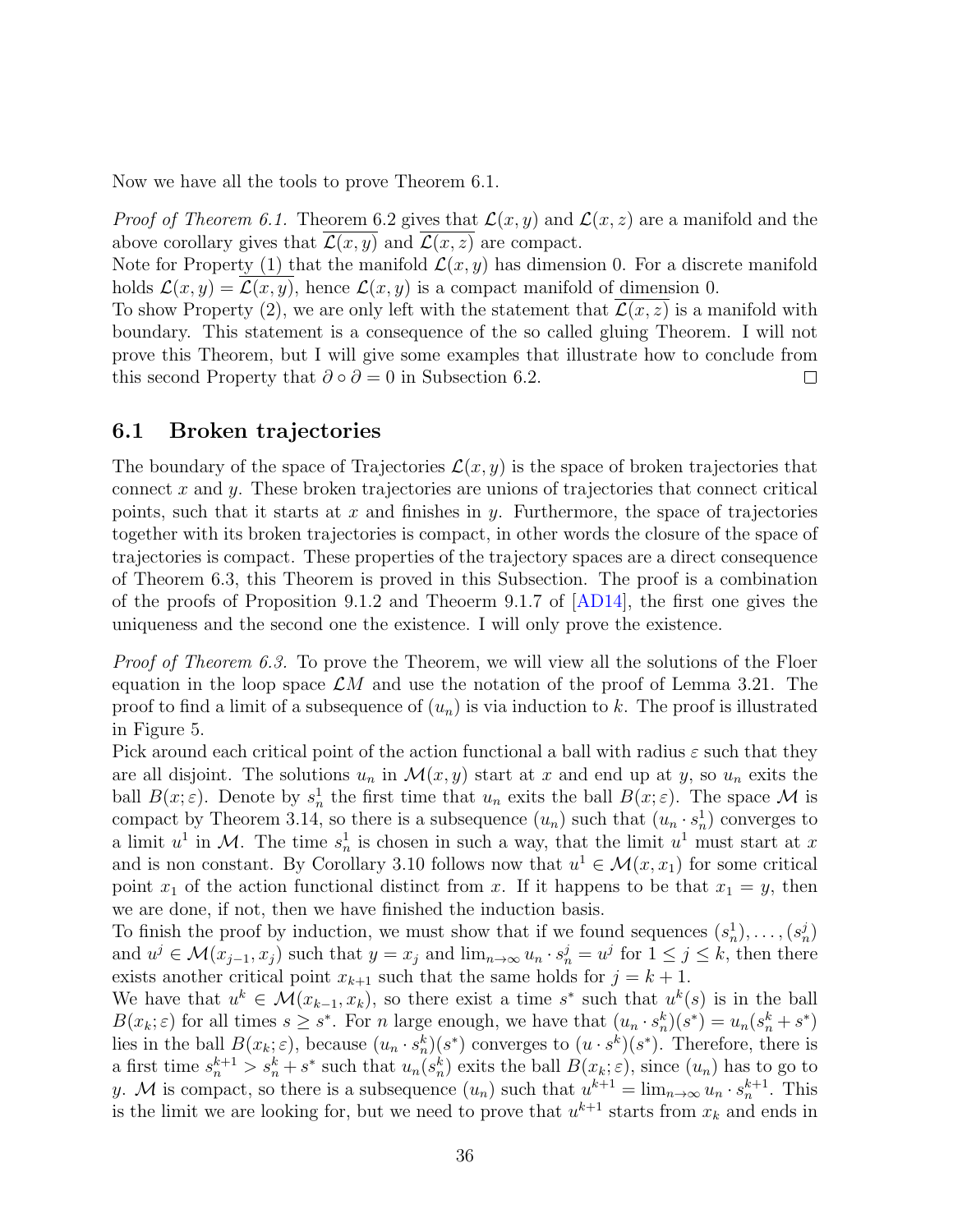another distinct critical point  $x_{k+1}$ .

By contradiction it can be shown that the time difference between the times  $s_n^k + s^*$  and  $s^{k+1}$  tends towards infinity. Therefore,  $u_n \cdot s^{k+1}(s)$  lies in the ball  $B(x_k; \varepsilon)$  for n large enough and s a negative real number. Hence  $u^{k+1}$  starts at  $x^k$ . With the same argument as in the induction basis, it follows that  $u^{k+1}$  ends in another distinct critical point  $x_{k+1}$ . Now we conclude that  $u^{k+1} \in \mathcal{M}(x_k, x_{k+1})$ , so by induction follows that we have found a subsequence  $u_n$  that converges to a broken trajectory.

To conclude that this limit is unique, we use as mentioned above Proposition 9.1.2 of [\[AD14\]](#page-72-0).  $\Box$ 

<span id="page-42-0"></span>

Figure 5: The illustration of how a sequence  $(u_n)_n$  of trajectories becomes a broken trajectory.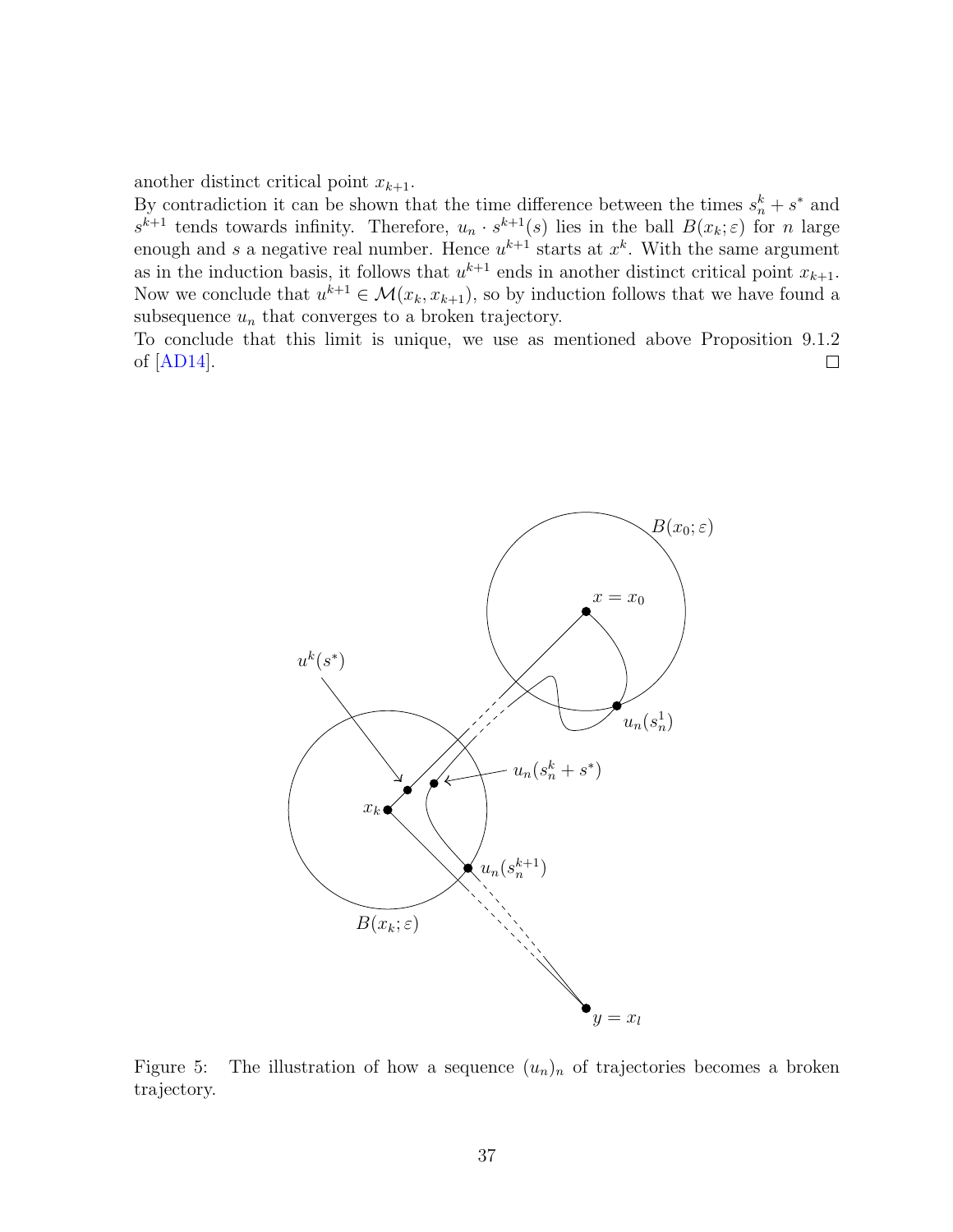## <span id="page-43-0"></span>6.2 Gluing

Here I will illustrate with figures what Property [\(2\)](#page-39-2) of the gluing Theorem [6.1](#page-39-0) actually means, and why it gives that  $\partial \circ \partial = 0$ . Note that  $\partial \circ \partial = 0$  iff  $\sum_{y} n(x, y) n(y, z) = 0 \mod 2$ for all critical points x, y, z of the action functional such that  $\mu(x) = \mu(y) + 1 = \mu(z) + 2$ . The figures in Figure [6](#page-43-1) are examples of spaces  $\mathcal{M}(x, z)$  with broken trajectories as boundary. The thick lines in the middle are the corresponding trajectory spaces  $\mathcal{L}(x, z) =$  $\mathcal{M}(x, z)/\mathbb{R}$ . The grey parts are the spaces  $\mathcal{M}(x, z)$ . The lines going from x to z are the Floer solutions from x to z. Now I will look at the four examples of Figure [6,](#page-43-1) to explain why  $\partial \circ \partial = 0$ .

Figure [6a](#page-43-1) shows the case where  $\mathcal{L}(x, z)$  is a circle. There are no broken trajectories, so  $\mathcal{L}(x, z) = \mathcal{L}(x, z)$ .  $\mathcal{L}(x, z)$  is a circle, so it is a manifold, in particular it is also a manifold with boundary that has an empty boundary. This case fulfills therefore Property [\(2\).](#page-39-2) Now we want to conclude that  $\partial \circ \partial = 0$ . Since there is no broken trajectory from x to z, the trajectory spaces  $\mathcal{L}(x, y)$  and  $\mathcal{L}(y, z)$  are all empty for all y such that  $\mu(x) - \mu(y) = 1$ . This means that  $n(x, y) = n(y, z) = 0$  for all such y. Hence  $\partial \circ \partial = 0$ .

Figure [6b](#page-43-1) shows the case where  $\mathcal{L}(x, z)$  is a line. There are two broken trajectories, one via y and another one via  $\tilde{y}$ . Therefore  $\mathcal{L}(x, z)$  is a line with two boundary points on each site of the line. We have thus that  $\mathcal{L}(x, z)$  is a manifold,  $\mathcal{L}(x, z)$  is a manifold with boundary  $\partial \mathcal{L}(x, z) = \mathcal{L}(x, y) \times \mathcal{L}(y, z) \cup \mathcal{L}(x, \tilde{y}) \times \mathcal{L}(\tilde{y}, z)$ . This case fulfills therefore Property [\(2\).](#page-39-2) Now we want to conclude again that  $\partial \circ \partial = 0$ . The trajectory spaces  $\mathcal{L}(x, y)$ ,  $\mathcal{L}(y, z)$ ,  $\mathcal{L}(x, \tilde{y})$  and  $\mathcal{L}(\tilde{y}, z)$  consist all of one trajectory, so  $n(x, y) = n(y, z) = n(x, \tilde{y}) = n(\tilde{y}, z)$ 1 mod 2. Therefore, we get  $n(x, y)n(y, z) + n(x, \tilde{y})n(\tilde{y}, z) = 2 \mod 2 = 0 \mod 2$ , so  $\partial \circ \partial = 0.$ 

Now we are able to conclude from Property [\(2\)](#page-39-2) that  $\partial \circ \partial = 0$ . The only two connected manifolds of dimension one with boundary are the circle and the line. For both cases we have shown that  $\partial \circ \partial = 0$ . A manifold with boundary is thus a disjoint union of circles and lines that all add a zero amount to  $\partial \circ \partial$ , so it is zero.

<span id="page-43-1"></span>

Figure 6: Example spaces  $\mathcal{M}(x, z)$  in grey with there broken trajectories. The thick line in the middle shows the corresponding trajectory spaces  $\mathcal{L}(x, z)$ .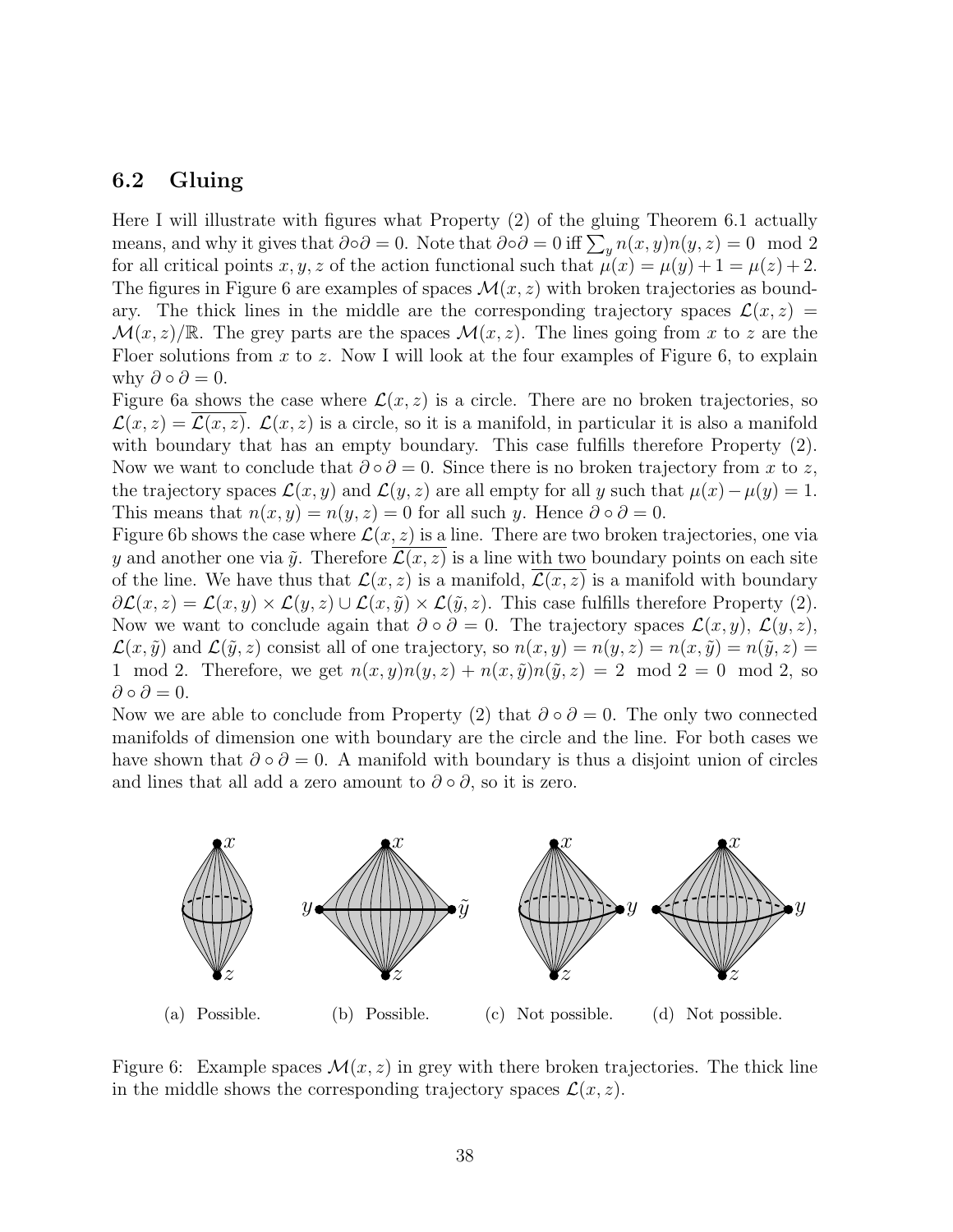Figure [6c](#page-43-1) shows the case where  $\mathcal{L}(x, z)$  is again a line. The problem is here that there is only one broken trajectory, since the two end points of the line are collapsed on one point. In this case  $\partial \circ \partial = z$ , because  $n(x, y)n(y, z) = 1 \mod 2$ . Thus  $\partial \circ \partial \neq 0$ , even though  $\mathcal{L}(x, z)$  is a manifold and its boundary is a trajectory. The crucial point is that  $\mathcal{L}(x, z)$  is not a manifold with boundary. It is not a manifold with boundary because of Item [\(2\)](#page-40-1) of Theorem [6.5.](#page-40-2)

Figure [6d](#page-43-1) shows the case where  $\mathcal{L}(x, z)$  consist of two lines. Again  $\mathcal{L}(x, z)$  is a manifold and its boundary are trajectories. The problem is here again that  $\mathcal{L}(x, z)$  is not a manifold with boundary as in the case above, even though  $\partial \circ \partial = 0$ .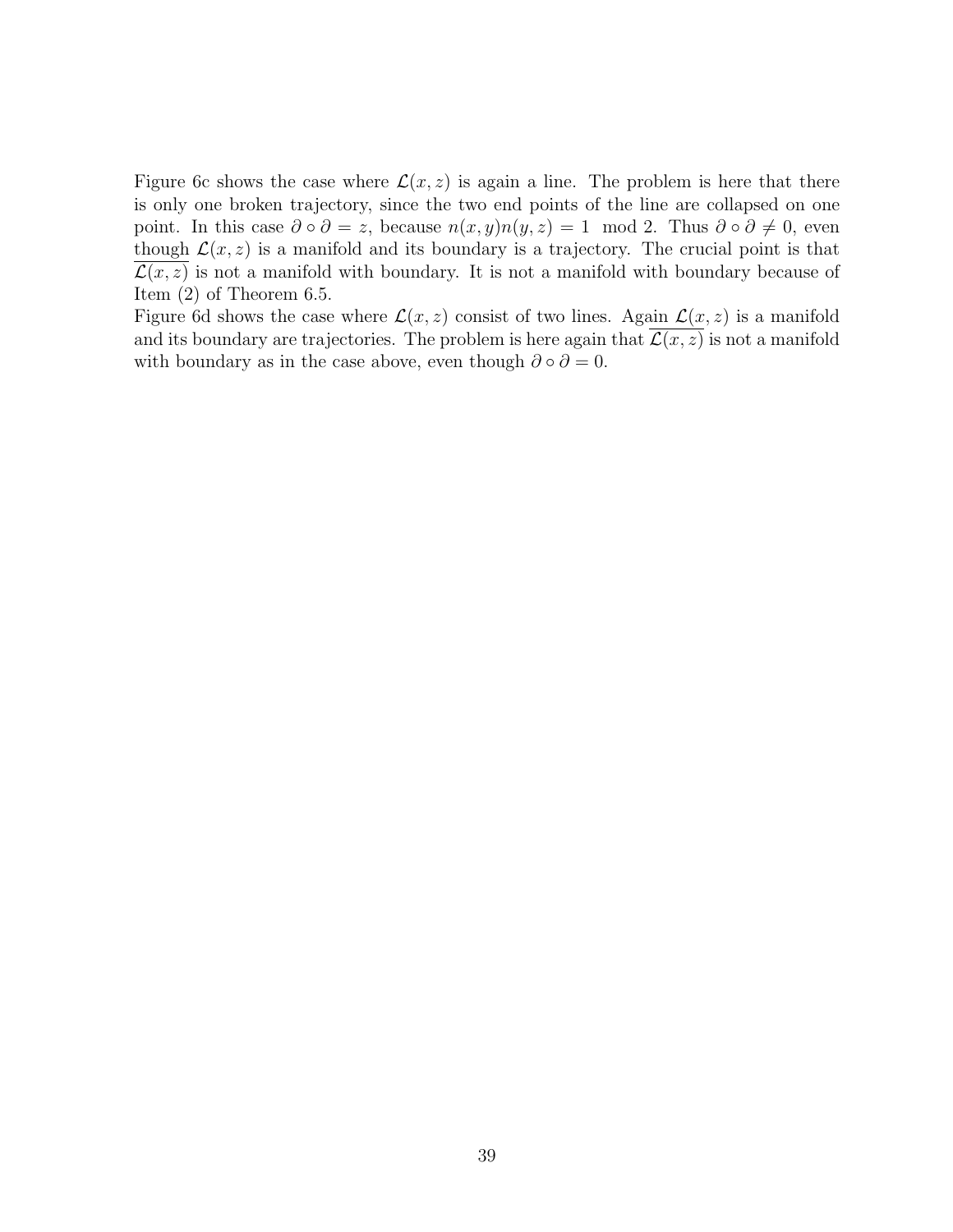# 7 Floer homology equals the Morse homology

The Floer complex defined in the last Section induces the Floer homology for a compatible almost complex structure  $J$  and a regular Hamiltonian  $H$ . Denote this Floer homology by  $HF(H, J)$ . now we want to show that the definition of  $HF(H, J)$  does not depend on the chosen pair  $(H, J)$ . We call a pair  $(H, J)$  regular if for the chosen compatible almost complex structure  $J$  the Hamiltonian  $H$  is regular. Denote the space of such pairs by  $(\mathcal{H} \times \mathcal{J})_{\text{reg}}$ . The invariance Theorem is the precise statement of the independence of the pair  $(H, J)$ .

<span id="page-45-0"></span>**Theorem 7.1** (Invariance). The Floer homology  $HF(H, J)$  does not depend on the chosen regular Hamiltonian H and the compatible almost complex structure J in  $(\mathcal{H} \times \mathcal{J})_{reg}$ .

When we know that the Floer homology  $HF(M)$  does only depend on the choice of the compact symplectic manifold  $(M, \omega)$ , we can choose a specific pair  $(H, J) \in (\mathcal{H} \times \mathcal{J})_{reg}$ to show that the Floer homology  $HF$  is equal to the Morse homology  $HM(M)$ , up to a shift in the indices. This is the following Theorem.

<span id="page-45-1"></span>**Theorem 7.2.** The Floer homology  $HF_*(M)$  and Morse homology  $HM_{*+n}(M)$  coincide on every compact symplectic manifold  $(M, \omega)$  with homotopy group  $\pi_2(M) = 0$ , here is n half the dimension of M.

#### 7.1 Invariance

This Subsection is devoted to the proof of Theorem [7.1.](#page-45-0) Let  $(H^a, J^a)$  and  $(H^b, J^b)$  be in  $(\mathcal{H} \times \mathcal{J})_{\text{reg}}$ . Define a smooth homotopy  $\Gamma = (H, J)$  that connects  $(H^a, J^a)$  to  $(H^b, J^b)$  by

$$
H: \mathbb{R} \times S^1 \times M \longrightarrow \mathbb{R} \quad \text{and} \quad J: \mathbb{R} \longrightarrow \mathcal{J} \subset \text{End}(TM),
$$

such that for a constant R

$$
\begin{cases} H(s, \cdot, \cdot) = H^a & \text{if } s \leq -R \\ H(s, \cdot, \cdot) = H^b & \text{if } s \geq R \end{cases} \text{ and } \begin{cases} J(s) = J^a & \text{if } s \leq -R \\ J(s) = J^b & \text{if } s \geq R. \end{cases}
$$

The existence of this homotopies follows from the fact that  $\mathcal J$  is contractible, see Theorem [1.11.](#page-10-0)

Write  $\Gamma_t(s) = (H_{s,t}, J_s)$ , then define the Floer equation with parameters as

$$
\frac{\partial u}{\partial s} + J_s(u)\frac{\partial u}{\partial t} + \text{grad}_u(H_{s,t}) = 0.
$$

Similar as for the definitions of the space  $\mathcal M$  of solutions of the Floer equation with finite energy, we can also define them for the Floer equation with parameters.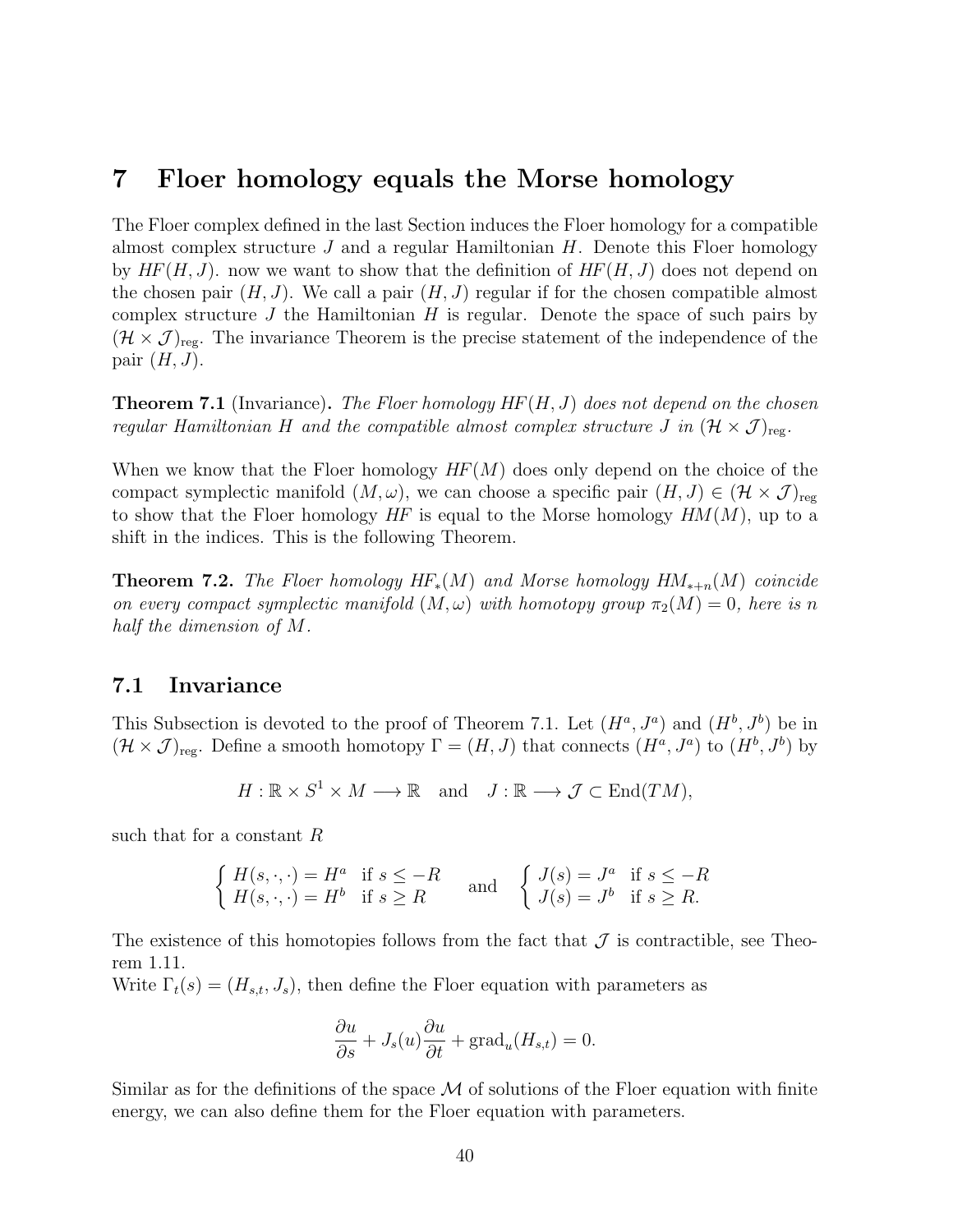**Definition 7.3.** For energy defined by Formula [3.6,](#page-20-1) define analogous to  $\mathcal{M}$ 

 $\mathcal{M}^{\Gamma} = \{u : \mathbb{R} \times S^1 \longrightarrow M \mid u \text{ is a contractible solution with finite energy}\}.$ 

And analogous to  $\mathcal{M}(x, y)$ 

 $\mathcal{M}^{\Gamma}(x,y) = \{u \in \mathcal{M}^{\Gamma} \mid u \text{ connects a critical point } x \text{ of } \mathcal{A}_{H^a} \text{ and a critical point } y \text{ of } \mathcal{A}_{H^b}\}.$ We have analogous to Theorem [3.12](#page-21-1) that  $\mathcal{M}^{\Gamma} = \bigcup_{x,y} \mathcal{M}^{\Gamma}(x,y)$ . Furthermore, analogous to Theorem [5.1,](#page-32-0) there exists an  $h \in C_{\varepsilon}^{\infty}(H_0)$ , such that for the homotopy  $h+H$  the spaces  $\mathcal{M}^{\Gamma}(x, y)$  are submanifolds. Such a homotopy is called a regular homotopy.

**Definition 7.4.** Let  $\Gamma$  a regular homotopy connecting  $(H^a, J^a)$  and  $(H^b, J^b)$ , define for every index  $k$  the morphism

$$
\Phi_k^{\Gamma}: C_k(H^a, J^a) \longrightarrow C_k(H^b, J^b)
$$

$$
x \longmapsto \sum_{\substack{y \in \text{Crit } A_{H^b} \\ \mu(y) = k}} n^{\Gamma}(x, y) y,
$$

where  $n^{\Gamma} = \# \mathcal{M}^{\Gamma}(x, y) / \mathbb{R}$  mod 2.

This morphism is well defined if  $\#\mathcal{M}^{\Gamma}(x, y)/\mathbb{R}$  is finite for  $\mu(x) = \mu(y)$  and

$$
\Phi^{\Gamma} \circ \partial_{(H^a, J^a)} = \partial_{(H^b, J^b)} \circ \Phi^{\Gamma}.
$$

These two properties follow from analogies of Theorem [6.3](#page-40-0) and Theorem [6.5.](#page-40-2) For all the analogies in this Subsection I refer to Subsection 11.1 of [\[AD14\]](#page-72-0).

The proof of Theorem [7.1](#page-45-0) follows from the next three Propositions, which I will not prove.

**Proposition 7.5.** Let  $(H^a, J^a) = (H^b, J^b) \in (\mathcal{H} \times \mathcal{J})_{reg}$  and  $\Gamma = \text{Id}$ , then  $\Phi_k^{\Gamma}$  is the identity for every k.

Proof. For this proof I refer to Proposition 11.1.14. of [\[AD14\]](#page-72-0).

**Proposition 7.6.** The morphisms  $\Phi_k^{\Gamma}$  are for every k independent of the choice of the regular homotopy  $\Gamma$  between  $(H^a, J^a)$  and  $(H^b, J^b)$ .

*Proof.* For this proof I refer to Proposition 11.2.8. of [\[AD14\]](#page-72-0).

**Proposition 7.7.** Let  $(H^a, J^a)$ ,  $(H^b, J^b)$  and  $(H^c, J^c) \in (\mathcal{H} \times \mathcal{J})_{reg}$  and let  $\Gamma'$  a homotopy between  $(H^a, J^a)$  and  $(H^b, J^b)$  and let  $\Gamma''$  a homotopy between  $(H^b, J^b)$  and  $(H^c, J^c)$ . There exists a regular homotopy  $\Gamma$  between  $(H^a, J^a)$  and  $(H^c, J^c)$  such that  $\Phi_k^{\Gamma}$  and  $\Phi_k^{\Gamma''}$  $_{k}^{\Gamma^{\prime\prime}}$  ο  $\Phi_{k}^{\Gamma^{\prime}}$ k induce the same homomorphism for every k.

Proof. For this proof I refer to Proposition 11.2.9. of [\[AD14\]](#page-72-0).  $\Box$ 

*Proof of Theorem [7.1.](#page-45-0)* Let  $(H^a, J^a)$  and  $(H^b, J^b) \in (\mathcal{H} \times \mathcal{J})_{reg}$ . Use the same notation as the last Proposition, where we choose  $(H<sup>c</sup>, J<sup>c</sup>) = (H<sup>a</sup>, J<sup>a</sup>)$  and  $\Gamma = Id$ . Then follows by the last three Propositions

$$
\Phi_k^{\Gamma''} \circ \Phi_k^{\Gamma'} = \Phi_k^{\Gamma} = \Phi_k^{\text{Id}} = \text{Id}
$$

for every  $k$ , which proofs the Theorem.

 $\Box$ 

 $\Box$ 

 $\Box$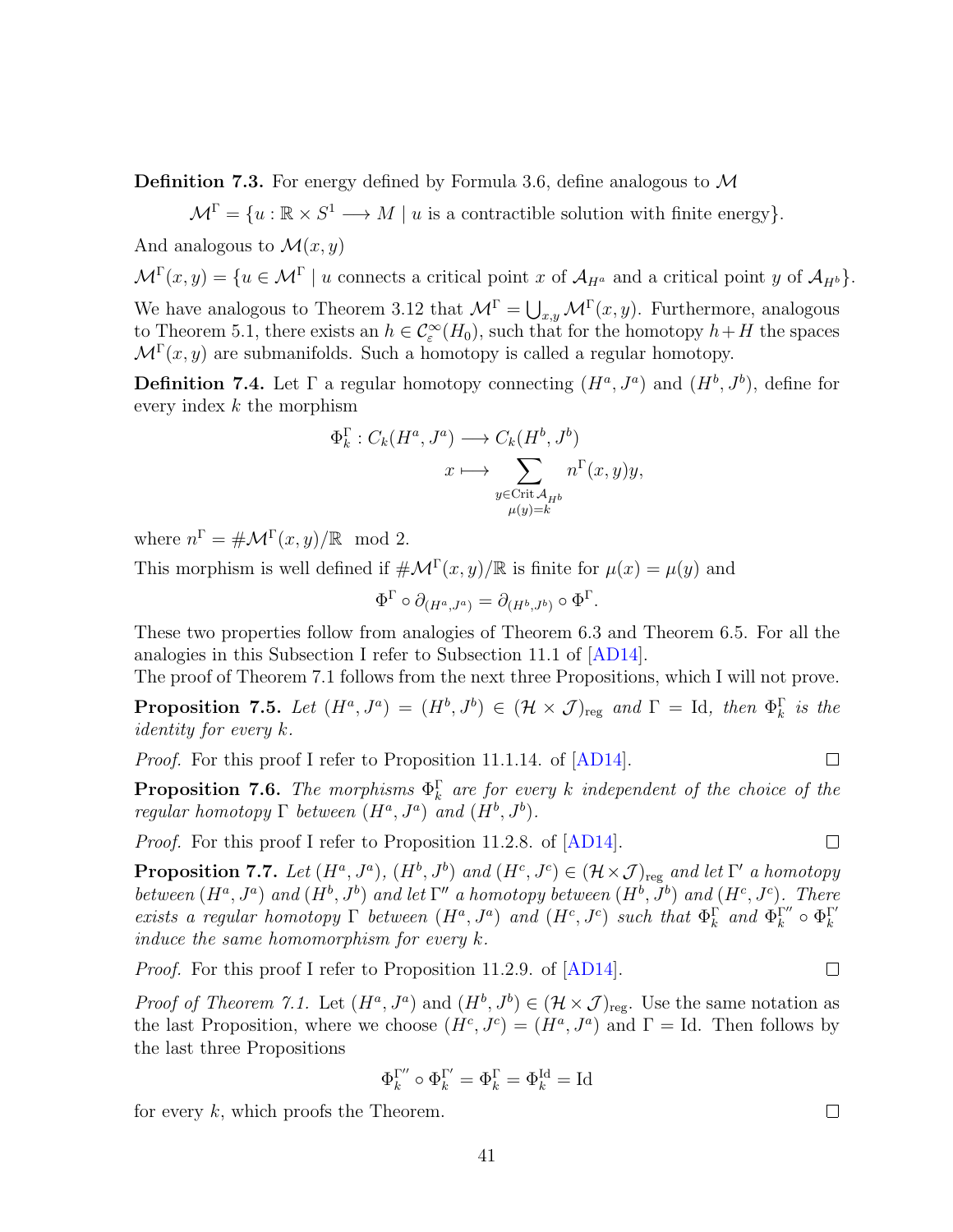#### 7.2 From Floer to Morse

From the last Subsection follows that the Floer homology does not depend on the pair  $(H, J) \in (\mathcal{H} \times \mathcal{J})_{\text{reg}}$ , Theorem [7.1.](#page-45-0) This allows us to prove that the Floer homology equals the Morse homology up to a shift in indices, Theorem [7.2.](#page-45-1) This Subsection gives the idea of the proof of this Theorem.

Before we start with the proof, we need to fix some new notations to make a clear distinction between the two homologies. Denote the vector spaces of the Floer complex corresponding to the pair  $(H, J) \in (\mathcal{H} \times \mathcal{J})_{reg}$  by  $CF_*(H, J)$  and denote its differential by  $\partial F$ . For H a Morse function, *i.e.* H has no nondegenerate critical points, and X a pseudo-gradient field admitting the Smale condition, see Subsection 2.2.b of [\[AD14\]](#page-72-0), denote its Morse complex by  $CM_*(H, X)$  and its differential by  $\partial M$ .

Theorem [7.2](#page-45-1) is a direct consequence of Theorem [7.1](#page-45-0) and the following Theorem.

Theorem 7.8. There exists a Morse function H, such that there exist a compatible almost complex structure J and a pseudo-gradient field X admitting the Smale condition such that HF(H, J) and HM(H, X) both exist, furthermore  $CF_*(H, J) = CM_{*+n}(H, X)$  and  $\partial M_* = \partial F_{*+n}.$ 

*Proof.* Start with a time independent nondegenerate Hamiltonian  $H$  such that the norm of its Hessian is smaller then  $2\pi$ . We have that

- (1)  $\operatorname{Crit}(\mathcal{A}_H) = \operatorname{Crit}(H)$ , by Remark [1.18](#page-12-0) and Theorem [3.2.](#page-17-0) In particular, all the critical points x of the action functional are constant.
- (2)  $\mu(x) = \text{Ind}_{\text{Morse}}(x) n$ , where  $\mu(x)$  is the Maslov index and  $\text{Ind}_{\text{Morse}}(x)$  the Morse index. The Morse index is defined as the amount of negative eigenvalues of the Hessian Hess<sub>x</sub> $(H)$ . Since we already computed the path needed in the first step to define the Maslov index in Proposition [1.17](#page-11-0) and this path has the same shape as the path in Proposition [4.8,](#page-31-0) it follows indeed that  $\mu(x) = \text{Ind}_{\text{Morse}}(x) - n$ .

From these two points follows that  $CF_*(H, J) = CM_{*+n}(H, X)$ . Now we must still define differentials  $\partial M_*$  and  $\partial F_{*n}$ , and show that they coincide. The trajectories of the Morse homology and the Floer homology are solutions of the equations

$$
\frac{\partial u}{\partial s} + X(u) = 0
$$
 and  $\frac{\partial u}{\partial s} + J(u) \left( \frac{\partial u}{\partial t} + X_H(u) \right) = 0$ 

respectively, where  $X$  is a pseudo-gradient field admitting the Smale condition and  $J$  a compatible almost complex structure. The trick is now to set  $X = -JX_H$  and to deform the Hamiltonian such that the solutions of the Floer equation that make the differential are constant solutions. For  $X = -JX_H$  and  $\frac{\partial u}{\partial t} = 0$  both equations are the same, and will induce the same differential up to an  $n$ -shift in the indices.

Subsection 10.1 of [\[AD14\]](#page-72-0) gives that there exists a compatible almost complex structure J such that  $X = -JX_H$  is a pseudo-gradient field admitting the Smale condition. From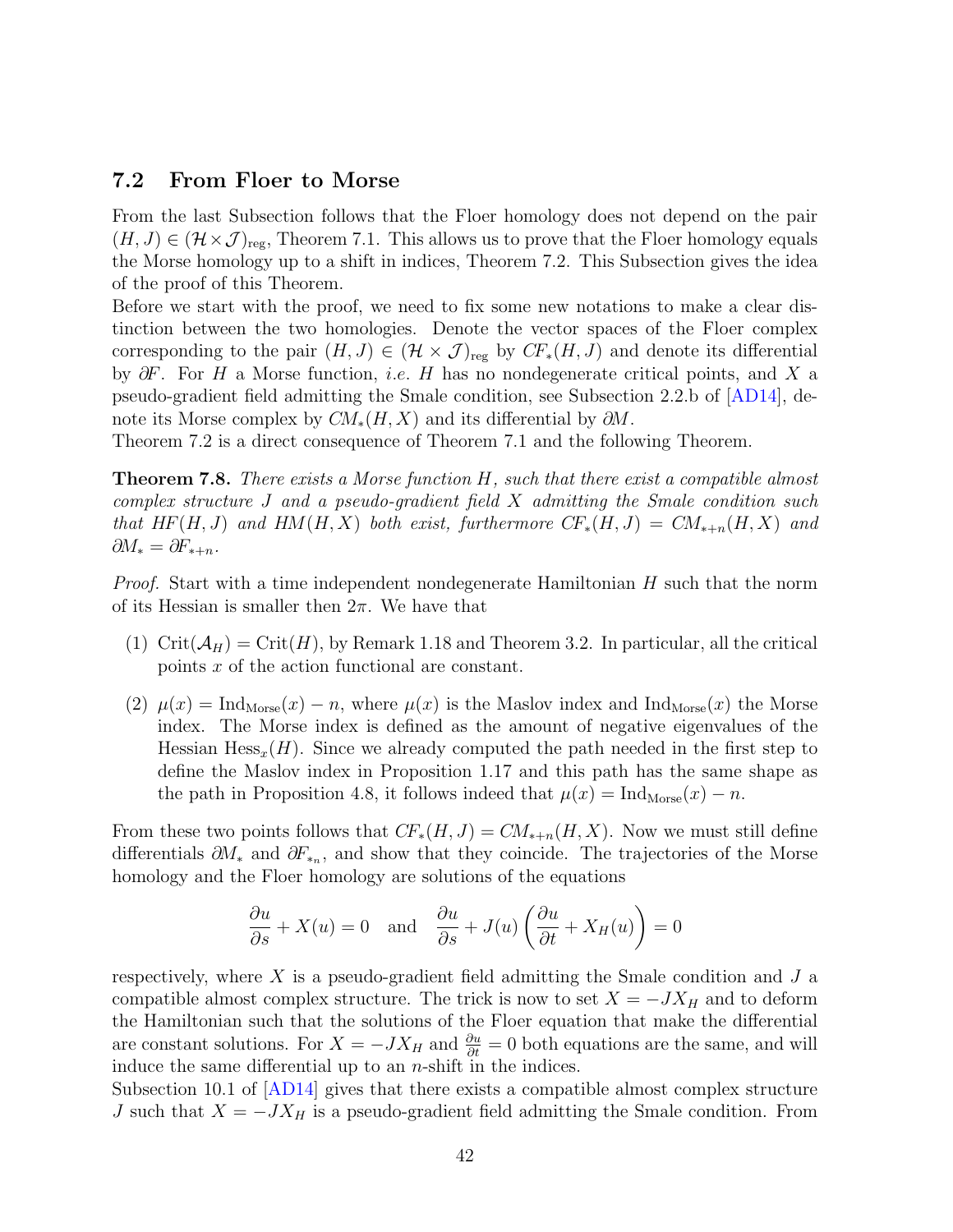this will then follow that then automatically holds that  $(H, J) \in (\mathcal{H} \times \mathcal{J})_{reg}$ . Therefore, both differentials  $\partial M_*$  and  $\partial F_*$  can be defined.

This Subsection 10.1 gives also that if we replace H by  $H_k = H/k$  for a large enough k, then  $\frac{\partial u}{\partial t} = 0$  for all trajectories that connect two critical points with Maslov index difference smaller or equal then two.  $H_k$  has the same critical points as  $H$ , so  $H_k$  is the Hamiltonian we are looking for, since the definition of the Floer differential uses only Maslov index differences of one and two, see Theorem [6.1.](#page-39-0)  $\Box$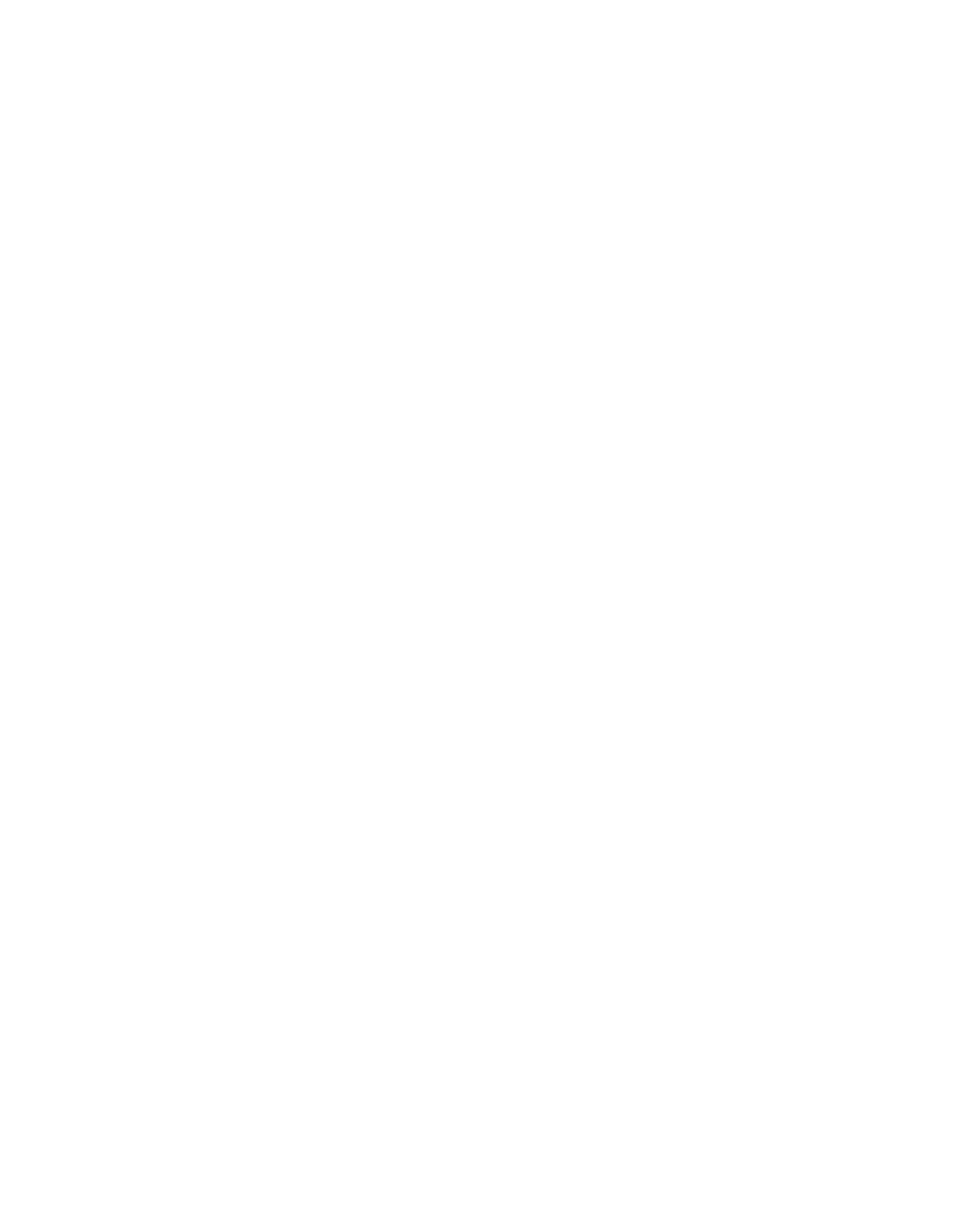# Part II Braid Floer homology on surfaces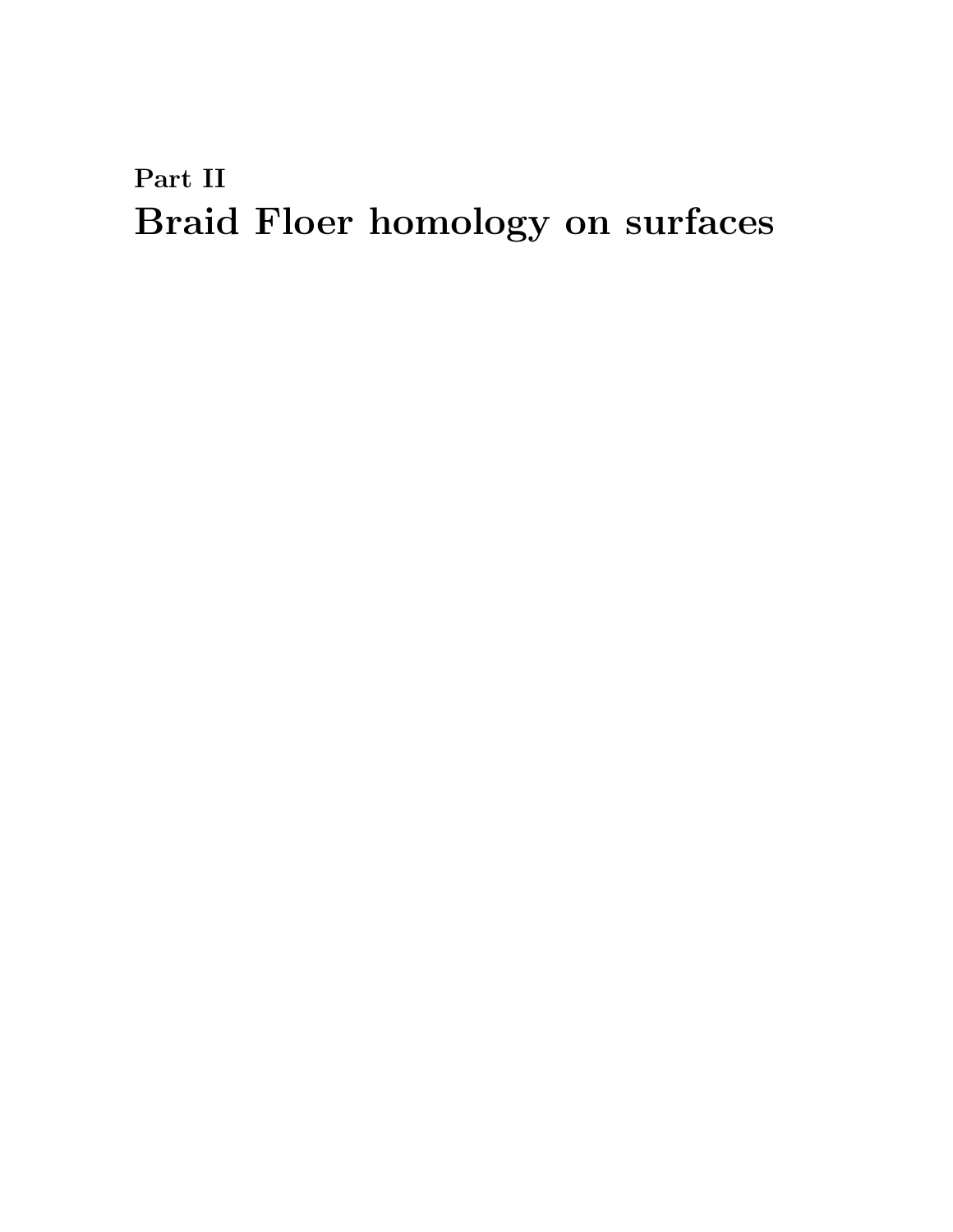# <span id="page-51-3"></span>8 Basics of braids

We want to develop braid Floer homology on surfaces. This is done for the closed disk  $D^2$  in [\[BGVW15\]](#page-72-3). This Article is the inspiration to look for a definition of braid Floer homology on other surfaces in this Thesis. Possible surfaces to define braid Floer homology on, are all the orientable compact surfaces without boundary, since they are symplecic surfaces, see Corollary [1.6.](#page-9-0)

The Floer homology that is defined in Part [I](#page-8-0) works only for aspherical spaces, i.e the second homotopy group must be zero. The sphere is obviously a surface that is not aspherical, so I will not look for a definition of braid Floer homology on a sphere in this Thesis.

Denote the compact orientable surfaces by  $M_q$ , where g is its genus. For  $g \in \mathbb{N}_{\geq 1}$  we have that  $\pi_2(M_g) = 0$ , because of Proposition 4.2 in [\[Hat01\]](#page-72-4). So except for the sphere, all the compact orientable surfaces are aspherical. Therefore, we can use the Floer homology of Part [I](#page-8-0) on these spaces.

Before we start with stating what braid Floer homology is, we need some basics about braids on these spaces. The basics are explained in this Section.

## 8.1 Closed braids

Let  $M_g$  be a compact orientable surface with genus g, such that  $g \in \mathbb{N}_{\geq 1}$ . A closed braid consists of n strands in  $M<sub>g</sub>$  such that the begin points of the strands matches the end points of the strands. A more precise definition is given below. We will only look at closed braids in this Thesis, so with braid we refer to a closed braid.

<span id="page-51-1"></span>**Definition 8.1** (Closed braids). A closed braid with n strands is a continuous mapping

$$
\mathbf{x}(t) = (x^1(t), \cdots, x^n(t)) : [0, 1] \longrightarrow M_g \times \cdots \times M_g
$$

with the following two properties:

- <span id="page-51-2"></span>(1)  $x^{k}(t) \neq x^{k'}(t)$  for any pair  $k \neq k'$  and for all  $t \in [0,1]$ . This property gives that strands of a braid will never intersect each other.
- <span id="page-51-0"></span>(2) There exists a permutation  $\sigma$  in the symmetric group  $S_n$ , such that  $x^k(1) = x^{\sigma(k)}(0)$ for all  $k = 1, \dots, n$ . This property gives the closeness of a braid.

The space of all closed braids with n strands of the space  $M_q$  is denoted by  $\Gamma F_n(M_q)$ , if there is no chance of confusion I denote it by  $\Gamma F_n$ . For this space we use the strong metric topology of  $C^0([0,1]; M_g \times \cdots \times M_g)$ .

**Definition 8.2** (Braid class). A braid class is a path connected component of  $\Gamma F_n$ . The braid class of a closed braid x is denoted by [x].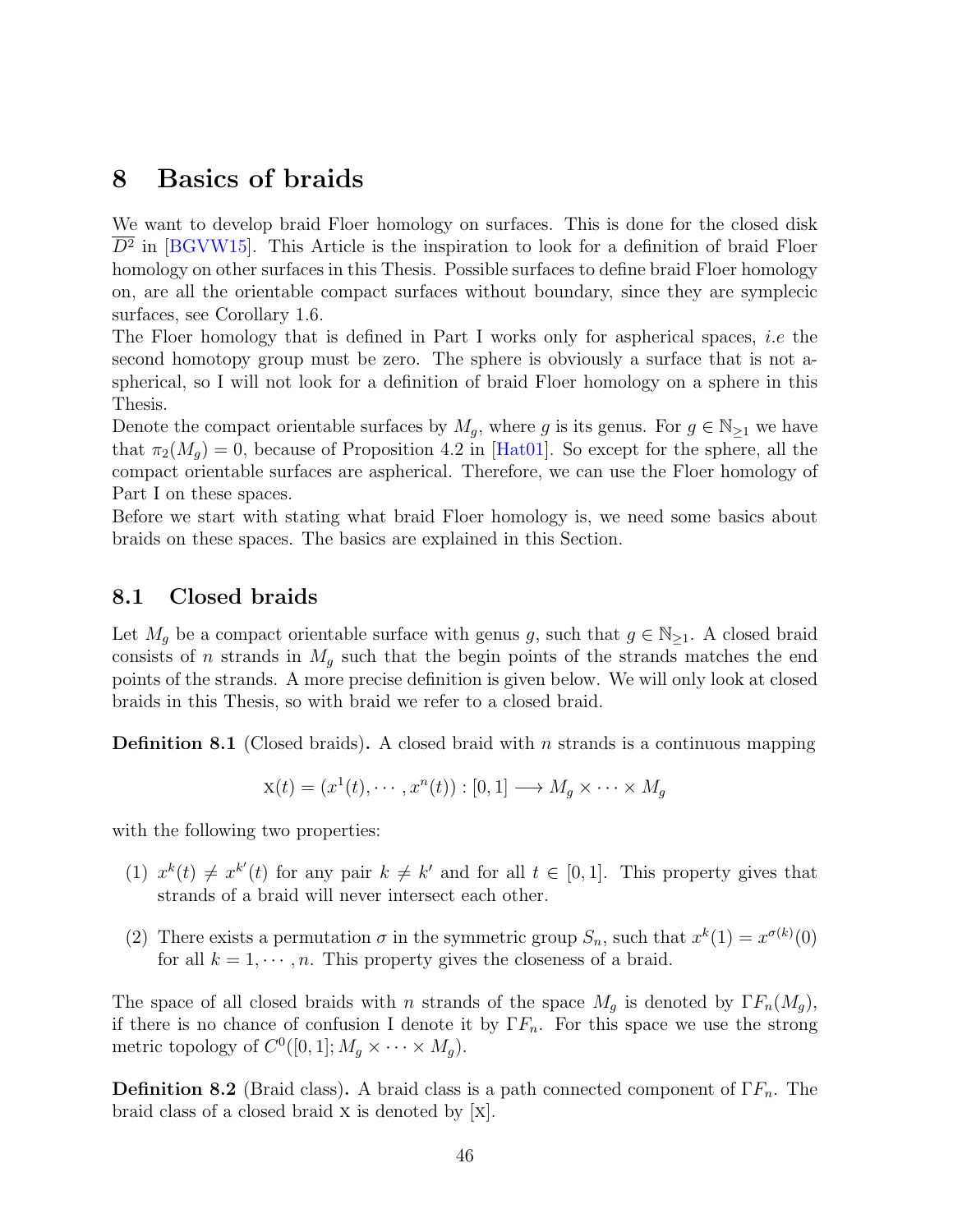Remark 8.3. The right action of the symmetric group on a braid is defined as

$$
\mathbf{x} \cdot \sigma(1, \cdots, n) = (x^{\sigma(1)}, \cdots, x^{\sigma(n)}).
$$

Note that all braids  $X'$  in a braid class [X] have the same unique permutation  $\sigma$  such that  $x'(0) \cdot \sigma(1,\dots,n) = x'(1)$ . Therefore, the C<sup>0</sup>-closure of the braid class [x] consists of mappings that satisfy Property  $(2)$  of Definition [8.1.](#page-51-1) The closure of  $[X]$  is denoted by  $cl[x].$ 

**Remark 8.4.** The union of a braid with n strands and a braid with m strands is not always a braid with  $n + m$  strands. It is not guaranteed that the union of the  $n + m$ strands has Property [\(1\)](#page-51-2) of Definition [8.1.](#page-51-1) However, we can define the map

$$
\Gamma F_n \times \Gamma F_m \longrightarrow \text{cl}(\Gamma F_{n+m}), \quad (\mathbf{X}, \mathbf{Y}) \longmapsto \mathbf{X} \text{ rel } \mathbf{Y} = (x^1, \cdots, x^n, y^1, \cdots, y^m).
$$

**Definition 8.5.** The space  $\Gamma F_{n,m} = \{X \text{ rel } Y \in \Gamma F_{n+m}\}\$ is the space of relative closed braids. The braids x and y are called respectively the free braid and the skeleton braid. Furthermore, the path connected component of x rel Y in  $\Gamma F_{n,m}$  is denoted by [x rel Y]. Then for a given skeleton  $Y \in \Gamma F_m$ , the relative closed braid class fiber [x] rel Y is defined as

$$
[X] \operatorname{rel} Y = \{ X' \in \Gamma F_n \mid X' \operatorname{rel} Y \in [X \operatorname{rel} Y] \}.
$$

#### 8.2 Proper braids

Definition 8.6 (Singular braids). The elements in the boundary

$$
\Sigma[\mathbf{x}] = \text{cl}([\mathbf{x}]) \setminus [\mathbf{x}] =
$$
  
{ $\mathbf{x} \in \text{cl}([\mathbf{x}]) \mid x^k(t_0) = x^{k'}(t_0)$ , for at least one pair  $k \neq k'$  and a time  $t_0 \in [0, 1]$ }

are called the singular braids. Collapsed singular braids are the singular braids such that at least two strands are collapsed on each other. The space of collapsed singular braids is

$$
\Sigma^{-}[X] = \{ X \in \Sigma[X] \mid x^k(t) = x^{k'}(t), \text{ for at least one pair } k \neq k' \text{ and all time } t \in [0,1] \}.
$$

Properly singular braids are braids such that there are two strands intersecting each other, but those two strands are not collapsed. The space of properly singular braids is

$$
\Sigma^+[X] = \{ X \in \Sigma[X] \mid x^k(t_0) = x^{k'}(t_0) \text{ and } x^k(t_1) \neq x^{k'}(t_1),
$$
  
for at least one pair  $k \neq k'$  and two distinct times  $t_0, t_1 \in [0, 1] \}.$ 

Note that a properly singular braid may contain collapsed strands, so the intersection between the spaces  $\Sigma^{-}[x]$  and  $\Sigma^{+}[x]$  is in general nonempty.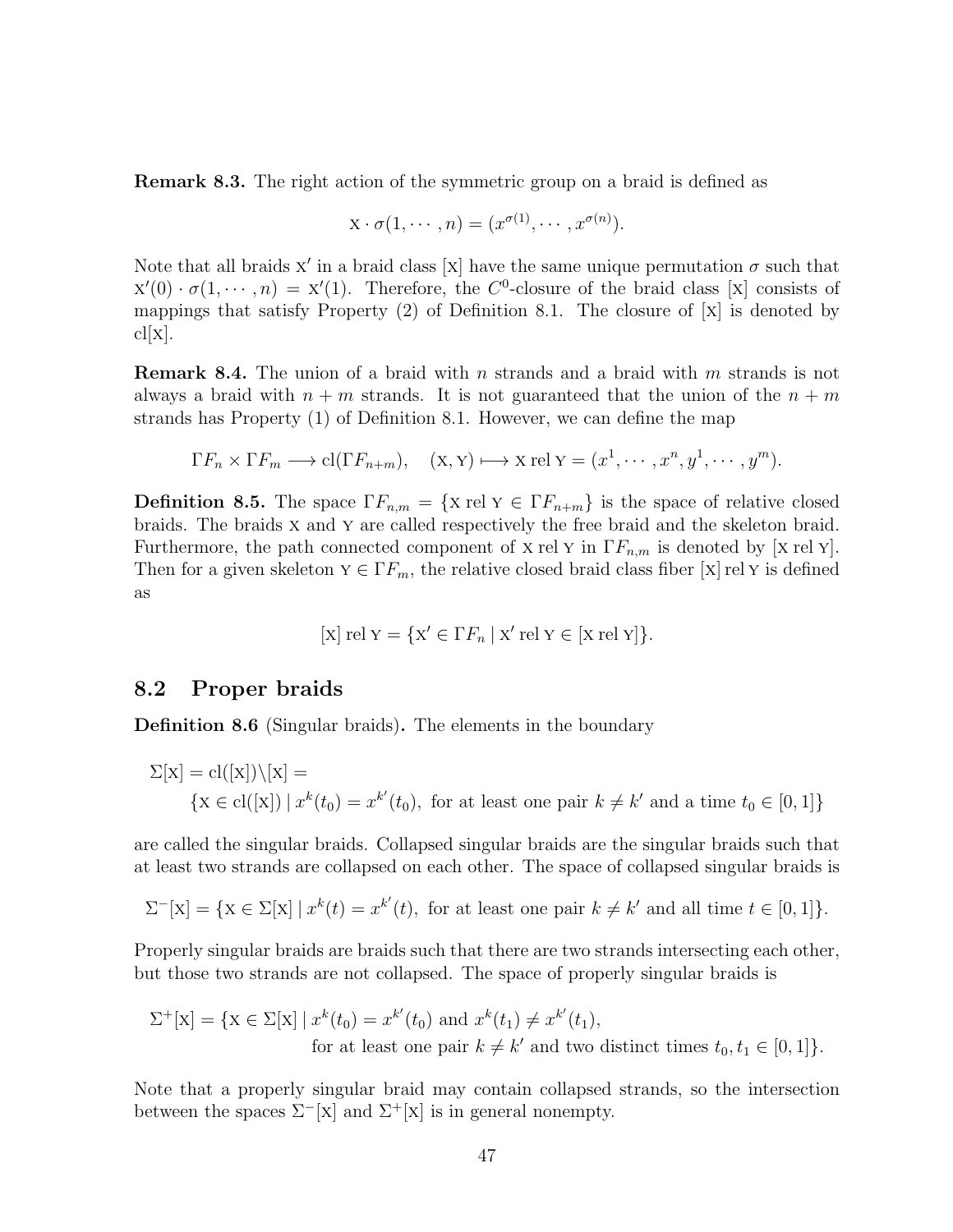**Definition 8.7.** (Proper) A relative braid class  $[x \text{ rel } y]$  is defined to be proper if for all braid class fibers [x] rel y we have

$$
cl([x] \ rel \ Y) \cap \Sigma[x \ rel \ Y] \subset \Sigma^+[x \ rel \ Y],
$$

otherwise [x rel y] is called improper.

**Remark 8.8.** The above definition of a proper relative braid class [X rel Y] is analogous to Definition 3.2 of [\[BGVW15\]](#page-72-3), but there is a difference. Note that  $M_q$  has no boundary, but  $\overline{D^2}$  has the circle as boundary. Therefore, Definition 3.2 of [\[BGVW15\]](#page-72-3) needs an extra boundary assumption. Namely the acylindrical assumption, i.e. the free strands in x cannot collapse on the boundary.

<span id="page-53-0"></span>Example 8.9. Take a free braid x that consists of one strand and pick a skeleton braid y, in such a way that [x rel y] is proper. In this case there is no possibility that two different free strands may intersect on the boundary  $\Sigma[X]$  rel Y, since there is just only one free strand. Therefore,  $\Sigma[x \text{ rel } y]$  is proper if the braid strand x does not collapse on a strand of the skeleton y. For this simplified case there are two easy examples of proper braid classes [x rel y].

For the first example, take a skeleton braid  $Y \in \Gamma F_m$  in such a way that  $y^l(1) \neq y^l(0)$  for all  $1 \leq l \leq m$ . This is the same as saying that the permutation  $\sigma(l)$  is non trivial for all  $1 \leq l \leq m$ , since  $y^{l}(1) = y^{\sigma(l)}(0)$ . Now holds for any free braid  $x \in \Gamma F_1$  such that x rel Y is a braid, that [X rel Y] is proper. This holds, because  $x_1(1) = x_1(0)$  and  $y'(1) \neq y'(0)$  for all  $1 \leq l \leq m$ , therefore the free strand  $x_1$  of  $X = (x_1)$  cannot collapse on a strand of the skeleton y.

For the other example, take a skeleton braid y in such a way that all the strands of the skeleton have a nontrivial homotopy in the space  $M_q$ . Pick then a free braid  $x \in \Gamma F_1$ with trivial homotopy in  $M_g$  such that x rel Y is a braid. We have again that x cannot collapse on a strand of the skeleton y, so [x rel y] is proper.

#### 8.3 Braids as solutions of the Hamilton equation

This Subsection is about the first link between braids and Floer homology.

**Definition 8.10** (Critical, Stationary). Let H be a Hamiltonian on  $M_q$ . A closed braid  $x \in \Gamma F_n(M_g)$  satisfies the Hamilton equation if its strands  $x^k$  satisfy the Hamilton equation

$$
\dot{x}^k(t) = X_H(t, x^k(t))
$$

for all  $k = 1, \dots, n$  and if the boundary conditions  $x^k(t + 1) = x^{\sigma(k)}(t)$  are satisfied for all  $t$ . Such a braid is called critical or stationary.

Remark 8.11. The terms critical and stationary are used in different situations, even though they mean the same. Look at a relative braid x rel y. If the skeleton y satisfied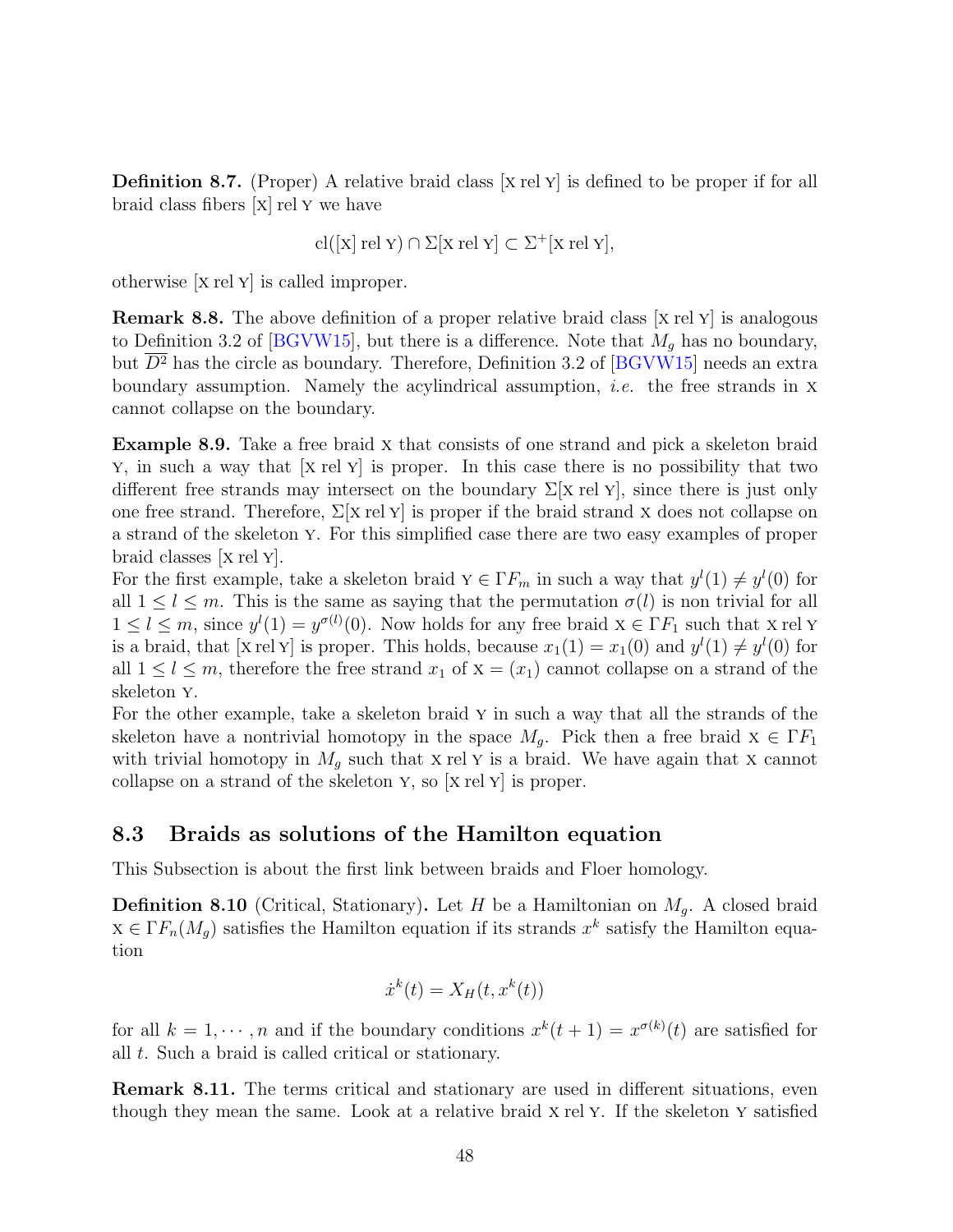the Hamiltonian equation, we say that y is a stationary skeleton. And if both the free braid x and the skeleton y satisfies the Hamiltonian equation, we say that x rel y is a critical relative braid.

**Definition 8.12.** Fix a stationary skeleton Y and a fiber  $|X|$ rely. The set of all free braids  $X' \in [X]$  rely such that the relative braids  $X'$  rely are critical is denoted by  $\operatorname{Crit}_H([X]$  rely).

**Definition 8.13.** Let  $U = (u_1, \ldots, u_n) : \mathbb{R} \times [0,1] \to M_g^n$  be a smooth map with the periodicity condition

 $u_k(s, 1) = u_{\sigma(k)}(s, 0)$  for all s, for all  $k = 1, \ldots, n$  and for some permutation  $\sigma \in S_n$ .

Define analogous to Formula [3.6](#page-20-1) its energy as

$$
E(\mathbf{U}) = \sum_{k=1}^{n} \int_{\mathbb{R} \times [0,1]} \left| \frac{\partial u_k}{\partial s} \right|^2 ds dt.
$$

**Remark 8.14.** Let U as in the above Definition. Note that  $U(s, \cdot) \in \text{cl}(\mathcal{L}F_n(M_g^n))$  for all  $s \in \mathbb{R}$ , where  $\mathcal{L}F_n(M_g^n)$  denotes the loop space of *n*-braids on  $M_g$ . Also note that the space  $U(\mathbb{R} \times [0, 1])$  is a union of cylindrical shapes. Every cycle of the permutation gives a cylindrical shape with the length in the s direction and its circle shapes in the t direction. The time  $t$  it takes to go around a circle shape is equal to the length of the corresponding cycle. See figure [2](#page-19-0) for the case of a braid with one strand.

**Definition 8.15.** Define analogous to M the space  $\mathcal{M}(\text{cl}(\mathcal{L}F_n))$ . Let U as above. Denote the space of such U with finite energy and contractible cylindrical shapes such that  $u_k$  is a solution of the Floer equation for every  $k = 1, ..., n$  by  $\mathcal{M}(\text{cl}(\mathcal{L}F_n)).$ 

Instead of defining a space analogous to M for a map  $\cup$  such that  $U(s, \cdot)$  is a braid for every  $s \in \mathbb{R}$ , we can also define it such that  $U(s, \cdot)$  is in a relative braid class fiber.

**Definition 8.16.** For a stationary skeleton Y and a free braid X such that  $[X]$  rel Y is a relative braid class fiber, define the space

 $\mathcal{M}([\mathrm{x}] \mathrm{rel} \mathrm{Y}) = \{ \mathrm{U} \in \mathcal{M}(\mathrm{cl}(\mathcal{L}F_n)) \mid \mathrm{U}(s, \cdot) \in [\mathrm{x}] \mathrm{rel} \mathrm{Y} \mathrm{ for } \mathrm{ all } s \in \mathbb{R} \}.$ 

The last definition in this Subsection is analogous to the definition of  $\mathcal{M}(x, y)$ . We do this for a relative braid class fiber.

Definition 8.17. Let again Y a stationary skeleton and X a free braid such that X rel Y is a relative braid, define

$$
\mathcal{M}(\mathbf{U}_{-},\mathbf{U}_{+},[\mathbf{X}]\operatorname{rel}\mathbf{Y})=\{\mathbf{U}\in\mathcal{M}(\operatorname{cl}(\mathcal{L}F_n))|\lim_{s\to\pm\infty}\mathbf{U}(s,\cdot)=\mathbf{U}_{\pm}\in[\mathbf{X}]\operatorname{rel}\mathbf{Y}\}
$$

**Remark 8.18.** Note that in the last Definition we did not assume that U lies in  $\mathcal{M}([x]$  rel Y) but that it lies in  $\mathcal{M}(\text{cl}(\mathcal{L}F_n))$  to reach a limit in  $\mathcal{M}([x] \text{ rel Y})$ .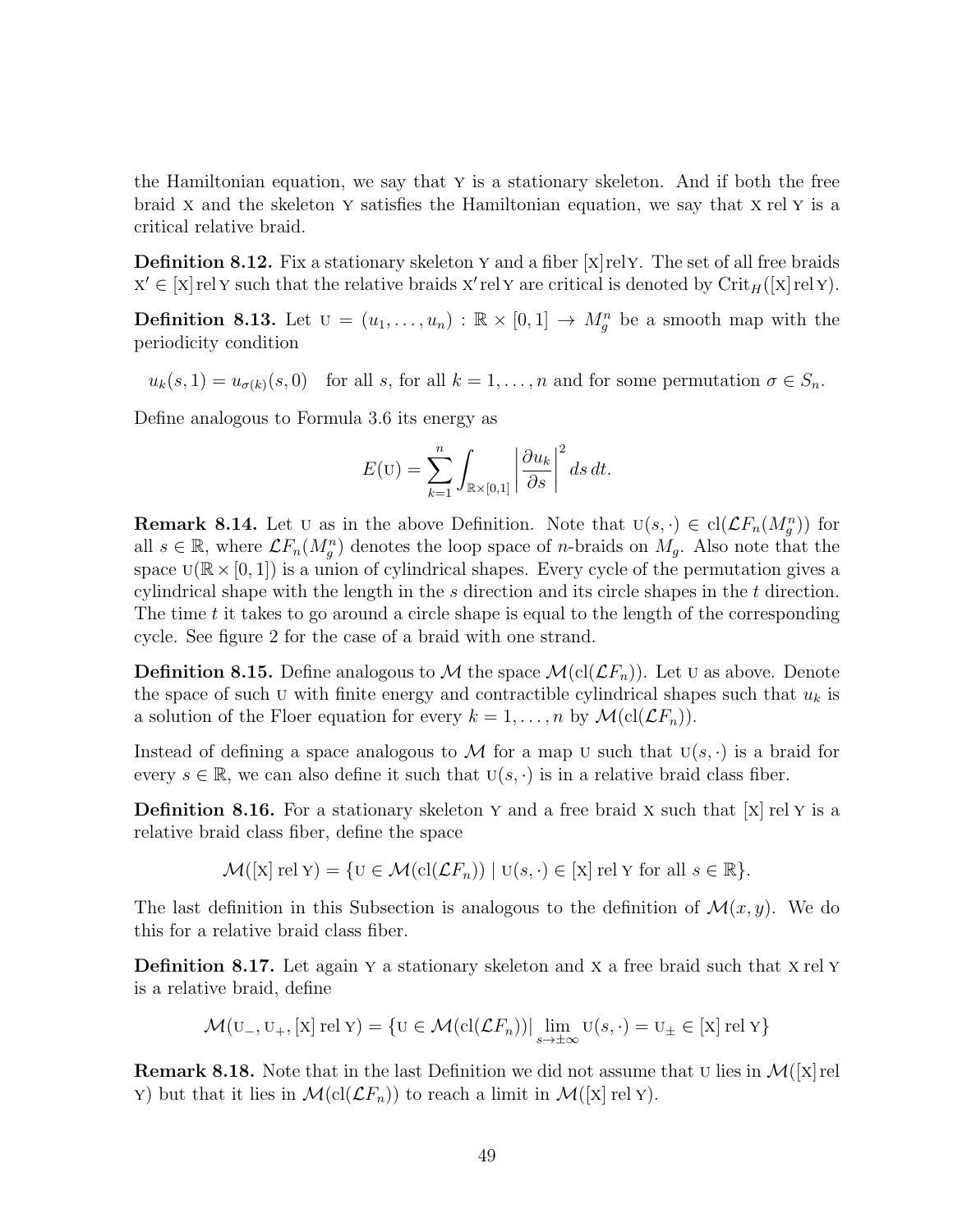# <span id="page-55-0"></span>9 Braid Floer homology

The Arnold Conjecture tells us, that if the Morse homology is nontrivial, then for every nondegenerate Hamiltonian vector field on a compact symplectic manifold there exists at least one 1-period solutions. The next question to ask is, if we know the existence of solutions, does they force new solutions? This is the main motivation of developing braid Floer homology.

Look at a relative braid class fiber [x] rel Y on  $M_q$ , for  $g \in \mathbb{N}_{\geq 1}$ . For such a fiber we want to define the braid Floer homology. The skeleton y are the known solutions, and we want to define for the free braid x the braid Floer homology. Then again, as in the Arnold Conjecture, if the braid Floer homology is nonempty, then there is a free braid  $x'$  in the relative braid class fiber [x] rely that is a solution. Before we start with defining the braid Floer homology we need three assumptions.

The first assumption we need to define the braid Floer homology is that [x] rel Y lies in a proper relative braid class  $[x \text{ rel } y]$ . This is just as in the case of the closed disk, see [\[BGVW15\]](#page-72-3). This properness assumption gives an isolation property, that allows us to define braid Floer homology. Isolation is already used by Floer in [\[Flo89\]](#page-72-5) to define an earlier version of Floer homology.

The next assumption is that the free braid x can only consists of strands that forms contractible loops in  $M<sub>g</sub>$ . This is not an issue on the disk, since there are all the loops contractible. [I](#page-8-0)t is an issue on  $M_q$ , since the Floer homology defined in Part I works only for contractible loops, see the definition of the action functional, Definition [3.1.](#page-16-0)

The last assumption is that the free braid x consists of only one strand. This last assumption is probably not needed, since this assumption is not needed in the case of a disk, but makes everything a lot easier.

To define the braid Floer homology for this case, we will use the Floer homology from Part [I.](#page-8-0) A crucial Principle to be able to use Floer homology to define braid Floer homology is the Monotonicity Principle.

Monotonicity Principle. Let  $u \in \mathcal{M}(cl(\mathcal{L}F_n))$  and  $y \in \Gamma F_m$ . Let Cross a braid invariant. If for an  $s_0 \in \mathbb{R}$  we have that  $U(s_0, \cdot)$  rel  $Y \in \Sigma$ , then either  $U(s_0, \cdot)$  rel  $Y \in \Sigma^-$  or there exists an  $\varepsilon_0 > 0$  such that  $\mathfrak{u}(s_0 \pm \varepsilon, \cdot)$  rel  $\mathfrak{v} \in \mathcal{L}F_n$  for all  $0 < \varepsilon < \varepsilon_0$  and

$$
Cross(U(s_0 - \varepsilon, \cdot)) > Cross(U(s_0 + \varepsilon, \cdot)).
$$

The problem of this Principle is that it needs a braid invariant. This braid invariant is the braid crossing number in the case of a closed disk, that is why I used Cross to denote a braid invariant in the Principle.

The definition of the braid Floer homology will be proven for the case |X rel Y| is proper and x consists of one strand, except for the Monotonicity Principle in my Thesis. I will only show the Monotonicity Principle with two extra restrictive assumptions. The first assumption is that  $g = 2$ , so we are looking only on a torus  $M_g = \mathbb{T}^2$ . The second assumption is that all the solutions in the skeleton Y are contractible in  $\mathbb{T}^2$ .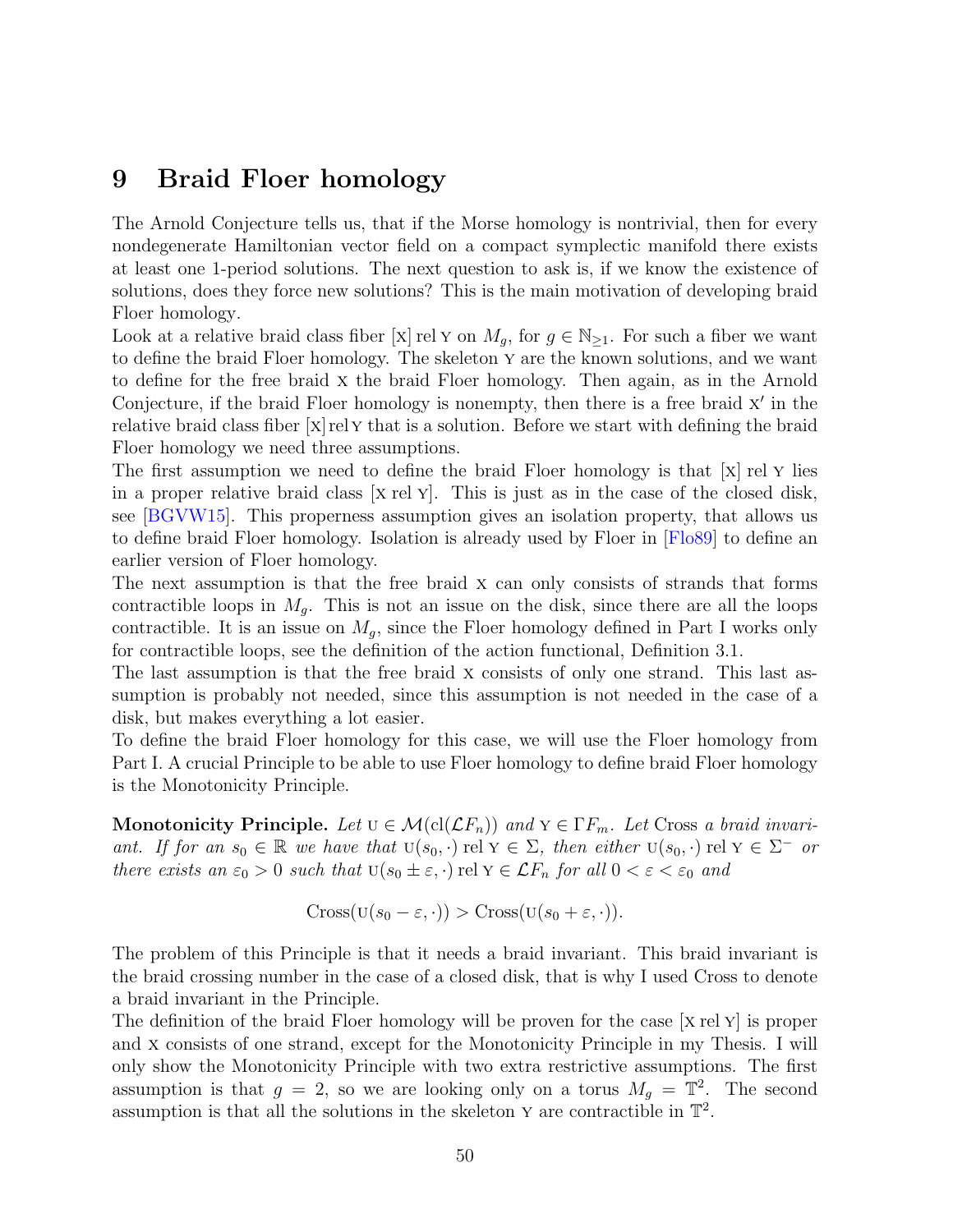The Monotonicity Principle will be proven for these restrictive assumptions in the next Section, the rest of the definition of the Floer homology will be shown for the less restrictive assumptions in this Section.

## 9.1 Floer solutions between critical braids

From this moment on, we will look at free braid  $x \in \Gamma F_1(M_q)$  with only one contractible strand, to define braid Floer homology for a relative fiber [x] rel y of a proper braid class [x rel y]. Before we can define the braid Floer homology, we need to take a closer look at the spaces  $\mathcal{M}(\mathbf{U}_-,\mathbf{U}_+,[\mathbf{X}]\text{ rel Y})$ , for  $\mathbf{U}_-,\mathbf{U}_+\in\mathrm{Crit}_H([\mathbf{X}]\text{ rel Y})$ . I will use the Monotonicity Principle without proving it.

<span id="page-56-0"></span>**Lemma 9.1.** Let  $[X \text{ rel } Y]$  be a relative braid class where  $Y$  is a stationary skeleton and x is a braid that consists only of one contractible strand, then the set  $\operatorname{Crit}_H([x]$  rel Y) is finite.

Proof. For  $X' = (x_1') \in \operatorname{Crit}_H([X] \text{ rel } Y)$ , note  $x_1' \in \operatorname{Crit} \mathcal{A}_H$ , so  $\operatorname{Crit}_H([X] \text{ rel } Y) \subset \operatorname{Crit} \mathcal{A}_H$ . Since Lemma [3.17](#page-23-0) gives that Crit  $\mathcal{A}_H$  is finite, it follows that Crit<sub>H</sub>([x] rel Y) is finite.  $\square$ 

The next Theorem is analogous to the Gromov compactness of  $M$ , see Theorem [3.14.](#page-21-0) We do not actually need this Theorem to define the braid Floer homology, since we already have the Gromov compactness Theorem. This Theorem is also analogues to Proposition 6.2 for the case of a disk in [\[BGVW15\]](#page-72-3). Since they wrote a self containing braid Floer homology, that does not use the normal Floer homology, they needed this Theorem to define the braid Floer homology on a disk. In particular, it shows an isolation property in the case of a disk. Therefore, I will state and prove the next Theorem, since it is also insightful of how the properness assumption brings isolation, which will be Theorem [9.3.](#page-57-0)

**Theorem 9.2.** Let  $[X \text{ rel } Y]$  a proper relative braid class, where  $X$  consists of one contractible strand. For any fiber [x] rel Y with Y a stationary skeleton the set  $\mathcal{M}([x] \text{ rel y})$  is compact.

*Proof.* Since x consists of one closed strand and  $\mathcal{M}(cl(\mathcal{L}F_1)) = \mathcal{M}$ , it follows that  $\mathcal{M}([x] \text{ rel } y) \subset \mathcal{M}$ . M is compact, so for a sequence  $\{U_i\} \subset \mathcal{M}([x] \text{ rel } y)$  there exists a subsequence that converges to a limit  $\mathbf{U}$  in  $\mathcal{M}$ . To prove that  $\mathcal{M}([\mathbf{X}] \text{ rel } \mathbf{Y})$ is compact, we must show that  $U \in \mathcal{M}([x] \text{ rel } Y)$ . This means that we must show  $u(s, \cdot)$  rel Y ∈ [X] rel Y for all  $s \in \mathbb{R}$ .

Before we show this, note that the definition of proper for a relative braid class  $|x|$  rel  $|y|$ where the free braid consists of one strand can replaced be by

cl([x] rel Y)  $\cap \Sigma$ [X rel Y]  $\subset \Sigma$ [X rel Y]  $\setminus \Sigma^-$ [X rel Y],

see Example [8.9.](#page-53-0)

Now we will show that  $U(s, \cdot)$  rel  $Y \in [X]$  rel Y for all  $s \in \mathbb{R}$  to conclude the proof. For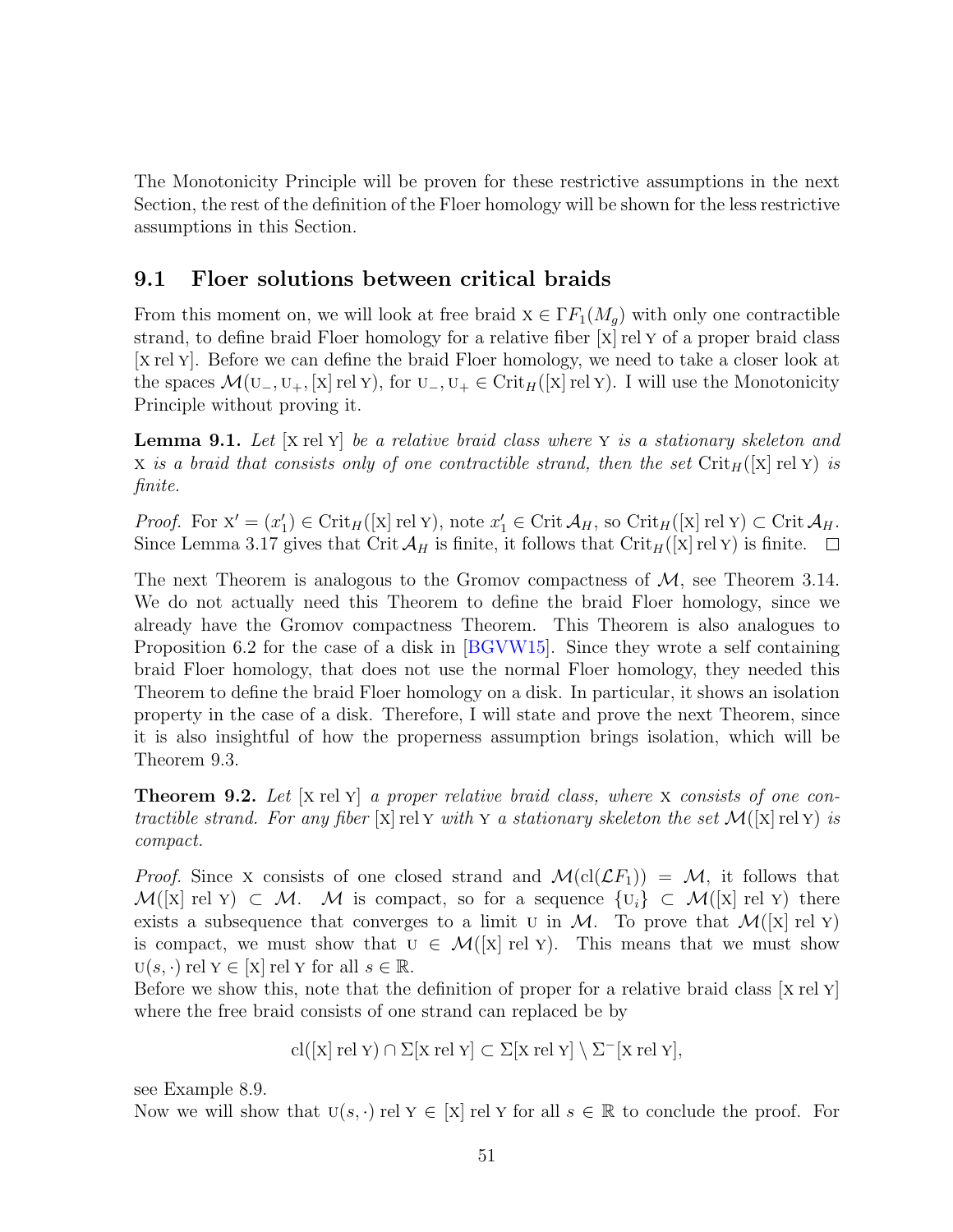$u = (u)$ , if  $u(s_0, t_0) \notin [x]$ rely for some  $s_0 \in \mathbb{R}$  and  $t_0 \in [0, 1]$ , then  $u(s_0, t_0)$ rely  $\in \Sigma$ [Xrely].  $u(s_0, t_0)$  rel Y  $\in \Sigma[\text{X rel Y}]$  means that  $u(s_0, t_0) = y_k(t_0)$  for a strand  $y_k$  of the skeleton Y. Then by the Monotonicity Principle, either  $\overline{U}$  rel  $\overline{Y} \in \Sigma[X \text{ rel } Y]^{-} = \Sigma[X \text{ rel } Y] \setminus \Sigma^{+}[X \text{ rel } Y]$ or there exists an  $\varepsilon_0 > 0$  such that  $u(s_0 \pm \varepsilon, \cdot) \in \mathcal{L}F_n$  rel Y and  $Cross(u(s_0 - \varepsilon, \cdot)) >$  $Cross(U(s_0 + \varepsilon, \cdot))$ , for all  $0 < \varepsilon < \varepsilon_0$ . The first case contradicts with the fact that [X rel Y] is a proper class and the second case contradicts with the fact that Cross is a braid class invariant, so  $Cross(U(s_0 - \varepsilon, \cdot)) = Cross(U(s_0 + \varepsilon, \cdot))$ . Therefore,  $u(s_0, t_0) \in [X]$  rel Y for all  $s_0 \in \mathbb{R}$  and all  $t_0 \in [0, 1]$ , hence  $\mathcal{M}([x] \text{ rel } Y)$  is compact.  $\Box$ 

The following Theorem gives an isolation property. It is analogous to the statement  $\mathcal{M} = \bigcup_{x,y \in \text{Crit}(\mathcal{A}_H)} \mathcal{M}(x,y)$ , see Corollary [3.13.](#page-21-2)

<span id="page-57-0"></span>**Theorem 9.3** (Isolation property). Let [X rel Y] be a proper relative braid class, with X be a free braid that consists of one strand. Then we have for every braid class fiber of this relative braid class that

$$
\mathcal{M}([x]\operatorname{rel} Y)=\bigcup_{\substack{U_-,U_+\in\\ \operatorname{Crit}_H([x]\operatorname{rel} Y)}}\mathcal{M}(U_-,U_+,[x]\operatorname{rel} Y).
$$

Proof. Start with the proof of the inclusion

$$
\mathcal{M}([x] \text{ rel } Y) \subset \bigcup_{\substack{U_-, U_+ \in \\ \text{Crit}_H([x] \text{ rel } Y)}} \mathcal{M}(U_-, U_+, [x] \text{ rel } Y). \tag{9.1}
$$

We have that  $\mathcal{M}([x] \text{ rel } Y) \subset \mathcal{M} = \cup_{x,y \in \text{Crit}(\mathcal{A}_H)} \mathcal{M}(x,y)$ , so for  $U \in \mathcal{M}([x] \text{ rel } Y)$  there exist  $u_-, u_+ \in \mathrm{Crit}(\mathcal{A}_H)$  such that  $u \in \mathcal{M}(u_-, u_+)$ . If we now show that  $u_-, u_+ \in [x]$ rely, then will follow that  $u_-, u_+ \in Crit_H([x] \text{ rel } Y)$ , hence the inclusion holds.

To show that  $U_-, U_+ \in [X]$  rel Y, note first that  $U_+ = \lim_{s \to \pm \infty} U(s, \cdot)$ . We also know that  $u(s, \cdot) \in [x]$  rel Y for all  $s \in \mathbb{R}$  by definition of  $\mathcal{M}([x] \text{ rel Y})$ , so  $u_-, u_+ \in \text{cl}([x] \text{ rel Y})$ . If we assume that  $U_$  rel Y or  $U_+$  rel Y lies on the boundary  $\Sigma[X]$  rel Y], we want to find a contradiction with our properness assumption. For  $U_$  rel  $Y$  or  $U_+$  rel  $Y$  on the boundary  $\Sigma$ [x rel y] means that the strand of  $U_+$  or  $U_-$  intersects a stand of the skeleton y. Both are solutions of the Hamiltonian equation, hence by uniqueness they are the same. This implies that  $U_$  or  $U_+$  is collapsed on a strand of the skeleton. Now we obtain a contradiction with the properness assumption.

The other inclusion

<span id="page-57-1"></span>
$$
\mathcal{M}([x] \text{ rel } Y) \supset \bigcup_{\substack{U_-, U_+ \in \\ \text{Crit}_H([x] \text{ rel } Y)}} \mathcal{M}(U_-, U_+, [x] \text{ rel } Y) \tag{9.2}
$$

will be proven in the same way as Corollary 6.3 of [\[BGVW15\]](#page-72-3). Let  $u \in \mathcal{M}(u_-, u_+, \{x\}rely)$ for some  $U_-, U_+ \in \mathrm{Crit}_H([x] \text{ rel } Y])$ . To show the inclusion, we must show that  $U(s, \cdot) \in$  $[X]$  rel Y for all  $s \in \mathbb{R}$ . First note  $[X]$  rel Y is open, so by continuity of U there exists an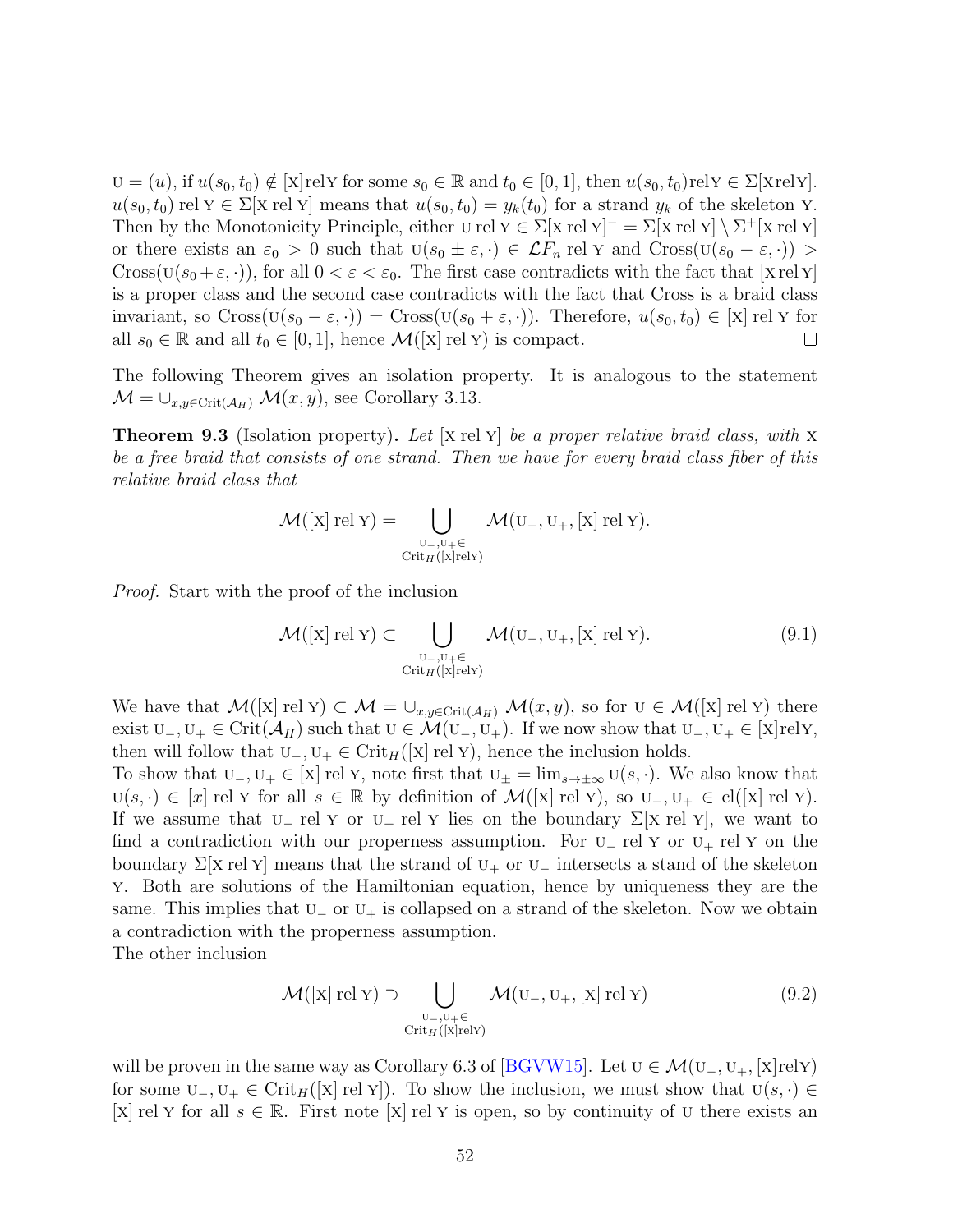$S > 0$  such that  $U(s, \cdot) \in [X]$  rel Y for all  $|s| > S$ . Let Cross be the braid class invariant mentioned in the Monotonicity Principle, then we have  $Cross(U(s, \cdot)) = Cross(U_{\pm})$  for all  $|s| > S$ .

If we assume that there exists an  $s_0$  such that  $U(s_0, \cdot) \notin [X]$  rel Y, then by continuity of u there exists an  $s_*$  such that  $U(s_*, \cdot)$  rel  $Y \in \Sigma[X]$  rel Y. By the Monotonicity Principle follows that  $U(s_*, \cdot)$  rel  $Y \in \Sigma^{-}[X]$ rel  $Y$  or

$$
Cross(U_{-}) \geq Cross(U(s_{*}-\varepsilon,\cdot)) > Cross(U(s_{*}+\varepsilon,\cdot)) \geq Cross(U_{+}).
$$

Both possibilities give a contradiction, the first one with  $u(s, \cdot) \in [x]$  rel Y for all  $|s| > S$ and the second one with the fact that  $Cross(U_{-}) = Cross(U_{+})$ . П

<span id="page-58-0"></span>**Corollary 9.4.** Let  $[X]$  rel  $Y$  be the fiber class as in the Theorem before, then for  $U_{-}U_{+} \in$  $Crit([x] \text{ rel } y)$  we have

$$
\mathcal{M}(U_-,U_+,[X]\operatorname{rel} Y)=\mathcal{M}(U_-,U_+).
$$

#### 9.2 Definition braid Floer homology

Now, we have all the tools to define the braid Floer homology for a fiber class  $[x]$  rely of a proper relative braid class  $[xre]y$ , where the free braid x consists only of one contractible strand. I will define it without proving the Monotonicity Principle. This homology will depend on the chosen regular Hamiltonian  $H$ , see Theorem [5.1,](#page-32-0) and the chosen compatible almost complex structure  $J$  and the chosen braid fiber class  $[X]$  rel  $Y$ .

Recall the trajectory spaces  $\mathcal{L}(x, y) = \mathcal{M}(x, y)/\mathbb{R}$ , for  $x, y \in \text{Crit}(\mathcal{A}_H)$ . Since we have the equality  $\mathcal{M}(U_-, U_+, [X] \text{ rel } Y) = \mathcal{M}(U_-, U_+)$  by Corollary [9.4,](#page-58-0) we have  $\mathcal{L}(U_-, U_+) =$  $\mathcal{M}(\mathbf{U}_-,\mathbf{U}_+)/\mathbb{R}$  for all  $\mathbf{U}_-,\mathbf{U}_+\in \mathrm{Crit}([\mathbf{X}]\mathrm{rel}\mathbf{Y})$ . This implies that if  $\mu(\mathbf{U}_-)-\mu(\mathbf{U}_+)=1$ , then  $\mathcal{L}(\mathbf{U}_-, \mathbf{U}_+)$  is a compact submanifold of dimension 0, see Property [\(1\)](#page-39-1) of Theorem [6.1.](#page-39-0)

Recall the definition  $n(\mathbf{U}_-, \mathbf{U}_+) = #\mathcal{L}(\mathbf{U}_-, \mathbf{U}_+) \mod 2$  and that  $\operatorname{Crit}_H([\mathbf{X}] \text{ rel } \mathbf{Y})$  is finite, see Lemma [9.1.](#page-56-0) Now we are able to define the differential of the braid Floer homology for every  $k$ 

$$
\partial_k : C_k(H, [\mathbf{x}] \text{ rel } \mathbf{Y}) \longrightarrow C_{k-1}(H, [\mathbf{x}] \text{ rel } \mathbf{Y}), \quad \partial_k(\mathbf{x}) = \sum_{\substack{\mathbf{x}' \in \text{Crit}([\mathbf{x}] \text{ rel } \mathbf{Y}) \\ \mu(\mathbf{x}') = k-1}} n(\mathbf{x}, \mathbf{x}') \mathbf{x}',
$$

where  $C_k(H, [x] \text{ rel } y)$  denotes the vector space over  $\mathbb{Z}/2$  generated by the critical points in Crit<sub>H</sub>([x] rel Y) with Maslov index k. I use the same notation for this differential as the differential in Floer homology, because it is just a restriction. The complex induced by this new differential is therefore a chain subcomplex of the Floer complex.

Now we still need to show that  $\partial \circ \partial = 0$ , to conclude that  $\partial$  is a differential. To show this, we want to use the results that are obtained in Section [6.](#page-39-4) If we can show that Theorem [6.3](#page-40-0) holds also in this case, then we can directly use Theorem [6.5](#page-40-2) and a property analogous to Property [\(2\)](#page-39-2) of Theorem [6.1](#page-39-0) to conclude  $\partial \circ \partial = 0$ .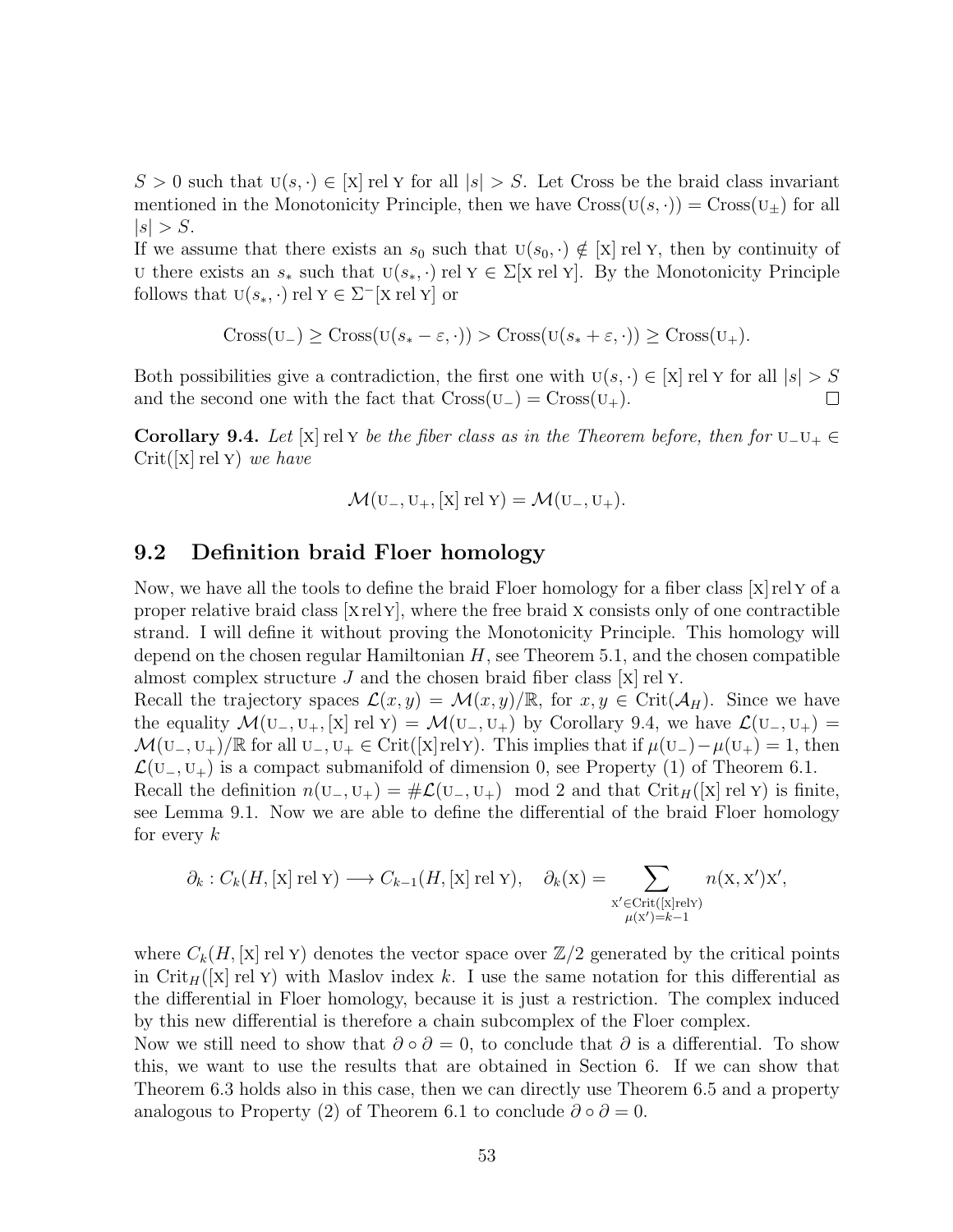Actually, to define  $\partial$  we already used implicitly Theorem [6.3,](#page-40-0) since Property [\(1\)](#page-39-1) of Theorem [6.1](#page-39-0) is a consequence of it. This consequence follows from the case in Theorem [6.3](#page-40-0) where  $\mu(U_{-}) - \mu(U_{+}) = 1$ , but this gives no trouble yet. Theorem [6.3](#page-40-0) does not hold any more if  $\mu(\mathbf{U}_{-}) - \mu(\mathbf{U}_{+}) > 1$ . Then we are looking at all the critical points of the action functional Crit $(\mathcal{A}_H)$ , but that is not allowed, since we are now only working with the subset  $\operatorname{Crit}_H([x] \text{ rel } Y) \subset \operatorname{Crit}(\mathcal{A}_H)$ . The next Theorem will replace Theorem [6.3](#page-40-0) to show that the space of broken trajectories between  $U_-\$  and  $U_+\$  viewed in Crit<sub>H</sub>([x] rel Y) is the same as the space of broken trajectories  $\mathcal{L}(\mathbf{U}_-, \mathbf{U}_+)$  where  $\mathbf{U}_-$  and  $\mathbf{U}_+$  are viewed as critical points of the action functional.

<span id="page-59-0"></span>**Theorem 9.5.** Let  $U_-, U_+ \in \mathrm{Crit}_H(|X| \mathrm{rel} Y)$  for a proper relative braid class [Xrely]. Then for every sequence  $(V_n)$  in  $\mathcal{M}(U_-, U_+)$ , there exists a subsequence of  $(V_n)$ , also denoted by  $(v_n)$  and critical points  $u = u_0, u_1, \ldots, u_l, u_{l+1} = u_+$  in  $\operatorname{Crit}_H([x] \text{ rel } y)$  such that

$$
\lim_{n\to\infty}\widetilde{\mathbf{V}}_n\in\mathcal{L}(\mathbf{U}_0,\mathbf{U}_1)\times\mathcal{L}(\mathbf{U}_1,\mathbf{U}_2)\times\cdots\times\mathcal{L}(\mathbf{U}_l,\mathbf{U}_{l+1}),\text{ where }\widetilde{\mathbf{V}}_n=\pi\circ\mathbf{V}_n\in\mathcal{L}(\mathbf{U}_-,\mathbf{U}_+),
$$

*i.e.* there exist sequences  $(s_n^k)$  for  $0 \leq k \leq l$  and  $v^k \in \mathcal{M}(v_k, v_{k+1})$  such that for all  $k = 0, \ldots, l$  we have

$$
\lim_{n \to \infty} \mathbf{V}_n \cdot s_n^k = \mathbf{V}^k.
$$

Moreover, the limits are unique.

*Proof.* We already have Theorem [6.3,](#page-40-0) so we only need to show that the critical points  $u_1, \ldots, u_l$  of the action functional lie in Crit<sub>H</sub>([x] rel Y).

To exclude that  $u_i \in [x]$  rel Y with  $1 \leq i \leq l$ , assume  $u_i \notin [x]$  rel Y. Divide the problem in two cases. The first case is  $U_i$  rel  $Y \notin \Sigma$  and the second is  $U_i$  rel  $Y \in \Sigma$ .

If  $U_i$  rel  $Y \notin [X]$  rel  $Y$  and  $U_i$  rel  $Y \notin \Sigma$ , then for a big enough n, there exists an  $s \in \mathbb{R}$  such that  $V_n(s, \cdot)$  is close enough to  $U_i$  to conclude that  $V_n(s, \cdot) \notin [X]$  rel Y. This contradicts Inclusion [9.2,](#page-57-1) this finishes the first case.

If  $U_i$  rel  $Y \in \Sigma$ , then the strand of  $U_i$  intersects a strand of the skeleton Y. Both are solutions of the Hamiltonian equation, hence by uniqueness they are the same. This implies that  $U_i$  is collapsed on a strand of the skeleton. Now we obtain a contradiction with the properness assumption.  $\Box$ 

#### **Theorem 9.6.**  $\partial \circ \partial = 0$  holds for a proper relative braid class fiber [x] rel Y.

Proof. The last Theorem shows that the broken trajectory spaces in the braid Floer homology are equal to broken trajectory spaces in the Floer homology case. Therefore, we can use the gluing Theorem [6.5](#page-40-2) to conclude Property [\(2\)](#page-39-2) of Theorem [6.1](#page-39-0) for only picking all  $y \in \text{Crit}_H([x] \text{ rel } Y)$  instead of picking y from all the critical points of the action functional, i.e. we conclude: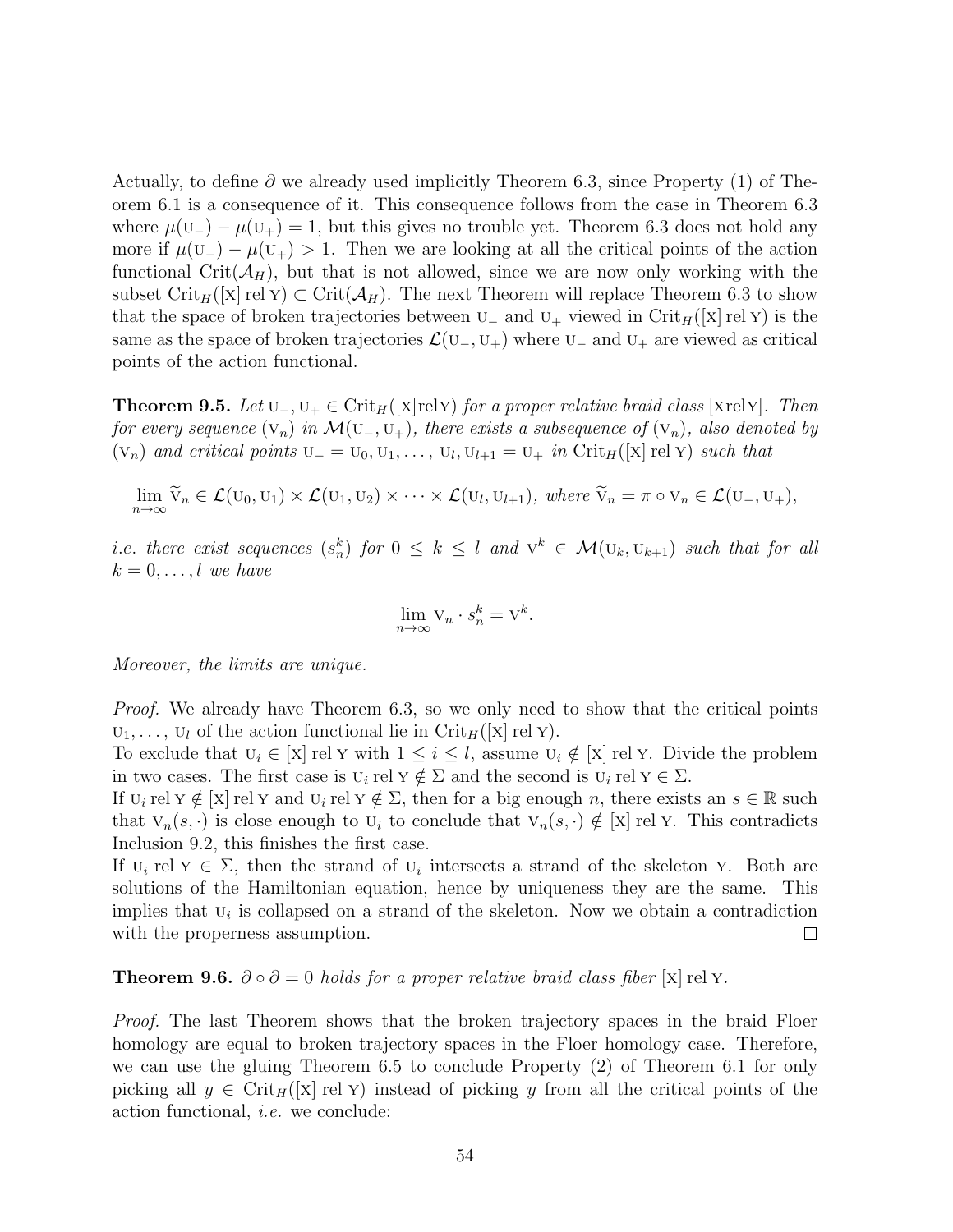Let  $u_-, u_+ \in \text{Crit}_H([x] \text{ rel } y)$  such that  $\mu(u_-) - \mu(u_+) = 2$ , then  $\mathcal{L}(u_-, u_+)$  is a manifold of dimension 1 such that the closure  $\overline{\mathcal{L}(u_-, u_+)}$  is a compact manifold with boundary

$$
\partial \mathcal{L}(\mathbf{U}_{-}, \mathbf{U}_{+}) = \bigcup_{\substack{\mu(\mathbf{U}_{-}) - \mu(y) = 1 \\ y \in \text{Crit}_H([\mathbf{x}]\text{rely})}} \mathcal{L}(\mathbf{U}_{-}, y) \times \mathcal{L}(y, \mathbf{U}_{+}).
$$

Now follows that  $\partial \circ \partial = 0$  in the same way as it did in Section [6.](#page-39-4)

We have defined the braid Floer complex in the case that  $[x \text{ rel } y]$  is proper and the free braid x consist of only one contractible strand, without proving the Monotonicity Principle. Denote the braid Floer homology by  $BFH(H, J, [x] \text{ rel } Y)$ , since it depends on  $H, J$  and |x| rel Y.

To get a better intuition of why  $\partial \circ \partial = 0$ , see the next Figures. The five lines on the outside, are boundaries between braid classes. The braid class that is surrounded by this lines is the proper braid class [x rel y]. The grey figures are examples of the space  $\mathcal{M}(\mathbf{U}_-, \mathbf{U}_+)$  with  $\mathbf{U}_-, \mathbf{U}_+$  critical points of the action functional, just as in Figure [6.](#page-43-1)

<span id="page-60-0"></span>

Figure 7: Proper braid class [x rel y] with examples of spaces  $\mathcal{M}(\mathbf{U}_-, \mathbf{U}_+)$ .

Figure [7a,](#page-60-0) both  $U_-, U_+$  lie Crit<sub>H</sub>([x] rel Y), so  $\mathcal{M}(U_-, U_+)$  belongs to the Floer homology and the braid Floer homology. Note  $\partial \circ \partial = 0$  as in Figure [6a.](#page-43-1) Figure [7b,](#page-60-0) the bottom point  $U_+$  lies not in Crit<sub>H</sub>([x] rel Y), so  $\mathcal{M}(U_-, U_+)$  belongs only to the Floer homology and not to the braid Floer homology. Figure [7b,](#page-60-0) this is not possible by Theorem [9.3.](#page-57-0)

 $\Box$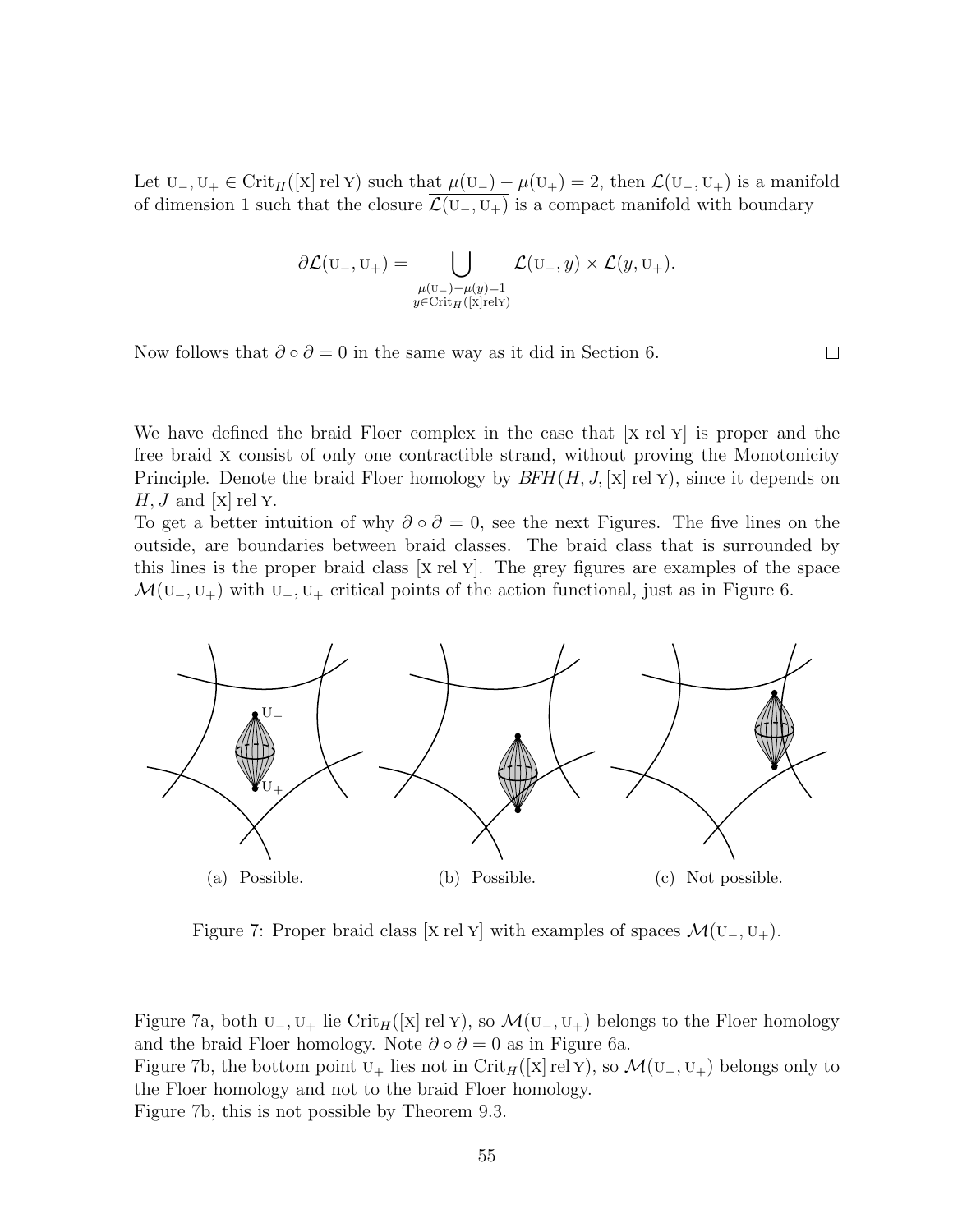<span id="page-61-0"></span>

Figure 8: Proper braid class [X rel Y] with more examples of spaces  $\mathcal{M}(\mathbf{U}_-, \mathbf{U}_+)$ .

Figure [8a,](#page-61-0) both  $U_-, U_+$  lie Crit<sub>H</sub>([x] rel Y), so  $\mathcal{M}(U_-, U_+)$  belongs to the Floer homology and the braid Floer homology. Note  $\partial \circ \partial = 0$  as in Figure [6b](#page-43-1) Figure [8b,](#page-61-0) the top point  $U_{-}$  lies not in Crit<sub>H</sub>([x] rel Y), so  $\mathcal{M}(U_{-}, U_{+})$  belongs only to the Floer homology and not to the braid Floer homology. Figure [8c,](#page-61-0) this is not possible by Theorem [9.3.](#page-57-0)

<span id="page-61-1"></span>

Figure 9: Proper braid class [x rel y] with even more examples of spaces  $\mathcal{M}(\mathbf{U}_-, \mathbf{U}_+).$ 

Figure [9a,](#page-61-1) the top point  $U_{-}$  lies not in Crit<sub>H</sub>([x] rel Y), so  $\mathcal{M}(U_{-}, U_{+})$  belongs only to the Floer homology and not to the braid Floer homology. Figure [9b,](#page-61-1) this is not possible by Theorem [9.5.](#page-59-0)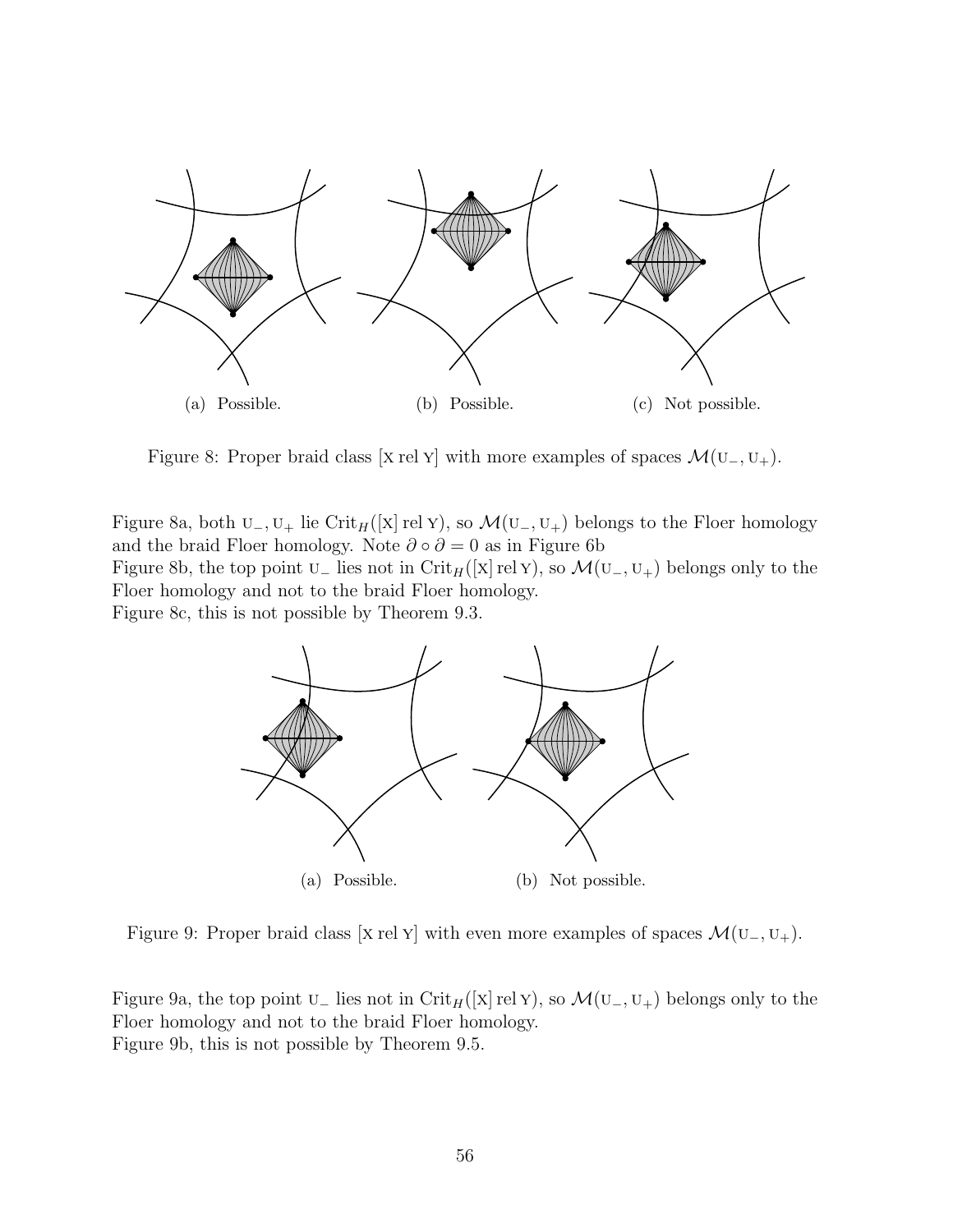# 10 Monotonicity Principle

The last Section gives a definition for braid Floer homology, without proving the Monotonicity Principle. This Section is about proving the Monotonicity Principle for a restrictive case. The proof is for the case that we have a relative braid class fiber [x] rel  $Y \in$  $\Gamma F_{1,n}(\mathbb{T}^2)$  on the torus, such that the free braid x consists of one contractible braid. Also assume that the loops formed by the strands of the skeleton y are contractible on the torus.

The Monotonicity Principle needs two main ingredients. The first one is a local property of the Floer equation that works for all braids on a space  $M_q$ . The first Subsection shows this property.

The second ingredient is a braid invariant. We get a braid crossing number on the torus from the braid crossing number on a plane. This can only be done within the restrictive case mentioned above.

## 10.1 Floer equation implies a local property

Start with local solutions  $u, u' : U \subset \mathbb{R}^2 \to M_g$  of the Floer equation, such that there exists a chart  $\varphi : (V, J) \to (\mathbb{R}^2, J')$  with the properties  $J \circ \varphi = J'$  and  $u, u' : U \to V \subset M$ . Define  $v = \varphi \circ u$ ,  $v' = \varphi \circ u'$  and  $w = v - v'$ .

<span id="page-62-0"></span>**Theorem 10.1.** Let  $u, u' : U \subset \mathbb{R}^2 \to M$  two local solutions of the Floer equation as above. If  $u(s_0, t_0) = u'(s_0, t_0)$  for some  $(s_0, t_0) \in G = [a, a'] \times [b, b'] \subset U$  and  $u(z) \neq u'(z)$ for all points  $z \in \partial G$ , then  $(s_0, t_0)$  is an isolated point such that  $u(s_0, t_0) = u'(s_0, t_0)$  and we have for the degree  $deg(w, G, 0) < 0$ .

Proof. To prove this Lemma, I use the same approach as Lemma 5.1 of [\[BGVW15\]](#page-72-3), but since the statement to prove is more general, the computation is longer. First, we need to take into account that in this case we are working on a surface not equal to the unit disk in  $\mathbb{R}^2$ . Secondly, the almost complex structure  $J$  is not constant any more. The Floer equation for  $u$  is

$$
\frac{\partial u}{\partial s} + J(s, u) \frac{\partial u}{\partial t} + \text{grad}_{g(s, u)} H_t(u) = 0.
$$

Rewriting the Floer equation in  $u$  into  $v$  gives

$$
\left(\sum_{i=1,2} \frac{\partial \varphi^{-1}}{\partial x_i}\Bigg|_{v_i}\right) \frac{\partial v}{\partial s} + J'(s,v) \left(\sum_{i=1,2} \frac{\partial \varphi^{-1}}{\partial x_i}\Bigg|_{v_i}\right) \frac{\partial v}{\partial t} + \text{grad}_{g'(s,v)} H_t(\varphi^{-1} \circ v) = 0,
$$

where  $x_1$  and  $x_2$  are the local coordinates.

The chart  $\varphi$  is a diffeomorphism, so we can rewrite the equation as

$$
\frac{\partial v}{\partial s} + J'(s, v) \frac{\partial v}{\partial t} + \left( \sum_{i=1,2} \frac{\partial \varphi^{-1}}{\partial x_i} \bigg|_{v_i} \right)^{-1} \operatorname{grad}_{g'(s,v)} H_t(\varphi^{-1} \circ v) = 0.
$$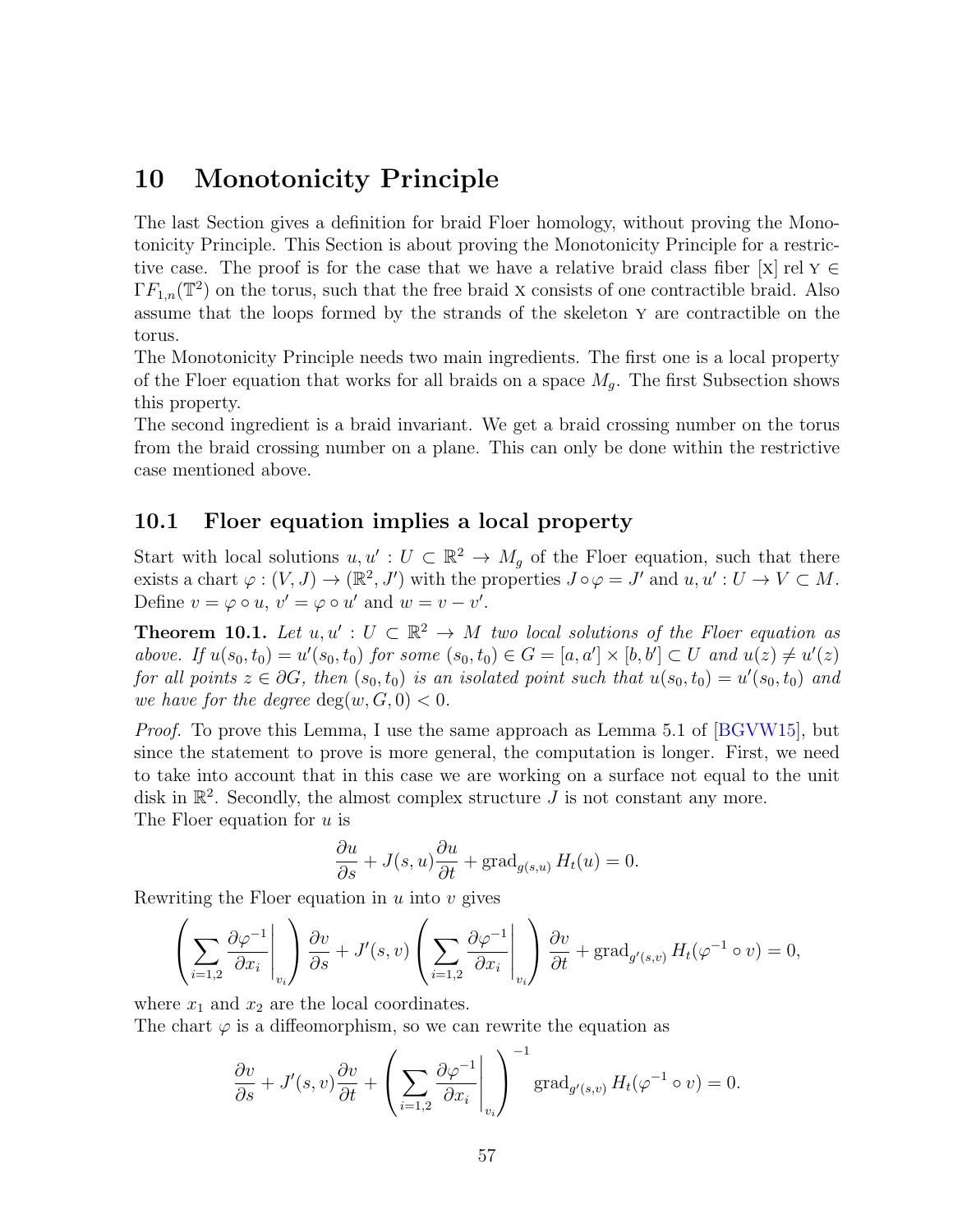This equation holds also for  $v'$ . Now we are interested in the difference of the two equations of v and  $v'$ . To write this difference as an equation in w, we need to Taylor expand multiple parts of the equation. Start with the first order Taylor expansion of

$$
T(s,v) = \left(\sum_{i=1,2} \frac{\partial \varphi^{-1}}{\partial x_i} \bigg|_{v_i}\right)^{-1} \text{grad}_{g'(s,v)} H_t(\varphi^{-1} \circ v)
$$

to v. This gives that there exists a smooth function A such that

$$
T(s, v) - T(s, v') = A(s, t)(v - v') = A(s, t)w.
$$
\n(10.1)

The first order Taylor expansion of

<span id="page-63-1"></span><span id="page-63-0"></span>
$$
J'(s,v)
$$

gives that there exists a smooth function  $B$  such that

$$
J'(s,v) - J'(s,v') = B(s,t)w
$$

So

$$
J'(s,v)\frac{\partial v}{\partial t} - J'(s,v')\frac{\partial v'}{\partial t} = J'(s,v)\frac{\partial v}{\partial t} - J'(s,v')\frac{\partial v}{\partial t} + J'(s,v')\frac{\partial v}{\partial t} - J'(s,v')\frac{\partial v'}{\partial t}
$$
  
=  $B(s,t)\frac{\partial v}{\partial t}w + J'(s,v')\frac{\partial w}{\partial t}$  (10.2)

So by using Equalities [10.1](#page-63-0) and [10.2](#page-63-1) we get

$$
0 = 0 - 0 = \frac{\partial v}{\partial s} + J'(s, v)\frac{\partial v}{\partial t} + T(s, v) - \left(\frac{\partial v'}{\partial s} + J'(s, v')\frac{\partial v'}{\partial t} + T(s, v')\right)
$$

$$
= \frac{\partial w}{\partial s} + J'(s, v')\frac{\partial w}{\partial t} + \left(B(s, t)\frac{\partial v}{\partial t} + A(s, t)\right)w.
$$

Note that v' depends on  $(s,t)$  and  $C(s,t) = B(s,t)\frac{\partial v}{\partial t} + A(s,t)$  depends also on  $(s,t)$ . So if we define the complex coordinates  $z = s - s_0 + i(t - t_0)$ , the above Equation gets the following shape

$$
\frac{\partial w}{\partial s} + J'(z)\frac{\partial w}{\partial t} + C(z)w = 0,
$$

with initial condition  $w(0) = 0$  and where  $(J')^2 = -Id$ .

Identify now the target space  $\mathbb{R}^2$  of w with  $\mathbb{C}$ . Then by applying Theorem 12 of Ap-pendix A.6 of [\[HZ94\]](#page-72-6), there exists a  $\delta > 0$  such that on  $D_{\delta} = \{z | |z| \leq \delta\} \subset G$  there exist a holomorphic map  $h: D_{\delta} \to \mathbb{C}$  and a continuous map  $\Phi: D_{\delta} \to GL_{\mathbb{R}}(\mathbb{R}^2)$  such that for all  $z \in D_{\delta}$  we have

$$
\det \Phi(z) > 0, \qquad J(z)\Phi(z) = \Phi(z)i, \qquad w(z) = \Phi(z)\bar{h}(z).
$$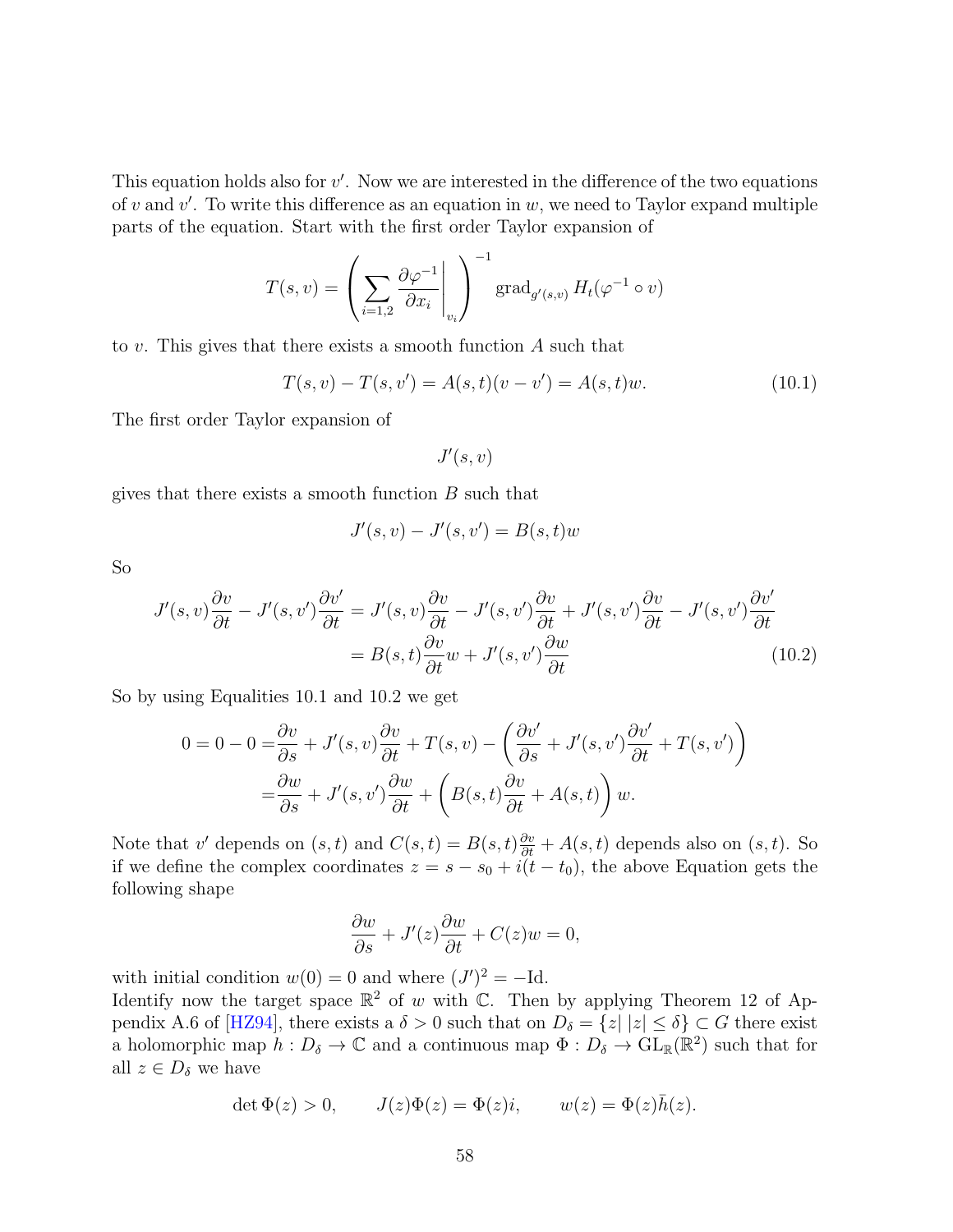Since  $\Phi(z)$  is invertible for all  $z \in D_{\delta}$ , the last property could also be written as  $\bar{h}(z) =$  $w(z)\Phi^{-1}(z)$ . For  $z = 0$  we get that  $0 = w(0)\Phi^{-1}(0) = \bar{h}(0) = h(0)$ . The map h is holomorphic, so  $z = 0$  is an isolated zero in  $D_{\delta}$ , or h is constant to zero in  $D_{\delta}$ . If h is constant to zero, then  $\bar{h}$  too, hence w is zero on  $D_{\delta}$ . This implies that  $u(z) = u'(z)$  for all  $z \in D_{\delta}$ . Via an analytical continuation argument by repeating this argument we get that  $u(z) = u'(z)$  for all  $z \in G$ , this contradicts the assumption that  $u(z) \neq u'(z)$  for all points  $z \in \partial G$ . Therefore,  $z = 0$  is an isolated zero in  $D_{\delta}$  of the map h, so also for w. This implies that  $(s_0, t_0)$  is an isolated point such that  $u(s_0, t_0) = u'(s_0, t_0)$ .

Now we are left with the proof that  $deg(w, G, 0) < 0$ . Since we have chosen G to be compact, there are only a finite amount of points  $z_i$  in  $G \subset U$  such that  $u(z_i) = u'(z_i)$ . For sufficiently small  $\varepsilon_i > 0$  holds

$$
\deg(w, G, 0) = \sum_{i} \deg(w, B(z_i; \varepsilon_i), 0) = \sum_{i} \deg(\bar{h}, B(z_i; \varepsilon_i), 0) = -\sum_{i} \deg(h, B(z_i; \varepsilon_i), 0)
$$

since det  $\Phi(z) > 0$ . The map h is holomorphic and has an isolated zero  $z_i$ , this implies  $\deg(h, B(z_i; \varepsilon_i), 0) \geq 1$ . Hence  $\deg(w, G, 0) < 0$ .

 $\Box$ 

#### 10.2 Crossing number for braids on the plane

The braid crossing number that is used to define the braid Floer homology on the disk in [\[BGVW15\]](#page-72-3) is defined via the winding number around the origin.

**Definition 10.2.** Let  $\gamma: I \to \mathbb{R}^2 \setminus \{(0,0)\}\$ be a curve in the plane  $\mathbb{R}^2$  that does not go through the origin for I a bounded interval. The winding number  $\mathcal{W}(\gamma, 0)$  around the origin is then defined as

$$
\mathcal{W}(\gamma,0)=\frac{1}{2\pi}\int_{\gamma}\alpha,
$$

where  $\alpha = (-ydx + xdy)/(x^2 + y^2)$  for coordinates  $(x, y) \in \mathbb{R}^2$ .

<span id="page-64-0"></span>**Definition 10.3.** For a closed braid  $z = (z^1, \ldots, z^n)$  defined on the plane  $\mathbb{R}^2$  with n strands. This is defined in the same way as a closed braid on  $M<sub>g</sub>$  for  $g > 2$ . Define the braid crossing number for z as

Cross(z) = 
$$
\sum_{k \neq k'} \mathcal{W}(z^k - z^{k'}, 0).
$$

**Lemma 10.4.** The braid crossing number  $Cross(z)$  for a braid z on the plane is an integer and a braid invariant, i.e.  $Cross(z) = Cross(z')$  for all  $z' \in [z]$ .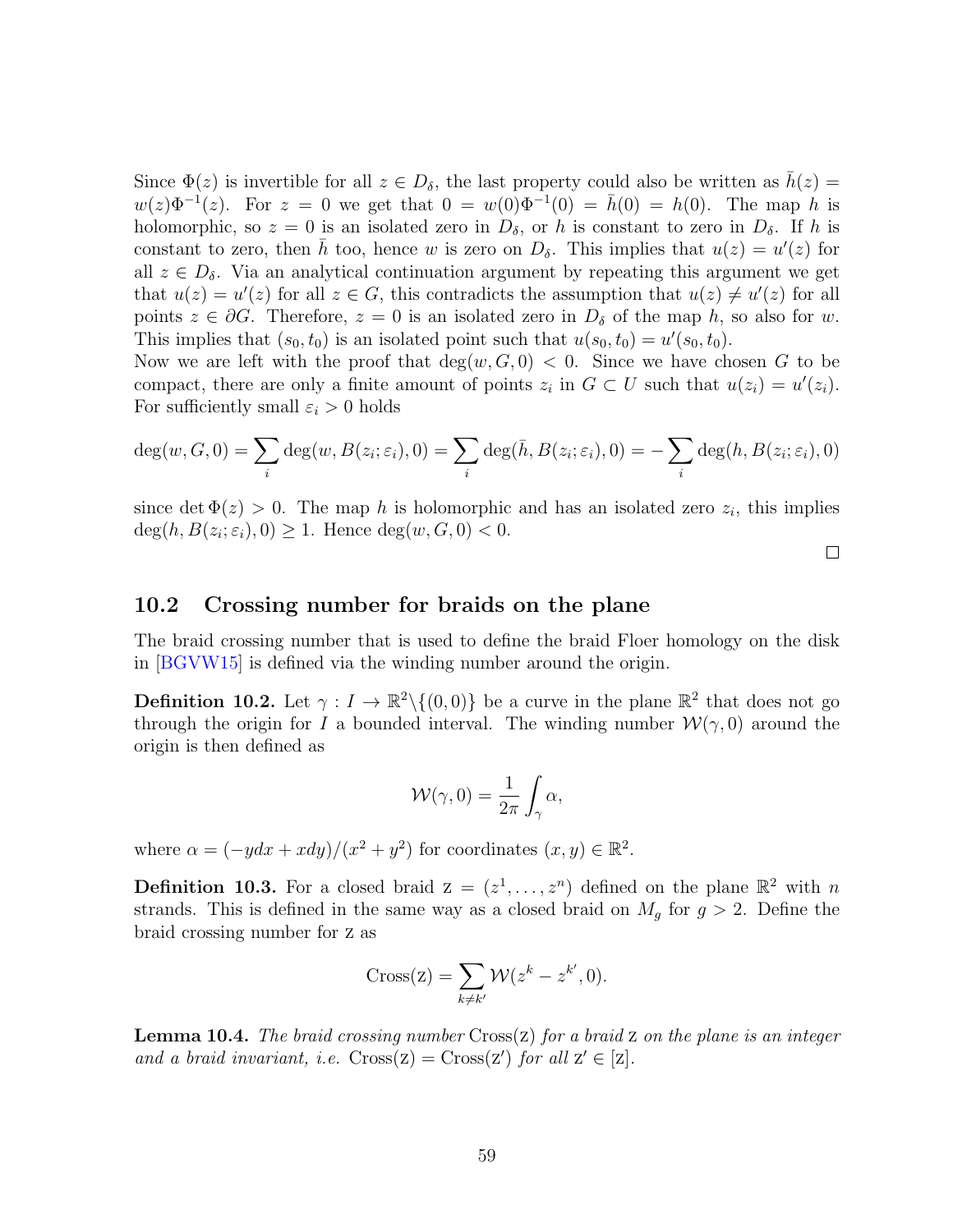Proof. The difference of two strands cannot be zero, because we are working with braids. Therefore, the braid crossing number is well defined.

The winding number for a loop around the origin is an integer. We are only working with closed braids, so we have that the braid z consists of one or multiple loops. The braid crossing number is the sum of winding numbers of the difference of these loops, so it is an integer.

To conclude that it is an braid invariant, I refer to Lemma 5.4 of [\[BGVW15\]](#page-72-3).  $\Box$ 

We want to relate this braid crossing number with the local property of the last Subsection. Therefore we need the following notation.

**Definition 10.5.** Let  $G = [a, a'] \times [b, b']$  for real numbers  $a, a', b, b'$  and Let  $w : G \to \mathbb{R}^2$ such that  $w|_{\partial G} \neq 0$ . Then denote by  $\mathcal{W}_a^{[b,b']}(w)$ ,  $\mathcal{W}_{a'}^{[b,b']}$  $\mathcal{W}_{[a,a']}^{[b,b']}(w)$ ,  $\mathcal{W}_{[a,a']}^{b}(w)$  and  $\mathcal{W}_{[a]}^{b'}$  $\int_{[a,a']}^{b'}(w)$ the winding numbers  $W(w(a, \cdot), 0), W(w(a', \cdot), 0), W(w(\cdot, b), 0)$  and  $W(w(\cdot, b'), 0)$  respectively.

**Lemma 10.6.** Let  $G$  and  $w$  as in the above Definition, then

$$
\Big({\mathcal W}^{[b,b']}_{a'}(w)-{\mathcal W}^{[b,b']}_a(w)\Big)-\Big({\mathcal W}^{b'}_{[a,a']}(w)-{\mathcal W}^b_{[a,a']}(w)\Big)=\deg(w,G,0).
$$

Proof. A short computation gives

$$
deg(w, G, 0) = W(w|_{\partial G}) = \frac{1}{2\pi} \int_{w|_{\partial G}} \alpha
$$
  
=  $\frac{1}{2\pi} \int_{w|_{\{a'\} \times [b, b']}} \alpha - \frac{1}{2\pi} \int_{w|_{\{a\} \times [b, b']}} \alpha - \frac{1}{2\pi} \int_{w|_{[a, a'] \times \{b'\}}} \alpha + \frac{1}{2\pi} \int_{w|_{[a, a'] \times \{b\}}} \alpha$   
=  $(W_{a'}^{[b, b']}(w) - W_{a}^{[b, b']}(w)) - (W_{[a, a']}^{b'}(w) - W_{[a, a']}^{b'}(w))$ 

The first equality follows from the definition of the degree, see Subsection 1.6 of [\[Van14\]](#page-72-7).  $\Box$ 

<span id="page-65-0"></span>**Corollary 10.7.** Let  $G = [a, a'] \times [b, b']$  and  $w : G \to \mathbb{R}^2$  as in Theorem [10.1.](#page-62-0) Then for every zero  $(s_0, t_0)$  of w in the interior of G, there exists an  $\varepsilon_0 > 0$  such that

$$
\mathcal{W}_{s_0+\varepsilon}^{[b,b']}(w)-\mathcal{W}_{s_0-\varepsilon}^{[b,b']}(w)<\mathcal{W}_{[s_0-\varepsilon,s_0+\varepsilon]}^{b'}(w)-\mathcal{W}_{[s_0-\varepsilon,s_0+\varepsilon]}^{b}(w)
$$

for all  $0 < \varepsilon < \varepsilon_0$ .

Proof. This is a direct consequence of Theorem [10.1](#page-62-0) and the above Lemma.

 $\Box$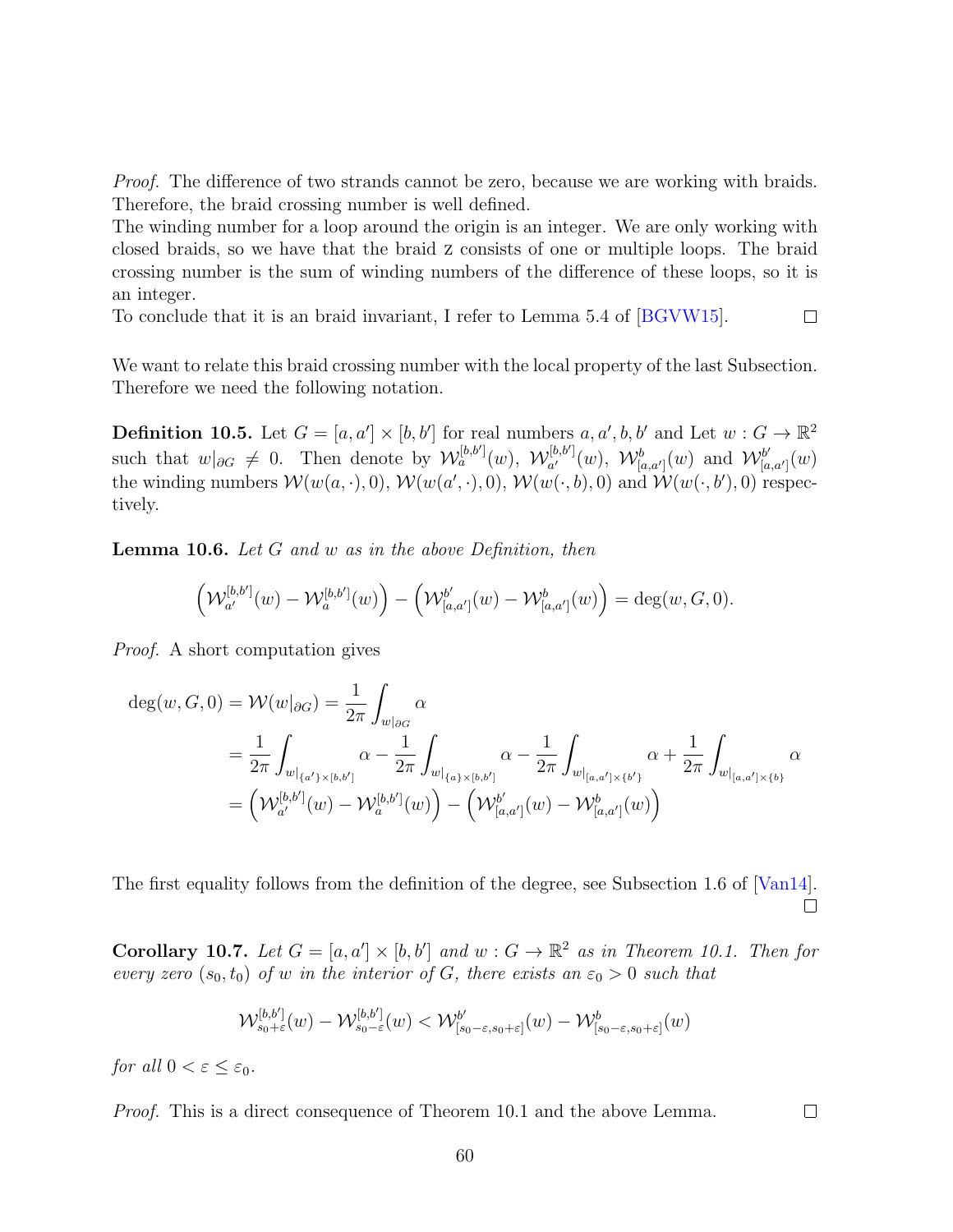#### 10.3 Monotonicity Principle on the torus

The Monotonicity Principle brings the local change described in Theorem [10.1](#page-62-0) and a braid invariant, to conclude that such a local change gives a global change, *i.e.* a change in this braid invariant. The Mononocity Principle depends highly on this braid invariant that gets changed by the local crossing of two strands. The braid crossing number is used in the case of a disk, see [\[BGVW15\]](#page-72-3).

As we see in the definition of the braid crossing number in Definition [10.3,](#page-64-0) we need to take the difference between two strands of a braid. This is the point wise difference between two points of the plane for every time t. The problem is that for the spaces  $M_q$  with  $q \geq 1$ , they do not have a difference operation on them. To avoid this problem, I will use the braid crossing number on a plane to find a braid invariant for certain braids on the torus  $\mathbb{T}^2$ .

Let [X] rel  $Y \in \Gamma F_{1,n}(\mathbb{T}^2)$  be relative braid class fiber on the torus, such that the free braid x consists of one contractible braid. Also assume that the loops formed by the strands of the skeleton Y are contractible in the torus, *i.e.* they have trivial homotopy. I define a braid invariant for such braids. Note that we do not assume that [x rel y] is a proper class, this is only needed in the theorems of Section [9.](#page-55-0)

The torus can be viewed as a square such that its sides are identified as is indicated by the arrows in Figure [10a.](#page-66-0) The representation of the torus by a square with its sides identified, makes it possible to visualize a braid on a torus, see for example Figure [11a.](#page-67-0) Two strands are going from the top to the bottom of the cube in this Figure. The sides of the cube are identified with each other just as the square on the top indicates.

A closed braid can be made periodic, by running the time t in  $\mathbb R$  instead of [0, 1] and then repeat the braid over and over. The top and bottom faces of the cube are in this case also identified in Figure [11a.](#page-67-0) Therefore, the cube represents the  $\mathbb{T}^3$  torus of dimension 3.

<span id="page-66-0"></span>

Figure 10: Torus.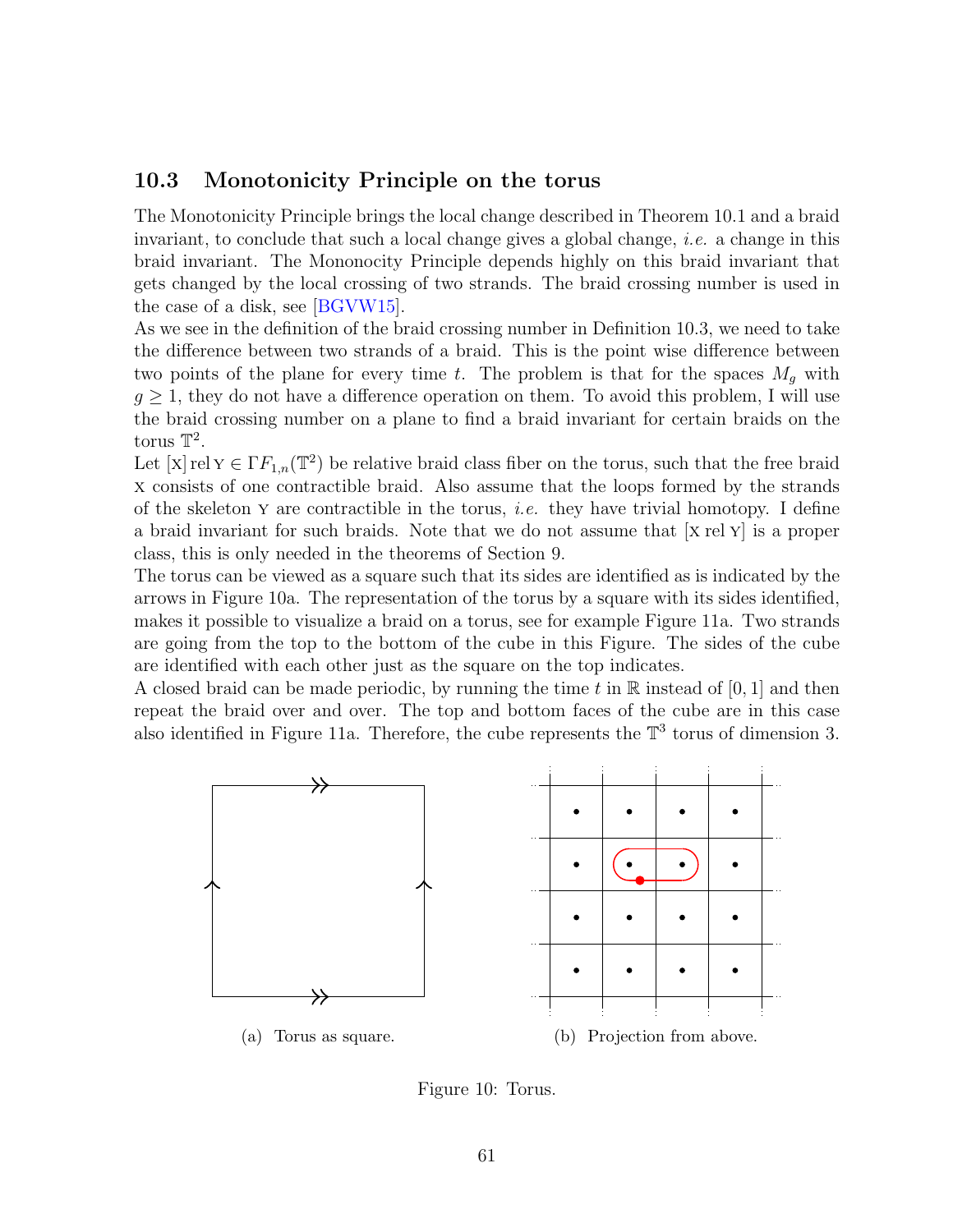Another way to describe the torus is  $\mathbb{T}^2 = \mathbb{R}^2/\mathbb{Z}^2$ , see Figure [10b.](#page-66-0) The plane  $\mathbb{R}^2$  is the universal cover of the torus, see [\[Row16\]](#page-72-8). Use the map induced by the quotient  $\mathbb{T}^2 = \mathbb{R}^2/\mathbb{Z}^2$ , to define lifts from the torus to the plane. The black dots in Figure [10b](#page-66-0) are all the lifts from the black strand of Figure [11a](#page-67-0) viewed as a projection from above. The red loop is one particular lift of the red strand of Figure [11a,](#page-67-0) also viewed as a projection from above. The red dot indicates the starting and finishing point of the red strand. The lift of the red strand together with the lifts of the black strand are a closed braid in the plane with an infinite amount of strands. The part of this braid that contains the red lift is illustrated in Figure [11b.](#page-67-0)

As mentioned above, note that all the lifts of the black strand together with this one specific lift of the red strand form a closed braid in the plane with infinite strands. If we define the crossing number for such a braid in the same way as in Definition [10.3,](#page-64-0) it is in general not well defined. Then we would get an infinite sum that might diverges. Luckily, in our case of black strands and a red strand, there are only three that contribute to the crossing number, the rest has no winding with each other. This three strands are the three drawn in Figure [11b.](#page-67-0) Viewed as projections in Figure [10b,](#page-66-0) this are the red loop and the two black dots that lie in this red loop.

<span id="page-67-0"></span>

(a) A braid on the torus. (b) A braid on the torus as braid on the plane.

Figure 11: Lifting braids from the torus to the plane.

The problem is of course that not every lift via this procedure forms a closed braid with infinite strands on the plane. And if it forms a braid with infinite strands, there are maybe an infinite amount of strands that contribute to the crossing number in the plane. To prevent such trouble, look at a relative braid x rel y with a free strand x that consists of one contractible strand, and that loops formed by the strands of the skeleton y are contractible.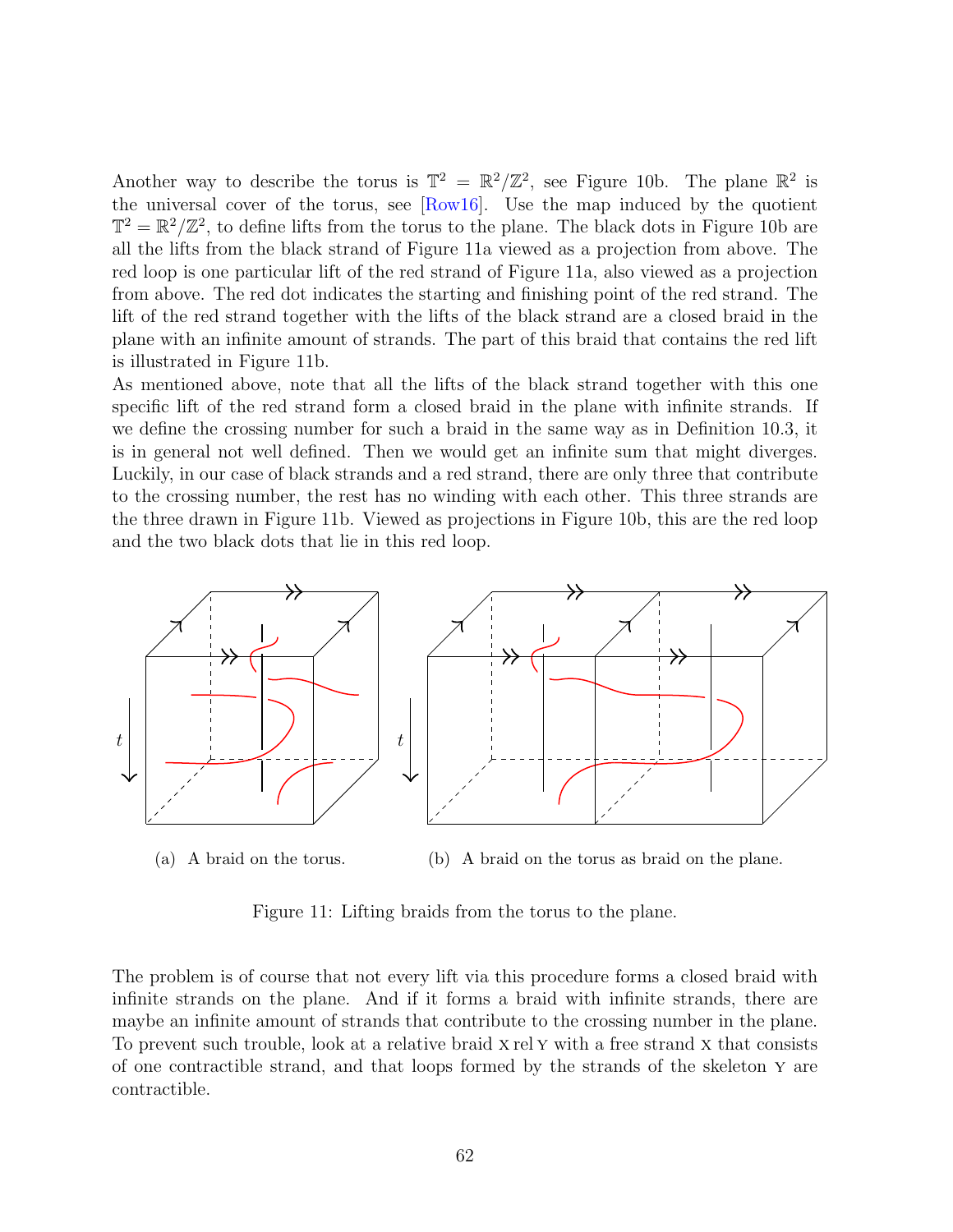Use the projection from above to look at loop formed by the strand of the free braid. This loop is contractible by assumption, so there is a homotopy that brings it to a point. If we also transform the skeleton by the same homotopy, the relative braid class  $[\text{X rel Y}]$  is also represented by a braid such that the strand of the free braid goes as a straight line. Since we are looking for a braid invariant, we may assume that the strand of the free braid is straight. Therefore, let the strand of the free braid be the black strand from the above construction.

The skeleton y plays the same roll as the red strand from the above construction. Lift the skeleton Y on the torus  $\mathbb{T}^2/\mathbb{Z}^2$  just once to the braid  $\tilde{Y}$  on the plane. The braid  $\tilde{Y}$  is<br>closed because leave formed by the strange of the cluster Y are septectible. We also closed, because loops formed by the strands of the skeleton y are contractible. We also have that  $\tilde{Y}$  cannot be on an infinite amount of 1 by 1 tiles of the plane. Therefore, there are only a finite amount of strands that contribute to the crossing number in the plane. Hence we found a crossing number for our relative braid x rel y. Denote this crossing number by  $Cross_{\mathbb{T}^2}(X \text{ rel } Y)$ .

Note that this crossing number is a braid invariant for the lifted braid on the plane. Therefore, this number can only change after two strands of this braid on the plane go through each other. If two strands of the lift go through each other, then this also happen for two strands on the torus. Hence  $\text{Cross}_{\mathbb{F}^2}(\text{X rel Y})$  is a braid invariant for the relative braid class [x rel y].

It is not always the other way around too, since if two strands of the skeleton braid y on the torus go through each other, it does not always changes the crossing number  $C$ ross<sub>T2</sub> (x rel y). However, if the strand of the free braid x goes through a strand of the skeleton braid Y, it does change the crossing number  $\text{Cross}_{\mathbb{P}^2}(\text{X rel Y})$ . This will be really important in the next Theorem.

<span id="page-68-0"></span>**Theorem 10.8.** Let  $[x]$ rely be a relative braid class on the torus  $\mathbb{T}^2$ . Also assume that the free braid x consists of only one contractible strand and that loops formed by the strands of the skeleton y are contractible.

Take  $U \in \mathcal{M}([x] \text{ rel } Y)$ , if for an  $s_0 \in \mathbb{R}$  we have that  $U(s_0, \cdot)$  rel  $Y \in \Sigma$ , then either  $u(s_0, \cdot)$  rel  $Y \in \Sigma^-$  or there exists an  $\varepsilon_0 > 0$  such that  $u(s_0 \pm \varepsilon, \cdot) \in \mathcal{L}F_1$  rel Y for all  $0 < \varepsilon < \varepsilon_0$  and

$$
Cross_{\mathbb{T}^2}(U(s_0 - \varepsilon, \cdot) \text{ rel } Y) > Cross_{\mathbb{T}^2}(U(s_0 + \varepsilon, \cdot) \text{ rel } Y).
$$

*Proof.* Denote  $U = (u)$  and  $Y = (y^1, \dots, y^m)$ . Then  $U(s_0, \cdot)$  rel  $Y \in \Sigma$  gives that there is a  $t_0 \in [0,1]$  such that  $u = y^k$  for some  $1 \leq k \leq m$ . Theorem [10.1](#page-62-0) gives now that either  $u = y^k$  via analytical continuation, hence  $U(s_0, \cdot)$  rel  $Y \in \Sigma^-$  or that  $(s_0, t_0)$  is an isolated zero. We are left with the case that  $(s_0, t_0)$  is an isolated zero.

Pick the two lifts  $\tilde{u}(s_0, \cdot)$  and  $\tilde{y}^k(s_0, \cdot)$  of the strands  $u(s_0, \cdot)$  and  $y^k(s_0, \cdot)$  such that  $\tilde{u}(s_0, t_0) = \tilde{u}^k(s_0, t_0)$ . Now define  $\tilde{w} = \tilde{u}$ ,  $\tilde{u}^k$ . There is a smallest positive integer  $\widetilde{u}(s_0, t_0) = \widetilde{y}^k(s_0, t_0)$ . Now define  $\widetilde{w} = \widetilde{u} - \widetilde{y}^k$ . There is a smallest positive integer l<br>such that  $\widetilde{w}(s, t) = \widetilde{w}(s, t+1)$  for all  $(s, t) \in \mathbb{R}^2$ . Now take all the times  $(t, t+1)$  of the such that  $\widetilde{w}(s,t) = \widetilde{w}(s,t+l)$  for all  $(s,t) \in \mathbb{R}^2$ . Now take all the times  $(t_0, \ldots, t_n)$  of the interval  $[0, l]$  such that  $(s, t)$  for  $i = 1$  as a speaked zeros of  $\widetilde{w}$ . Note that a point interval [0, *l*] such that  $(s_0, t_i)$  for  $i = 1, \ldots, n$  are isolated zeros of  $\tilde{w}$ . Note that a point is isolated for the braid on the plane then it is isolated for the braid on the torus.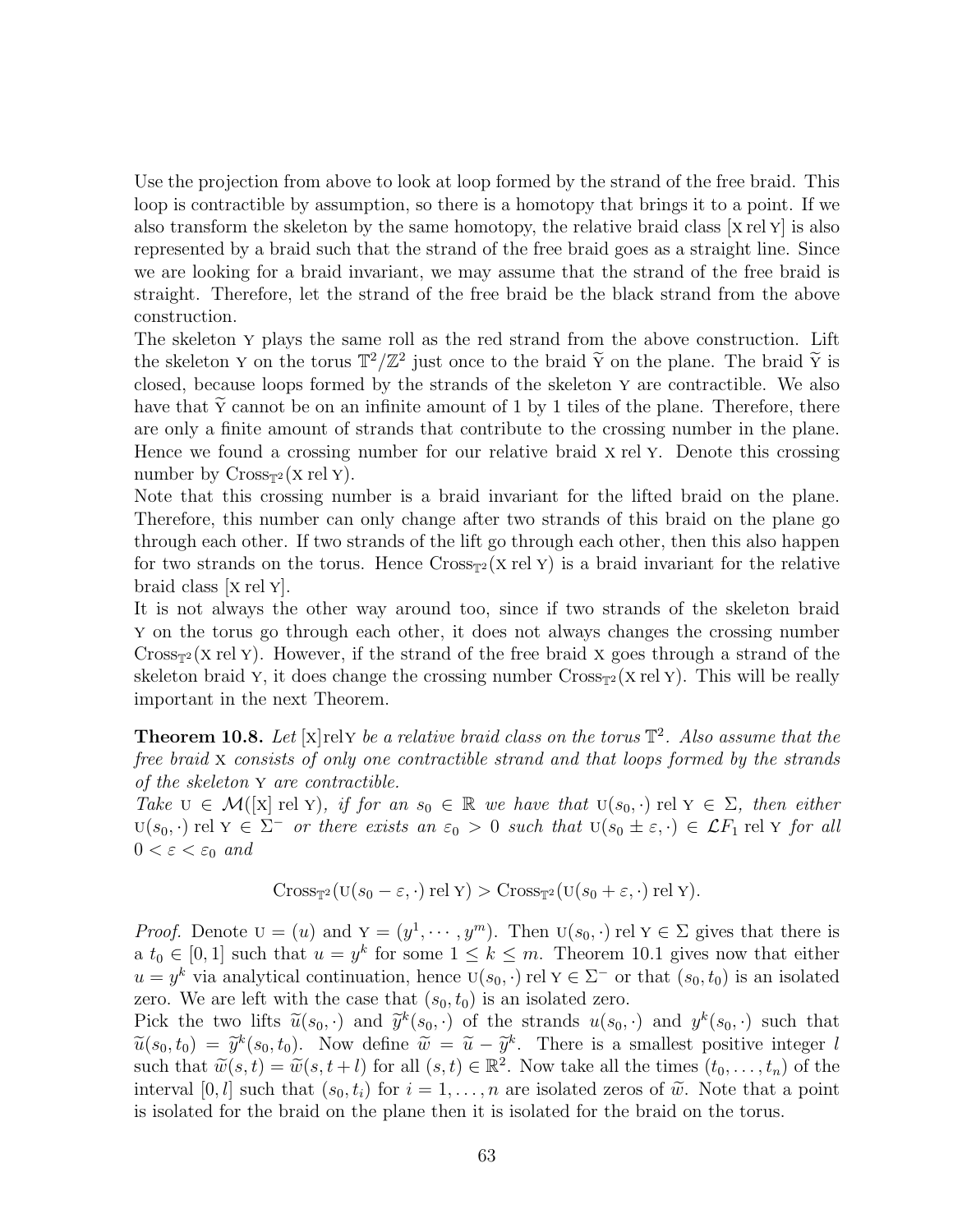If we pick  $\varepsilon_0$  sufficiently small, then  $(s_0, t_i)$  is the only zero in  $[s_0-\varepsilon, s_0+\varepsilon] \times [t_i-\varepsilon, t_i+\varepsilon]$ , for all  $i = 1, \ldots, n$  and all  $0 < \varepsilon \leq \varepsilon_0$ . Furthermore, by isolation we can choose  $\varepsilon_0$  sufficiently small to ensure that  $U(s, \cdot)$  rel  $Y \notin \Sigma$  for all  $0 < |s - s_0| \leq \varepsilon_0$ . Now we start with computing  $\text{Cross}_{\mathbb{T}^2}(U(s, \cdot) \text{ rel } Y)$  for  $s = s_0 - \varepsilon$  and  $s = s_0 + \varepsilon$  for all  $0 < \varepsilon \leq \varepsilon_0$ , see also figure [12.](#page-70-0) Denote with  $t_{n+1} = t_0 + l$ .

$$
\begin{array}{ll} & \displaystyle W_{s_0+\varepsilon}^{[t_0-\varepsilon,t_0-\varepsilon+l]}(\widetilde{w})-\mathcal{W}_{s_0-\varepsilon}^{[t_0-\varepsilon,t_0+\varepsilon]}(\widetilde{w})=\cr & \displaystyle \sum_{i=0}^{n}\left(\mathcal{W}_{s_0+\varepsilon}^{[t_i-\varepsilon,t_i+\varepsilon]}(\widetilde{w})-\mathcal{W}_{s_0-\varepsilon}^{[t_i+\varepsilon,t_i+\varepsilon]}(\widetilde{w})+\mathcal{W}_{s_0+\varepsilon}^{[t_i+\varepsilon,t_{i+1}-\varepsilon]}(\widetilde{w})-\mathcal{W}_{s_0-\varepsilon}^{[t_i+\varepsilon,t_{i+1}-\varepsilon]}(\widetilde{w})\right)-0-0= \cr & \displaystyle \sum_{i=0}^{n}\left(\mathcal{W}_{s_0+\varepsilon}^{[t_i-\varepsilon,t_i+\varepsilon]}(\widetilde{w})-\mathcal{W}_{s_0-\varepsilon}^{[t_i-\varepsilon,t_i+\varepsilon]}(\widetilde{w})+\mathcal{W}_{s_0+\varepsilon}^{[t_i+\varepsilon,t_{i+1}-\varepsilon]}(\widetilde{w})-\mathcal{W}_{s_0-\varepsilon}^{[t_i+\varepsilon,t_{i+1}-\varepsilon]}(\widetilde{w})\right)-\cr & \displaystyle \sum_{i=0}^{n}\left(\mathcal{W}_{[s_0-\varepsilon,s_0+\varepsilon]}^{t_i+\varepsilon}(\widetilde{w})-\mathcal{W}_{[s_0-\varepsilon,s_0+\varepsilon]}^{t_{i+1}+\varepsilon}(\widetilde{w})\right)-\sum_{i=0}^{n}\left(\mathcal{W}_{[s_0-\varepsilon,s_0+\varepsilon]}^{t_i+\varepsilon}(\widetilde{w})-\mathcal{W}_{[s_0-\varepsilon,s_0+\varepsilon]}^{t_i+\varepsilon}(\widetilde{w})\right)+\cr & \displaystyle \sum_{i=0}^{n}\left(\left(\mathcal{W}_{s_0+\varepsilon}^{[t_i+\varepsilon,t_i+\varepsilon]}(\widetilde{w})-\mathcal{W}_{s_0-\varepsilon}^{[t_i+\varepsilon,t_i+\varepsilon]}(\widetilde{w})\right)-\left(\mathcal{W}_{[s_0-\varepsilon,s_0+\varepsilon]}^{t_i+\varepsilon}(\widetilde{w})-\mathcal{W}_{[s_
$$

The inequality follows from the following two arguments. First note that locally the winding number of  $\widetilde{w}$  on the plane is the same as on the torus, so  $\widetilde{w}$ 

$$
\sum_{i=0}^n\left(\left(\mathcal{W}_{s_0+\varepsilon}^{[t_i-\varepsilon,t_i+\varepsilon]}(\widetilde{w})-\mathcal{W}_{s_0-\varepsilon}^{[t_i-\varepsilon,t_i+\varepsilon]}(\widetilde{w})\right)-\left(\mathcal{W}_{[s_0-\varepsilon,s_0+\varepsilon]}^{t_i+\varepsilon}(\widetilde{w})-\mathcal{W}_{[s_0-\varepsilon,s_0+\varepsilon]}^{t_i-\varepsilon}(\widetilde{w})\right)\right)<0,
$$

because of Corollary [10.7.](#page-65-0) Secondly,  $\tilde{w}$  has no zeros in  $[s_0 - \varepsilon, s_0 + \varepsilon] \times [t_i + \varepsilon, t_{i+1} - \varepsilon]$ , so

$$
\sum_{i=0}^{n} \left( \left( \mathcal{W}_{s_0+\varepsilon}^{[t_i+\varepsilon,t_{i+1}-\varepsilon]}(\widetilde{w}) - \mathcal{W}_{s_0-\varepsilon}^{[t_i+\varepsilon,t_{i+1}-\varepsilon]}(\widetilde{w}) \right) - \left( \mathcal{W}_{[s_0-\varepsilon,s_0+\varepsilon]}^{t_{i+1}-\varepsilon}(\widetilde{w}) - \mathcal{W}_{[s_0-\varepsilon,s_0+\varepsilon]}^{t_{i+1}+\varepsilon}(\widetilde{w}) \right) \right) =
$$

$$
\sum_{i=0}^{n} \deg(\widetilde{w}, [s_0-\varepsilon,s_0+\varepsilon] \times [t_i+\varepsilon,t_{i+1}-\varepsilon], 0) = 0.
$$

Note that  $\text{Cross}(\widetilde{U}(s, \cdot) \text{ rel } \widetilde{Y}) = \text{Cross}_{\mathbb{T}^2}(U(s, \cdot) \text{ rel } Y)$  for  $0 < |s - s_0| \leq \varepsilon$ . We also have

$$
\mathcal{W}_{s_0-\varepsilon}^{[t_0-\varepsilon,t_0-\varepsilon+l]}(\widetilde{w}) < \mathcal{W}_{s_0+\varepsilon}^{[t_0-\varepsilon,t_0-\varepsilon+l]}(\widetilde{w}).
$$

The braid crossing number on the plane is made of such terms, so

Cross<sub>T</sub><sup>2</sup>(U(s<sub>0</sub> - 
$$
\varepsilon
$$
, ·) rel Y) > Cross<sub>T</sub><sup>2</sup>(U(s<sub>0</sub> +  $\varepsilon$ , ·) rel Y).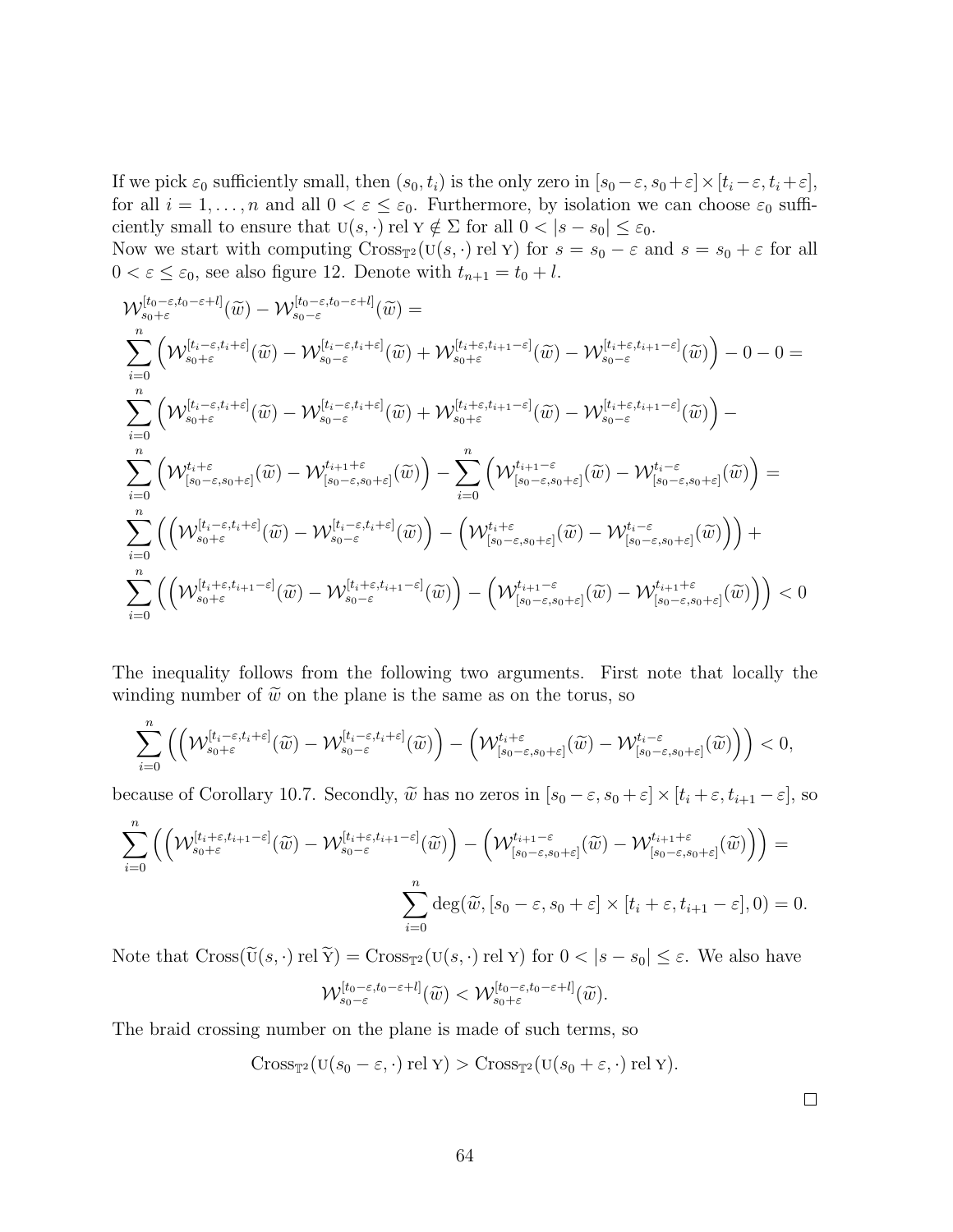<span id="page-70-0"></span>

Figure 12: To compute  $\mathcal{W}_{s_0+\varepsilon}^{[t_0-\varepsilon,t_0-\varepsilon+l]}$  $\mathcal{W}_{s_0+\varepsilon}^{[t_0-\varepsilon,t_0-\varepsilon+l]}(\widetilde{w})-\mathcal{W}_{s_0-\varepsilon}^{[t_0-\varepsilon,t_0-\varepsilon+l]}(\widetilde{w})$ , we use winding numbers over the time intervals indicated in this Figure.

#### 10.4 Conclusion

This Subsection goes back to the question of the Introduction. Namely

Question. If we already find some periodic solutions for a Hamiltonian system on a compact symplectic manifolds, will the topology of these solutions on the manifold forces more periodic solutions?

If we summarise the results into a Theorem, we get close to an answer.

**Theorem 10.9.** Let  $[\text{X rel } Y]$  be a proper relative closed braid class on the torus such that

- (1) The free braid x consists of one contractible strand.
- (2) The strands of the skeleton y form contractible loops.

Then we can define for a relative braid class fiber [X'] rel  $Y \subset [X \text{ rel } Y]$  and a regular pair  $(H, J)$  its braid Floer homology BFH $(H, J, [X']$  rel Y).

Proof. Braid Floer homology is defined from a subcomplex of the Floer complex. Therefore, the first thing we need is that the Floer homology from Part [I](#page-8-0) is well defined. The torus is a symplectic manifold and  $(H, J)$  is a regular pair, then by Theorem [7.1](#page-45-0) the Floer homology is defined.

The assumptions, [xrely] is proper and the free braid x consists of one contractible strand give that the braid Floer homology  $BFH(H, J, [X'] \text{ rel Y})$  is well defined if [X rel Y] admits the Monotonicity Principle, see Section [9.](#page-55-0)

For the extra assumptions that we are working on a torus and that the strands of the skeleton y form contractible loops, Theorem [10.8](#page-68-0) gives that the Monotonicity Principle holds.  $\Box$ 

The conclusion is now that if we are in the situation of the above Theorem and the braid Floer homology is in that case nontrivial, then we can conclude that the known solutions represented by the skeleton y forces new solutions x.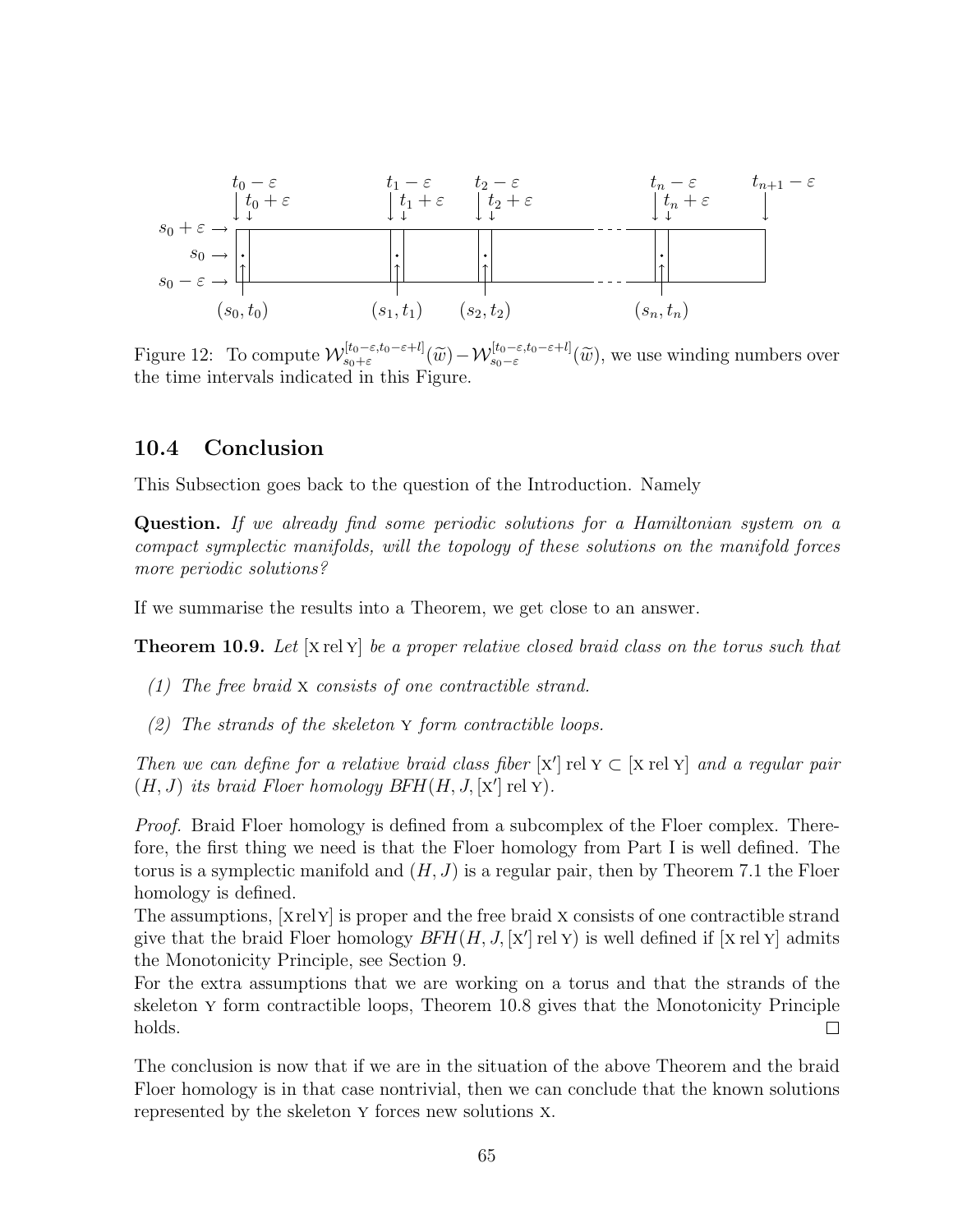The above Theorem has a lot of restrictive assumptions. The next goal will be to remove some of this assumptions, but some cannot be removed. We are using a Floer homology that is made from contractible solutions, so we must assume that the strands of the free braid x form contractible loops. Also the properness assumption is crucial. On the other hand, the following assumptions are possibly not necessary:

- (1) We are only looking for braids on a torus.
- (2) The free braid x consist of just one strand.
- (3) The strands of the skeleton y form contractible loops.

The only Theorem that depends on the assumption of the torus instead of an orientable compact surface  $M_q$  for  $q \ge 1$  is Theorem [10.8.](#page-68-0) The property we used from the torus was that its universal cover is the plane. On the plane we defined then a crossing number for the torus. If  $g \geq 2$ , the universal cover of  $M_g$  is the disk, see [\[Row16\]](#page-72-8). This gives maybe also a possibility to define a crossing number for braids on  $M_q$  for  $q \geq 2$ . The case of a sphere  $g = 0$  is even worse, which is already explained in the introduction of Section [8.](#page-51-3) Then you would need a Floer homology that also works for the sphere  $M_0 = S^2$ .

The second assumption is not needed for braid Floer homology on a disk in [\[BGVW15\]](#page-72-3). They do not assume that the free braid x consits of just one strand. To remove this assumption in our case, you should probaply use the same tricks as in case of a disk. For a free braid x with n stands, you can rescale the time by dividing it with  $n!$ . Then the loops formed with strands of a critical relative braid x rel y are 1-periodic solutions for the Hamiltonian. You must also define a permuted Maslov index, just like the permuted Conley-Zehnder index in the case of a disk, see Subsection 7.2 of [\[BGVW15\]](#page-72-3). The only real problem will be finding a braid invariant that helps you to prove the Monotonicity Principle.

The last assumption is a tricky one. The first thing to note is that I used a braid invariant that changes if two strands go through each other. The problem on the torus is that there is an example of a braid class that stays in the same class after an intersection of two strands. This is the example where the skeleton y consist of one strand that is one of the homotopy generators on the torus and the free braid x that consist of one constant strand. If you now move the free braid along the other homotopy generator of the torus, it will pass the skeleton braid without changing the relative braid class fiber  $[x]$  rel  $Y$ .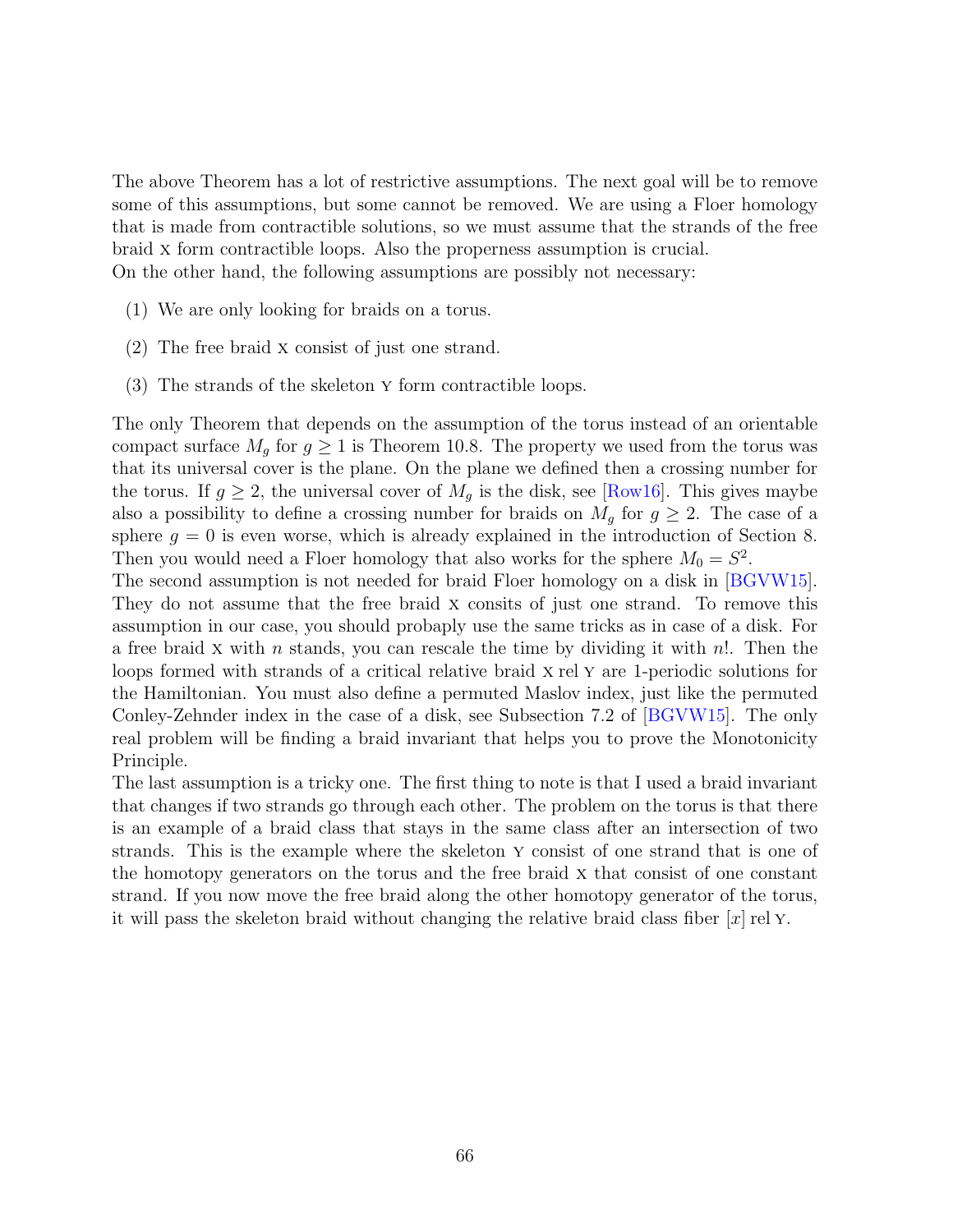## References

- [AD14] Michèle Audin and Mihai Damian. *Morse theory and Floer homology*. Universitext. Springer, London; EDP Sciences, Les Ulis, 2014. Translated from the 2010 French original by Reinie Erné.
- [BGVW15] J.B. van den Berg, R. Ghrist, R.C. Vandervorst, and W. Wójcik. Braid Floer homology. J. Differential Equations, 259(5):1663–1721, 2015.
- [Flo89] Andreas Floer. Symplectic fixed points and holomorphic spheres. Comm. Math. Phys., 120(4):575–611, 1989.
- [Hat01] Allen Hatcher. Algebraic topology. Cambridge University Press, New York, 2001.
- [HZ94] Helmut Hofer and Eduard Zehnder. Symplectic invariants and Hamiltonian dynamics. Birkhäuser Advanced Texts: Basler Lehrbücher. [Birkhäuser Advanced Texts: Basel Textbooks]. Birkhäuser Verlag, Basel, 1994.
- [Lee13] John M. Lee. *Introduction to smooth manifolds*, volume 218 of *Graduate Texts* in Mathematics. Springer, New York, second edition, 2013.
- [MS98] Dusa McDuff and Dietmar Salamon. Introduction to symplectic topology. Oxford Mathematical Monographs. The Clarendon Press, Oxford University Press, New York, second edition, 1998.
- [Row16] Todd Rowland. "Universal cover". From MathWorld, created by Eric W. Weisstein, 2016. <http://mathworld.wolfram.com/UniversalCover.html>.
- [Sal99] Dietmar Salamon. Lectures on Floer homology. In Symplectic geometry and topology (Park City, UT, 1997), volume 7 of IAS/Park City Math. Ser., pages 143–229. Amer. Math. Soc., Providence, RI, 1999.
- [Sch05] Ren´e L. Schilling. Measures, integrals and martingales. Cambridge University Press, New York, 2005.
- [Sma65] S. Smale. An infinite dimensional version of Sard's theorem. Amer. J. Math., 87:861–866, 1965.
- [Van14] R.C.A.M. Vandervorst. Topological methods for nonlinear differntial equations. VU Course Notes, Novemeber 2014.
- $|W\dot{\phi}j07|$  Wojciech Wójcik. *Briads, Floer homology and forcing in two and three di*mensional dynamics. PhD thesis, Vrije Universiteit, 2007.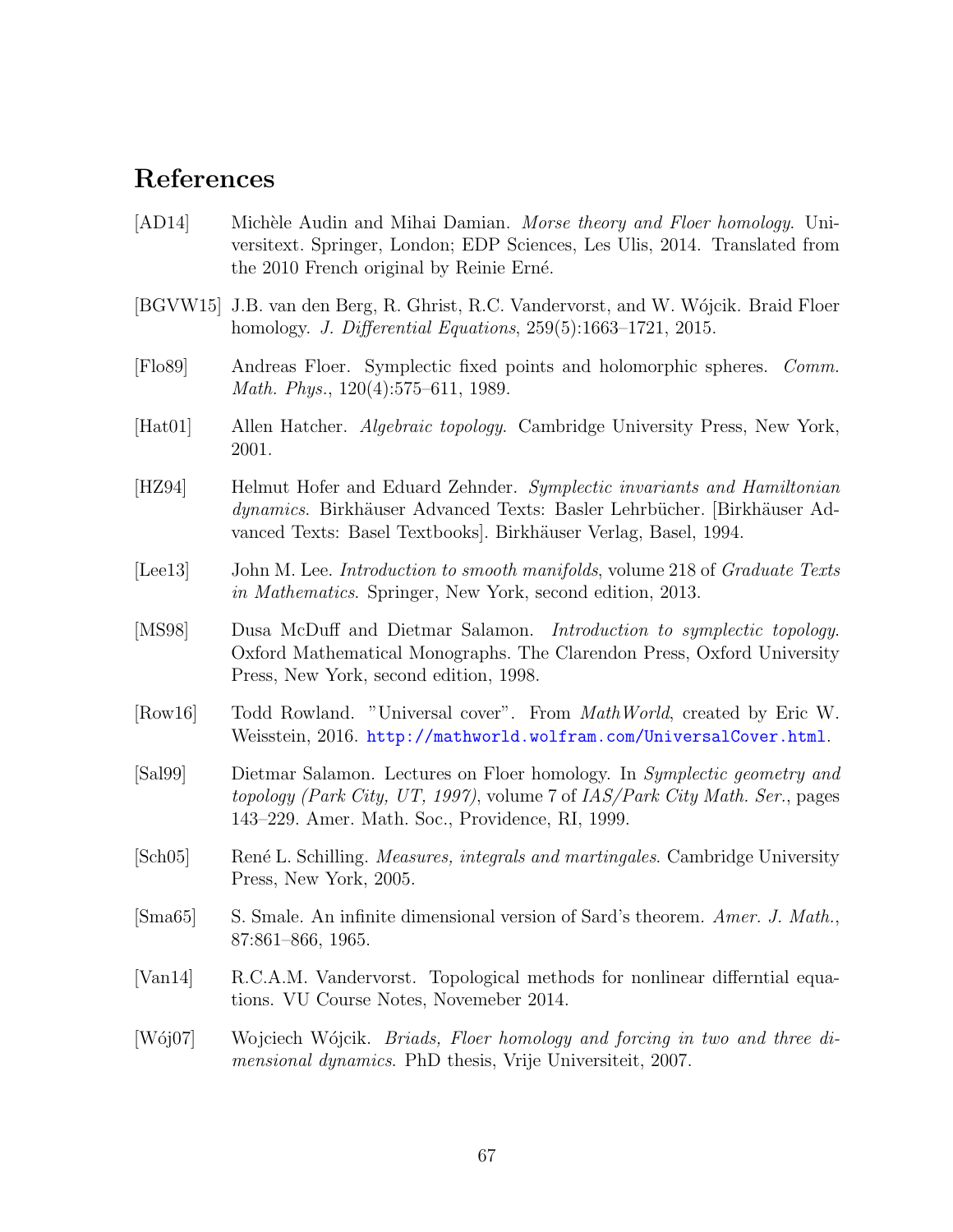# Index

#### A

action, [21](#page-26-0) action functional, [9,](#page-14-0) [11](#page-16-0) acylindrical, [48](#page-53-0) almost complex structure, [5](#page-10-0) compatible, [5,](#page-10-0) [9,](#page-14-0) [12,](#page-17-0) [40](#page-45-0) Arnold Conjecture, [1,](#page-6-0) [8](#page-13-0) Arzelà-Ascoli Theorem, [17,](#page-22-0) [18](#page-23-0) aspherical, [8,](#page-13-0) [46](#page-51-0)

#### B

Banach manifold, [27](#page-32-0) Betti numbers, [1](#page-6-0) bootstrapping, [17](#page-22-0) braid, [46](#page-51-0) class, [46](#page-51-0) closed, [46](#page-51-0) collapsed singular, [47](#page-52-0) critical, [48](#page-53-0) free, [2,](#page-7-0) [47](#page-52-0) properly singular, [47](#page-52-0) singular, [47](#page-52-0) skeleton, [2,](#page-7-0) [47](#page-52-0) stationary, [48](#page-53-0) braid Floer homology, [2,](#page-7-0) [50,](#page-55-0) [53,](#page-58-0) [65](#page-70-0) braid invariant, [50,](#page-55-0) [57,](#page-62-0) [59](#page-64-0) broken trajectories, [10,](#page-15-0) [34,](#page-39-0) [36,](#page-41-0) [54](#page-59-0) bubble, [20](#page-25-0)

#### C

closed braid, [46](#page-51-0) complex structure, [5](#page-10-0) compatible, [5](#page-10-0) symplectic, [5](#page-10-0) connects two critical points, [15,](#page-20-0) [16](#page-21-0) contractible, [9](#page-14-0) critical point of a function, [6,](#page-11-0) [42](#page-47-0) of the action functional, [9,](#page-14-0) [11,](#page-16-0) [12](#page-17-0) crossing number, [50,](#page-55-0) [57,](#page-62-0) [59,](#page-64-0) [61](#page-66-0)

#### D

degree, [57,](#page-62-0) [60](#page-65-0) differential, [10,](#page-15-0) [34,](#page-39-0) [53](#page-58-0)

#### E

elliptic regularity, [19,](#page-24-0) [21](#page-26-0) energy, [9,](#page-14-0) [14](#page-19-0) finite, [9,](#page-14-0) [15,](#page-20-0) [16](#page-21-0) equi-continuous family, [17](#page-22-0) equi-Lipschitz, [18](#page-23-0) exponential decay Theorem, [28](#page-33-0) extension, [11](#page-16-0)

#### F

Fatou's Lemma, [20](#page-25-0) fiber bundle, [31](#page-36-0) finiteness of critical points, [18,](#page-23-0) [21,](#page-26-0) [51](#page-56-0) Floer complex, [10,](#page-15-0) [34,](#page-39-0) [40](#page-45-0) equation, [9,](#page-14-0) [13](#page-18-0) equation with parameters, [40](#page-45-0) homology, [1,](#page-6-0) [9,](#page-14-0) [40](#page-45-0) map, [28,](#page-33-0) [29](#page-34-0) space of solutions, [16](#page-21-0) form closed, [4](#page-9-0) exact, [17](#page-22-0) symplectic, [4](#page-9-0) Fredholm index, [29](#page-34-0) map, [32](#page-37-0) operator, [27,](#page-32-0) [29](#page-34-0) free braid, [47](#page-52-0)

#### G

gardient on loop space, [12](#page-17-0) genus, [46](#page-51-0) gluing Theorem, [35,](#page-40-0) [38,](#page-43-0) [54](#page-59-0) gradient negative, [9,](#page-14-0) [13](#page-18-0) vector field, [6](#page-11-0) Gromov compactness, [16,](#page-21-0) [19,](#page-24-0) [51](#page-56-0)

### $\bf H$

Hamiltonian, [9,](#page-14-0) [11](#page-16-0) equation, [49](#page-54-0) pertubation, [30](#page-35-0)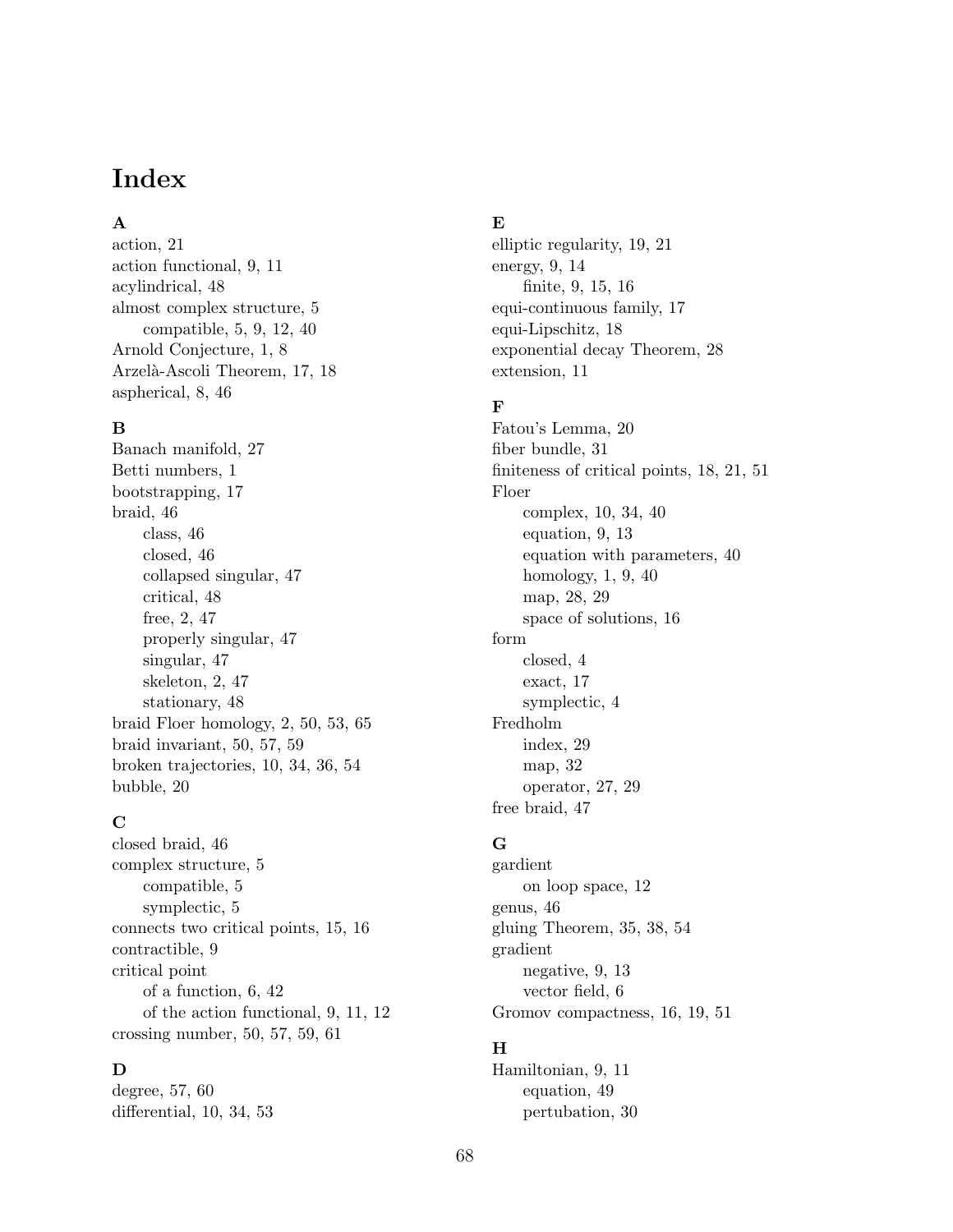perturbation, [27](#page-32-0) regular, [27](#page-32-0) system, [1,](#page-6-0) [5,](#page-10-0) [12](#page-17-0) time independent, [6,](#page-11-0) [42](#page-47-0) vector field, [1,](#page-6-0) [5](#page-10-0) Hessian, [6](#page-11-0) homology Floer, [9](#page-14-0) Morse, [8](#page-13-0) homotopy group, [8](#page-13-0)

#### I

improper, [48](#page-53-0) integral curve, [28](#page-33-0) complete, [28](#page-33-0) invariance Theorem, [40](#page-45-0) isolated zero, [59](#page-64-0) isolation, [50,](#page-55-0) [52](#page-57-0)

#### J

J-holomorphic, [14,](#page-19-0) [20](#page-25-0)

L

Lebesgue space, [28](#page-33-0) local solutions, [57](#page-62-0) loop space, [13,](#page-18-0) [36,](#page-41-0) [49](#page-54-0)

#### M

Maslov index, [9,](#page-14-0) [25](#page-30-0) Monotonicity Principle, [50,](#page-55-0) [57](#page-62-0) Morse function, [11,](#page-16-0) [42](#page-47-0) homology, [8,](#page-13-0) [9,](#page-14-0) [40](#page-45-0)

#### N

nondegenerate of a function, [6,](#page-11-0) [42](#page-47-0) of a periodic solution, [6,](#page-11-0) [18,](#page-23-0) [22,](#page-27-0) [30](#page-35-0)

#### O

orientable, [4,](#page-9-0) [46](#page-51-0)

#### P

permutation, [46](#page-51-0) proper, [48,](#page-53-0) [65](#page-70-0) pseudo-gradient field, [42](#page-47-0)

#### R

regular Hamiltonian, [27,](#page-32-0) [40](#page-45-0) pair, [40,](#page-45-0) [65](#page-70-0) value, [27,](#page-32-0) [32](#page-37-0) regularity property, [10](#page-15-0) relative closed braid, [47](#page-52-0) class, [47,](#page-52-0) [65](#page-70-0) class fiber, [47,](#page-52-0) [49,](#page-54-0) [65](#page-70-0)

#### S

Sard-Smale Theorem, [10,](#page-15-0) [27,](#page-32-0) [32](#page-37-0) section, [31](#page-36-0) skeleton braid, [47](#page-52-0) Smale condition, [42](#page-47-0) Sobolev space, [28](#page-33-0) Stoke's Theorem, [8](#page-13-0) strand, [46](#page-51-0) symplectic area, [20](#page-25-0) form, [4](#page-9-0) group, [22](#page-27-0) manifold, [4](#page-9-0) matrices, [22](#page-27-0) structure, [4](#page-9-0) trivialization, [8](#page-13-0)

### T

torus, [61,](#page-66-0) [65](#page-70-0) trajectories, [9,](#page-14-0) [13](#page-18-0) broken, [10,](#page-15-0) [34,](#page-39-0) [36,](#page-41-0) [54](#page-59-0) stationary, [14](#page-19-0) trajectory spaces, [34](#page-39-0) transversal, [18](#page-23-0) transversality argument, [27,](#page-32-0) [30,](#page-35-0) [31](#page-36-0) property, [31](#page-36-0) trivialization, [8](#page-13-0)

#### U

universal cover, [62](#page-67-0)

#### W

winding number, [59](#page-64-0)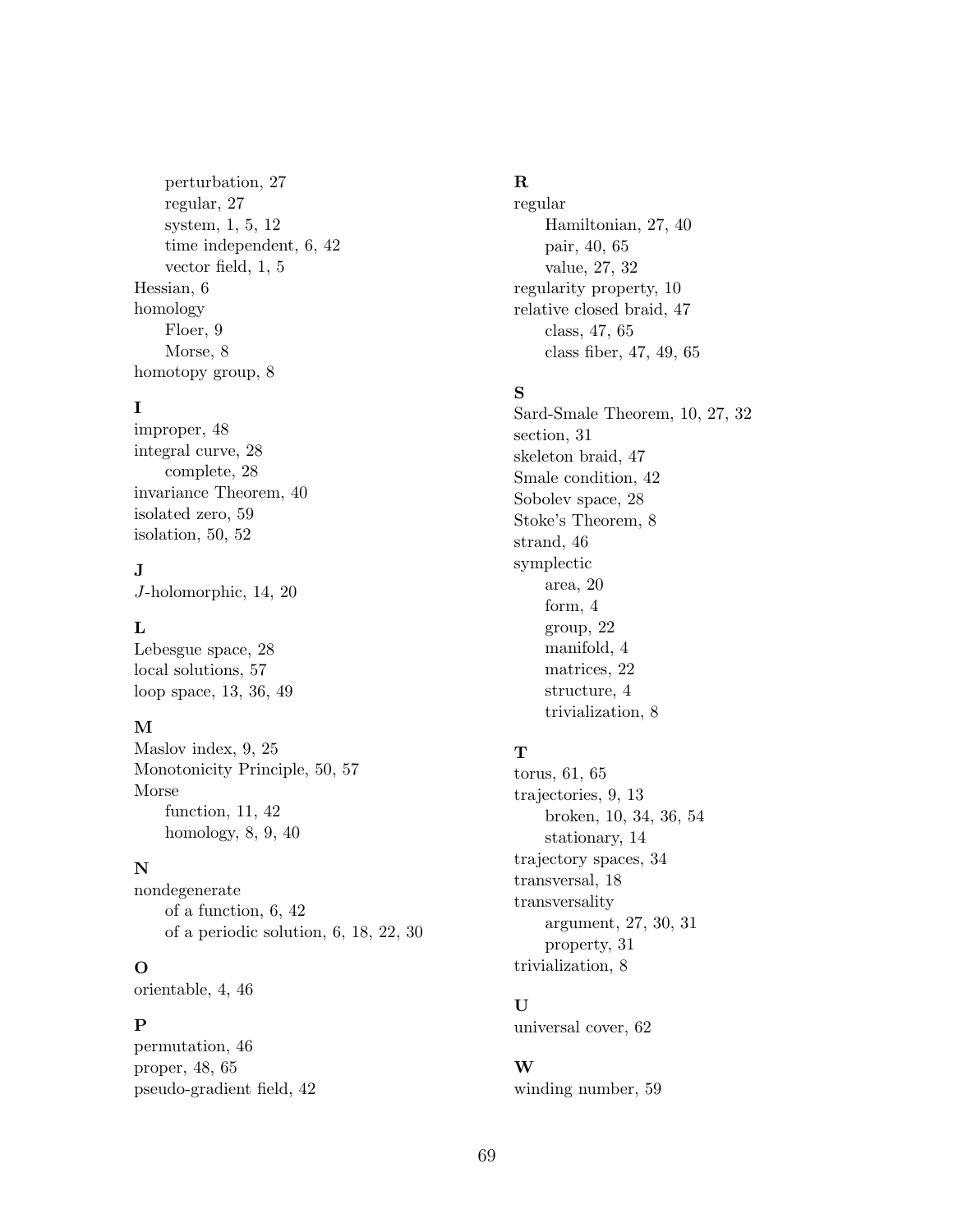# List of Symbols

[·] (braid class), [46](#page-51-0) [x] rel y, [47](#page-52-0)  $[x$  rel  $y$ , [47](#page-52-0)  $\mathcal{A}_H$  (action functional), [11](#page-16-0)  $B(\cdot, \cdot)$ , [19](#page-24-0)  $BFH(H, J, [x] \text{ rel y}), 55$  $BFH(H, J, [x] \text{ rel y}), 55$  $C_k(H)$ , [34](#page-39-0) cl[x], [47](#page-52-0)  $Crit(\mathcal{A}_H)$  (Critical points of  $\mathcal{A}_H$ ), [16](#page-21-0)  $Crit_H([x]$  rel Y), [49](#page-54-0)  $Cross(\cdot), 50$  $Cross(\cdot), 50$  $Cross_{\mathbb{T}^2}(\text{x rel y}), 63$  $Cross_{\mathbb{T}^2}(\text{x rel y}), 63$  $Cross(z), 59$  $Cross(z), 59$  $\mathcal{C}^0,\,17$  $\mathcal{C}^0,\,17$  $\mathcal{C}^{\infty}$ , [17](#page-22-0)  $\mathcal{C}_{\varepsilon}^{\infty}$ , [30](#page-35-0)  $\mathcal{C}_{\varepsilon}^{\infty}(H)$ , [30](#page-35-0)  $\mathcal{C}^\infty_\text{loc}(\mathbb{R}\times S^1; M),\,16$  $\mathcal{C}^\infty_\text{loc}(\mathbb{R}\times S^1; M),\,16$  $\widetilde{\mathcal{C}}^\infty(S^1;M),\,15$  $\widetilde{\mathcal{C}}^\infty(S^1;M),\,15$  $\mathcal{C}^{\infty}_{\searrow}(x,y,H)$ , [28](#page-33-0)  $deg(\cdot, \cdot, 0)$  (degree), [57](#page-62-0)  $det_{\mathbb{C}}$  (complex determinant), [23](#page-28-0)  $E(u)$  (energy of u), [14](#page-19-0)  $E(U)$ , [49](#page-54-0) exp (exponential map), [25](#page-30-0) exp<sup>∗</sup> , [25](#page-30-0)  $\exp_m V$  (*m* a point, *V* a vector field), [28](#page-33-0)  $\mathcal{E}, 31$  $\mathcal{E}, 31$  $\mathcal F$  (Floer map), [29](#page-34-0)  $g$  (genus), [46](#page-51-0) Γ, [40](#page-45-0)  $\Gamma F_{n,m}$ , [47](#page-52-0)  $\Gamma F_n(M_q)$ , [46](#page-51-0) grad (gradient), [6](#page-11-0)  $g(u, v)$  (for  $\omega(u, Jv)$ ), [5](#page-10-0) Hess (Hessian), [6](#page-11-0)  $HF(H, J)$ , [40](#page-45-0)  $HF(M)$ , [40](#page-45-0)  $(H, J), 40$  $(H, J), 40$  $HM_i(M;\mathbb{Z}/2), 8$  $HM_i(M;\mathbb{Z}/2), 8$  $HM(M), 40$  $HM(M), 40$  $(\mathcal{H} \times \mathcal{J})_{\text{reg}}$ , [40](#page-45-0) Ind (Fredholm index), [29](#page-34-0)

 $J$  (complex structure), [5](#page-10-0)  $J_x$ , [5](#page-10-0)  $\mathcal{J}, 5$  $\mathcal{J}, 5$  $L^p(\mathbb{R} \times S^1; \mathbb{R}^m)$ , [28](#page-33-0)  $L^p(u^*TM), 31$  $L^p(u^*TM), 31$  $\mathcal{L}F_n(M_g^n)$ , [49](#page-54-0)  $\mathcal{L}M$  (contractible loops on M), [13](#page-18-0)  $\mathcal{L}(x, y)$  (space of trajectories), [34](#page-39-0)  $\mathcal{L}(x, y)$  (space of broke trajectories), [35](#page-40-0)  $\langle \cdot, \cdot \rangle_x$ , [13](#page-18-0)  $M_q$  (compact orientable surface), [46](#page-51-0)  $(M, \omega)$  (symplectic manifold), [4](#page-9-0)  $\mu(\cdot)$  (Maslov index), [25](#page-30-0) M, [16](#page-21-0)  $\mathcal{M}([x] \text{ rel y}), 49$  $\mathcal{M}([x] \text{ rel y}), 49$  $\mathcal{M}(\text{cl}(\mathcal{L}F_n)),$  [49](#page-54-0)  $\mathcal{M}(\mathbf{U}_{-}, \mathbf{U}_{+}, [x] \text{ rel Y}), 49$  $\mathcal{M}(\mathbf{U}_{-}, \mathbf{U}_{+}, [x] \text{ rel Y}), 49$  $\mathcal{M}(x, y)$ , [15](#page-20-0)  $\mathcal{M}(x, y, H)$ , [27](#page-32-0)  $\mathcal{M}^{\Gamma}$ , [41](#page-46-0)  $n(x, y)$ , [34](#page-39-0)  $\omega$  (symplectic form), [4](#page-9-0)  $\omega_x$ , [4](#page-9-0)  $\partial_k(x)$ , [34](#page-39-0)  $\partial_k(x)$ , [53](#page-58-0)  $\varphi_t,\, 6$  $\varphi_t,\, 6$  $\pi_2(M)$  (second homotopy group of M), [8](#page-13-0)  $\mathcal{P}^{1,p}(x,y,H)$ , [29](#page-34-0) x rel y, [47](#page-52-0)  $\rho$ , [23](#page-28-0)  $\Sigma[x], 47$  $\Sigma[x], 47$  $\Sigma^+$ [x], [47](#page-52-0)  $\Sigma$ <sup>-</sup>[x], [47](#page-52-0)  $S<sup>n</sup>$  (unit *n*-sphere), [4](#page-9-0)  $Sp(2n)$  (symplectic group), [22](#page-27-0)  $Sp(2n)^*, 22$  $Sp(2n)^*, 22$  $Sp(2n)^{+}, 23$  $Sp(2n)^{+}, 23$  $Sp(2n)^{-}, 23$  $Sp(2n)^{-}, 23$ Spec $\left(\cdot\right)$  (spectrum of a matrix), [22](#page-27-0) S, [22](#page-27-0)  $\mathbb{T}^2$  (torus), [50](#page-55-0)  $T_xM$ , [4](#page-9-0)  $U(n)$  (unitary group), [24](#page-29-0)